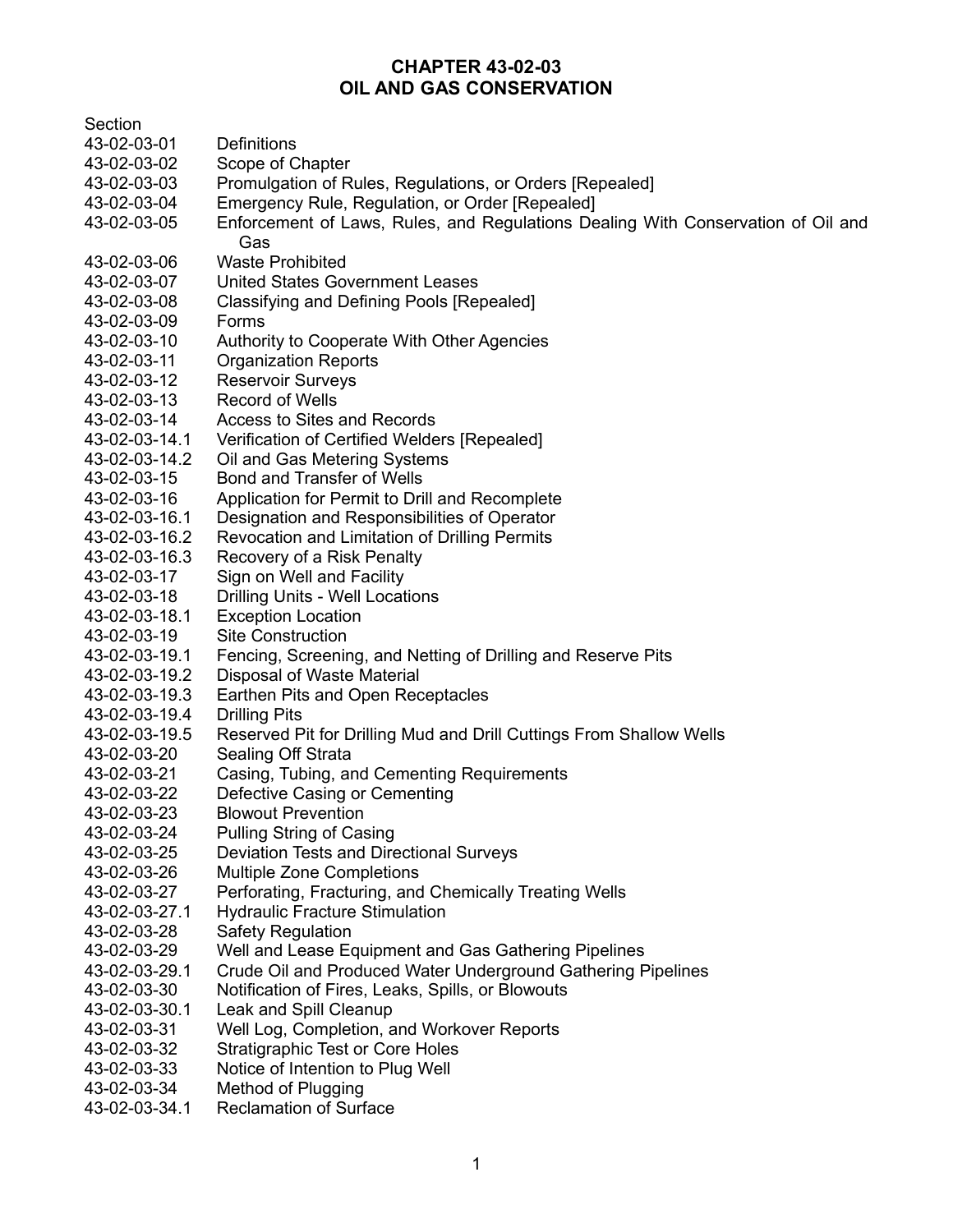| 43-02-03-35   | <b>Conversion of Mineral Wells to Freshwater Wells</b>                     |
|---------------|----------------------------------------------------------------------------|
| 43-02-03-36   | Liability                                                                  |
| 43-02-03-37   | Slush Pits [Repealed]                                                      |
| 43-02-03-38   | Preservation of Cores and Samples [Repealed]                               |
| 43-02-03-38.1 | Preservation of Cores and Samples                                          |
| 43-02-03-39   | Limiting Gas-Oil Ratio                                                     |
| 43-02-03-39.1 | <b>Oil Production Limitation</b>                                           |
| 43-02-03-40   | Gas-Oil Ratio Test                                                         |
| 43-02-03-41   | <b>Subsurface Pressure Tests</b>                                           |
| 43-02-03-42   | Commingling of Oil From Pools                                              |
| 43-02-03-43   | Control of Multiply Completed Wells [Repealed]                             |
| 43-02-03-44   | <b>Metered Casinghead Gas</b>                                              |
| 43-02-03-45   | <b>Vented Casinghead Gas</b>                                               |
| 43-02-03-46   | Use of Vacuum Pumps [Repealed]                                             |
| 43-02-03-47   | <b>Produced Water</b>                                                      |
| 43-02-03-48   | Measurement of Oil                                                         |
| 43-02-03-48.1 | Central Production Facility - Commingling of Production                    |
| 43-02-03-49   | Oil Production Equipment, Dikes, and Seals                                 |
| 43-02-03-50   | <b>Tank Cleaning Permit</b>                                                |
| 43-02-03-51   | <b>Treating Plant</b>                                                      |
| 43-02-03-51.1 | <b>Treating Plant Permit Requirements</b>                                  |
| 43-02-03-51.2 | <b>Treating Plant Siting</b>                                               |
| 43-02-03-51.3 | <b>Treating Plant Construction and Operation Requirements</b>              |
| 43-02-03-51.4 | <b>Treating Plant Abandonment and Reclamation Requirements</b>             |
| 43-02-03-52   | Report of Oil Production                                                   |
| 43-02-03-52.1 | Report of Gas Produced in Association With Oil                             |
| 43-02-03-53   | <b>Saltwater Handling Facilities</b>                                       |
| 43-02-03-53.1 | <b>Saltwater Handling Facility Permit Requirements</b>                     |
| 43-02-03-53.2 | <b>Saltwater Handling Facility Siting</b>                                  |
| 43-02-03-53.3 | Saltwater Handling Facility Construction and Operation Requirements        |
| 43-02-03-53.4 | Saltwater Handling Facility Abandonment and Reclamation Requirements       |
| 43-02-03-54   | <b>Investigative Powers</b>                                                |
| 43-02-03-55   | Abandonment of Wells, Treating Plants, Underground Gathering Pipelines, or |
|               | Saltwater Handling Facilities - Suspension of Drilling                     |
| 43-02-03-56   | Underground Disposal of Water [Repealed]                                   |
| 43-02-03-57   | Determination of Gas Well Potential                                        |
| 43-02-03-58   | Method and Time of Shut-In Pressure Tests [Repealed]                       |
| 43-02-03-59   | Production From Gas Wells to Be Measured and Reported                      |
| 43-02-03-60   | <b>Natural Gas Utilization [Repealed]</b>                                  |
| 43-02-03-60.1 | <b>Valuation of Flared Gas</b>                                             |
| 43-02-03-60.2 | <b>Flaring Exemption</b>                                                   |
| 43-02-03-60.3 | Application to Certify Well for Temporary Gas Tax Exemption                |
| 43-02-03-61   | Storage Gas                                                                |
| 43-02-03-62   | Carbon Dioxide, Coal Bed Methane, Helium, and Nitrogen                     |
| 43-02-03-63   | <b>Regulation of Pools</b>                                                 |
| 43-02-03-64   | Rate of Producing Wells                                                    |
| 43-02-03-65   | Authorization for Production, Purchase, and Transportation                 |
| 43-02-03-66   | Application for Allowable on New Oil Wells                                 |
| 43-02-03-67   | Oil Proration                                                              |
| 43-02-03-68   | <b>Gas-Oil Ratio Limitation</b>                                            |
| 43-02-03-69   | Allocation of Gas Production                                               |
| 43-02-03-70   | <b>Gas Proration Period</b>                                                |
| 43-02-03-71   | <b>Adjustment of Gas Allowables</b>                                        |
| 43-02-03-72   | <b>Gas Proration Units</b>                                                 |
|               |                                                                            |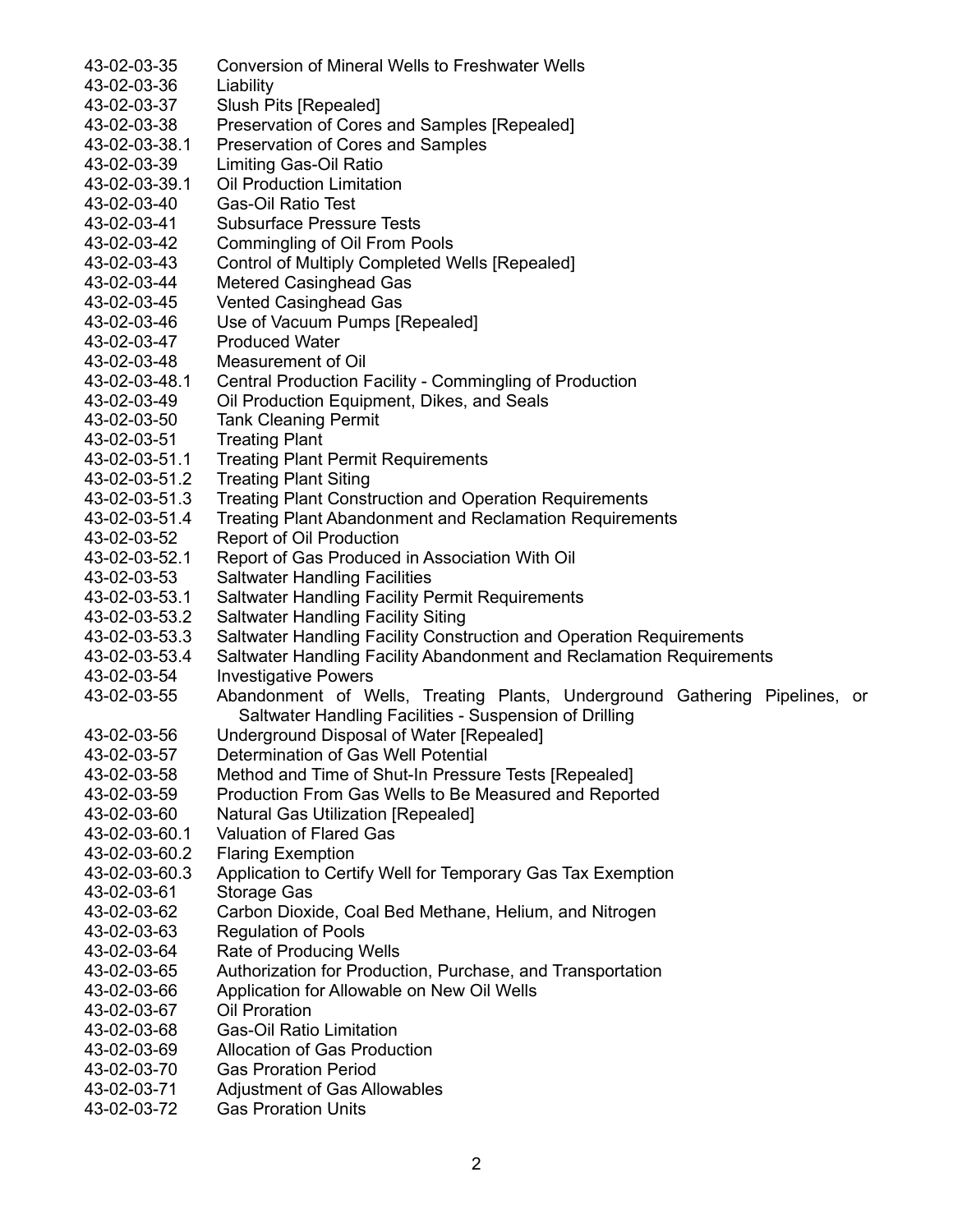- 43-02-03-73 Permit for Injection of Gas, Air, or Water [Repealed]
- 43-02-03-74 Casing and Cementing of Injection Wells [Repealed]
- 43-02-03-75 Notice of Commencement and Discontinuance of Injection Operations [Repealed]
- 43-02-03-76 Records [Repealed]
- 43-02-03-77 Application for Unitized Management Under Commission Order
- 43-02-03-78 Illegal Sale Prohibited [Repealed]
- 43-02-03-79 Purchase of Liquids From Gas Wells
- 43-02-03-80 Reports of Purchasers and Transporters of Crude Oil
- 43-02-03-81 Authorization to Transport Oil From a Well, Treating Plant, Central Production Facility, or Saltwater Handling Facility
- 43-02-03-81.1 Reports of Purchases for Resale and Transporting of Dry Gas
- 43-02-03-82 Refinery Reports
- 43-02-03-83 Gas Processing Plant Reports
- 43-02-03-84 Additional Information May Be Required
- 43-02-03-85 Books and Records to Be Kept to Substantiate Reports
- 43-02-03-86 Public Hearing Required [Repealed]
- 43-02-03-87 Institute Proceedings [Repealed]
- 43-02-03-88 Application for Hearing
- 43-02-03-88.1 Special Procedures for Increased Density Wells, Pooling, Flaring Exemption, Underground Injection, Commingling, Converting Mineral Wells to Freshwater Wells, and Central Tank Battery or Central Production Facilities Applications
- 43-02-03-88.2 Hearing Participants by Telephone
- 43-02-03-89 Upon Application Hearing Is Set [Repealed]
- 43-02-03-90 Hearings Complaint Proceedings Emergency Proceedings Other Proceedings
- 43-02-03-90.1 Investigatory Hearings
- 43-02-03-90.2 Official Record
- 43-02-03-90.3 Petitions for Review of Recommended Order and Oral Arguments Prohibited
- 43-02-03-90.4 Notice of Order by Mail
- 43-02-03-90.5 Service and Filing
- 43-02-03-91 Rehearing [Repealed]
- 43-02-03-92 Burden of Proof [Repealed]
- 43-02-03-93 Designation of Examiners
- 43-02-03-94 Matters to Be Heard by Examiner [Repealed]
- 43-02-03-95 Powers and Duties of Examiner
- 43-02-03-96 Matters Heard by Commission [Repealed]
- 43-02-03-97 Examiner Disinterested Umpire [Repealed]
- 43-02-03-98 Report of Examiner
- 43-02-03-99 Commission Order From Examiner Hearing
- 43-02-03-100 Hearing De Novo Before Commission [Repealed]
- 43-02-03-101 Prehearing Motion Practice

# **43-02-03-01. Definitions.**

The terms used throughout this chapter have the same meaning as in North Dakota Century Code chapter 38-08 except:

- 1. "Adjusted allowable" means the allowable production a proration unit receives after all adjustments are applied.
- 2. "Allocated pool" is one in which the total oil or natural gas production is restricted and allocated to various proration units therein in accordance with proration schedules.
- 3. "Allowable production" means that number of barrels of oil or cubic feet of natural gas authorized to be produced from the respective proration units in an allocated pool.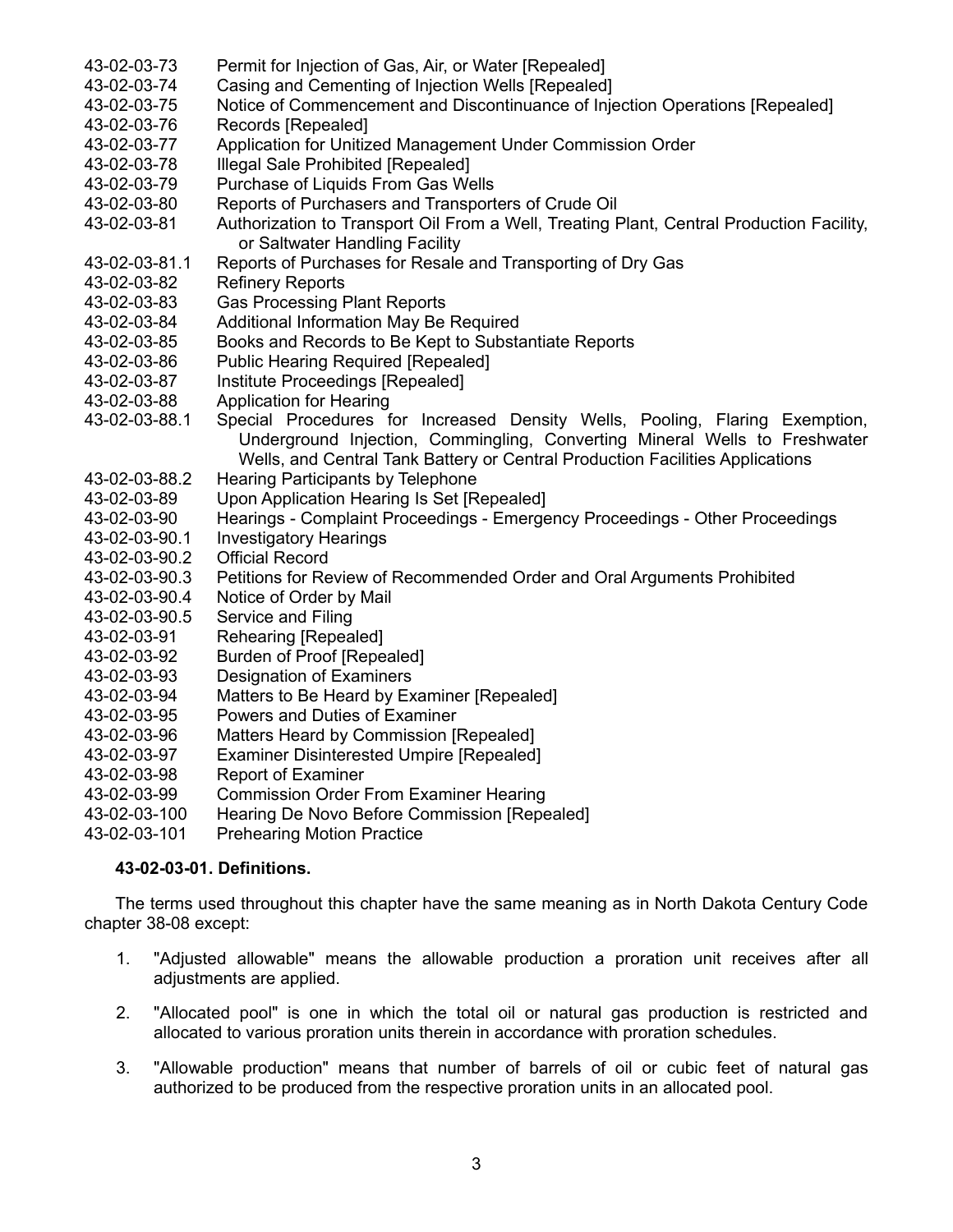- 4. "Barrel" means forty-two United States gallons [158.99 liters] measured at sixty degrees Fahrenheit [15.56 degrees Celsius] and fourteen and seventy-three hundredths pounds per square inch absolute [1034.19 grams per square centimeter].
- 5. "Barrel of oil" means forty-two United States gallons [158.99 liters] of oil after deductions for the full amount of basic sediment, water, and other impurities present, ascertained by centrifugal or other recognized and customary test.
- 6. "Bottom hole or subsurface pressure" means the pressure in pounds per square inch gauge under conditions existing at or near the producing horizon.
- 7. "Bradenhead gas well" means any well capable of producing gas through wellhead connections from a gas reservoir which has been successfully cased off from an underlying oil or gas reservoir.
- 8. "Casinghead gas" means any gas or vapor, or both gas and vapor, indigenous to and produced from a pool classified as an oil pool by the commission.
- 9. "Certified or registered mail" means any form of service by the United States postal service, federal express, Pitney Bowes, and any other commercial, nationwide delivery service that provides the mailer with a document showing the date of delivery or refusal to accept delivery.
- 10. "Commercial injection well" means one that only receives fluids produced from wells operated by a person other than the principal on the bond.
- 11. "Common purchaser for natural gas" means any person now or hereafter engaged in purchasing, from one or more producers, gas produced from gas wells within each common source of supply from which it purchases, for processing or resale.
- 12. "Common purchaser for oil" means every person now engaged or hereafter engaging in the business of purchasing oil in this state.
- 13. "Common source of supply" is synonymous with pool and is a common accumulation of oil or gas, or both, as defined by commission orders.
- 14. "Completion" means an oil well shall be considered completed when the first oil is produced through wellhead equipment into tanks from the ultimate producing interval after casing has been run. A gas well shall be considered complete when the well is capable of producing gas through wellhead equipment from the ultimate producing zone after casing has been run. A dry hole shall be considered complete when all provisions of plugging are complied with as set out in this chapter.
- 15. "Condensate" means the liquid hydrocarbons recovered at the surface that result from condensation due to reduced pressure or temperature of petroleum hydrocarbons existing in a gaseous phase in the reservoir.
- 16. "Cubic foot of gas" means that volume of gas contained in one cubic foot [28.32 liters] of space and computed at a pressure of fourteen and seventy-three hundredths pounds per square inch absolute [1034.19 grams per square centimeter] at a base temperature of sixty degrees Fahrenheit [15.56 degrees Celsius].
- 17. "Director" means the director of oil and gas of the industrial commission, the assistant director of oil and gas of the industrial commission, and their designated representatives.
- 18. "Enhanced recovery" means the increased recovery from a pool achieved by artificial means or by the application of energy extrinsic to the pool, which artificial means or application includes pressuring, cycling, pressure maintenance, or injection to the pool of a substance or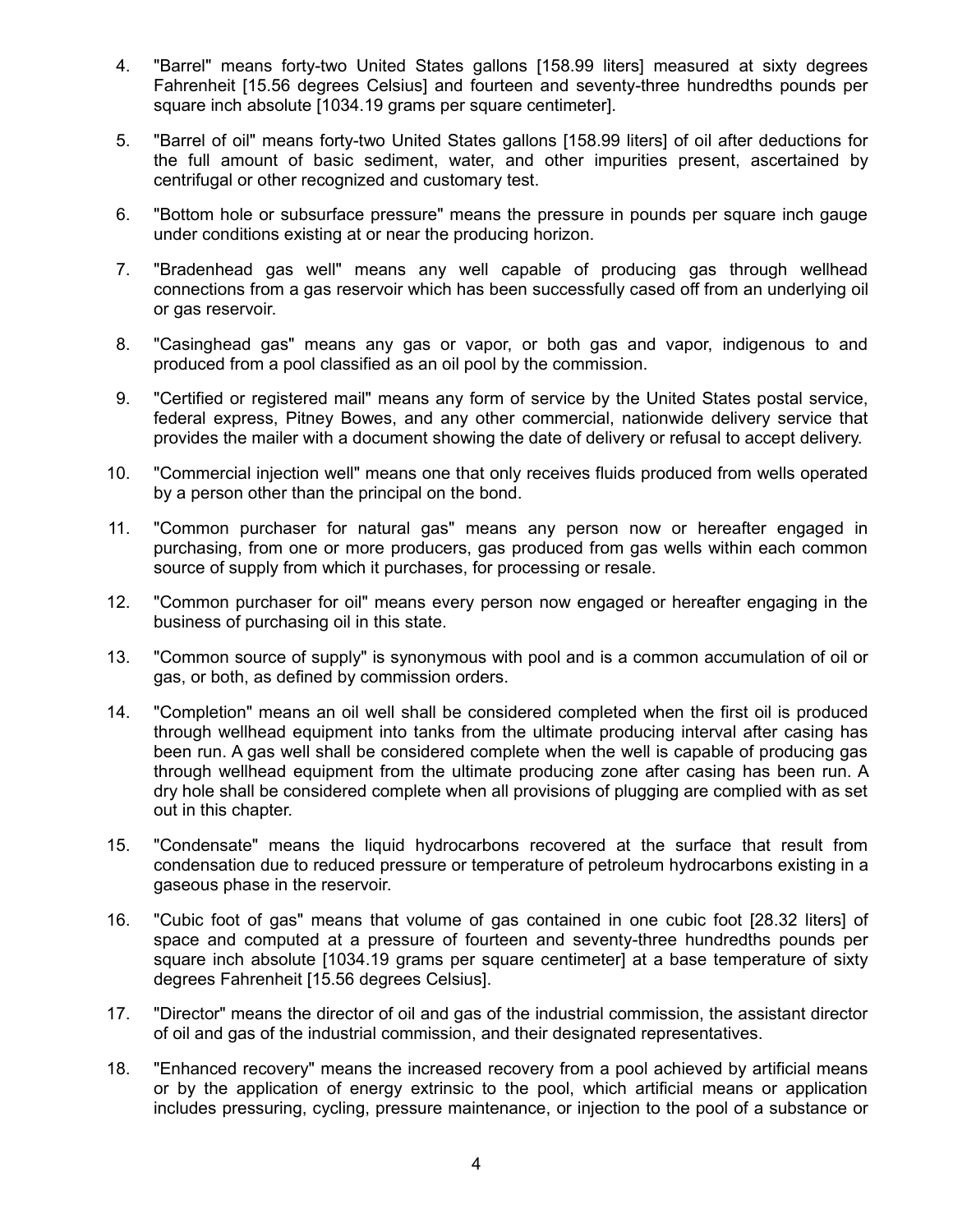form of energy but does not include the injection in a well of a substance or form of energy for the sole purpose of:

- a. Aiding in the lifting of fluids in the well; or
- b. Stimulation of the reservoir at or near the well by mechanical, chemical, thermal, or explosive means.
- 19. "Exception well location" means a location which does not conform to the general spacing requirements established by the rules or orders of the commission but which has been specifically approved by the commission.
- 20. "Flow line" means a pipe or conduit of pipes used for the transportation, gathering, or conduct of a mineral from a wellhead to a separator, treater, dehydrator, tank battery, or surface reservoir.
- 21. "Gas lift" means any method of lifting liquid to the surface by injecting gas into a well from which oil production is obtained.
- 22. "Gas-oil ratio" means the ratio of the gas produced in cubic feet to a barrel of oil concurrently produced during any stated period.
- 23. "Gas-oil ratio adjustment" means the reduction in allowable of a high gas-oil ratio proration unit to conform with the production permitted by the limiting gas-oil ratio for the particular pool during a particular proration period.
- 24. "Gas transportation facility" means a pipeline in operation serving one or more gas wells for the transportation of natural gas, or some other device or equipment in like operation whereby natural gas produced from gas wells connected therewith can be transported.
- 25. "Gas well" means a well producing gas or natural gas from a common source of gas supply as determined by the commission.
- 26. "High gas-oil ratio proration unit" means a proration unit with a producing oil well with a gas-oil ratio in excess of the limiting gas-oil ratio for the pool.
- 27. "Injection or input well" means any well used for the injection of air, gas, water, or other fluids into any underground stratum.
- 28. "Injection pipeline" means a pipe or conduit of pipes used for the transportation of fluids, typically via an injection pump, from a storage tank or tank battery directly to an injection well.
- 29. "Limiting gas-oil ratio" means the gas-oil ratio assigned by the commission to a particular oil pool to limit the volumes of casinghead gas which may be produced from the various oil-producing units within that particular pool.
- 30. "Log or well log" means a systematic, detailed, and correct record of formations encountered in the drilling of a well, including commercial electric logs, radioactive logs, dip meter logs, and other related logs.
- 31. "Multiple completion" means the completion of any well so as to permit the production from more than one common source of supply.
- 32. "Natural gas or gas" means and includes all natural gas and all other fluid hydrocarbons not herein defined as oil.
- 33. "Occupied dwelling" or "permanently occupied dwelling" means a residence which is lived in by a person at least six months throughout a calendar year.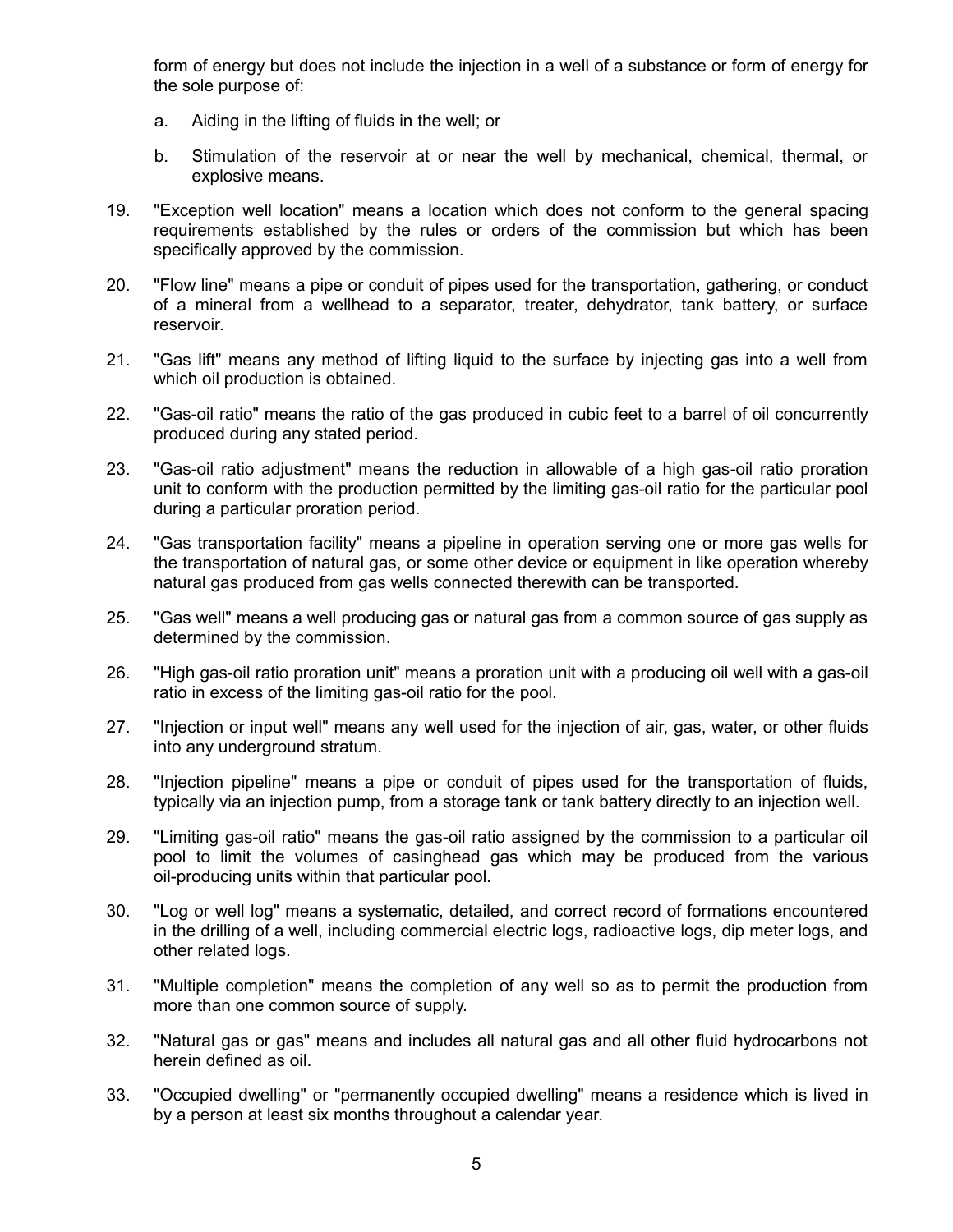- 34. "Official gas-oil ratio test" means the periodic gas-oil ratio test made by order of the commission and by such method and means and in such manner as prescribed by the commission.
- 35. "Offset" means a well drilled on a forty-acre [16.19-hectare] tract cornering or contiguous to a forty-acre [16.19-hectare] tract having an existing oil well, or a well drilled on a one hundred sixty-acre [64.75-hectare] tract cornering or contiguous to a one hundred sixty-acre [64.75-hectare] tract having an existing gas well; provided, however, that for wells subject to a fieldwide spacing order, "offset" means any wells located on spacing units cornering or contiguous to the spacing unit or well which is the subject of an inquiry or a hearing.
- 36. "Oil well" means any well capable of producing oil or oil and casinghead gas from a common source of supply as determined by the commission.
- 37. "Operator" is the principal on the bond covering a well and such person shall be responsible for drilling, completion, and operation of the well, including plugging and reclamation of the well site.
- 38. "Overage or overproduction" means the amount of oil or the amount of natural gas produced during a proration period in excess of the amount authorized on the proration schedule.
- 39. "Potential" means the properly determined capacity of a well to produce oil, or gas, or both, under conditions prescribed by the commission.
- 40. "Pressure maintenance" means the injection of gas or other fluid into a reservoir, either to increase or maintain the existing pressure in such reservoir or to retard the natural decline in the reservoir pressure.
- 41. "Proration day" consists of twenty-four consecutive hours which shall begin at seven a.m. and end at seven a.m. on the following day.
- 42. "Proration month" means the calendar month which shall begin at seven a.m. on the first day of such month and end at seven a.m. on the first day of the next succeeding month.
- 43. "Proration schedule" means the periodic order of the commission authorizing the production, purchase, and transportation of oil or of natural gas from the various units of oil or of natural gas proration in allocated pools.
- 44. "Proration unit for gas" consists of such geographical area as may be prescribed by special pool rules issued by the commission.
- 45. "Recomplete" means the subsequent completion of a well in a different pool.
- 46. "Reservoir" means pool or common source of supply.
- 47. "Saltwater handling facility" means and includes any container and site used for the handling, storage, disposal of substances obtained, or used, in connection with oil and gas exploration, development, and production and can be a stand-alone site or an appurtenance to a well or treating plant.
- 48. "Shut-in pressure" means the pressure noted at the wellhead when the well is completely shut in, not to be confused with bottom hole pressure.
- 49. "Spacing unit" is the area in each pool which is assigned to a well for drilling, producing, and proration purposes in accordance with the commission's rules or orders.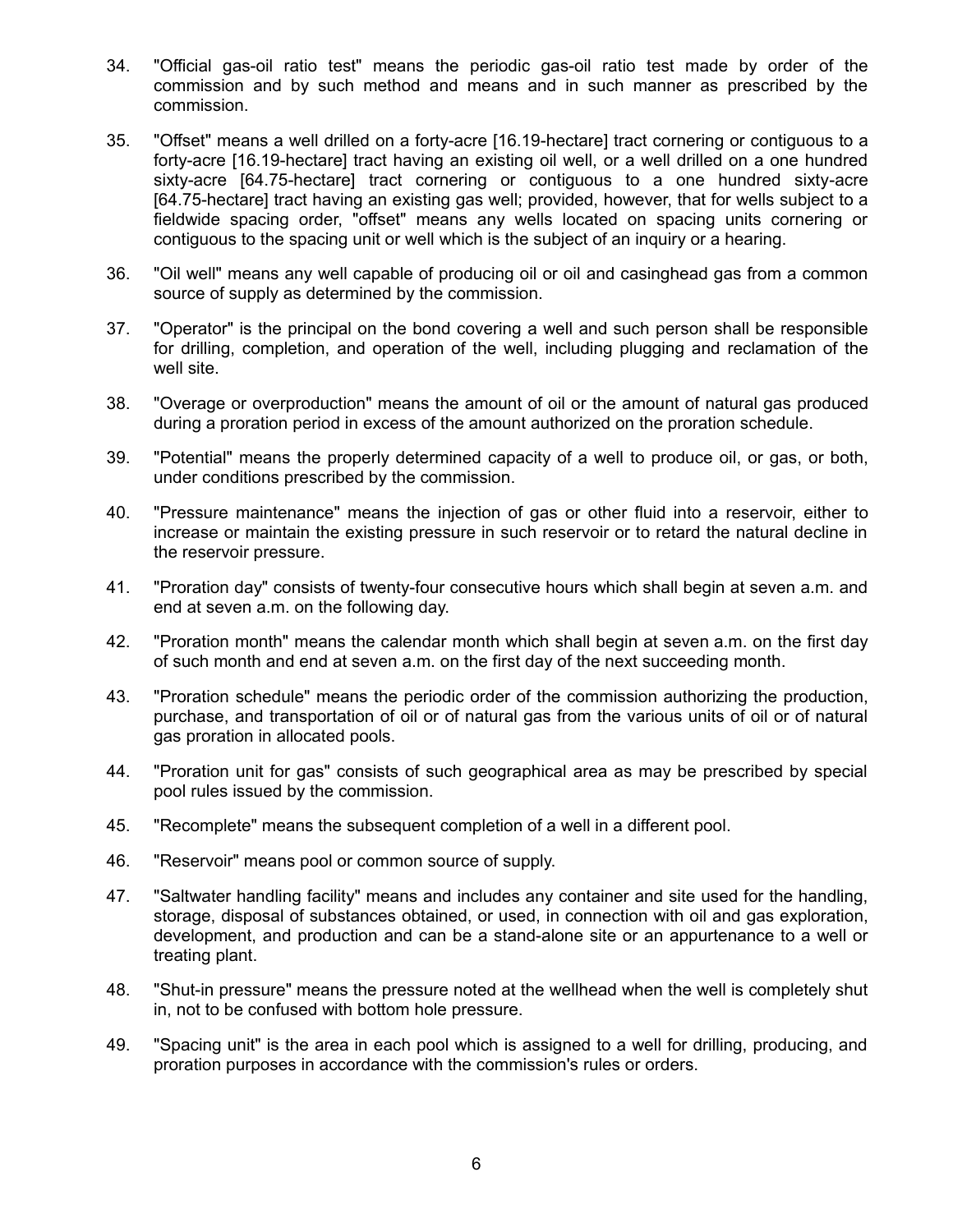- 50. "Stratigraphic test well" means any well or hole, except a seismograph shot hole, drilled for the purpose of gathering information in connection with the oil and gas industry with no intent to produce oil or gas from such well.
- 51. "Tank bottoms" means that accumulation of hydrocarbon material and other substances which settle naturally below crude oil in tanks and receptacles that are used in handling and storing of crude oil, and which accumulation contains basic sediment and water in an amount rendering it unsalable to an ordinary crude oil purchaser; provided, that with respect to lease production and for lease storage tanks, a tank bottom shall be limited to that volume of the tank in which it is contained that lies below the bottom of the pipeline outlet thereto.
- 52. "Treating plant" means any plant permanently constructed or portable used for the purpose of wholly or partially reclaiming, treating, processing, or recycling tank bottoms, waste oils, drilling mud, waste from drilling operations, produced water, and other wastes related to crude oil and natural gas exploration and production. This is not to be construed as to include saltwater handling and disposal operations which typically recover skim oil from their operations, treating mud or cuttings at a well site during drilling operations, treating flowback water during completion operations at a well site, or treating tank bottoms at the well site or facility where they originated.

**History:** Amended effective January 1, 1983; May 1, 1992; July 1, 1996; December 1, 1996; September 1, 2000; July 1, 2002; January 1, 2008; April 1, 2014; October 1, 2016; April 1, 2018. **General Authority:** NDCC 38-08-04 **Law Implemented:** NDCC 38-08-04

### **43-02-03-02. Scope of chapter.**

This chapter contains general rules of statewide application which have been adopted by the industrial commission to conserve the natural resources of North Dakota, to prevent waste, and to provide for operation in a manner as to protect correlative rights of all owners of crude oil and natural gas. Special rules, pool rules, field rules, and regulations and orders have been and will be issued when required and shall prevail as against general rules, regulations, and orders if in conflict therewith. However, wherever this chapter does not conflict with special rules heretofore or hereafter adopted, this chapter will apply in each case. The commission may grant exceptions to this chapter, after due notice and hearing, when such exceptions will result in the prevention of waste and operate in a manner to protect correlative rights.

**History:** Amended effective May 1, 1992. **General Authority:** NDCC 38-08-04 **Law Implemented:** NDCC 38-08-04

# **43-02-03-03. Promulgation of rules, regulations, or orders.**

Repealed effective January 1, 1983.

# **43-02-03-04. Emergency rule, regulation, or order.**

Repealed effective January 1, 1983.

### **43-02-03-05. Enforcement of laws, rules, and regulations dealing with conservation of oil and gas.**

The commission, its agents, representatives, and employees are charged with the duty and obligation of enforcing all rules and statutes of North Dakota relating to the conservation of oil and gas.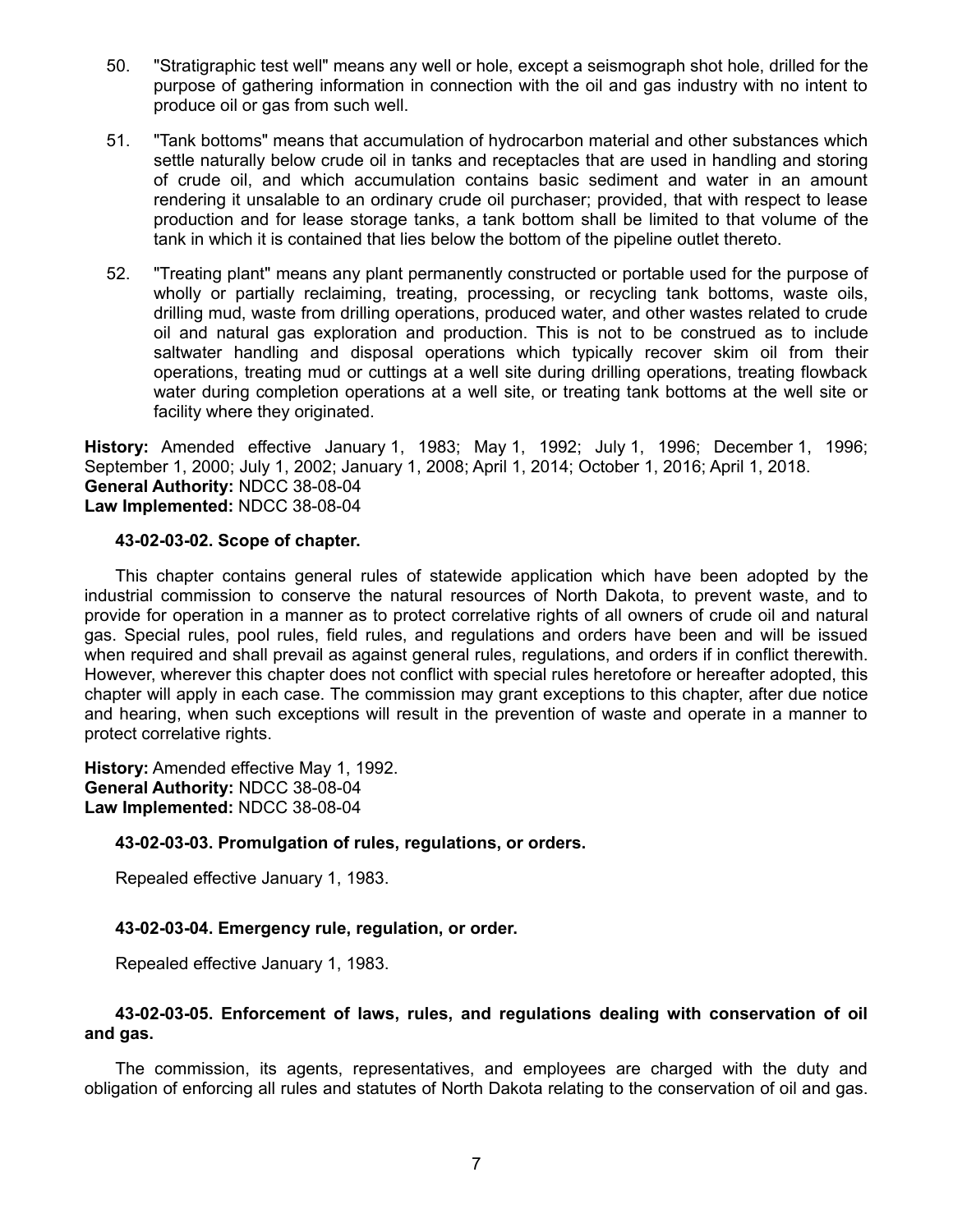However, it shall be the responsibility of all the owners, operators, and contractors to obtain information pertaining to the regulation of oil and gas before operations have begun.

**History:** Amended effective May 1, 2004; April 1, 2012; April 1, 2018. **General Authority:** NDCC 38-08-04 **Law Implemented:** NDCC 38-08-04

#### **43-02-03-06. Waste prohibited.**

All operators, contractors, drillers, carriers, gas distributors, service companies, pipe pulling and salvaging contractors, or other persons shall at all times conduct their operations in the drilling. equipping, operating, producing, plugging, and site reclamation of oil and gas wells in a manner that will prevent waste.

**History:** Amended effective January 1, 1983; May 1, 1992. **General Authority:** NDCC 38-08-03 **Law Implemented:** NDCC 38-08-03

#### **43-02-03-07. United States government leases.**

The commission recognizes that all persons drilling and producing on United States government land shall comply with the United States government regulations. Such persons shall also comply with all applicable state rules and regulations. Copies of the sundry notices, reports on wells, and well data required by this chapter of the wells on United States government land shall be furnished to the commission at no expense to the commission.

**History:** Amended effective April 30, 1981; January 1, 1983; May 1, 1994; April 1, 2022. **General Authority:** NDCC 38-08-04 **Law Implemented:** NDCC 38-08-04

#### **43-02-03-08. Classifying and defining pools.**

Repealed effective January 1, 1983.

#### **43-02-03-09. Forms.**

Forms required by the commission will be furnished upon request. The commission will provide electronic submission for most requests and reports.

**History:** Amended effective April 1, 2022. **General Authority:** NDCC 38-08-04 **Law Implemented:** NDCC 38-08-04

#### **43-02-03-10. Authority to cooperate with other agencies.**

The commission may from time to time enter agreements with state and federal government agencies, tribal governments, industry committees, and individuals with respect to special projects, services, and studies relating to conservation of oil and gas.

**History:** Amended effective April 1, 2020. **General Authority:** NDCC 38-08-04 **Law Implemented:** NDCC 38-08-04

#### **43-02-03-11. Organization reports.**

Every person acting as principal or agent for another or independently engaged in the drilling of oil or gas wells, or in the production, storage, transportation, refining, reclaiming, treating, marketing, or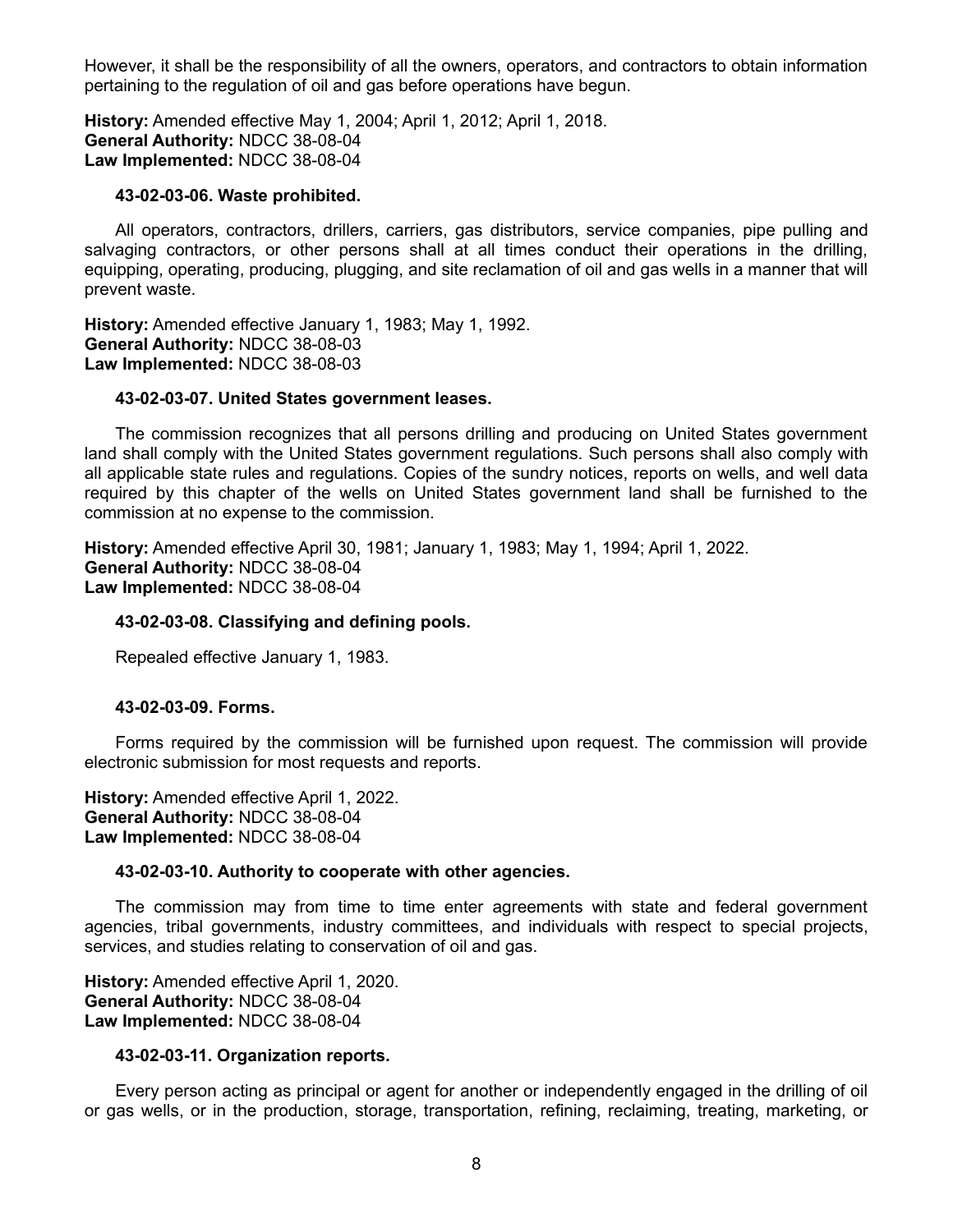processing of crude oil or natural gas, engaged in the disposal of produced water, engaged in treating plant operations, or engaged in pipeline operations in North Dakota shall immediately file with the director the name under which such business is being conducted or operated; and name and post-office address of such person, the business or businesses in which the person is engaged; the plan of organization, and in case of a corporation, the law under which it is chartered; and the names and post-office addresses of any person acting as trustee, together with the names and post-office addresses of any officials thereof on an organization report (form 2). In each case where such business is conducted under an assumed name, such organization report shall show the names and post-office addresses of all owners in addition to the other information required. A new organization report shall be filed when and if there is a change in any of the information contained in the original report.

**History:** Amended effective April 30, 1981; January 1, 1983; May 1, 1992; September 1, 2000; April 1, 2014; October 1, 2016. **General Authority:** NDCC 38-08-04

**Law Implemented:** NDCC 38-08-04

#### **43-02-03-12. Reservoir surveys.**

By special order of the commission, periodic surveys may be made of the reservoirs in this state containing oil and gas. These surveys will be thorough and complete and shall be made using methods approved by the director. The condition of the reservoirs containing oil and gas and the practices and methods employed by the operators shall be investigated. The produced volume and source of crude oil and natural gas, the reservoir pressure of the reservoir as an average, the areas of regional or differential pressure, stabilized gas-oil ratios, and the producing characteristics of the field as a whole and the individual wells within the field shall be specifically included.

All operators of oil wells are required to permit and assist the agents of the commission in making any and all special tests that may be required by the commission on any or all wells.

**History:** Amended effective April 30, 1981; January 1, 1983; May 1, 1992; September 1, 2000. **General Authority:** NDCC 38-08-04 **Law Implemented:** NDCC 38-08-04

#### **43-02-03-13. Record of wells.**

The director shall maintain a record of official well names, to be known as the well-name register, in which shall be entered: (1) the name and location of each well; (2) the well file number; (3) the name of the operator, or the operator's agent; and (4) any subsequent name or names assigned to the well and approved by the director.

The last name assigned to a well in the well-name register shall be the official name of the well, and the one by which it shall be known and referred to.

The director may, at the director's discretion, grant or refuse an application to change the official name. The application shall be accompanied by a fee of twenty-five dollars, which fee is established to cover the expense of recording the change. If the application is refused, the fee shall be refunded.

**History:** Amended effective April 30, 1981; January 1, 1983; May 1, 1992. **General Authority:** NDCC 38-08-04 **Law Implemented:** NDCC 38-08-04

### **43-02-03-14. Access to sites and records.**

The commission, director, and their representatives shall have access to all records wherever located. All owners, operators, drilling contractors, drillers, service companies, or other persons engaged in drilling, completing, producing, operation, or servicing oil and gas wells, pipelines, injection wells, or treating plants shall permit the commission, director, and their representatives to come upon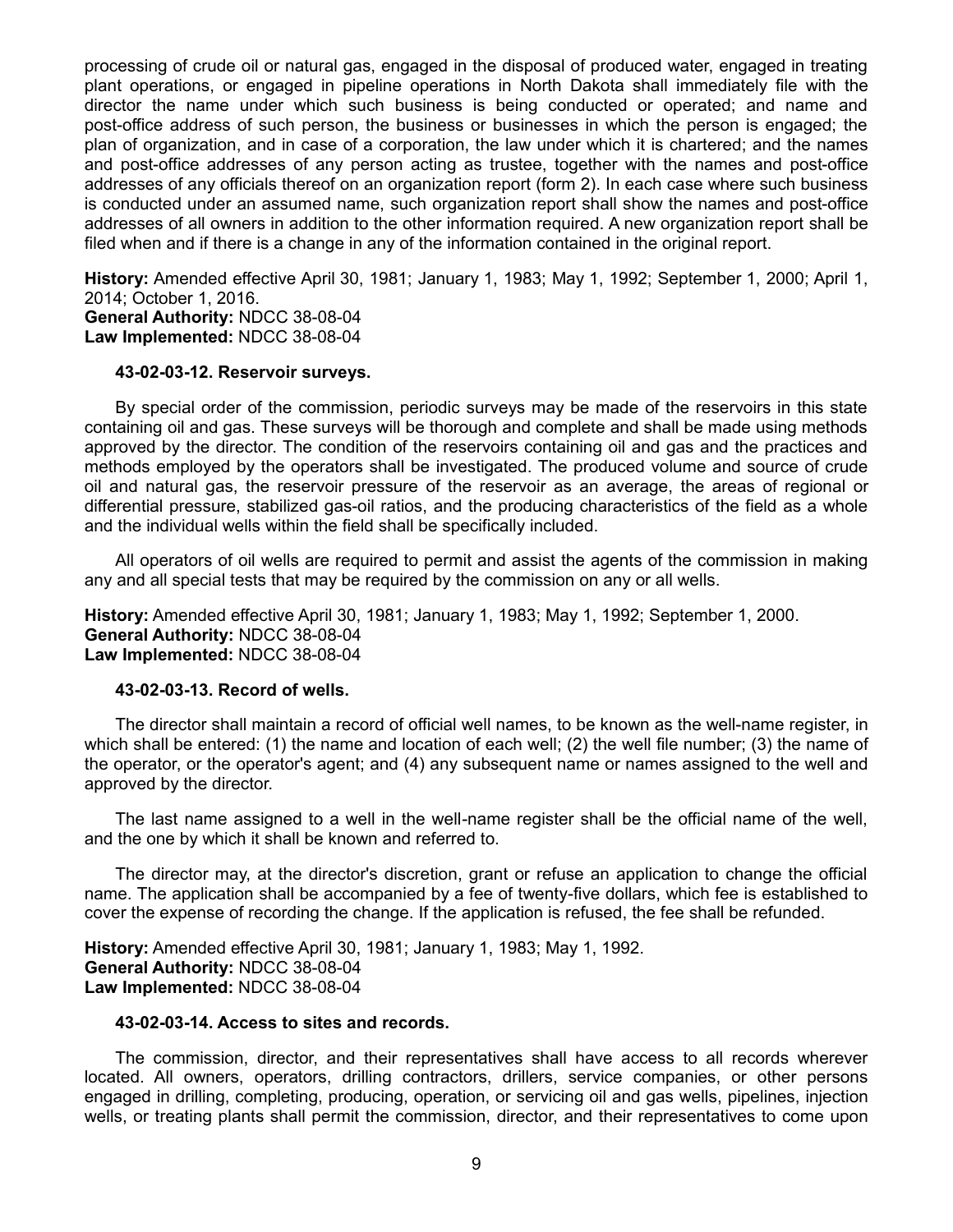any lease, property, pipeline right-of-way, well, or drilling rig operated or controlled by them, complying with state safety rules, and to inspect the records and operation, and to have access at all times to any and all records. If requested, copies of such records must be filed with the commission. The confidentiality of any data submitted which is confidential pursuant to subdivision f of subsection 1 of North Dakota Century Code section 38-08-04 and section 43-02-03-31 must be maintained.

**History:** Amended effective April 30, 1981; January 1, 1983; May 1, 1992; May 1, 1994; April 1, 2014; October 1, 2016. **General Authority:** NDCC 38-08-04 **Law Implemented:** NDCC 38-08-04

# **43-02-03-14.1. Verification of certified welders.**

Repealed effective July 1, 1996.

# **43-02-03-14.2. Oil and gas metering systems.**

- 1. **Application of section.** This section is applicable to all allocation and custody transfer metering stations measuring production from oil and gas wells within the state of North Dakota, including private, state, and federal wells. If these rules differ from federal requirements on measurement of production from federal oil and gas wells, the federal rules take precedence.
- 2. **Definitions.** As used in this section:
	- a. "Allocation meter" means a meter used by the producer to determine the volume from an individual well before it is commingled with production from one or more other wells prior to the custody transfer point.
	- b. "Calibration test" means the process or procedure of adjusting an instrument, such as a gas meter, so its indication or registration is in satisfactorily close agreement with a reference standard.
	- c. "Custody transfer meter" means a meter used to transfer oil or gas from the producer to transporter or purchaser.
	- d. "Gas gathering meter" means a meter used in the custody transfer of gas into a gathering system.
	- e. "Meter factor" means a number obtained by dividing the net volume of fluid (liquid or gaseous) passed through the meter during proving by the net volume registered by the meter.
	- f. "Metering proving" means the procedure required to determine the relationship between the true volume of a fluid (liquid or gaseous) measured by a meter and the volume indicated by the meter.
- 3. **Inventory filing requirements.** The owner of metering equipment shall file with the commission an inventory of all meters used for custody transfer and allocation of production from oil or gas wells, or both. Inventories must be updated on an annual basis, and filed with the commission on or before the first day of each year, or they may be updated as frequently as monthly, at the discretion of the operator. Inventories must include the following:
	- a. Well name and legal description of location or meter location if different.
	- b. North Dakota industrial commission well file number.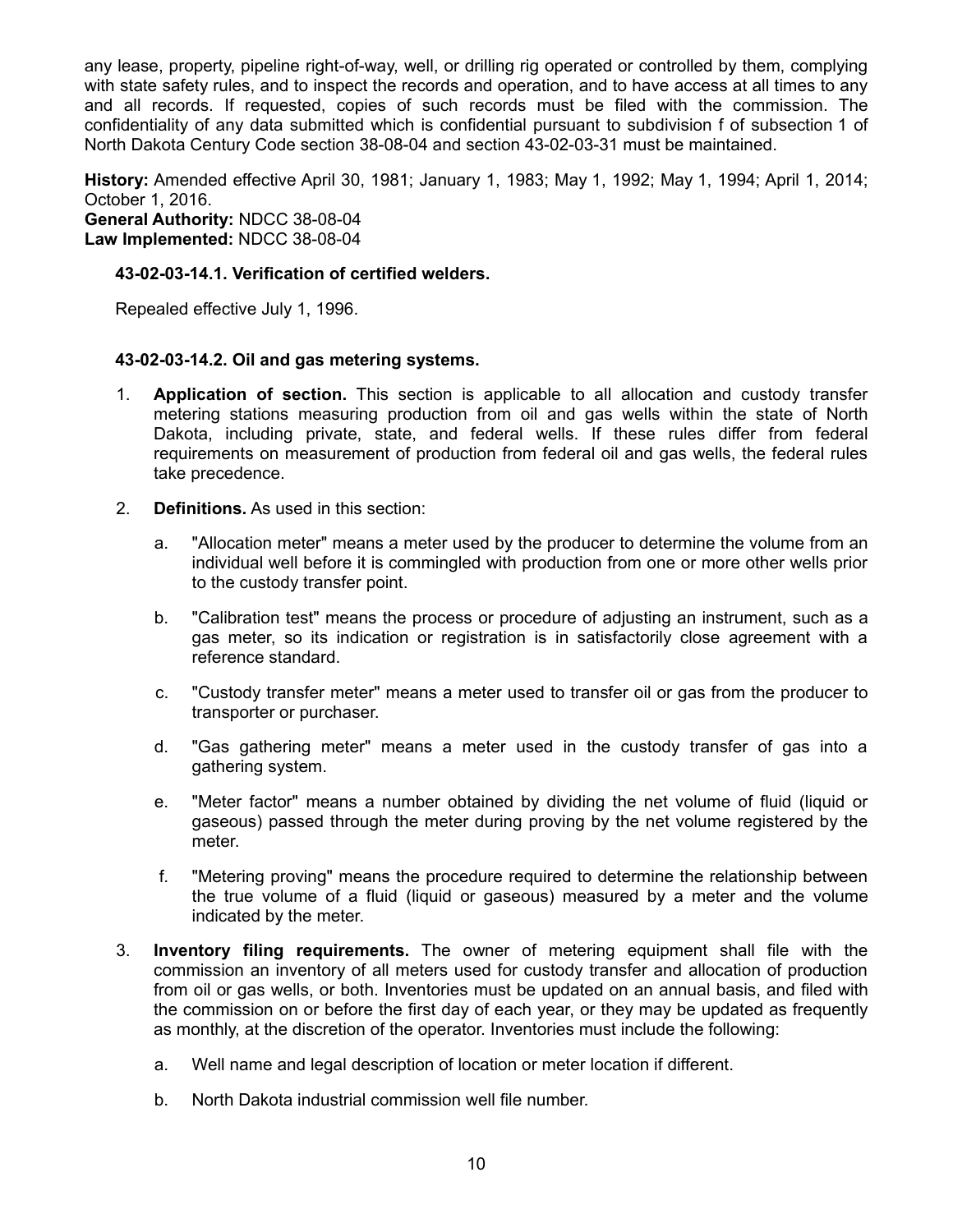- c. Meter information:
	- (1) Gas meters:
		- (a) Make and model.
		- (b) Differential, static, and temperature range.
		- (c) Orifice tube size (diameter).
		- (d) Meter station number.
		- (e) Serial number.
	- (2) Oil meters:
		- (a) Make and model.
		- (b) Size.
		- (c) Meter station number.
		- (d) Serial number.
- 4. **Installation and removal of meters.** The commission must be notified of all custody transfer meters placed in service. The owner of the custody transfer equipment shall notify the commission of the date a meter is placed in service, the make and model of the meter, and the meter or station number. The commission must also be notified of all metering installations removed from service. The notice must include the date the meter is removed from service, the serial number, and the meter or station number. The required notices must be filed with the commission within thirty days of the installation or removal of a meter.

All allocation meters must be approved prior to installation and use. The application for approval must be on a sundry notice (form 4 or form provided by the commission) and shall include the make and model number of the meter, the meter or station number, the serial number, the well name, its location, and the date the meter will be placed in service.

Meter installations for measuring production from oil or gas wells, or both, must be constructed to American petroleum institute or American gas association standards or to meter manufacturer's recommended installation. Meter installations constructed in accordance with American petroleum institute or American gas association standards in effect at the time of installation shall not automatically be required to retrofit if standards are revised. The commission will review any revised standards, and when deemed necessary will amend the requirements accordingly.

- 5. **Registration of persons proving or testing meters.** All persons engaged in meter proving or testing of oil and gas meters must be registered with the commission. Those persons involved in oil meter testing, by flowing fluid through the meter into a test tank and then gauging the tank, are exempted from the registration process. However, such persons must notify the commission prior to commencement of the test to allow a representative of the commission to witness the testing process. A report of the results of such test shall be filed with the commission within thirty days after the test is completed. Registration must include the following:
	- a. Name and address of company.
	- b. Name and address of measurement personnel.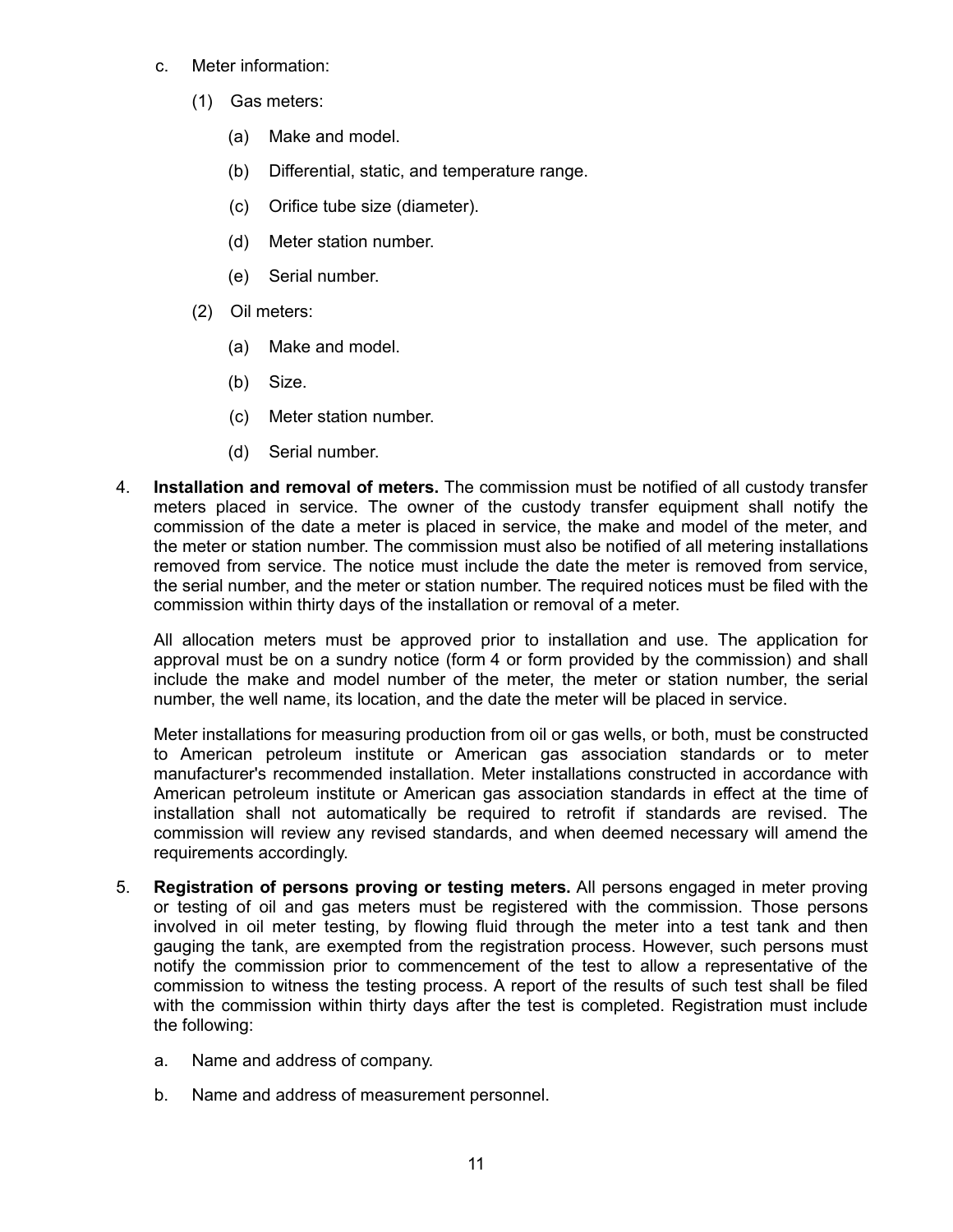c. Qualifications, listing experience or specific training.

Any meter tests performed by a person not registered with the commission will not be accepted as a valid test.

- 6. **Calibration requirements.** Oil and gas metering equipment must be proved or tested to American petroleum institute or American gas association standards or to the meter manufacturer's recommended procedure to establish a meter factor or to ensure measurement accuracy. The owner of a custody transfer meter or allocation meter shall notify the commission at least ten days prior to the testing of any meter.
	- a. Oil allocation meter factors shall be maintained within two percent of original meter factor. If the factor change between provings or tests is greater than two percent, meter use must be discontinued until successfully reproven after being repaired or replaced.
	- b. Oil custody transfer meter factors must be maintained within one-quarter of one percent of the previous meter factor. If the factor change between provings or tests is greater than one-quarter of one percent, meter use must be discontinued until successfully reproven after being repaired or replaced.
	- c. Copies of all oil allocation meter test procedures are to be filed with and reviewed by the commission to ensure measurement accuracy.
	- d. All gas meters must be tested with a minimum of a three-point test for static and differential pressure elements and a two-point test for temperature elements. The test reports must include an as-found and as-left test and a detailed report of changes.
	- e. Test reports must include the following:
		- (1) Producer name.
		- (2) Well or CTB name.
		- (3) Well file number or CTB number.
		- (4) Pipeline company or company name of test contractor.
		- (5) Test personnel's name.
		- (6) Station or meter number.
	- f. Unless required more often by the director, minimum frequency of meter proving or calibration tests are as follows:
		- (1) Oil meters used for custody transfer shall be proved monthly for all measured volumes which exceed two thousand barrels per month. For volumes two thousand barrels or less per month, meters shall be proved at each two thousand barrel interval or more frequently at the discretion of the operator.
		- (2) Quarterly for oil meters used for allocation of production in a diverse ownership central production facility. Semiannually for oil meters used for allocation of production in a common ownership central production facility.
		- (3) Semiannually for gas meters used for allocation of production in a diverse ownership central production facility. Annually for gas meters used for allocation of production in a common ownership central production facility.
		- (4) Semiannually for gas meters in gas gathering systems.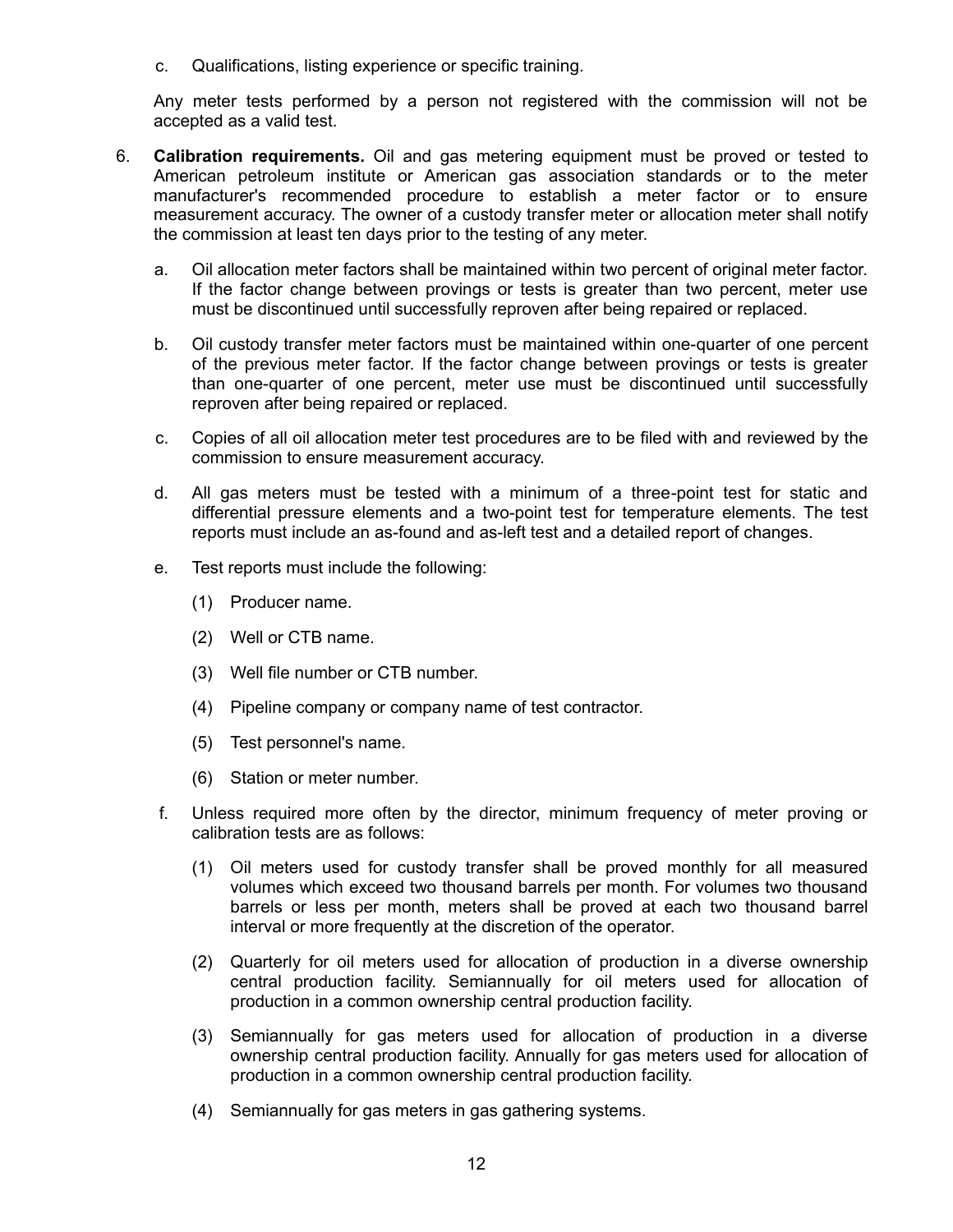- (5) For meters measuring more than one hundred thousand cubic feet [2831.68 cubic meters] per day on a monthly basis, orifice plates shall be inspected semiannually, and meter tubes shall be inspected at least every five years to ensure continued conformance with the American gas association meter tube specifications.
- (6) For meters measuring one hundred thousand cubic feet [2831.68 cubic meters] per day or less on a monthly basis, orifice plates shall be inspected annually.
- g. All meter test reports, including failed meter test reports, must be filed within thirty days of completion of proving or calibration tests unless otherwise approved. Test reports are to be filed on, but not limited to, all meters used for allocation measurement of oil or gas and all meters used in crude oil custody transfer.
- h. Accuracy of all equipment used to test oil or gas meters must be traceable to the standards of the national institute of standards and technology. The equipment must be certified as accurate either by the manufacturer or an independent testing facility. The certificates of accuracy must be made available upon request. Certification of the equipment must be updated as follows:
	- (1) Annually for all equipment used to test the pressure and differential pressure elements.
	- (2) Annually for all equipment used to determine temperature.
	- (3) Biennially for all conventional pipe provers.
	- (4) Annually for all master meters.
	- (5) Five years for equipment used in orifice tube inspection.
- 7. **Variances.** Variances from all or part of this section may be granted by the commission provided the variance does not affect measurement accuracy. All requests for variances must be on a sundry notice (form 4).

A register of variances requested and approved must be maintained by the commission.

**History:** Effective May 1, 1994; amended effective July 1, 1996; September 1, 2000; July 1, 2002; April 1, 2018; April 1, 2020; April 1, 2022. **General Authority:** NDCC 38-08-04 **Law Implemented:** NDCC 38-08-04

# **43-02-03-15. Bond and transfer of wells.**

- 1. **Bond requirements.** Prior to commencing construction of a site or appurtenance or road access thereto, any person who proposes to drill a well for oil, gas, injection, or source well for use in enhanced recovery operations, shall submit to the commission, and obtain its approval, a surety bond or cash bond. An alternative form of security may be approved by the commission after notice and hearing, as provided by law. The operator of such well shall be the principal on the bond covering the well. Each surety bond shall be executed by a responsible surety company authorized to transact business in North Dakota.
- 2. **Bond amounts and limitations.** The bond shall be in the amount of fifty thousand dollars when applicable to one well only. Wells drilled to a total depth of less than two thousand feet [609.6 meters] may be bonded in a lesser amount if approved by the director. When the principal on the bond is drilling or operating a number of wells within the state or proposes to do so, the principal may submit a bond conditioned as provided by law. Wells utilized for commercial injection operations must be bonded in the amount of one hundred thousand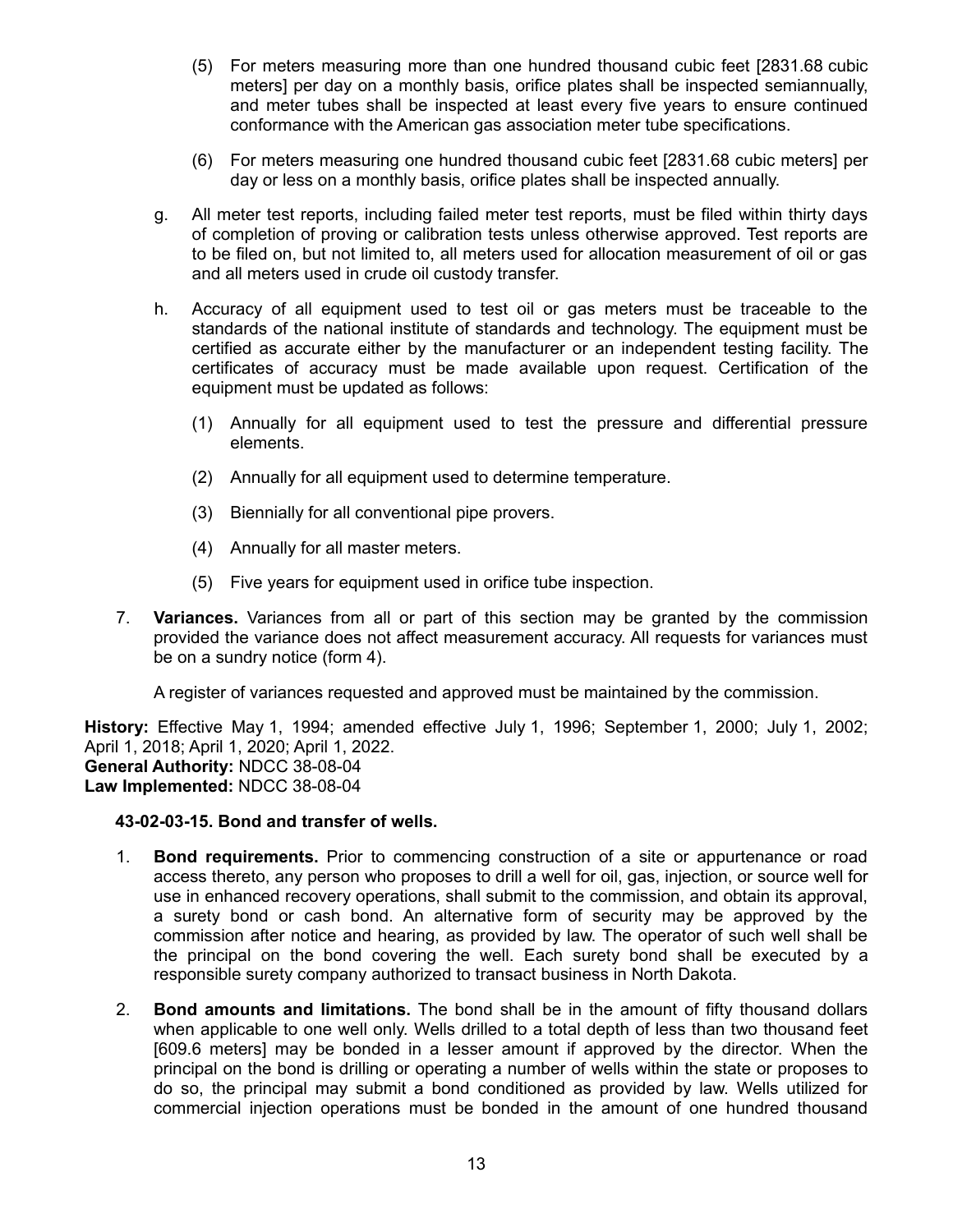dollars. A blanket bond covering more than one well shall be in the amount of one hundred thousand dollars, provided the bond shall be limited to no more than six of the following in aggregate:

- a. A well that is a dry hole and is not properly plugged;
- b. A well that is plugged and the site is not properly reclaimed;
- c. A well that is abandoned pursuant to subsection 1 of North Dakota Century Code section 38-08-04 or section 43-02-03-55 and is not properly plugged and the site is not properly reclaimed; and
- d. A well that is temporarily abandoned under section 43-02-03-55 for more than seven years.

If this aggregate of wells is reached, all well permits, for which drilling has not commenced, held by the principal of such bond are suspended. No rights may be exercised under the permits until the aggregate of wells drops below the required limit, or the operator files the appropriate bond to cover the permits, at which time the rights given by the drilling permits are reinstated. A well with an approved temporary abandoned status for no more than seven years shall have the same status as an oil, gas, or injection well. The commission may, after notice and hearing, require higher bond amounts than those referred to in this section. Such additional amounts for bonds must be related to the economic value of the well or wells and the expected cost of plugging and well site reclamation, as determined by the commission. The commission may refuse to accept a bond or to add wells to a blanket bond if the operator or surety company has failed in the past to comply with statutes, rules, or orders relating to the operation of wells; if a civil or administrative action brought by the commission is pending against the operator or surety company; or for other good cause.

3. **Unit bond requirements.** Prior to commencing unit operations, the operator of any area under unitized management shall submit to the commission, and obtain its approval, a surety bond or cash bond. An alternative form of security may be approved by the commission after notice and hearing, as provided by law. The operator of the unit shall be the principal on the bond covering the unit. The amount of the bond shall be specified by the commission in the order approving the plan of unitization. Each surety bond shall be executed by a responsible surety company authorized to transact business in North Dakota.

Prior to transfer of a unit to a new operator, the commission, after notice and hearing, may revise the bond amount for a unit, or in the case when the unit was not previously bonded, the commission may require a bond and set a bond amount for the unit.

- 4. **Bond terms.** Bonds shall be conditioned upon full compliance with North Dakota Century Code chapter 38-08, and all administrative rules and orders of the commission. It shall be a plugging bond, as well as a drilling bond, and is to endure up to and including approved plugging of all oil, gas, and injection wells as well as dry holes. Approved plugging shall also include practical reclamation of the well site and appurtenances thereto. If the principal does not satisfy the bond's conditions, then the surety shall satisfy the conditions or forfeit to the commission the face value of the bond.
- 5. **Transfer of wells under bond.** Transfer of property does not release the bond. In case of transfer of property or other interest in the well and the principal desires to be released from the bond covering the well, such as producers, not ready for plugging, the principal must proceed as follows: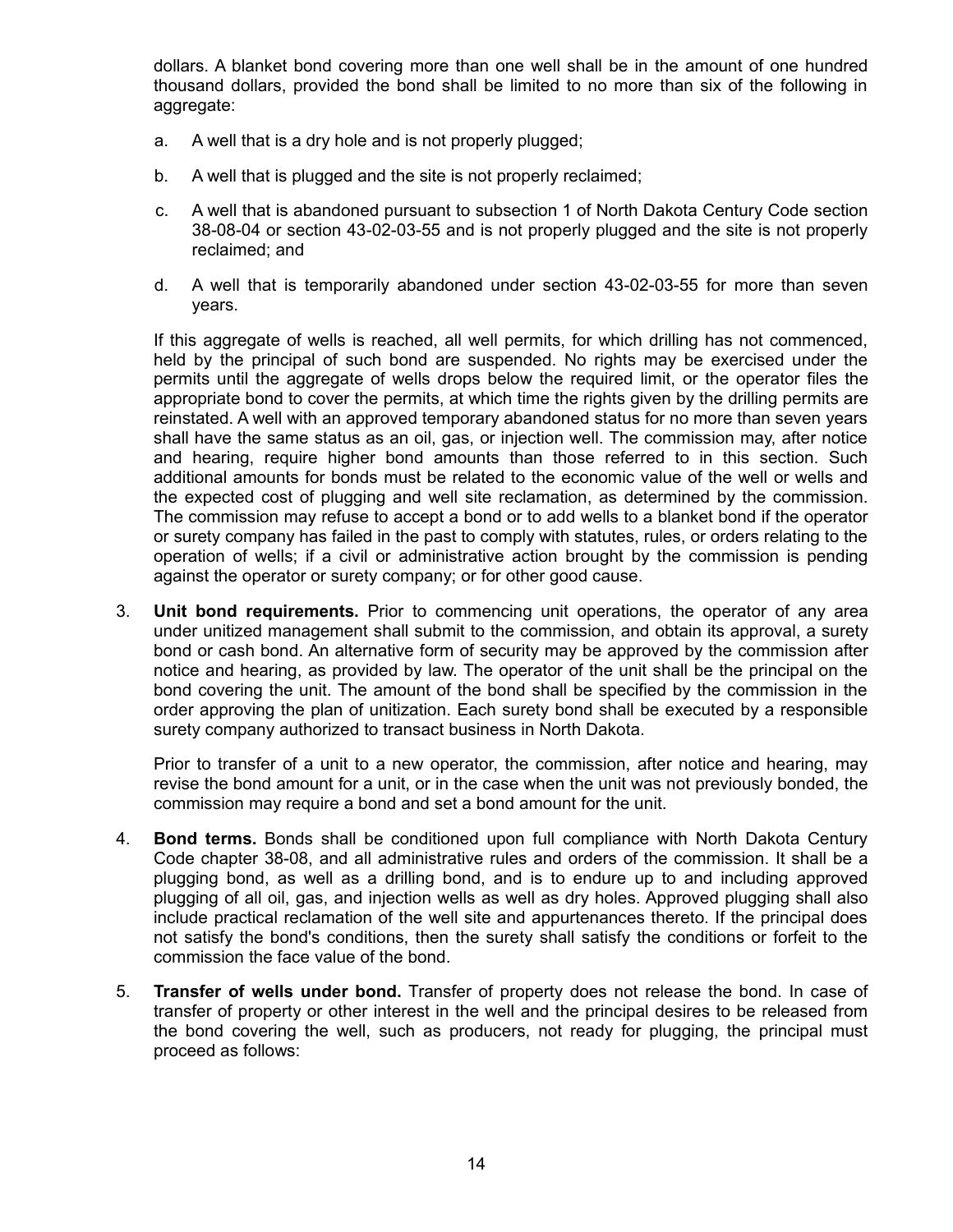- a. The principal must notify the director, in writing, of all proposed transfers of wells at least thirty days before the closing date of the transfer. The director may, for good cause, waive this requirement.
	- (1) The principal shall submit a schematic drawing identifying all lines owned by the principal which leave the constructed pad or facility and shall provide any details the director deems necessary.
	- (2) The principal shall submit to the commission a form 15 reciting that a certain well, or wells, describing each well by quarter-quarter, section, township, and range, is to be transferred to a certain transferee, naming such transferee, for the purpose of ownership or operation. The date of assignment or transfer must be stated and the form signed by a party duly authorized to sign on behalf of the principal.
	- (3) On said transfer form the transferee shall recite the following: "The transferee has read the foregoing statement and does accept such transfer and does accept the responsibility of such well under the transferee's one-well bond or, as the case may be, does accept the responsibility of such wells under the transferee's blanket bond, said bond being tendered to or on file with the commission." Such acceptance must likewise be signed by a party authorized to sign on behalf of the transferee and the transferee's surety.
- b. When the commission has passed upon the transfer and acceptance and accepted it under the transferee's bond, the transferor shall be released from the responsibility of plugging the well and site reclamation. If such wells include all the wells within the responsibility of the transferor's bond, such bond will be released by the commission upon written request. Such request must be signed by an officer of the transferor or a person authorized to sign for the transferor. The director may refuse to transfer any well from a bond if any well on the bond is in violation of a statute, rule, or order. No abandoned well may be transferred from a bond unless the transferee has obtained a single well bond in an amount equal to the cost of plugging the well and reclaiming the well site.
- c. The transferee (new operator) of any oil, gas, or injection well shall be responsible for the plugging and site reclamation of any such well. For that purpose the transferee shall submit a new bond or, in the case of a surety bond, produce the written consent of the surety of the original or prior bond that the latter's responsibility shall continue and attach to such well. The original or prior bond shall not be released as to the plugging and reclamation responsibility of any such transferor until the transferee shall submit to the commission an acceptable bond to cover such well. All liability on bonds shall continue until the plugging and site reclamation of such wells is completed and approved.
- 6. **Treating plant bond.** Prior to commencing site or road access construction, any person proposing to operate a treating plant must submit to the commission and obtain its approval of a surety bond or cash bond. An alternative form of security may be approved by the commission after notice and hearing, as provided by law. The person responsible for the operation of the plant shall be the principal on the bond. Each surety bond shall be executed by a responsible surety company authorized to transact business in North Dakota. The amount of the bond must be as prescribed in section 43-02-03-51.3. It is to remain in force until the operations cease, all equipment is removed from the site, and the site and appurtenances thereto are reclaimed, or liability of the bond is transferred to another bond that provides the same degree of security. If the principal does not satisfy the bond's conditions, then the surety shall satisfy the conditions or forfeit to the commission the face value of the bond.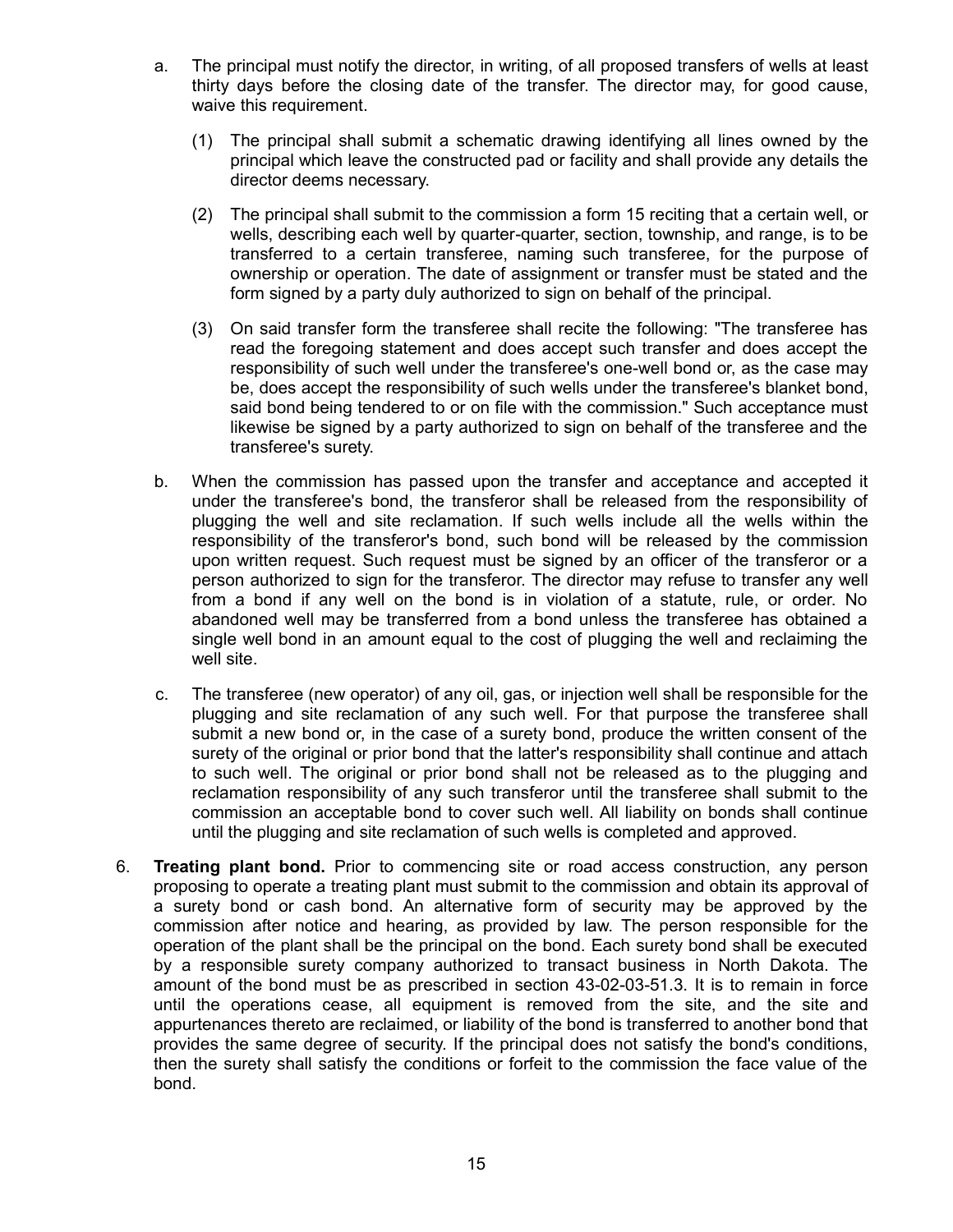- 7. **Saltwater handling facility bond.** Prior to commencing site or road access construction, any person proposing to operate a saltwater handling facility that is not already bonded as an appurtenance shall submit to the commission and obtain its approval of a surety bond or cash bond. An alternative form of security may be approved by the commission after notice and hearing, as provided by law. The person responsible for the operation of the saltwater handling facility must be the principal on the bond. Each surety bond must be executed by a responsible surety company authorized to transact business in North Dakota. The amount of the bond must be as prescribed in section 43-02-03-53.3. It is to remain in force until the operations cease, all equipment is removed from the site, and the site and appurtenances thereto are reclaimed, or liability of the bond is transferred to another bond that provides the same degree of security. If the principal does not satisfy the bond's conditions, the surety shall satisfy the conditions or forfeit to the commission the face value of the bond. Transfer of property does not release the bond. The director may refuse to transfer any saltwater handling facility from a bond if the saltwater handling facility is in violation of a statute, rule, or order.
- 8. **Crude oil and produced water underground gathering pipeline bond.** The bonding requirements for crude oil and produced water underground gathering pipelines are not to be construed to be required on flow lines, injection pipelines, pipelines operated by an enhanced recovery unit for enhanced recovery unit operations, or on piping utilized to connect wells, tanks, treaters, flares, or other equipment on the production facility.
	- a. Any owner of an underground gathering pipeline transferring crude oil or produced water, after April 19, 2015, shall submit to the commission and obtain its approval of a surety bond or cash bond prior to July 1, 2017. Any owner of a proposed underground gathering pipeline to transfer crude oil or produced water shall submit to the commission and obtain its approval of a surety bond or cash bond prior to placing into service. An alternative form of security may be approved by the commission after notice and hearing, as provided by law. The person responsible for the operation of the crude oil or produced water underground gathering pipeline must be the principal on the bond. Each surety bond must be executed by a responsible surety company authorized to transact business in North Dakota. The bond must be in the amount of fifty thousand dollars when applicable to one crude oil or produced water underground gathering pipeline system only. Such underground gathering pipelines that are less than one mile [1609.34 meters] in length may be bonded in a lesser amount if approved by the director. When the principal on the bond is operating multiple gathering pipeline systems within the state or proposes to do so, the principal may submit a blanket bond conditioned as provided by law. A blanket bond covering one or more underground gathering pipeline systems must be in the amount of one hundred thousand dollars. The owner shall file with the director, as prescribed by the director, a geographical information system layer utilizing North American datum 83 geographic coordinate system and in an environmental systems research institute shape file format showing the location of all associated above ground equipment and the pipeline centerline from the point of origin to the termination point of all underground gathering pipelines on the bond. Each layer must include at least the following information:
		- (1) The name of the pipeline gathering system and other separately named portions thereof;
		- (2) The type of fluid transported;
		- (3) The pipeline composition;
		- (4) Burial depth; and
		- (5) Approximate in-service date.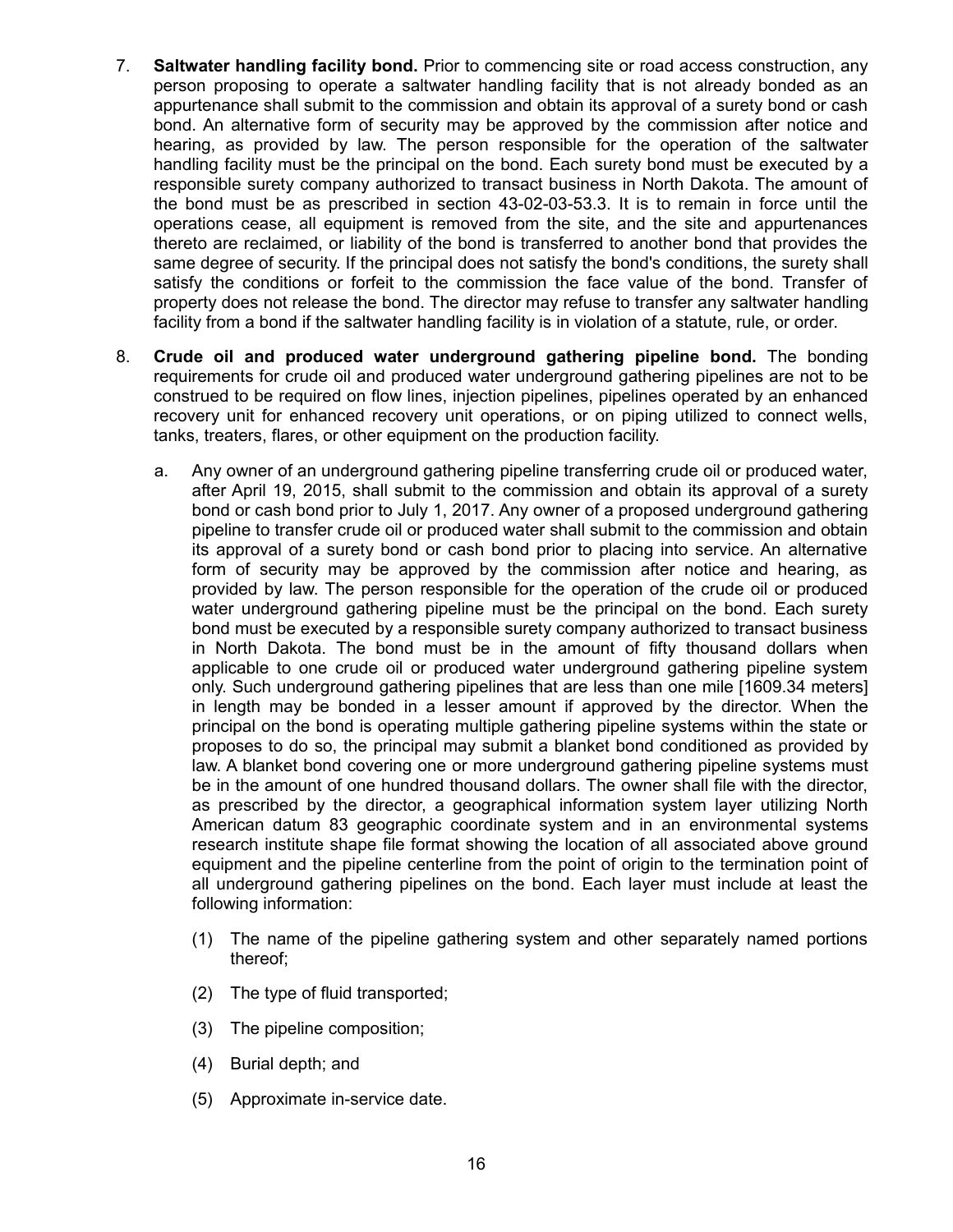- b. The blanket bond covering more than one underground gathering pipeline system is limited to no more than six of the following instances of noncompliance in aggregate:
	- (1) Any portion of an underground gathering pipeline system that has been removed from service for more than one year and is not properly abandoned pursuant to section 43-02-03-29.1; and
	- (2) An underground gathering pipeline right-of-way, including associated above ground equipment, which has not been properly reclaimed pursuant to section 43-02-03-29.1.

If this aggregate of underground gathering pipeline systems is reached, the commission may refuse to accept additional pipeline systems on the bond until the aggregate is brought back into compliance. The commission, after notice and hearing, may require higher bond amounts than those referred to in this section. Such additional amounts for bonds must be related to the economic value of the underground gathering pipeline system and the expected cost of pipeline abandonment and right-of-way reclamation, as determined by the commission. The commission may refuse to accept a bond or to add underground gathering pipeline systems to a blanket bond if the owner or surety company has failed in the past to comply with statutes, rules, or orders relating to the operation of underground gathering pipelines; if a civil or administrative action brought by the commission is pending against the owner or surety company; if an underground gathering pipeline system has exhibited multiple failures; or for other good cause.

- c. The underground gathering pipeline bond is to remain in force until the pipeline has been abandoned, as provided in section 43-02-03-29.1, and the right-of-way, including all associated above ground equipment, has been reclaimed as provided in section 43-02-03-29.1, or liability of the bond is transferred to another bond that provides the same degree of security. If the principal does not satisfy the bond's conditions, the surety shall satisfy the conditions or forfeit to the commission the face value of the bond.
- d. Transfer of underground gathering pipelines under bond. Transfer of property does not release the bond. In case of transfer of property or other interest in the underground gathering pipeline and the principal desires to be released from the bond covering the underground gathering pipeline, the principal must proceed as follows:
	- (1) The principal shall notify the director, in writing, of all proposed transfers of underground gathering pipelines at least thirty days before the closing date of the transfer. The director, for good cause, may waive this requirement.

Notice of underground gathering pipeline transfer. The principal shall submit, as provided by the director, a geographical information system layer utilizing North American datum 83 geographic coordinate system and in an environmental systems research institute shape file format showing the location of all associated above ground equipment and the pipeline centerline from the point of origin to the termination point of all underground gathering pipelines to be transferred to a certain transferee, naming such transferee, for the purpose of ownership or operation. The date of assignment or transfer must be stated and the form 15pl signed by a party duly authorized to sign on behalf of the principal.

The notice of underground gathering pipeline transfer must recite the following: "The transferee has read the foregoing statement and does accept such transfer and does accept the responsibility of such underground gathering pipelines under the transferee's pipeline bond or, as the case may be, does accept the responsibility of such underground gathering pipelines under the transferee's pipeline systems blanket bond, said bond being tendered to or on file with the commission." Such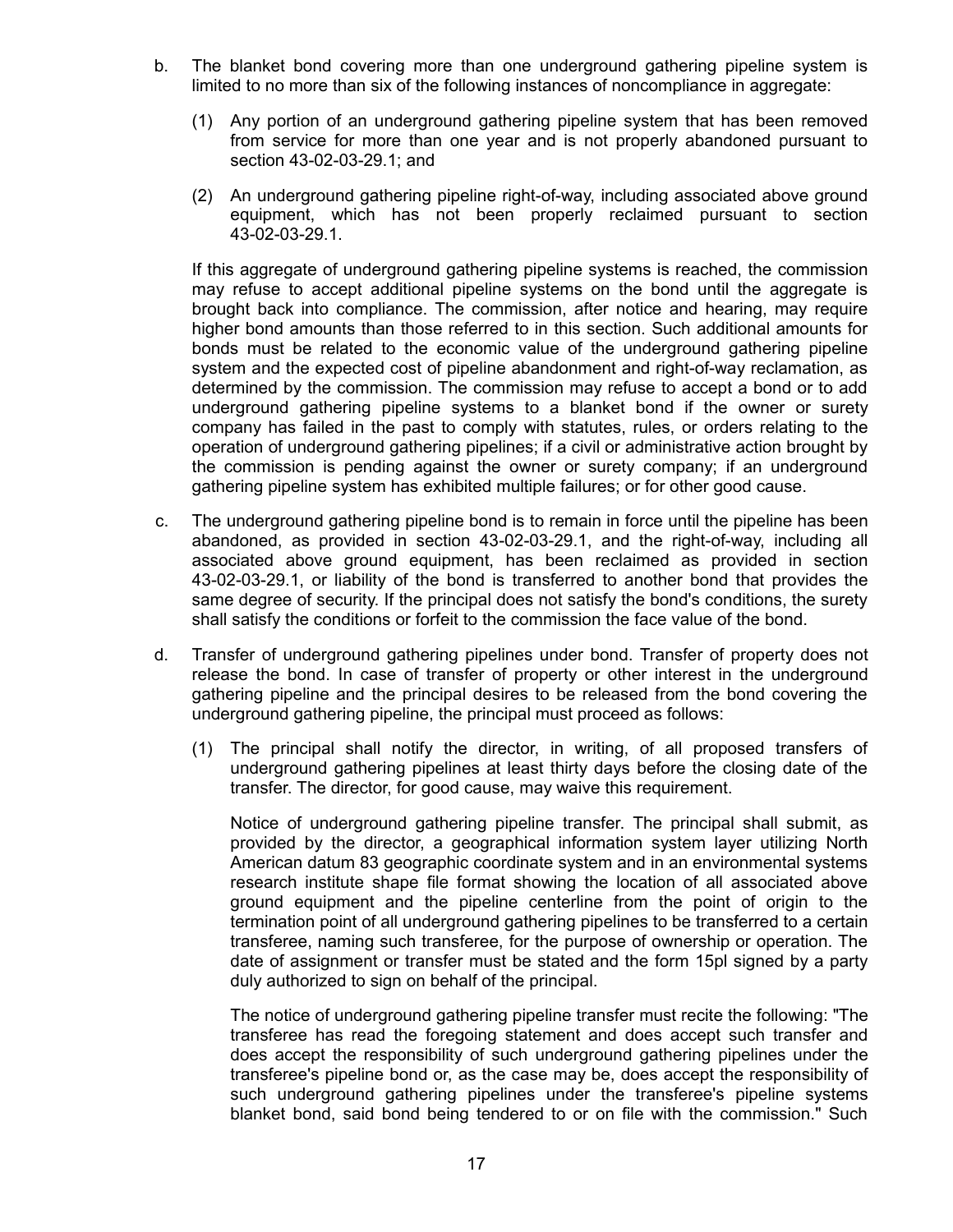acceptance must likewise be signed by a party authorized to sign on behalf of the transferee and the transferee's surety.

- (2) When the commission has passed upon the transfer and acceptance and accepted it under the transferee's bond, the transferor must be released from the responsibility of abandoning the underground gathering pipelines and right-of-way reclamation. If such underground gathering pipelines include all underground gathering pipeline systems within the responsibility of the transferor's bond, such bond will be released by the commission upon written request. Such request must be signed by an officer of the transferor or a person authorized to sign for the transferor. The director may refuse to transfer any underground gathering pipeline from a bond if the underground gathering pipeline is in violation of a statute, rule, or order.
- (3) The transferee (new owner) of any underground gathering pipeline is responsible for the abandonment and right-of-way reclamation of any such underground gathering pipeline. For that purpose the transferee shall submit a new bond or, in the case of a surety bond, produce the written consent of the surety of the original or prior bond that the latter's responsibility shall continue and attach to such underground gathering pipeline. The original or prior bond may not be released as to the abandonment and right-of-way reclamation responsibility of any such transferor until the transferee submits to the commission an acceptable bond to cover such underground gathering pipeline. All liability on bonds continues until the abandonment and right-of-way reclamation of such underground gathering pipeline is completed and approved by the director.
- 9. **Geological storage facility bond requirements.** Before commencing injection operations, the operator of any storage facility shall submit to the commission, and obtain its approval, a surety bond or cash bond in the amount specified by the commission in the order approving the storage facility. An alternative form of security may be approved by the commission after notice and hearing, as provided by law. The operator of the storage facility shall be the principal on the bond covering the storage facility. Each surety bond must be executed by a responsible surety company authorized to transact business in North Dakota.
- 10. **Bond termination.** The commission shall, in writing, advise the principal and any sureties on any bond as to whether the plugging and reclamation is approved. If approved, liability under such bond may be formally terminated upon receipt of a written request by the principal. The request must be signed by an officer of the principal or a person authorized to sign for the principal.
- 11. **Director's authority.** The director is vested with the power to act for the commission as to all matters within this section, except requests for alternative forms of security, which may only be approved by the commission.

**History:** Amended effective April 30, 1981; March 1, 1982; January 1, 1983; May 1, 1990; May 1, 1992; May 1, 1994; July 1, 1996; December 1, 1996; September 1, 2000; July 1, 2002; May 1, 2004; January 1, 2006; April 1, 2012; April 1, 2014; October 1, 2016; April 1, 2018; April 1, 2020; April 1, 2022. **General Authority:** NDCC 38-08-04 **Law Implemented:** NDCC 38-08-04

# **43-02-03-16. Application for permit to drill and recomplete.**

Before any person shall begin any well-site preparation for the drilling of any well other than surveying and staking, such person shall obtain approval from the director. An application for permit to drill (form 1 or form provided by the commission) must be filed with the director, together with a permit fee of one hundred dollars. Verbal approval may be given for site preparation by the director in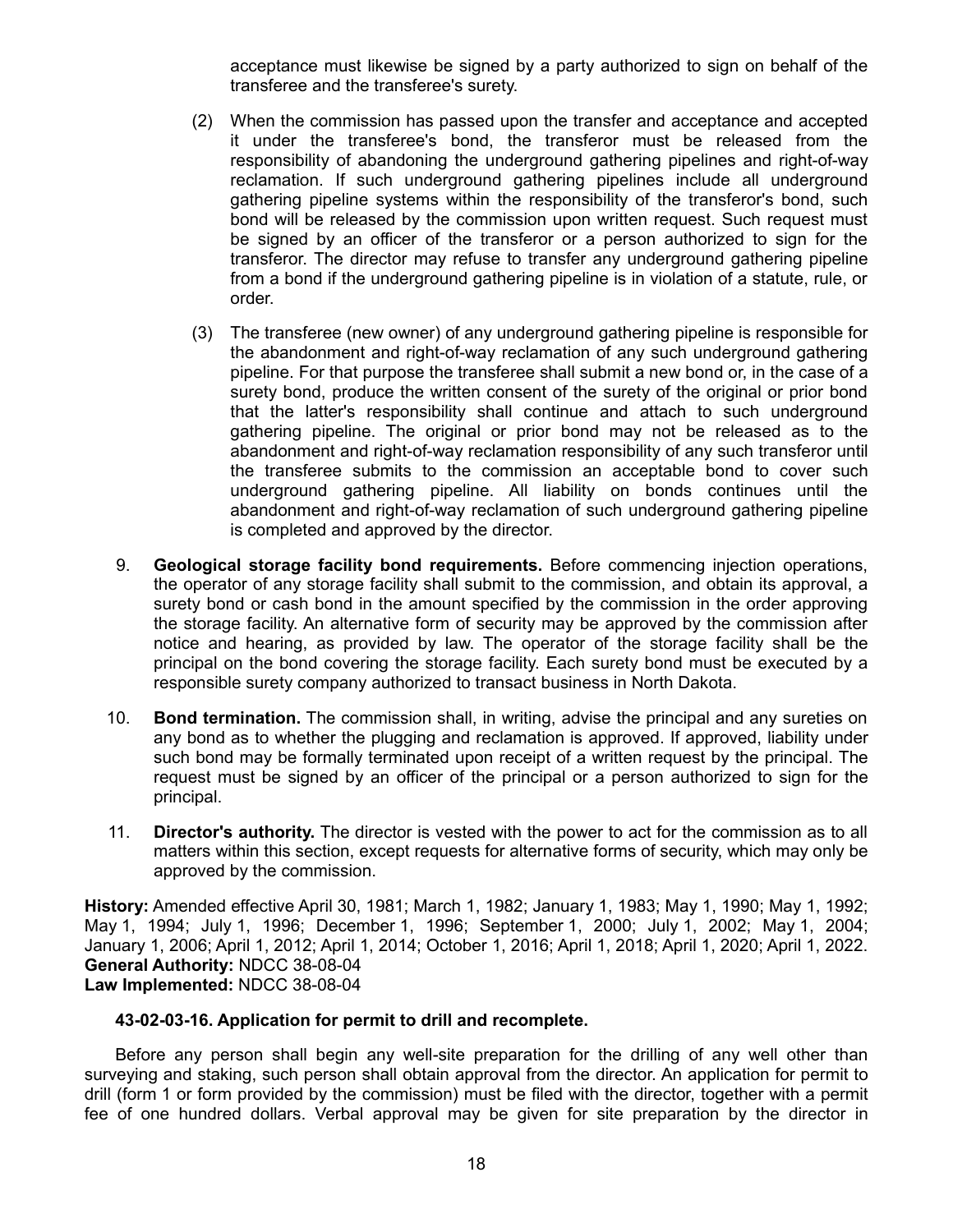extenuating circumstances. Site construction, or appurtenance or road access thereto, may not commence until such application is approved and a permit to drill is issued by the director. The application must be accompanied by the bond pursuant to section 43-02-03-15 or the applicant must have previously filed such bond with the commission, otherwise the application is incomplete. An incomplete application received by the commission has no standing and will not be deemed filed until it is completed.

The application for permit to drill shall be accompanied by an accurate plat certified by a registered surveyor showing the location of the proposed well with reference to true north and the nearest lines of a governmental section, the latitude and longitude of the proposed well location to the nearest tenth of a second, the ground elevation, and the proposed road access to the nearest existing public road. Information to be included in such application shall be the proposed depth to which the well will be drilled, estimated depth to the top of important markers, estimated depth to the top of objective horizons, the proposed mud program, the proposed casing program, including size and weight thereof, the depth at which each casing string is to be set, the proposed pad layout, including cut and fill diagrams, and the proposed amount of cement to be used, including the estimated top of cement.

For wells permitted on new pads built after July 31, 2013, permit conditions imposed by the commission may include, upon request of the owner of a permanently occupied dwelling within one thousand feet of the proposed well, requiring the location of all flares, tanks, and treaters utilized in connection with the permitted well be located at a greater distance from the occupied dwelling than the well head, if the location can be reasonably accommodated within the proposed pad location. If the facilities are proposed to be located farther from the dwelling than the well bore, the director can issue the permit without comment from the dwelling owner. The applicant shall give any such owners written notice of the proposed facilities personally or by certified mail, return receipt requested, and addressed to their last-known address listed with the county property tax department. The commission must receive written comments from such owner within five business days of the owner receiving said notice. An application for permit must include an affidavit from the applicant identifying each owner's name and address, and the date written notice was given to each owner. The owner's notice must include:

- 1. A copy of North Dakota Century Code section 38-08-05.
- 2. The name, telephone number, and if available the electronic mail address of the applicant's local representative.
- 3. A sketch of the area indicating the location of the owner's dwelling, the proposed well, and location of the proposed flare, tanks, and treaters.
- 4. A statement indicating that any such owner objecting to the location of the flare, tanks, or treaters, must notify the commission within five business days of receiving the notice.

Prior to the commencement of recompletion operations or drilling horizontally in the existing pool, an application for permit must be approved by the director. Included in such application shall be the notice of intention (form 4) to reenter a well by drilling horizontally, deepening, or plugging back to any source of supply other than the producing horizon in an existing well. Such notice shall include the name and file number and exact location of the well, the approximate date operations will begin, the proposed procedure, the estimated completed total depth, the anticipated hydrogen sulfide content in produced gas from the proposed source of supply, the weight and grade of all casing currently installed in the well unless waived by the director, the casing program to be followed, and the original total depth with a permit fee of fifty dollars. The director may deny any application if it is determined, in accordance with the latest version of ANSI/NACE MR0175/ISO 15156, that the casing currently installed in the well would be subject to sulfide stress cracking.

The applicant shall provide all information, in addition to that specifically required by this section, if requested by the director. The director may impose such terms and conditions on the permits issued under this section as the director deems necessary.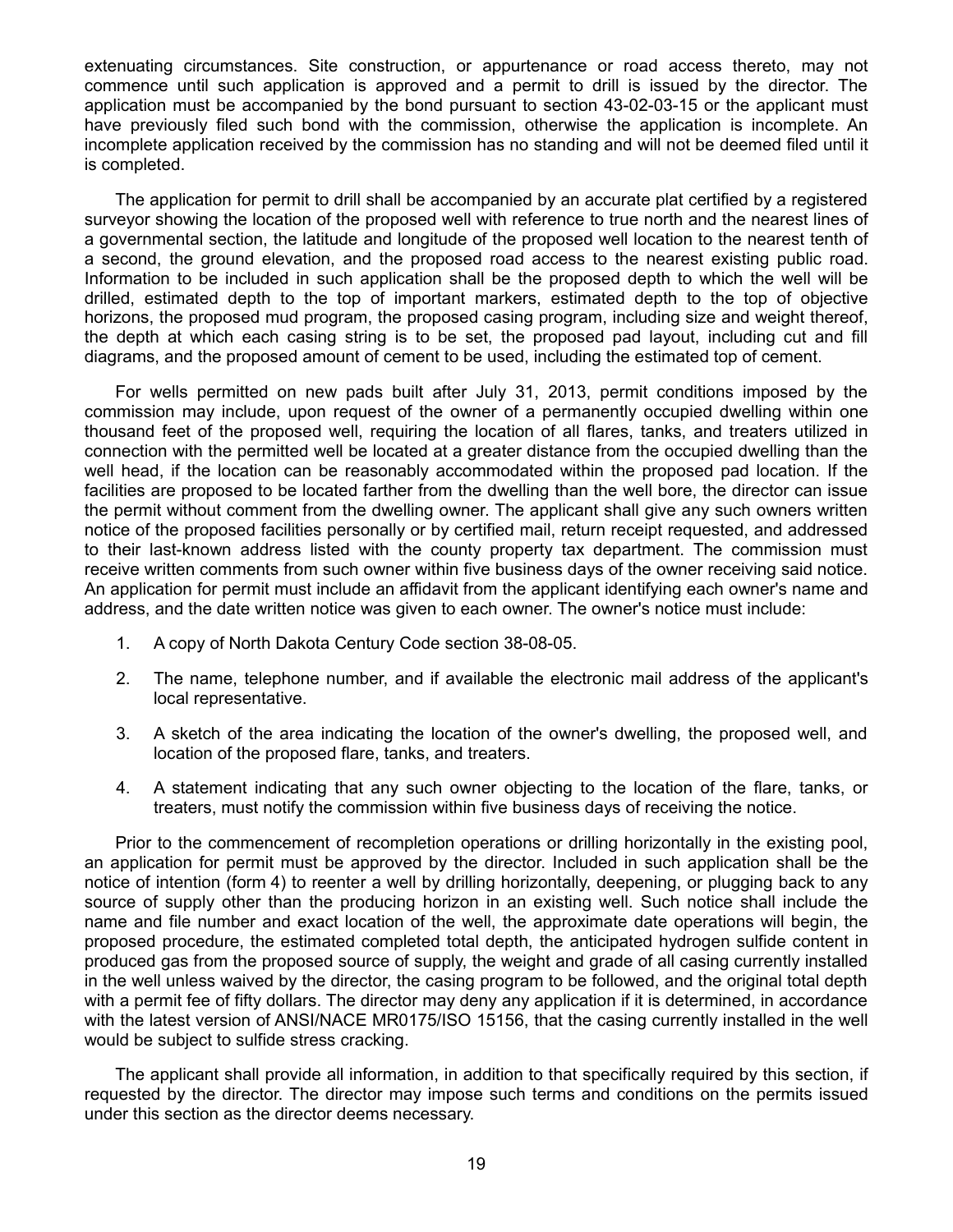The director shall deny an application for a permit under this section if the proposal would cause, or tend to cause, waste or violate correlative rights. The director of oil and gas shall state in writing to the applicant the reason for the denial of the permit. The applicant may appeal the decision of the director to the commission.

A permit to drill automatically expires one year after the date it was issued, unless the well is drilling or has been drilled below surface casing. A permit to recomplete or to drill horizontally automatically expires one year after the date it was issued, unless such project has commenced.

**History:** Amended effective April 30, 1981; January 1, 1983; May 1, 1992; May 1, 1994; September 1, 2000; July 1, 2002; April 1, 2010; April 1, 2012; April 1, 2014; October 1, 2016; April 1, 2020. **General Authority:** NDCC 38-08-05 **Law Implemented:** NDCC 38-08-05

# **43-02-03-16.1. Designation and responsibilities of operator.**

The principal on the bond covering a well, treating plant, or facility is the operator. The operator is responsible for compliance with all applicable laws. A dispute over designation of the operator may be addressed by the commission. In doing so, the factors the commission may consider include those set forth in subsection 1 of section 43-02-03-16.2.

**History:** Effective December 1, 1996; amended effective April 1, 2014; April 1, 2022. **General Authority:** NDCC 38-08-04 **Law Implemented:** NDCC 38-08-04

### **43-02-03-16.2. Revocation and limitation of drilling permits.**

- 1. After notice and hearing, the commission may revoke a drilling, recompletion, or reentry permit or limit its duration. The commission may act upon its own motion or upon the application of an owner in the spacing or drilling unit. In deciding whether to revoke or limit a permit, the factors that the commission may consider include:
	- a. The technical ability of the permitholder and other owners to drill and complete the well.
	- b. The experience of the permitholder and other owners in drilling and completing similar wells.
	- c. The number of wells in the area operated by the permitholder and other owners.
	- d. Whether drainage of the spacing or drilling unit has occurred or is likely to occur in the immediate future and whether the permitholder has committed to drill a well in a timely fashion.
	- e. Contractual obligations such as an expiring lease.
	- f. The amount of ownership the permitholder and other owners hold in the spacing or drilling unit. If the permitholder is the majority owner in the unit or if its interest when combined with that of its supporters is a majority of the ownership, it is presumed that the permitholder should retain the permit. This presumption, even if not rebutted, does not prohibit the commission from limiting the duration of the permit. However, if the amount of the interest owned by the owner seeking revocation or limitation and its supporters are a majority of the ownership, the commission will presume that the permit should be revoked.
- 2. The commission may suspend a permit that is the subject of a revocation or limitation proceeding, although a permit will not be suspended after operations have commenced.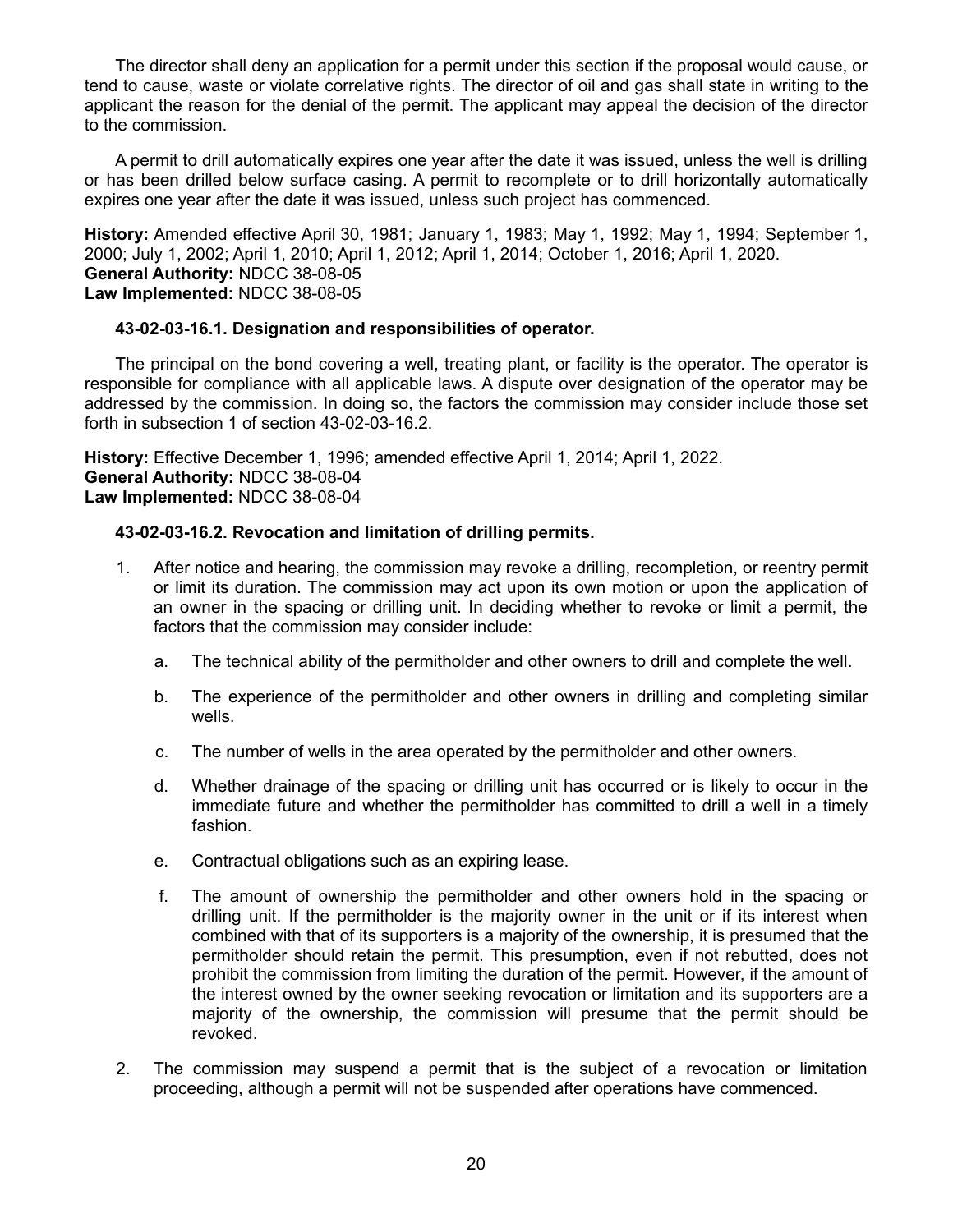- 3. If the commission revokes a permit upon the application of an owner and issues a permit to that owner or to another owner who supported revocation, the commission may limit the duration of such permit. The commission may also, if the parties fail to agree, order the owner acquiring the permit to pay reasonable costs incurred by the former permitholder and the conditions under which payment is to be made. The costs for which reimbursement may be ordered may include those involving survey of the well site, title search of surface and mineral title, and preparation of an opinion of mineral ownership.
- 4. If the commission declines to revoke a permit or limit the time within which it must be exercised, it may include a term in its order restricting the ability of the permitholder to renew the permit or to acquire another permit within the same spacing or drilling unit.

**History:** Effective December 1, 1996; amended effective January 1, 2006; April 1, 2020. **General Authority:** NDCC 38-08-04 **Law Implemented:** NDCC 38-08-04

# **43-02-03-16.3. Recovery of a risk penalty.**

The following govern the recovery of the risk penalty pursuant to subsection 3 of North Dakota Century Code section 38-08-08 and subsection 3 of North Dakota Century Code section 38-08-09.4:

- 1. An owner may recover the risk penalty under the provisions of subsection 3 of North Dakota Century Code section 38-08-08, provided the owner gives, to the owner from whom the penalty is sought, a written invitation to participate in the risk and cost of drilling a well, including reentering a plugged and abandoned well, or the risk and cost of reentering an existing well to drill deeper or a horizontal lateral. If the nonparticipating owner's interest is not subject to a lease or other contract for development, an owner seeking to recover a risk penalty must also make a good-faith attempt to have the unleased owner execute a lease.
	- a. The invitation to participate in drilling must contain the following:
		- (1) The approximate surface location of the proposed or existing well, proposed completion and total depth, objective zone, and completion location if other than a vertical well.
		- (2) An itemization of the estimated costs of drilling and completion.
		- (3) The approximate date upon which the well was or will be spudded or reentered.
		- (4) A statement indicating the invitation must be accepted within thirty days of receiving it.
		- (5) Notice that the participating owners plan to impose a risk penalty and that the nonparticipating owner may object to the risk penalty by either responding in opposition to the petition for a risk penalty, or if no such petition has been filed, by filing an application or request for hearing with the commission.
		- (6) Drilling or spacing unit description.
	- b. An election to participate must be in writing and must be received by the owner giving the invitation within thirty days of the participating party's receipt of the invitation.
	- c. An invitation to participate and an election to participate must be served personally, by mail requiring a signed receipt, or by overnight courier or delivery service requiring a signed receipt. Failure to accept mail requiring a signed receipt constitutes service.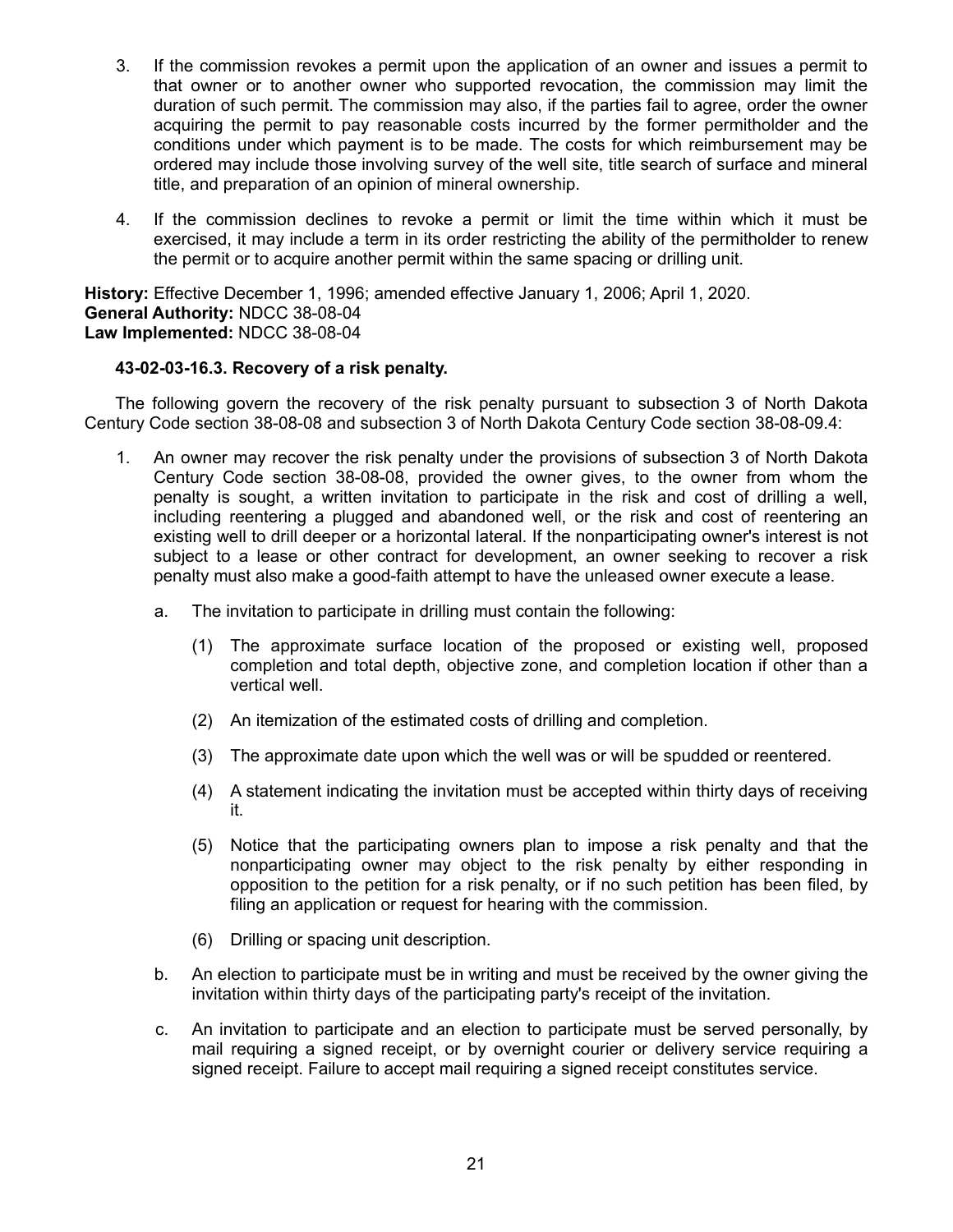- d. An election to participate is only binding upon an owner electing or declining to participate if the well is spudded or reentry operations are commenced on or before ninety days after the date the owner extending the invitation to participate sets as the date upon which a response to the invitation is to be received. It also expires if the permit to drill or reenter expires without having been exercised. If an election to participate lapses, a risk penalty can only be collected if the owner seeking it again complies with the provisions of this section.
- 2. An owner may recover the risk penalty under the provisions of subsection 3 of North Dakota Century Code section 38-08-09.4, provided the owner gives, to the owner from whom the penalty is sought, a written invitation to participate in the unit expense. If the nonparticipating owner's interest is not subject to a lease or other contract for development, an owner seeking to recover a risk penalty must also make a good-faith attempt to have the unleased owner execute a lease.
	- a. The invitation to participate in the unit expense must contain the following:
		- (1) A description of the proposed unit expense, including the location, objectives, and plan of operation.
		- (2) An itemization of the estimated costs.
		- (3) The approximate date upon which the proposal was or will be commenced.
		- (4) A statement indicating the invitation must be accepted within thirty days of receiving it.
		- (5) Notice that the participating owners plan to impose a risk penalty and that the nonparticipating owner may object to the risk penalty by either responding in opposition to the petition for a risk penalty, or if no such petition has been filed, by filing an application or request for hearing with the commission.
	- b. An election to participate must be in writing and must be received by the owner giving the invitation within thirty days of the participating party's receipt of the invitation.
	- c. An invitation to participate and an election to participate must be served personally, by mail requiring a signed receipt, or by overnight courier or delivery service requiring a signed receipt. Failure to accept mail requiring a signed receipt constitutes service.
	- d. An election to participate is only binding upon an owner electing or declining to participate if the unit expense is commenced within ninety days after the date the owner extending the invitation request to participate sets as the date upon which a response to the request invitation is to be received. If an election to participate lapses, a risk penalty can only be collected if the owner seeking it again complies with the provisions of this section.
	- e. An invitation to participate in a unit expense covering monthly operating expenses shall be effective for all such monthly operating expenses for a period of five years if the unit expense identified in the invitation to participate is first commenced within ninety days after the date set in the invitation to participate as the date upon which a response to the invitation to participate must be received. An election to participate in a unit expense covering monthly operating expenses is effective for five years after operations are first commenced. If an election to participate in a unit expense comprised of monthly operating expenses expires or lapses after five years, a risk penalty may only be assessed and collected if the owner seeking the penalty once again complies with this section.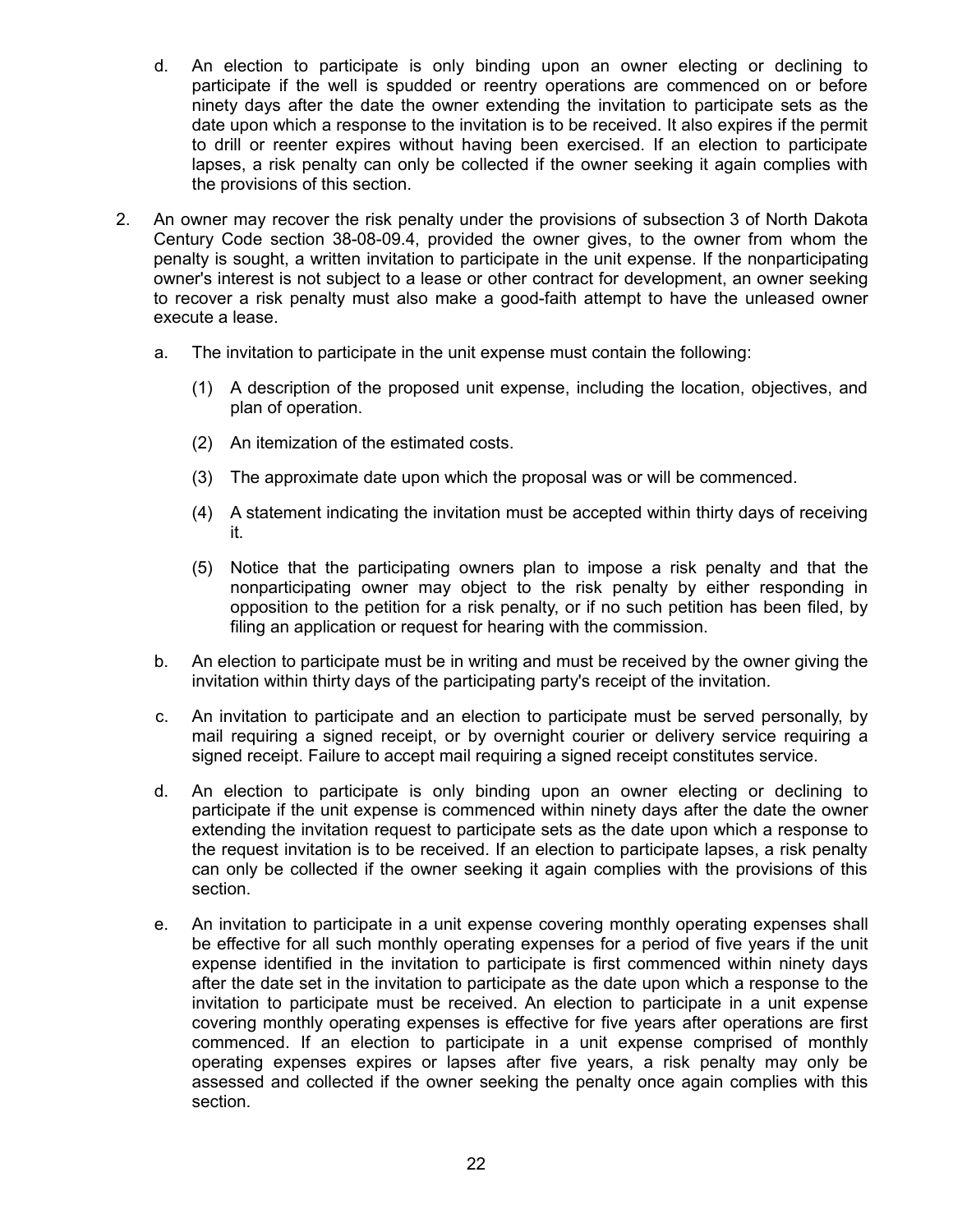3. Upon its own motion or the request of a party, the commission may include in a pooling order requirements relating to the invitation and election to participate, in which case the pooling order will control to the extent it is inconsistent with this section.

**History:** Effective December 1, 1996; amended effective May 1, 2004; January 1, 2006; January 1, 2008; April 1, 2010; April 1, 2012; April 1, 2014; April 1, 2020. **General Authority:** NDCC 38-08-04 **Law Implemented:** NDCC 38-08-04, 38-08-08

### **43-02-03-17. Sign on well and facility.**

Every well and facility associated with the production, transportation, purchasing, storage, treating, or processing of oil, gas, and water except plugged wells shall be identified by a sign. The sign shall be of durable construction and the lettering thereon shall be kept in a legible condition. The wells on each lease or property shall be numbered in nonrepetitive sequence, unless some other system of numbering was adopted by the owner prior to the adoption of this chapter. Each sign must show the facility name or well name and number (which shall be different or distinctive for each well or facility), the name of the operator, file or facility number (if applicable), and the location by quarter-quarter, section, township, and range.

**History:** Amended effective January 1, 1983; May 1, 1992; September 1, 2000; April 1, 2014; October 1, 2016; April 1, 2018. **General Authority:** NDCC 38-08-04 **Law Implemented:** NDCC 38-08-04

# **43-02-03-18. Drilling units - Well locations.**

In the absence of an order by the commission setting spacing units for a pool:

- 1. a. Vertical or directional oil wells projected to a depth not deeper than the Mission Canyon formation must be drilled upon a governmental quarter-quarter section or equivalent lot, located not less than five hundred feet [152.4 meters] to the boundary of such governmental quarter-quarter section or equivalent lot. No more than one well shall be drilled to the same pool on any such governmental quarter-quarter section or equivalent lot, except by order of the commission, nor shall any well be drilled on any such governmental quarter-quarter section or equivalent lot containing less than thirty-six acres [14.57 hectares] except by order of the commission.
	- b. Vertical or directional oil wells projected to a depth deeper than the Mission Canyon formation must be drilled on a governmental quarter section or equivalent lots, located not less than six hundred sixty feet [201.17 meters] to the boundary of such governmental quarter section or equivalent lots. No more than one well shall be drilled to the same pool on any such governmental quarter section or equivalent lots, except by order of the commission, nor shall any well be drilled on any such governmental quarter section or equivalent lots containing less than one hundred forty-five acres [58.68 hectares] except by order of the commission.
- 2. a. Horizontal wells with a horizontal displacement of the well bore drilled at an angle of at least eighty degrees within the productive formation of at least five hundred feet [152.4 meters], projected to a depth not deeper than the Mission Canyon formation, must be drilled upon a drilling unit described as a governmental section or described as two adjacent governmental quarter sections within the same section or equivalent lots, located not less than five hundred feet [152.4 meters] to the outside boundary of such tract. The horizontal well proposed to be drilled must, in the director's opinion, justify the creation of such drilling unit. No more than one well may be drilled to the same pool on any such tract, except by order of the commission.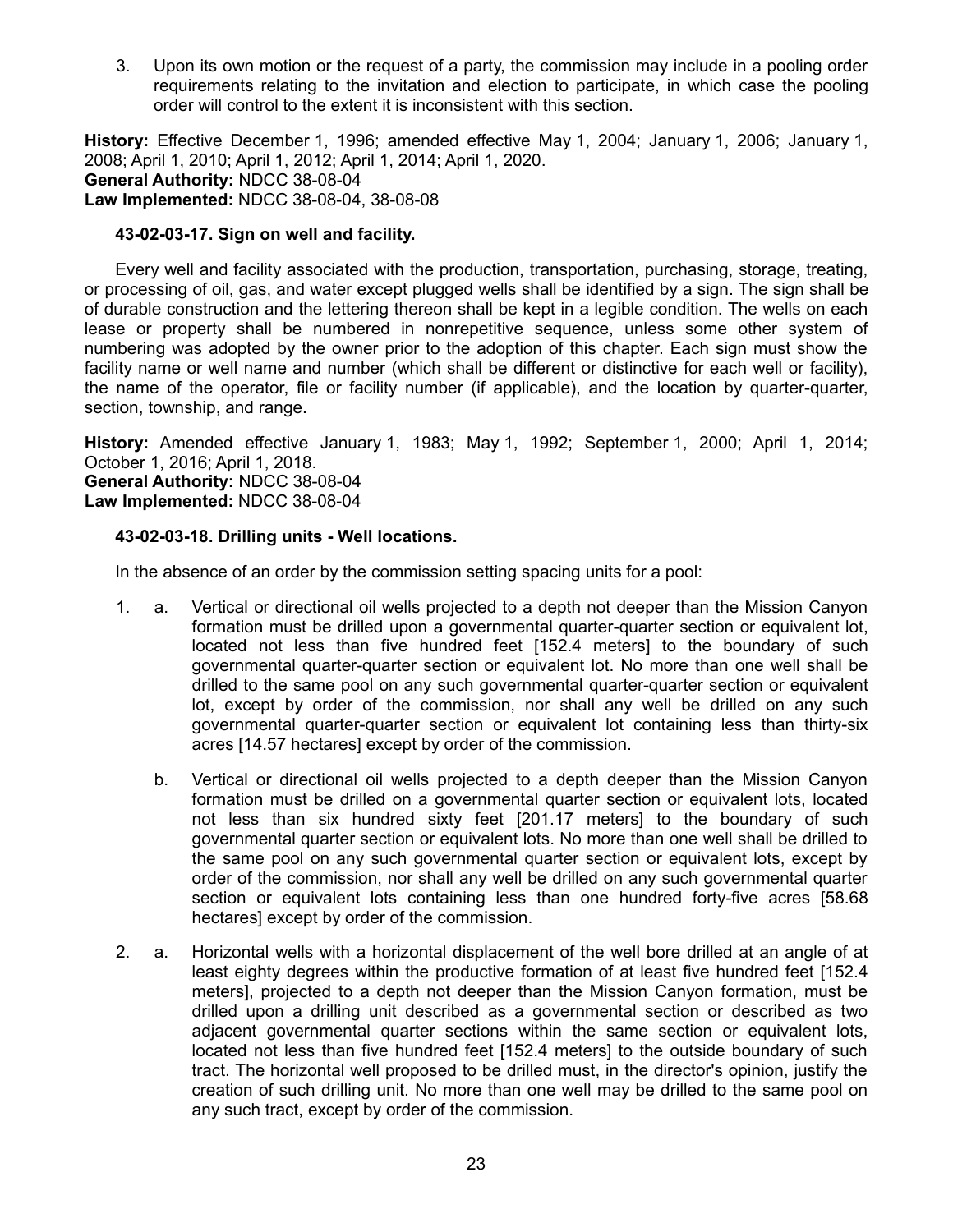- b. Horizontal wells with a horizontal displacement of the well bore drilled at an angle of at least eighty degrees within the productive formation of at least five hundred feet [152.4 meters], projected to a depth deeper than the Mission Canyon formation, must be drilled upon a drilling unit described as a governmental section, located not less than five hundred feet [152.4 meters] to the outside boundary of such tract. The horizontal well proposed to be drilled must, in the director's opinion, justify the creation of such drilling unit. No more than one well may be drilled to the same pool on any such tract, except by order of the commission.
- 3. a. Gas wells projected to a depth not deeper than the Mission Canyon formation shall be drilled upon a governmental quarter section or equivalent lots, located not less than five hundred feet [152.4 meters] to the boundary of such governmental quarter section or equivalent lots. No more than one well shall be drilled to the same pool on any such governmental quarter section or equivalent lots, except by order of the commission, nor shall any well be drilled on any such governmental quarter section or equivalent lot containing less than one hundred forty-five acres [58.68 hectares] except by order of the commission.
	- b. Gas wells projected to a depth deeper than the Mission Canyon formation shall be drilled upon a governmental quarter section or equivalent lots, located not less than six hundred sixty feet [201.17 meters] to the boundary of such governmental quarter section or equivalent lots. No more than one well shall be drilled to the same pool on any such governmental quarter section or equivalent lots, except by order of the commission, nor shall any well be drilled on any such governmental quarter section or equivalent lot containing less than one hundred forty-five acres [58.68 hectares] except by order of the commission.
- 4. Within thirty days, or a reasonable time thereafter, following the discovery of oil or gas in a pool not then covered by an order of the commission, a spacing hearing shall be docketed. Following such hearing the commission shall issue an order prescribing a temporary spacing pattern for the development of the pool. This order shall continue in force for a period of not more than three years at the expiration of which time a hearing shall be held at which the commission may require the presentation of such evidence as will enable the commission to determine the proper spacing for the pool.

During the interim period between the discovery and the issuance of the temporary order, no permits shall be issued for the drilling of an offset well to the discovery well, unless approved by the director. Approval shall be consistent with anticipated spacing for the orderly development of the pool.

Any well drilled within one mile [1.61 kilometers] of an established field shall conform to the spacing requirements in that field except when it is apparent that the well will not produce from the same common source of supply. In order to assure uniform and orderly development, any well drilled within one mile [1.61 kilometers] of an established field boundary shall conform to the spacing and special field rules for the field, and for the purposes of spacing and pooling, the field boundary shall be extended to include the spacing unit for such well and any intervening lands. The foregoing shall not be applicable if it is apparent that the well will not produce from the same common source of supply as wells within the field.

5. If the director denies an application for permit, the director shall advise the applicant immediately of the reasons for denial. The decision of the director may be appealed to the commission.

**History:** Amended effective April 30, 1981; January 1, 1983; May 1, 1992; May 1, 1994; July 1, 1996; July 1, 2002; January 1, 2006; April 1, 2010; April 1, 2012. **General Authority:** NDCC 38-08-04, 38-08-07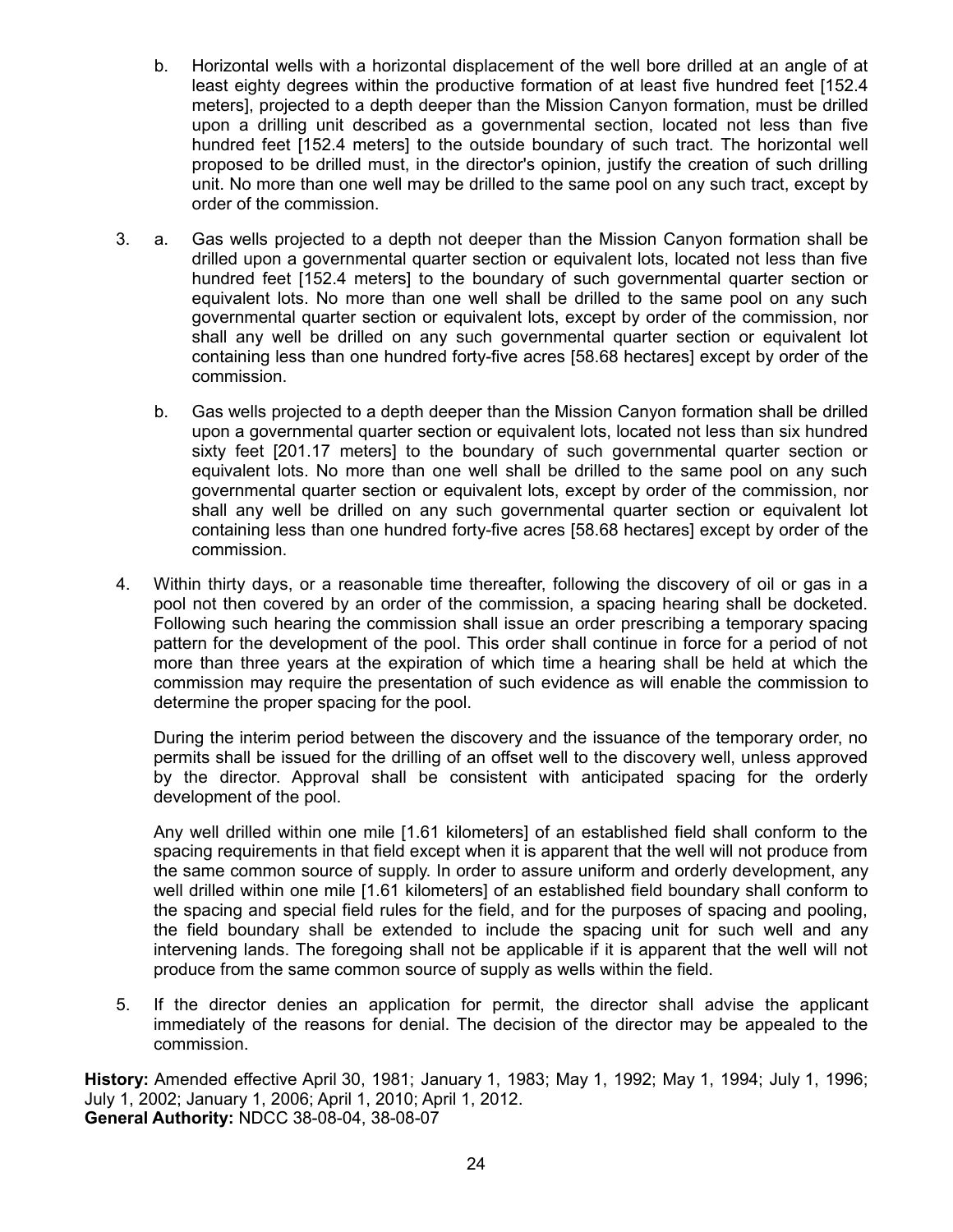# **43-02-03-18.1. Exception location.**

If upon application for an exception location, the commission finds that a well drilled at the location prescribed by any applicable rule or order of the commission would not produce in paying quantities, that surface conditions would substantially add to the burden or hazard of such well, or that the drilling of such well at a location other than the prescribed location is otherwise necessary either to protect correlative rights, to prevent waste, or to effect greater ultimate recovery from oil and gas, the commission may enter an order, after notice and hearing, permitting the well to be drilled at a location other than that prescribed and shall include in such order suitable provisions to prevent the production from that well of more than its just and equitable share of the oil and gas in the pool. The application for an exception well location shall set forth the names of the lessees of adjoining properties and the names of any unleased mineral owners of the adjoining properties. The application shall be accompanied by a plat or sketch accurately showing the property for which the exception well location is sought, the location of the proposed well, and all other completed and drilling wells on this property and on the adjoining properties. The applicant or its attorney shall certify that a copy of the application has been sent to all lessees and all unleased mineral owners of properties adjoining the tract which would be affected by the exception location. If the applicant is the lessee of adjoining tracts that would be affected by the exception, the applicant must give notice, as prescribed above, to its lessors of such tracts.

**History:** Effective January 1, 1983; amended effective May 1, 1990; May 1, 1994; July 1, 1996; January 1, 2008.

**General Authority:** NDCC 38-08-04, 38-08-07 **Law Implemented:** NDCC 38-08-04, 38-08-07

#### **43-02-03-19. Site construction.**

In the construction of a well site, saltwater handling facility, treating plant, access road, and all associated facilities, the topsoil shall be removed, stockpiled, and stabilized or otherwise reserved for use when the area is reclaimed. "Topsoil" means the suitable plant growth material on the surface; however, in no event shall this be deemed to be more than the top twelve inches [30.48 centimeters] of soil or deeper than the depth of cultivation, whichever is greater. Soil stabilization materials, liners, fabrics, and other materials to be used onsite, on access roads or associated facilities, must be reported on a sundry notice (form 4) to the director within thirty days after application. The reclamation plan for such materials shall also be included.

When necessary to prevent pollution of the land surface and freshwaters, the director may require the site to be sloped and diked.

Sites shall not be located in, or hazardously near, bodies of water, nor shall they block natural drainages. Sites and associated facilities shall be designed to divert surface drainage from entering the site.

Sites or appropriate parts thereof shall be fenced if required by the director.

Within six months after the completion of a well or construction of a saltwater handling facility or treating plant, the portion of the site not used for operations shall be reclaimed, unless waived by the director. Operators shall file a sundry notice (form 4) detailing the work that was performed and a current site diagram, which identifies the stockpiled topsoil location and its volume. Sites shall be stabilized to prevent erosion.

**History:** Amended effective March 1, 1982; January 1, 1983; May 1, 1992; July 1, 2002; January 1, 2008; April 1, 2010; April 1, 2012; April 1, 2014; October 1, 2016. **General Authority:** NDCC 38-08-04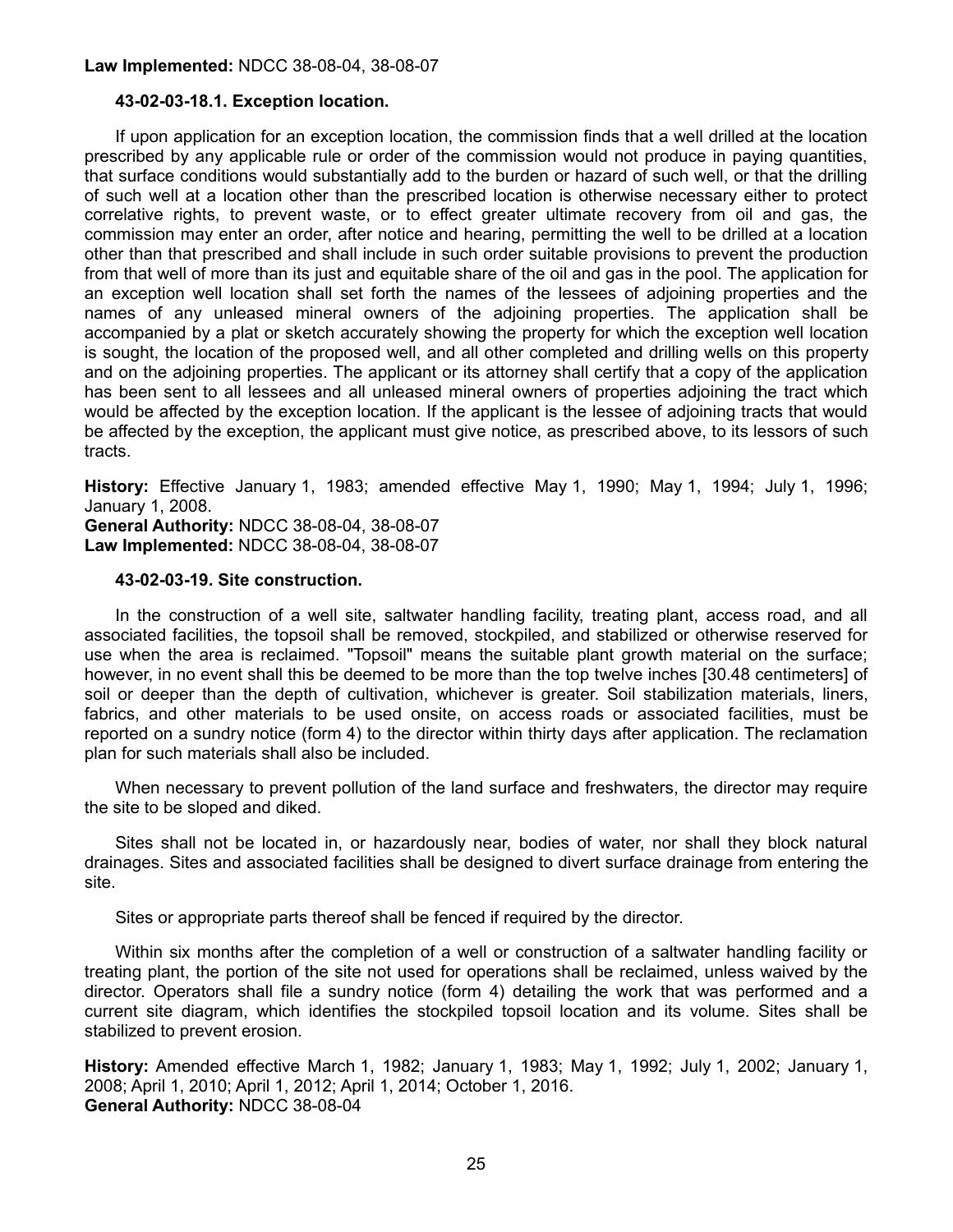### **43-02-03-19.1. Fencing, screening, and netting of drilling and reserve pits.**

All open pits and ponds which contain saltwater must be fenced. All pits and ponds which contain oil must be fenced, screened, and netted.

This is not to be construed as requiring the fencing, screening, or netting of a drilling pit or reserve pit used solely for drilling, completing, recompleting, or plugging unless such pit is not reclaimed within ninety days after completion of drilling operations.

**History:** Effective May 1, 1992; amended effective April 1, 2012. **General Authority:** NDCC 38-08-04 **Law Implemented:** NDCC 38-08-04

#### **43-02-03-19.2. Disposal of waste material.**

All waste material associated with exploration or production of oil and gas must be properly disposed of in an authorized facility in accordance with all applicable local, state, and federal laws and regulations.

All waste material recovered from spills, leaks, and other such events shall immediately be disposed of in an authorized facility, although the remediation of such material may be allowed onsite if approved by the director.

This is not to be construed as requiring the offsite disposal of drilling mud from shallow wells or drill cuttings associated with the drilling of a well. However, water remaining in a drilling or reserve pit used in the drilling and completion operations is to be removed from the pit and disposed of in an authorized disposal well or used in a manner approved by the director. The disposition or use of the water must be included on the sundry notice (form 4) reporting the plan of reclamation pursuant to sections 43-02-03-19.4 and 43-02-03-19.5.

**History:** Effective May 1, 1992; amended effective May 1, 1994; September 1, 2000; April 1, 2012. **General Authority:** NDCC 38-08-04 **Law Implemented:** NDCC 38-08-04

#### **43-02-03-19.3. Earthen pits and receptacles.**

Except as otherwise provided in sections 43-02-03-19.4, 43-02-03-19.5, and 43-02-03-51.3, no saltwater, drilling mud, crude oil, waste oil, or other waste shall be stored in earthen pits or open receptacles except in an emergency and upon approval by the director.

A lined earthen pit or open receptacle may be temporarily used to retain oil, water, cement, solids, or fluids generated in well plugging operations. A pit or receptacle used for this purpose must be sufficiently impermeable to provide adequate temporary containment of the oil, water, or fluids. The contents of the pit or receptacle must be removed within seventy-two hours after operations have ceased and must be disposed of at an authorized facility in accordance with section 43-02-03-19.2. Within thirty days after operations have ceased, the earthen pit shall be reclaimed and the open receptacle shall be removed. The director may grant an extension of the thirty-day time period to no more than one year for good reason.

The director may permit pits or receptacles used solely for the purpose of flaring casinghead gas. A pit or receptacle used for this purpose must be sufficiently impermeable to provide adequate temporary containment of fluids. Permission for such pit or receptacle shall be conditioned on locating the pit not less than one hundred fifty feet [45.72 meters] from the vicinity of wells and tanks and keeping it free of any saltwater, crude oil, waste oil, or other waste. Saltwater, drilling mud, crude oil, waste oil, or other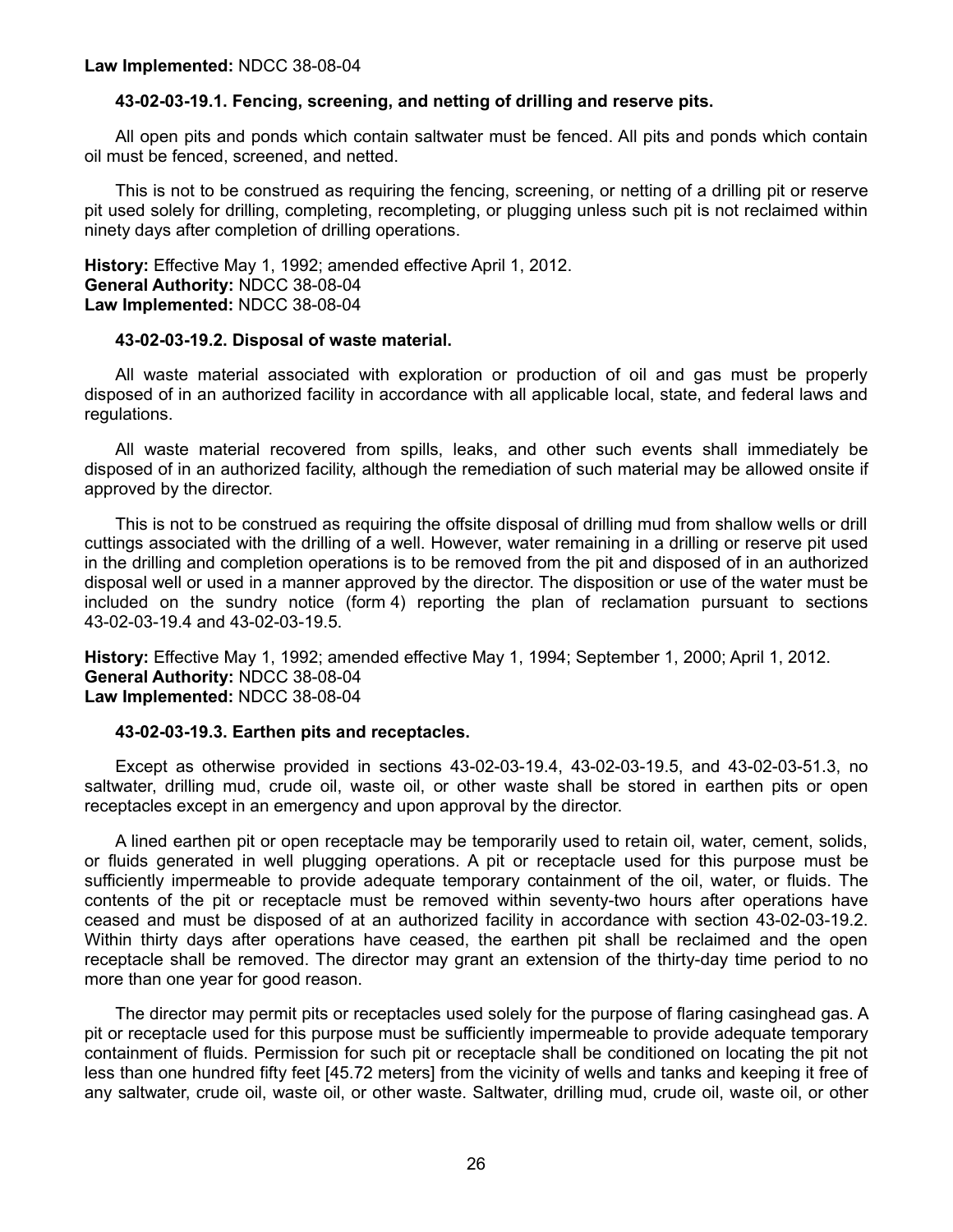waste shall be removed from the pit or receptacle within twenty-four hours after being discovered and must be disposed of at an authorized facility in accordance with section 43-02-03-19.2.

The director may permit pits used solely for storage of freshwater used in completion and well servicing operations. Permits for freshwater pits shall be valid for a period of one year but may be reauthorized upon application. Freshwater pits shall be lined and no pit constructed for this purpose shall be wholly or partially constructed in fill dirt unless approved by the director. The director may approve chemical treatment to municipal drinking water standards upon application.

The freshwater pit shall have signage on all sides accessible to vehicular traffic clearly identifying the usage as freshwater only.

The director may permit portable-collapsible receptacles used solely for storage of fluids used in completion and well servicing operations, although no flowback fluids may be allowed. Permits for such receptacles are valid for a period of one year but may be reauthorized upon application. Such receptacles must utilize a sealed inner bladder, erected to conform to American petroleum institute standards, and may not be wholly or partially constructed on fill dirt unless approved by the director. Such receptacles must have signage on all sides accessible to vehicular traffic clearly identifying the fluid contained within.

**History:** Effective September 1, 2000; amended effective April 1, 2010; April 1, 2012; October 1, 2016; April 1, 2020.

**General Authority:** NDCC 38-08-04 **Law Implemented:** NDCC 38-08-04

#### **43-02-03-19.4. Drilling pits.**

A pit may be utilized to bury drill cuttings and solids generated during well drilling and completion operations, providing the pit can be constructed, used, and reclaimed in a manner that will prevent pollution of the land surface and freshwaters. In special circumstances, the director may prohibit construction of a cuttings pit or may impose more stringent pit construction and reclamation requirements. Reserve and circulation of mud system through earthen pits are prohibited unless a waiver is granted by the director. All pits shall be inspected by an authorized representative of the director prior to lining and use. Under no circumstances shall pits be used for disposal, dumping, or storage of fluids, wastes, and debris other than drill cuttings and solids recovered while drilling and completing the well.

Drill cuttings and solids must be stabilized in a manner approved by the director prior to placement in a cuttings pit. Any liquid accumulating in the cuttings pit shall be promptly removed. The pit shall be diked in a manner to prevent surface water from running into the pit.

A small lined pit can be authorized by the director for temporary containment of incidental fluids such as trench water and rig wash, if emptied and covered prior to the rig leaving the site.

Pits shall not be located in, or hazardously near, bodies of water, nor shall they block natural drainages. No pit shall be wholly or partially constructed in fill dirt unless approved by the director.

When required by the director, the drilling pit or appropriate parts thereof shall be fenced.

Within thirty days after the drilling of a well or expiration of a drilling permit, drilling pits shall be reclaimed. The director may grant an extension of the thirty-day time period to no more than one year for good reason. Prior to reclaiming the pit, the operator or the operator's agent shall obtain verbal approval from the director of a pit reclamation plan.

A subsequent sundry notice (form 4) shall be filed detailing the pit reclamation and shall include:

1. The name and address of the reclamation contractor;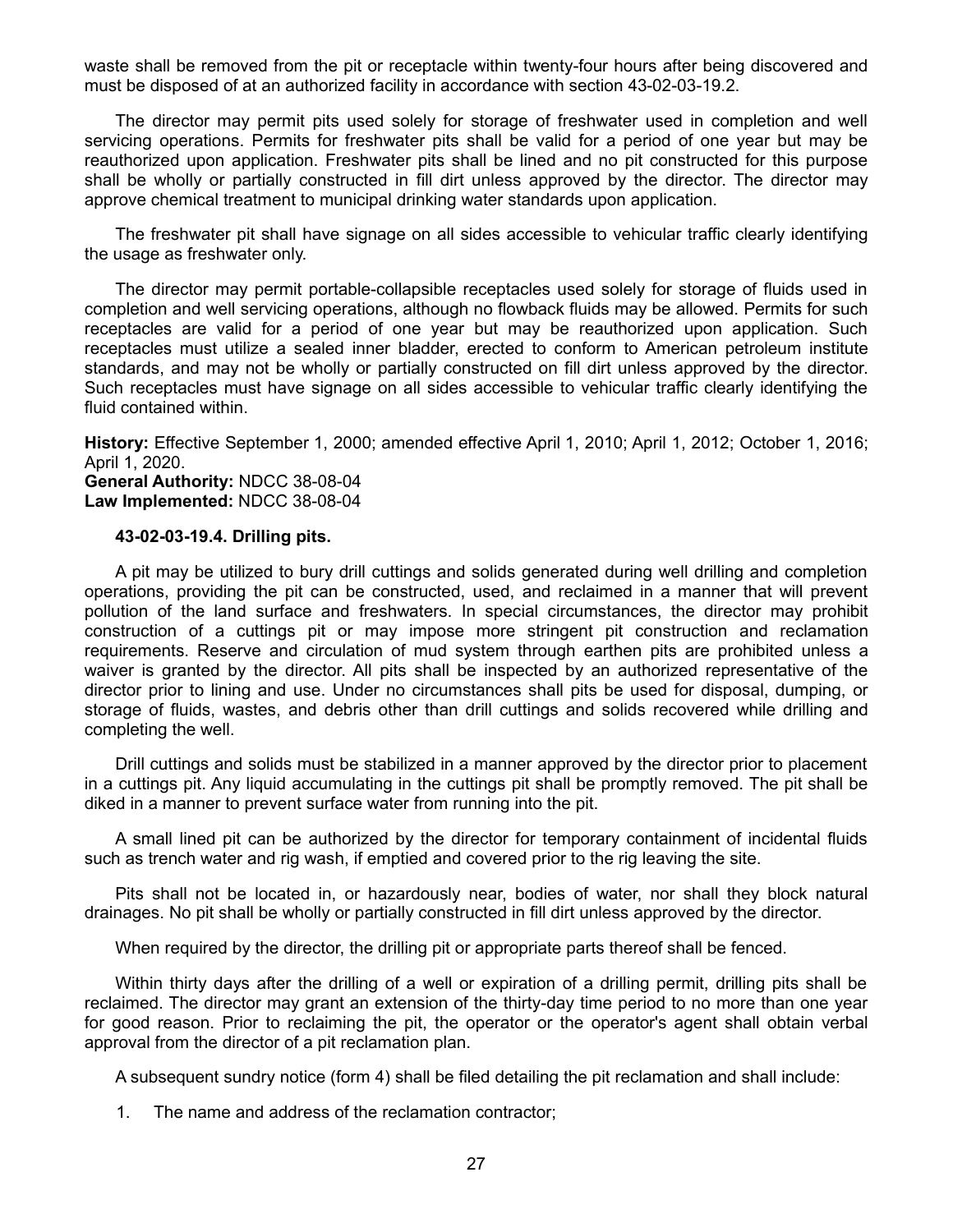- 2. The name and address of the surface owner; and
- 3. A description of the work completed, including details on treatment and disposition of the drilling waste.

Any water or oil accumulated on the pit must be removed prior to reclamation. Drilling waste shall be encapsulated in the pit and covered with at least four feet [1.22 meters] of backfill and topsoil and surface sloped, when practicable, to promote surface drainage away from the reclaimed pit area.

**History:** Effective April 1, 2012; amended effective April 1, 2014. **General Authority:** NDCC 38-08-04 **Law Implemented:** NDCC 38-08-04

### **43-02-03-19.5. Reserve pit for drilling mud and drill cuttings from shallow wells.**

For wells drilled to a strata or formation, including lignite or coal strata or seam, located above the depth of five thousand feet [1524 meters] below the surface, or located more than five thousand feet [1524 meters] below the surface but above the top of the Rierdon formation, a container or reserve pit of sufficient size to contain said material or fluid, and the accumulation of drill cuttings may be utilized to contain solids and fluids used and generated during well drilling and completion operations, providing the pit can be constructed, used and reclaimed in a manner that will prevent pollution of the land surface and freshwaters. A reserve pit may be allowed by an order of the commission after notice and hearing, provided the reserve pit can be constructed, used, and reclaimed in a manner that will prevent pollution of the land surface and freshwaters, for (a) wells drilled within a specified field and pool more than five thousand feet [1524 meters] below the surface and below the top of the Rierdon formation provided the proposed well or wells utilized a low sodium content water-based mud system or (b) for wells drilled and completed, outside an established field which has defined the pool to include the Bakken or Three Forks formation, when separate reserve pits will be utilized to segregate each mud system and associated drill cuttings and any oil skim accumulated on any reserve pit utilized for a water-based mud system will be removed immediately after completion of drilling operations so as not to cause any significant delay in the reclamation of the reserve pit. In special circumstances, based on site-specific conditions, the director or authorized representative may prohibit construction of a reserve pit or may impose more stringent pit construction and reclamation requirements, including reserve pits previously authorized by a commission order within a specified field and pool. Under no circumstances shall reserve pits be used for disposal, dumping, or storage of fluids, wastes, and debris other than drill cuttings and fluids used or recovered while drilling and completing the well.

Reserve pits shall not be located in, or hazardously near, bodies of water, nor shall they block natural drainages. No reserve pit shall be wholly or partially constructed in fill dirt unless approved by the director.

Within a reasonable time, but not more than one year after the completion of a shallow well, or prior to drilling below the surface casing shoe on any other well, the reserve pit shall be reclaimed. Prior to reclaiming the pit, the operator or the operator's agent shall file a sundry notice (form 4) with the director and obtain approval of a pit reclamation plan. Verbal approval to reclaim the pit may be given. The notice shall include:

- 1. The name and address of the reclamation contractor;
- 2. The name and address of the surface owner;
- 3. The location and name of the disposal site for the pit water; and
- 4. A description of the proposed work, including details on treatment and disposition of the drilling waste.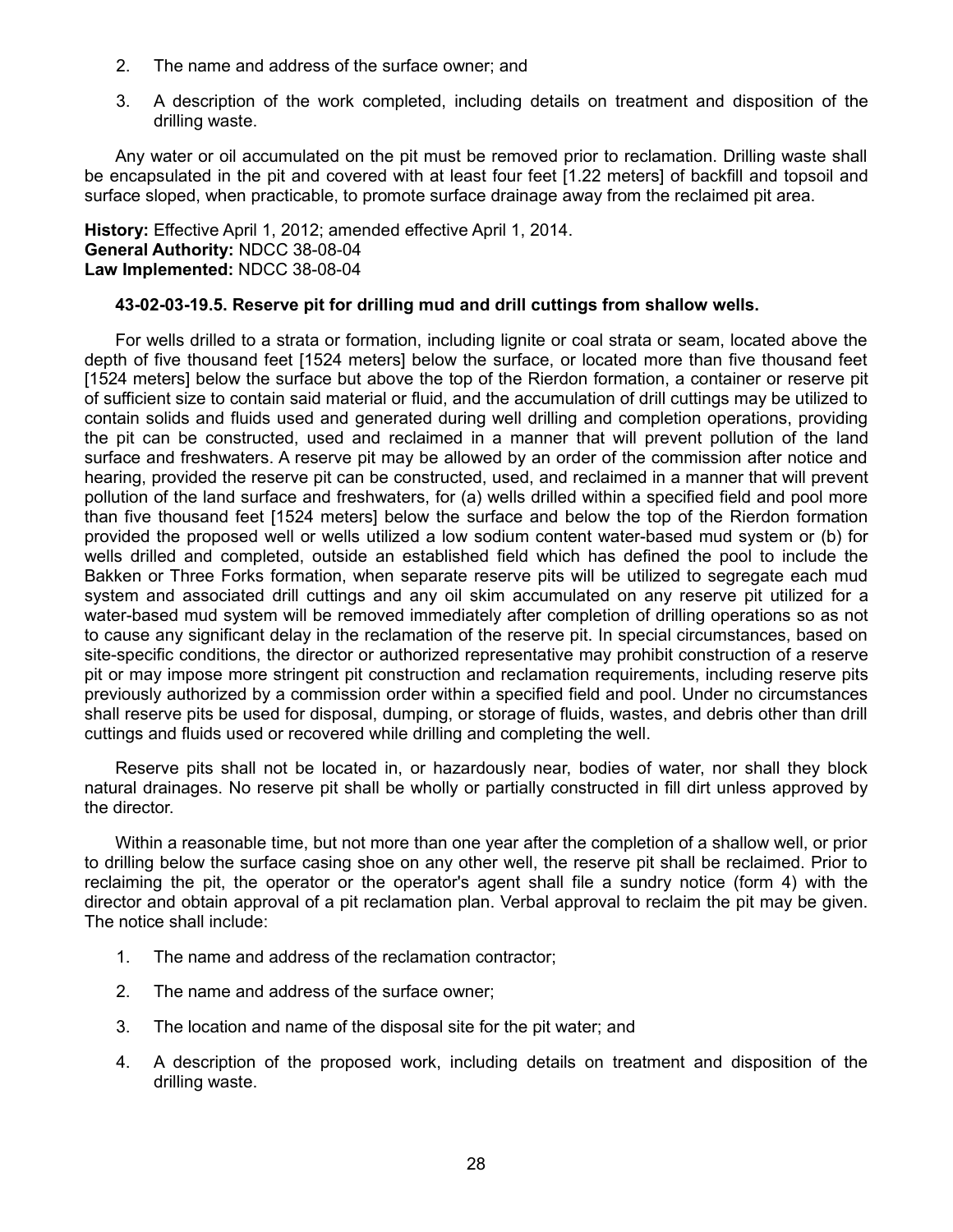All pit water must be removed prior to reclamation. Drilling waste should be encapsulated in the pit and covered with at least four feet [1.22 meters] of backfill and topsoil and surface sloped, when practicable, to promote surface drainage away from the reclaimed pit area.

**History:** Effective April 1, 2012; amended effective April 1, 2014. **General Authority:** NDCC 38-08-04 **Law Implemented:** NDCC 38-08-04

### **43-02-03-20. Sealing off strata.**

During the drilling of any oil or natural gas well, all oil, gas, and water strata above the producing horizon shall be sealed or separated where necessary in order to prevent their contents from passing into other strata.

All freshwaters and waters of present or probable value for domestic, commercial, or stock purposes shall be confined to their respective strata and shall be adequately protected by methods approved by the commission. Special precautions shall be taken in drilling and plugging wells to guard against any loss of artesian water from the strata in which it occurs and the contamination of artesian water by objectionable water, oil, or gas.

All water shall be shut off and excluded from the various oil-bearing and gas-bearing strata which are penetrated. Water shutoffs shall ordinarily be made by cementing casing or landing casing with or without the use of mud-laden fluid.

**History:** Amended effective May 1, 1992. **General Authority:** NDCC 38-08-04 **Law Implemented:** NDCC 38-08-04

### **43-02-03-21. Casing, tubing, and cementing requirements.**

All wells drilled for oil, natural gas, or injection shall be completed with strings of casing which shall be properly cemented at sufficient depths to adequately protect and isolate all formations containing water, oil, or gas or any combination of these; protect the pipe through salt sections encountered; and isolate the uppermost sand of the Dakota group.

Drilling of the surface hole shall be with freshwater-based drilling mud or other method approved by the director which will protect all freshwater-bearing strata. This includes water used during the cementing of surface casing for displacement. The surface casing shall consist of new or reconditioned pipe that has been previously tested to one thousand pounds per square inch [6900 kilopascals]. The surface casing shall be set and cemented at a point not less than fifty feet [15.24 meters] below the base of the Fox Hills formation. Sufficient cement shall be used on surface casing to fill the annular space behind the casing to the bottom of the cellar, if any, or to the surface of the ground. If the annulus space is not adequately filled with cement, the director shall be notified immediately. The operator shall diligently perform remedial work after obtaining approval from the director. All strings of surface casing shall stand cemented under pressure for at least twelve hours before drilling the plug. The term "under pressure" as used herein shall be complied with if one float valve is used or if pressure is otherwise held. Cementing shall be by the pump and plug method or other methods approved by the director. The director is authorized to require an accurate gauge be maintained on the surface casing of any well, not properly plugged and abandoned, to detect any buildup of pressure caused by the migration of fluids.

Surface casing strings must be allowed to stand under pressure until the tail cement has reached a compressive strength of at least five hundred pounds per square inch [3450 kilopascals]. All filler cements utilized must reach a compressive strength of at least two hundred fifty pounds per square inch [1725 kilopascals] within twenty-four hours and at least three hundred fifty pounds per square inch [2415 kilopascals] within seventy-two hours. All compressive strengths on surface casing cement shall be calculated at a temperature of eighty degrees Fahrenheit [26.67 degrees Celsius].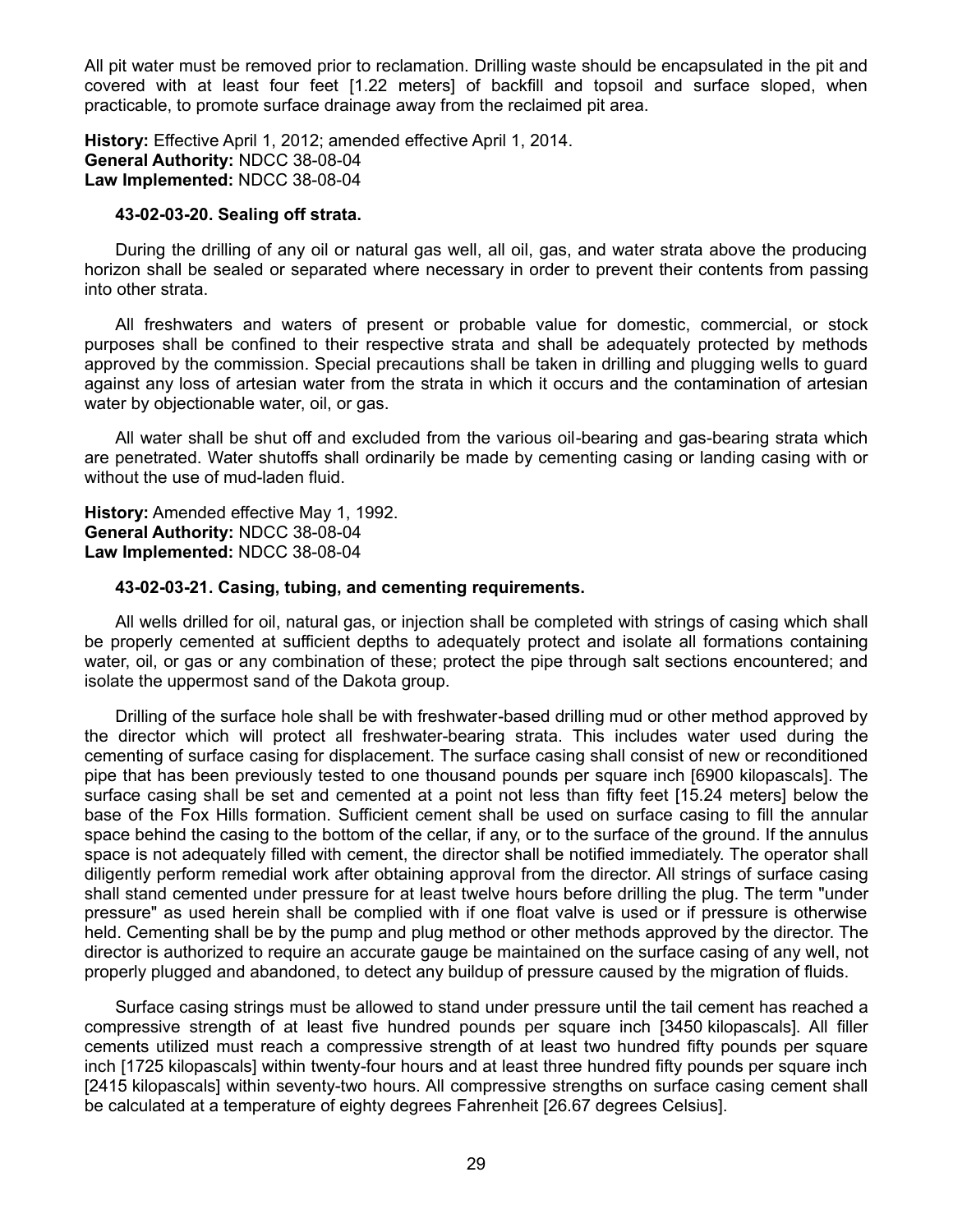Production or intermediate casing strings shall consist of new or reconditioned pipe that has been previously tested to two thousand pounds per square inch [13800 kilopascals]. Such strings must be allowed to stand under pressure until the tail cement has reached a compressive strength of at least five hundred pounds per square inch [3450 kilopascals]. All filler cements utilized must reach a compressive strength of at least two hundred fifty pounds per square inch [1725 kilopascals] within twenty-four hours and at least five hundred pounds per square inch [3450 kilopascals] within seventy-two hours, although in any horizontal well performing a single stage cement job from a measured depth of greater than thirteen thousand feet [3962.4 meters], the filler cement utilized must reach a compressive strength of at least two hundred fifty pounds per square inch [1725 kilopascals] within forty-eight hours and at least five hundred pounds per square inch [3450 kilopascals] within ninety-six hours. All compressive strengths on production or intermediate casing cement shall be calculated at a temperature found in the Mowry formation using a gradient of 1.2 degrees Fahrenheit per one hundred feet [30.48 meters] of depth plus eighty degrees Fahrenheit [26.67 degrees Celsius]. At a formation temperature at or in excess of two hundred thirty degrees Fahrenheit [110 degrees Celsius], cement blends must include additives to address compressive strength regression.

Each casing string shall be tested by application of pump pressure of at least one thousand five hundred pounds per square inch [10350 kilopascals] immediately after cementing, while the cement is in a liquid state, or the casing string must be pressure tested after all cement has reached five hundred pounds per square inch [3450 kilopascals] compressive strength. If, at the end of thirty minutes, this pressure has dropped more than ten percent, the casing shall be repaired after receiving approval from the director. Thereafter, the casing shall again be tested in the same manner. Further work shall not proceed until a satisfactory test has been obtained. The casing in a horizontal well may be tested by use of a mechanical tool set near the casing shoe after the horizontal section has been drilled.

All flowing wells must be equipped with tubing. A tubing packer must also be utilized unless a waiver is obtained after demonstrating the casing will not be subjected to excessive pressure or corrosion. The packer must be set as near the producing interval as practicable, but in all cases must be above the perforations.

**History:** Amended effective April 30, 1981; January 1, 1983; May 1, 1992; July 1, 1996; January 1, 1997; September 1, 2000; July 1, 2002; May 1, 2004; January 1, 2006; April 1, 2010; April 1, 2012; April 1, 2020; April 1, 2022. **General Authority:** NDCC 38-08-04 **Law Implemented:** NDCC 38-08-04

#### **43-02-03-22. Defective casing or cementing.**

In any well that appears to have defective casing or cementing, the operator shall conduct a mechanical integrity test, unless deemed unnecessary by the director, and report the test and defect to the director on a sundry notice (form 4). Prior to attempting remedial work on any casing, the operator must obtain approval from the director and proceed with diligence to conduct tests, as approved or required by the director, to properly evaluate the condition of the well bore and correct the defect. The director is authorized to require subsequent pressure tests to verify casing integrity if its competence is questionable. The director may allow the well bore condition to remain if correlative rights can be protected without endangering potable waters. The well shall be properly plugged if requested by the director.

Any well with open perforations above a packer shall be considered to have defective casing.

**History:** Amended effective January 1, 1983; May 1, 1992; September 1, 2000; July 1, 2002; May 1, 2004; January 1, 2008; April 1, 2018. **General Authority:** NDCC 38-08-04 **Law Implemented:** NDCC 38-08-04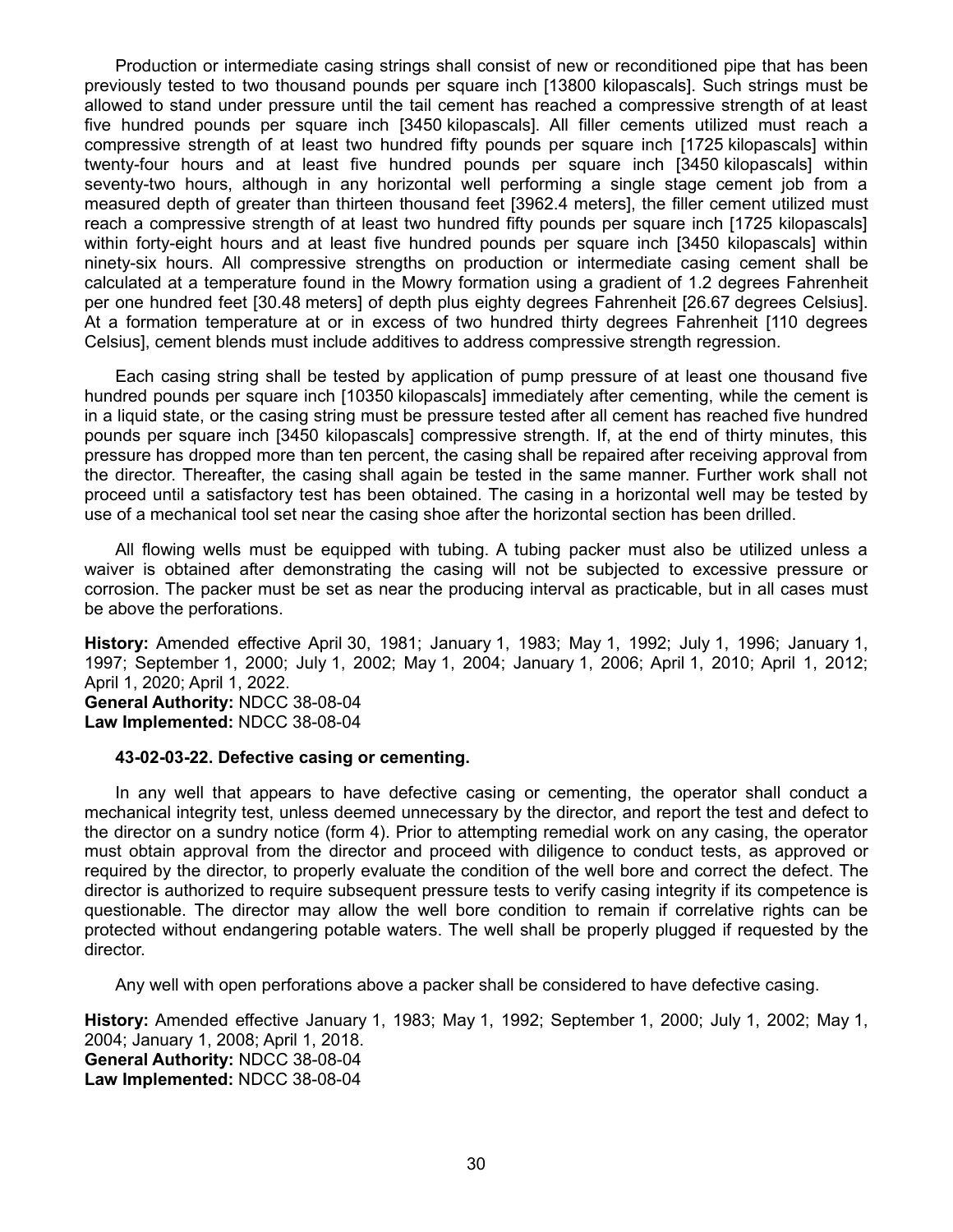#### **43-02-03-23. Blowout prevention.**

In all drilling operations, proper and necessary precautions shall be taken for keeping the well under control, including the use of a blowout preventer and high pressure fittings attached to properly cemented casing strings adequate to withstand anticipated pressures. During the course of drilling, the pipe rams shall be functionally operated at least once every twenty-four-hour period. The blind rams shall be functionally operated each trip out of the well bore. The blowout preventer shall be pressure tested at installation on the wellhead, after modification of any equipment, and every thirty days thereafter. For pad drilling operations, moving from one wellhead to another within the thirty days, pressure testing is required on connections when the integrity of a pressure seal is broken or a component appears to be damaged or compromised. The director may postpone such pressure test if the necessity therefor can be demonstrated to the director's satisfaction. All tests shall be noted in the driller's record.

In all workover operations, proper and necessary precautions must be taken for keeping the well under control, including the use of a blowout preventer and high pressure fittings attached to properly cemented casing strings adequate to withstand anticipated pressures.

**History:** Amended effective January 1, 1983; September 1, 2000; July 1, 2002; April 1, 2020. **General Authority:** NDCC 38-08-04 **Law Implemented:** NDCC 38-08-04

#### **43-02-03-24. Pulling string of casing.**

In pulling strings of casing from any oil, gas, or injection well, the space above the casing stub shall be kept and left full of fluid with adequate gel strength and specific gravity, cement, or combination thereof, to seal off all freshwater and saltwater strata and any strata bearing oil or gas not producing. No casing shall be removed without the prior approval of the director.

**History:** Amended effective April 30, 1981; January 1, 1983; May 1, 1992. **General Authority:** NDCC 38-08-04 **Law Implemented:** NDCC 38-08-04

#### **43-02-03-25. Deviation tests and directional surveys.**

When any well is drilled or deepened, tests to determine the deviation from the vertical shall be taken at least every one thousand feet [304.8 meters]. The director is authorized to waive the deviation test for a shallow gas well if the necessity therefor can be demonstrated to the director's satisfaction. When the deviation from the vertical exceeds five degrees at any point, the director may require that the hole be straightened. Directional surveys may be required by the director, whenever, in the director's judgment, the location of the bottom of the well is in doubt.

A directional survey shall be made and filed with the director on any well utilizing a whipstock or any method of deviating the well bore. The obligation to run the directional survey may be waived by the director when a well bore is deviated to sidetrack junk in the hole, straighten a crooked hole, control a blowout, or if the necessity therefor can be demonstrated to the director's satisfaction. The survey contractor shall file with the director free of charge one certified electronic copy of all surveys, in a form approved by the director, within thirty days of attaining total depth. Such survey shall be in reference to true north. The director may require the directional survey to be filed immediately after completion if the survey is needed to conduct the operation of the director's office in a timely manner. Special permits may be obtained to drill directionally in a predetermined direction as provided above, from the director.

If the director denies a request for a permit to directionally drill, the director shall advise the applicant immediately of the reasons for denial. The decision of the director may be appealed to the commission.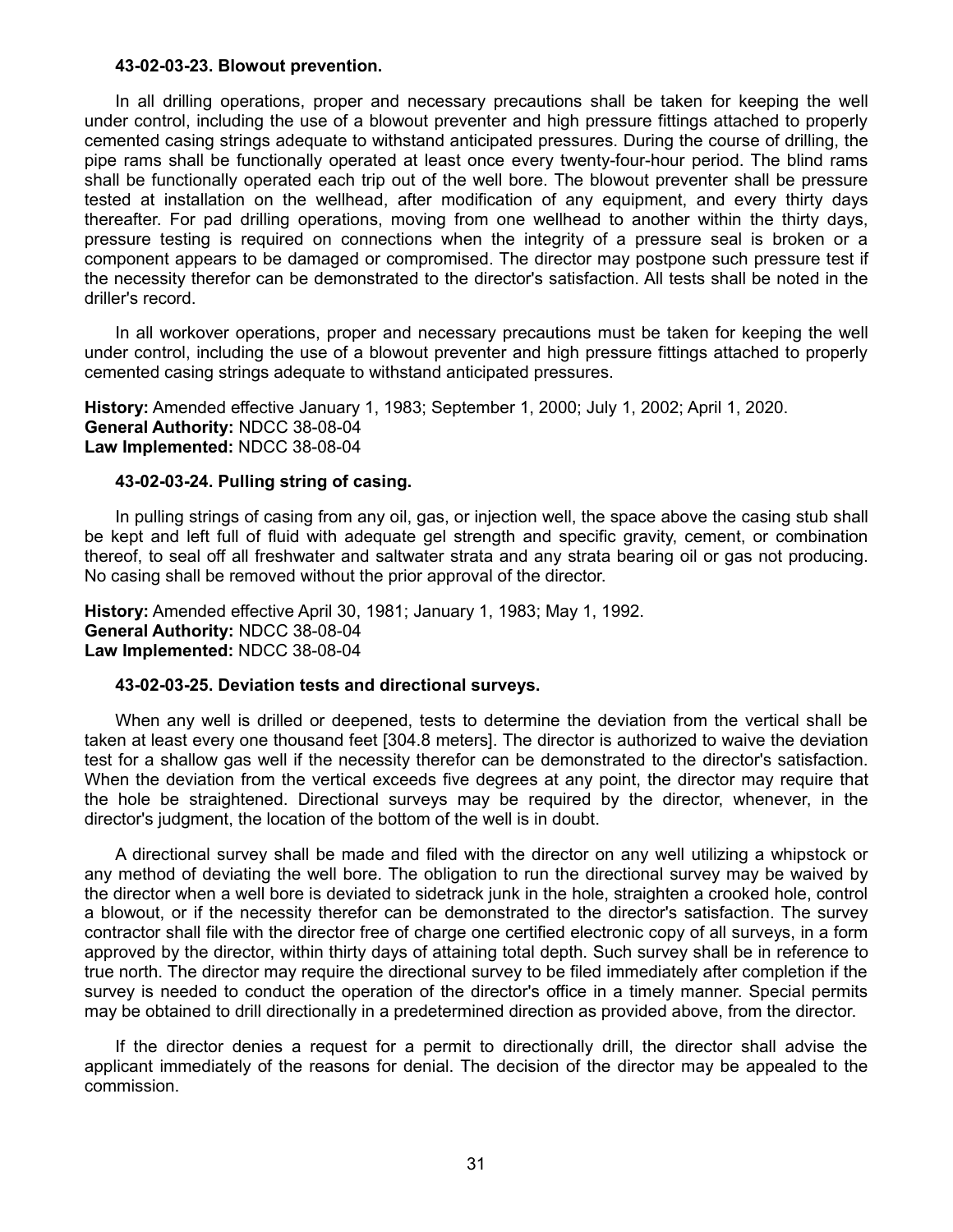**History:** Amended effective April 1, 1980; April 30, 1981; January 1, 1983; May 1, 1990; May 1, 1992; May 1, 1994; September 1, 2000; January 1, 2006; April 1, 2010; April 1, 2012. **General Authority:** NDCC 38-08-04 **Law Implemented:** NDCC 38-08-04

### **43-02-03-26. Multiple zone completions.**

Multiple zone completions in any pool may be permitted by the director.

An application for a multiple zone completion shall be accompanied by an exhibit showing the location of all wells on the applicant's lease and all offset wells on offset leases and shall set forth all material facts on the common sources of supply involved and the manner and method of completion proposed.

Multiple completed wells shall at all times be operated, produced, and maintained in a manner to ensure the complete segregation of the various common sources of supply. The director may require such tests as the director deems necessary to determine the effectiveness of the segregation of the different sources of supply.

**History:** Amended effective January 1, 1983; May 1, 1992. **General Authority:** NDCC 38-08-04 **Law Implemented:** NDCC 38-08-04

### **43-02-03-27. Perforating, fracturing, and chemically treating wells.**

The director may prescribe pretreatment casing pressure testing as well as other operational requirements designed to protect wellhead and casing strings during treatment operations. If damage results to the casing or the casing seat from perforating, fracturing, or chemically treating a well, the operator shall immediately notify the director and proceed with diligence to use the appropriate method and means for rectifying such damage, pursuant to section 43-02-03-22. If perforating, fracturing, or chemical treating results in irreparable damage which threatens the mechanical integrity of the well, the commission may require the operator to plug the well.

**History:** Amended effective January 1, 1983; May 1, 1992; April 1, 2010. **General Authority:** NDCC 38-08-04 **Law Implemented:** NDCC 38-08-04

#### **43-02-03-27.1. Hydraulic fracture stimulation.**

- 1. Prior to performing any hydraulic fracture stimulation, including refracs, through a frac string run inside the intermediate casing string:
	- a. The frac string must be either stung into a liner with the hanger/packer located in cemented casing or run with a packer set at a minimum depth of one hundred feet [30.48 meters] below the top of cement or a minimum depth of one hundred feet [30.48 meters] below the top of the Inyan Kara formation, whichever is deeper.
	- b. The intermediate casing-frac string annulus must be pressurized and monitored during frac operations. Prior to performing any refrac, a casing evaluation tool must be run to verify adequate wall thickness of the intermediate casing.
	- c. An adequately sized, function tested pressure relief valve must be utilized on the treating lines from the pumps to the wellhead, with suitable check valves to limit the volume of flowback fluid should the relief valve open. The relief valve must be set to limit line pressure to no more than eighty-five percent of the internal yield pressure of the frac string.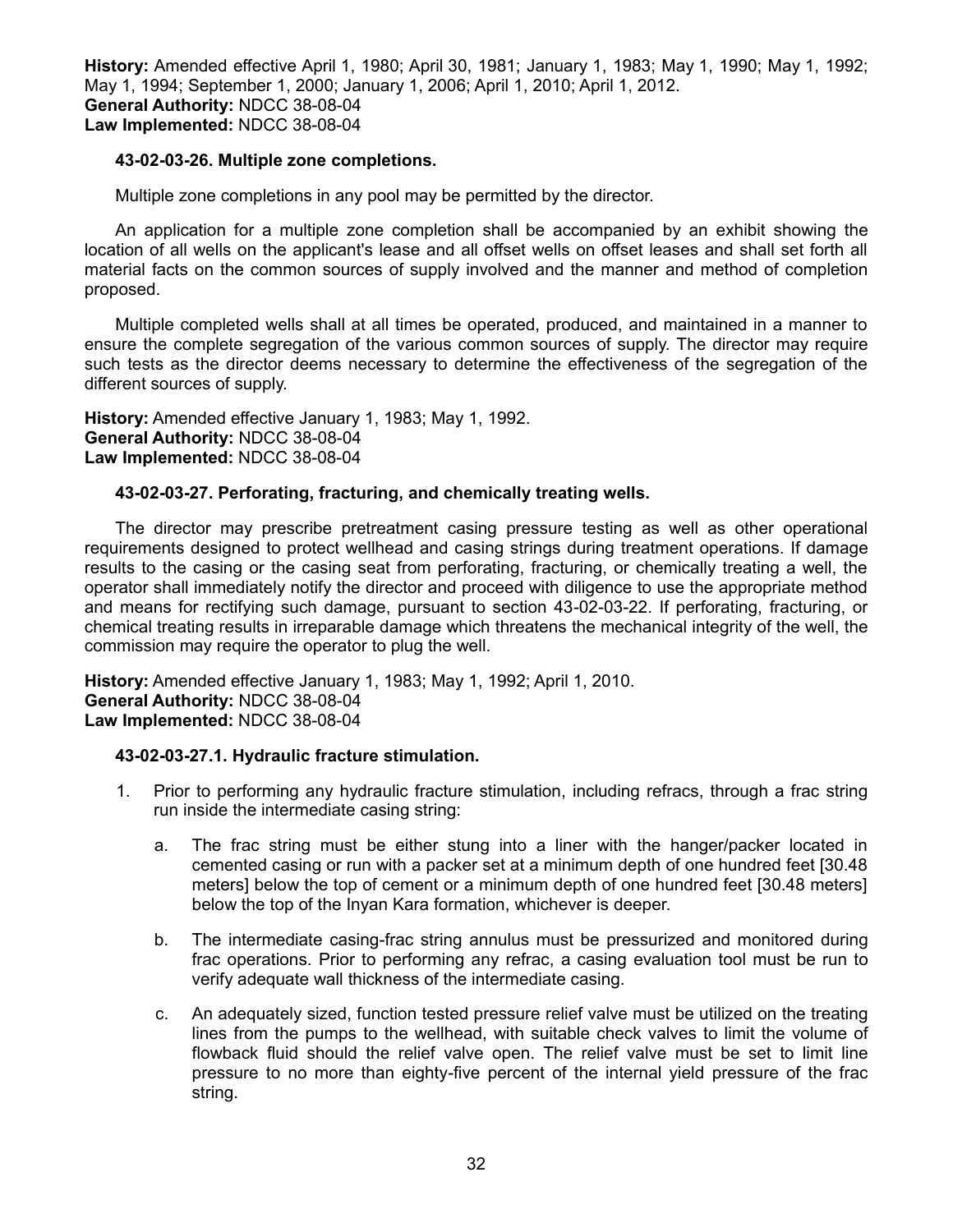- d. An adequately sized, function tested pressure relief valve and an adequate sized diversion line must be utilized to divert flow from the intermediate casing to a pit or containment vessel in case of frac string failure. The relief valve must be set to limit annular pressure to no more than eighty-five percent of the lowest internal yield pressure of the intermediate casing string or no greater than the pressure test on the intermediate casing, less one hundred pounds per square inch gauge, whichever is less.
- e. The surface casing must be fully open and connected to a diversion line rigged to a pit or containment vessel.
- f. An adequately sized, function tested remote operated frac valve must be utilized at a location on the christmas tree that provides isolation of the well bore from the treating line and must be remotely operated from the edge of the location or other safe distance.
- g. Notify the director within twenty-four hours after the commencement of hydraulic fracture stimulation operations, in an electronic format approved by the director, identifying the subject well and verifying a frac string was run in the well.
- h. Within sixty days after the hydraulic fracture stimulation is performed, the owner, operator, or service company shall post on the fracfocus chemical disclosure registry all elements made viewable by the fracfocus website.
- 2. Prior to performing any hydraulic fracture stimulation, including refracs, through an intermediate casing string:
	- a. The maximum treating pressure shall be no greater than eighty-five percent of the American petroleum institute rating of the affected intermediate casing string.
	- b. Casing evaluation tools to verify adequate wall thickness of any affected intermediate casing string shall be run from the wellhead to a depth as close as practicable to one hundred feet [30.48 meters] above the completion formation and a visual inspection with photographs shall be made of the top joint of the intermediate casing and the wellhead flange. The visual inspection and photograph requirement may be waived by the director for good cause.

If the casing evaluation tool or visual inspection indicates wall thickness is below the American petroleum institute minimum or a lighter weight of intermediate casing than the well design called for, calculations must be made to determine the reduced pressure rating. If the reduced pressure rating is less than the anticipated treating pressure, a frac string shall be run inside the intermediate casing.

- c. Cement evaluation tools to verify adequate cementing of each intermediate casing string shall be run from the wellhead to a depth as close as practicable to one hundred feet [30.48 meters] above the completion formation.
	- (1) If the cement evaluation tool indicates defective casing or cementing, a frac string shall be run inside the intermediate casing.
	- (2) If the cement evaluation tool indicates the intermediate casing string cemented in the well fails to satisfy section 43-02-03-21, a frac string shall be run inside the intermediate casing.
- d. Each affected intermediate casing string and the wellhead must be pressure tested for at least thirty minutes with less than five percent loss to a pressure equal to or in excess of the maximum frac design pressure.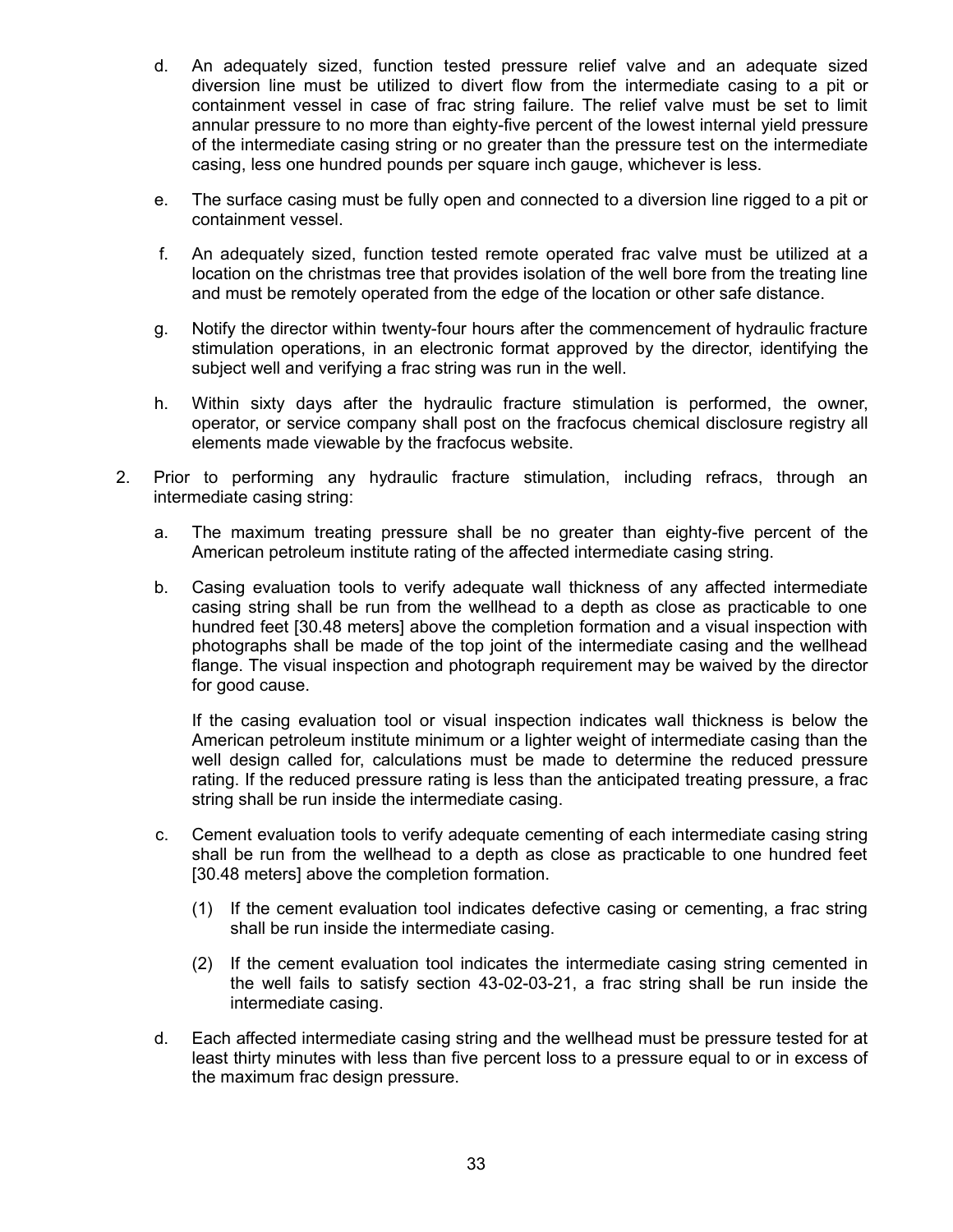- e. If the pressure rating of the wellhead does not exceed the maximum frac design pressure, a wellhead and blowout preventer protection system must be utilized during the frac.
- f. An adequately sized, function tested pressure relief valve must be utilized on the treating lines from the pumps to the wellhead, with suitable check valves to limit the volume of flowback fluid should be the relief valve open. The relief valve must be set to limit line pressure to no greater than the test pressure of the intermediate casing, less one hundred pounds per square inch [689.48 kilopascals].
- g. The surface casing value must be fully open and connected to a diversion line rigged to a pit or containment vessel.
- h. An adequately sized, function tested remote operated frac valve must be utilized between the treating line and the wellhead.
- i. Notify the director within twenty-four hours after the commencement of hydraulic fracture stimulation operations, in an electronic format approved by the director, identifying the subject well and verifying all logs and pressure tests have been performed as required.
- j. Within sixty days after the hydraulic fracture stimulation is performed, the owner, operator, or service company shall post on the fracfocus chemical disclosure registry all elements made viewable by the fracfocus website.
- 3. If during the stimulation, the pressure in the intermediate casing-surface casing annulus exceeds three hundred fifty pounds per square inch [2413 kilopascals] gauge, the owner or operator shall verbally notify the director as soon as practicable but no later than twenty-four hours following the incident.

**History:** Effective April 1, 2012; amended effective April 1, 2014; April 1, 2020; April 1, 2022. **General Authority:** NDCC 38-08-04 **Law Implemented:** NDCC 38-08-04

#### **43-02-03-28. Safety regulation.**

During drilling operations all oil wells shall be cleaned into a pit or tank, not less than forty feet [12.19 meters] from the derrick floor and one hundred fifty feet [45.72 meters] from any fire hazard.

All flowing oil wells must be produced through an approved oil and gas separator or emulsion treater of ample capacity and in good working order. No boiler, electric generator, flare, or treater shall be placed nearer than one hundred fifty feet [45.72 meters] to any producing well or oil tank. Placement as close as one hundred twenty-five feet [38.10 meters] may be allowed if a spark or flame arrestor is utilized on the equipment. Any rubbish or debris that might constitute a fire hazard shall be removed to a distance of at least one hundred fifty feet [45.72 meters] from the vicinity of wells and tanks. All waste shall be burned or disposed of in such manner as to avoid creating a fire hazard. All vegetation must be removed to a safe distance from any production or injection equipment to eliminate a fire hazard.

The director may require remote operated or automatic shutdown equipment to be installed on, or shut in for no more than forty days, any well that is likely to cause a serious threat of pollution or injury to the public health or safety.

No well shall be drilled nor production or injection equipment installed nor saltwater handling facility or treating plant constructed less than five hundred feet [152.40 meters] from an occupied dwelling unless agreed to in writing by the owner of the dwelling or authorized by order of the commission.

Subsurface pressure must be controlled during all drilling, completion, and well-servicing operations with appropriate fluid weight and pressure control equipment. The operator conducting any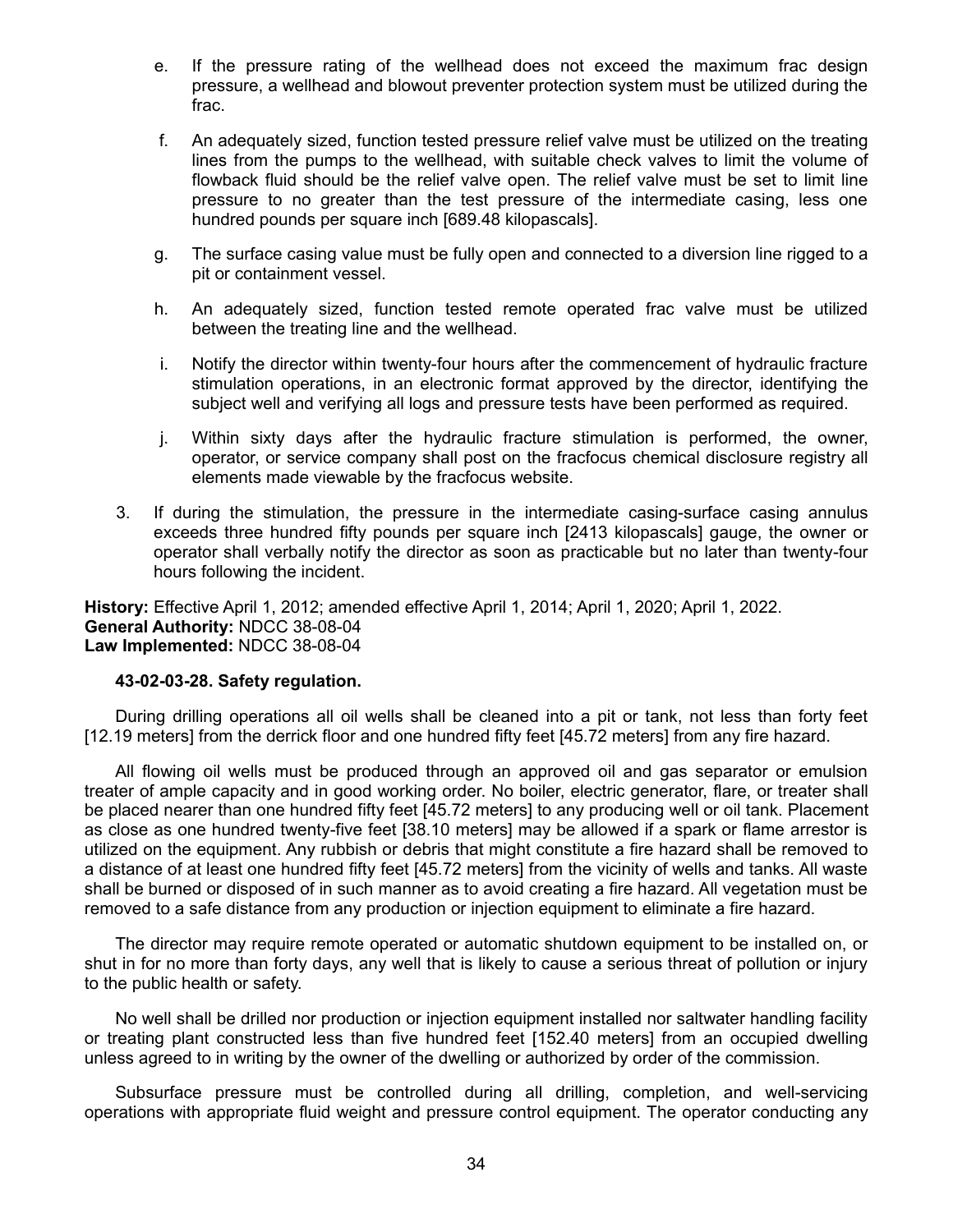well hydraulic fracture stimulation shall give prior written notice, up to thirty-one days and not less than twenty-one days, to any operator of a well completed in the same or adjacent pool, if publicly available information indicates or if the operator is made aware, if the completion intervals are within two thousand six hundred and forty feet [804.67 meters] of one another. Notice must include twenty-fourhour emergency contact information, planned start and end dates, and contact information for scheduling updates.

**History:** Amended effective January 1, 1983; May 1, 1990; September 1, 2000; January 1, 2006; January 1, 2008; April 1, 2012; April 1, 2014; October 1, 2016; April 1, 2020. **General Authority:** NDCC 38-08-04 **Law Implemented:** NDCC 38-08-04

### **43-02-03-29. Well and lease equipment and gas gathering pipelines.**

Wellhead and lease equipment with a working pressure at least equivalent to the calculated or known pressure to which the equipment may be subjected shall be installed and maintained. Equipment on producing wells shall be installed to facilitate gas-oil ratio tests, and static bottom hole or other pressure tests. Valves shall be installed and maintained in good working order to permit pressure readings to be obtained on both casing and tubing.

All newly constructed underground gas gathering pipelines must be devoid of leaks and constructed of materials resistant to external corrosion and to the effects of transported fluids. All such pipelines installed in a trench must be installed in a manner that minimizes interference with agriculture, road and utility construction, the introduction of secondary stresses, the possibility of damage to the pipe, and tracer wire shall be buried with any nonconductive pipes installed. When a trench for an underground gas gathering pipeline is backfilled, it must be backfilled in a manner that provides firm support under the pipe and prevents damage to the pipe and pipe coating from equipment or from the backfill material.

- 1. The operator of any underground gas gathering pipeline placed into service on August 1, 2011, to June 30, 2013, shall file with the director, by January 1, 2015, a geographical information system layer utilizing North American datum 83 geographic coordinate system (GCS) and in an environmental systems research institute (Esri) shape file format showing the location of the pipeline centerline. The operator of any underground gas gathering pipeline placed into service after June 30, 2013, shall file with the director, within one hundred eighty days of placing into service, a geographical information system layer utilizing North American datum 83 geographic coordinate system (GCS) and in an environmental systems research institute (Ersi) shape file format showing the location of all compressor sites, buried drip tanks, and the pipeline centerline. An affidavit of completion shall accompany each layer containing the following information:
	- a. A statement that the pipeline was constructed and installed in compliance with section 43-02-03-29.
	- b. The outside diameter, minimum wall thickness, composition, internal yield pressure, and maximum temperature rating of the pipeline, or any other specifications deemed necessary by the director.
	- c. The anticipated operating pressure of the pipeline.
	- d. The type of fluid that will be transported in the pipeline and direction of flow.
	- e. Pressure to which the pipeline was tested prior to placing into service.
	- f. The minimum pipeline depth of burial.
	- g. In-service date.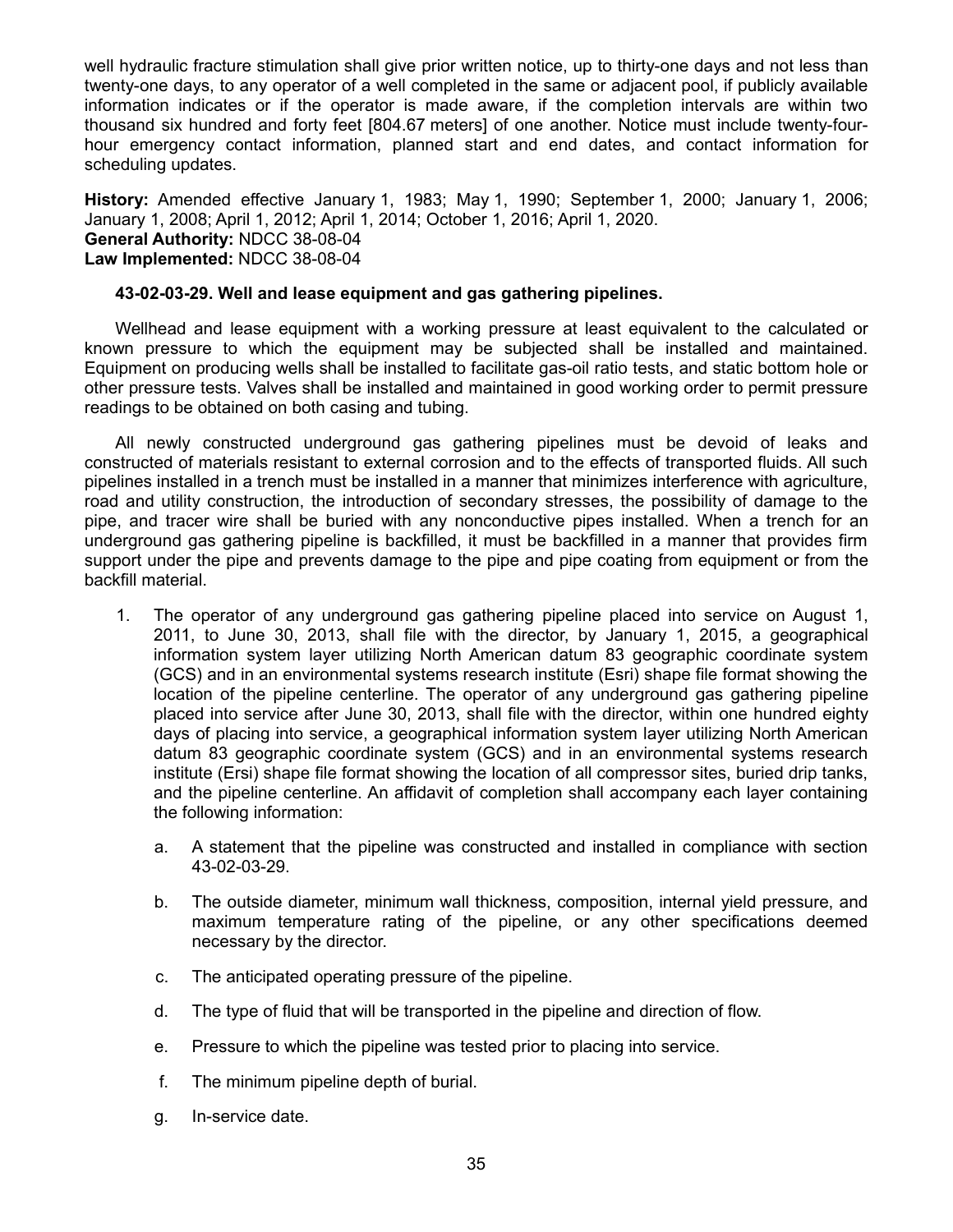- h. Leak detection and monitoring methods that will be utilized after in-service date.
- i. Pipeline name.
- j. Accuracy of the geographical information system layer.
- 2. When an underground gas gathering pipeline or any part of such pipeline is abandoned, the operator shall leave such pipeline in a safe condition by conducting the following:
	- a. Disconnect and physically isolate the pipeline from any operating facility or other pipeline.
	- b. Cut off the pipeline or the part of the pipeline to be abandoned below surface at pipeline level.
	- c. Purge the pipeline with fresh water, air, or inert gas in a manner that effectively removes all fluid.
	- d. Remove cathodic protection from the pipeline.
	- e. Permanently plug or cap all open ends by mechanical means or welded means.
- 3. Within one hundred eighty days of completing the abandonment of an underground gas gathering pipeline the operator of the pipeline shall file with the director a geographical information system layer utilization North American datum 83 geographic coordinate system (GCS) and in an environmental systems research institute (Ersi) shape file format showing the location of the pipeline centerline and an affidavit of completion containing the following information:
	- a. A statement that the pipeline was abandoned in compliance with section 43-02-03-29.
	- b. The type of fluid used to purge the pipeline.

The requirement to submit a geographical information system layer is not to be construed to be required on buried piping utilized to connect flares, tanks, treaters, or other equipment located entirely within the boundary of a well site or production facility.

**History:** Amended effective January 1, 1983; January 1, 2006; April 1, 2014; October 1, 2016; April 1, 2022.

**General Authority:** NDCC 38-08-04 **Law Implemented:** NDCC 38-08-04

# **43-02-03-29.1. Crude oil and produced water underground gathering pipelines.**

1. Application of section. This section is applicable to all underground gathering pipelines designed for or capable of transporting crude oil or produced water from an oil and gas production facility for the purpose of disposal, storage, or for sale purposes. If these rules differ from the pipeline manufacturer's prescribed installation and operation practices, the pipeline manufacturer's prescribed installation and operation practices take precedence.

The requirements in this section are not applicable to flow lines, injection pipelines, pipelines operated by an enhanced recovery unit for enhanced recovery unit operations, or on piping utilized to connect wells, tanks, treaters, flares, or other equipment located entirely within the boundary of a well site or production facility.

If these rules differ from or are preempted by federal requirements on federally regulated pipelines, the federal rules take precedence. The pipeline owner shall provide sufficient documentation to the director confirming the pipeline is federally regulated.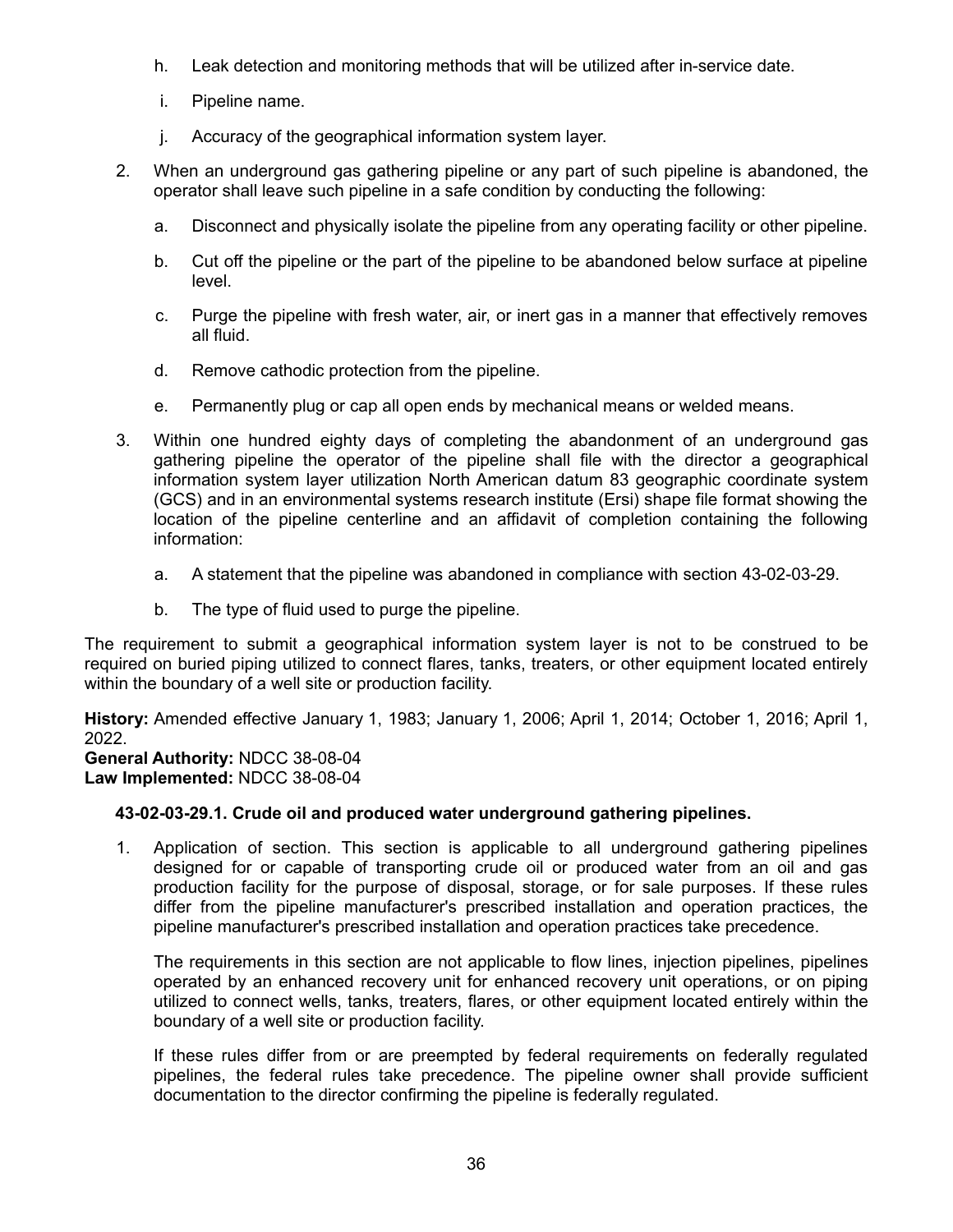- 2. Definitions. The terms used throughout this section apply to this section only.
	- a. "Crude oil or produced water underground gathering pipeline" means an underground gathering pipeline designed or intended to transfer crude oil or produced water from a production facility for disposal, storage, or sale purposes.
	- b. "New construction" means a new gathering pipeline installation project or an alteration or reroute of an existing gathering pipeline where the location, composition, size, design temperature, or design pressure changes.
	- c. "Pipeline repair" is the work necessary to restore a pipeline system to a condition suitable for safe operations that does not change the design temperature or pressure.
	- d. "Gathering system" is a group of connected pipelines which have been designated as a gathering system by the operator. A gathering system must have a unique name and must be interconnected.
	- e. "In-service date" is the first date fluid was transported down the underground gathering pipeline for disposal, storage, or sale purposes after construction.
- 3. Notifications.
	- a. The underground gathering pipeline owner shall notify the commission, as provided by the director, at least seven days prior to commencing new construction of any underground gathering pipeline.
		- (1) The notice of intent to construct a crude oil or produced water underground gathering pipeline must include the following:
			- (a) The proposed date construction is scheduled to begin.
			- (b) A statement that the director will be verbally notified approximately forty-eight hours prior to commencing the construction.
			- (c) A geographical information system layer utilizing North American datum 83 geographic coordinate system and in an environmental systems research institute shape file format showing the proposed route of the pipeline from the point of origin to the termination point.
			- (d) The proposed underground gathering pipeline design drawings, including all associated above ground equipment.
				- [1] The proposed pipeline composition, specifications (i.e. size, weight, grade, wall thickness, coating, and standard dimension ratio).
				- [2] The type of fluid to be transported.
				- [3] The method of testing pipeline integrity (e.g. hydrostatic or pneumatic test) prior to placing the pipeline into service.
				- [4] Proposed burial depth of the pipeline.
				- [5] The location and type of all road crossings (i.e. bored and cased or bored only).
				- [6] The location of all environmentally sensitive areas, such as wetlands, streams, or other surface waterbodies that the pipeline may traverse, if applicable.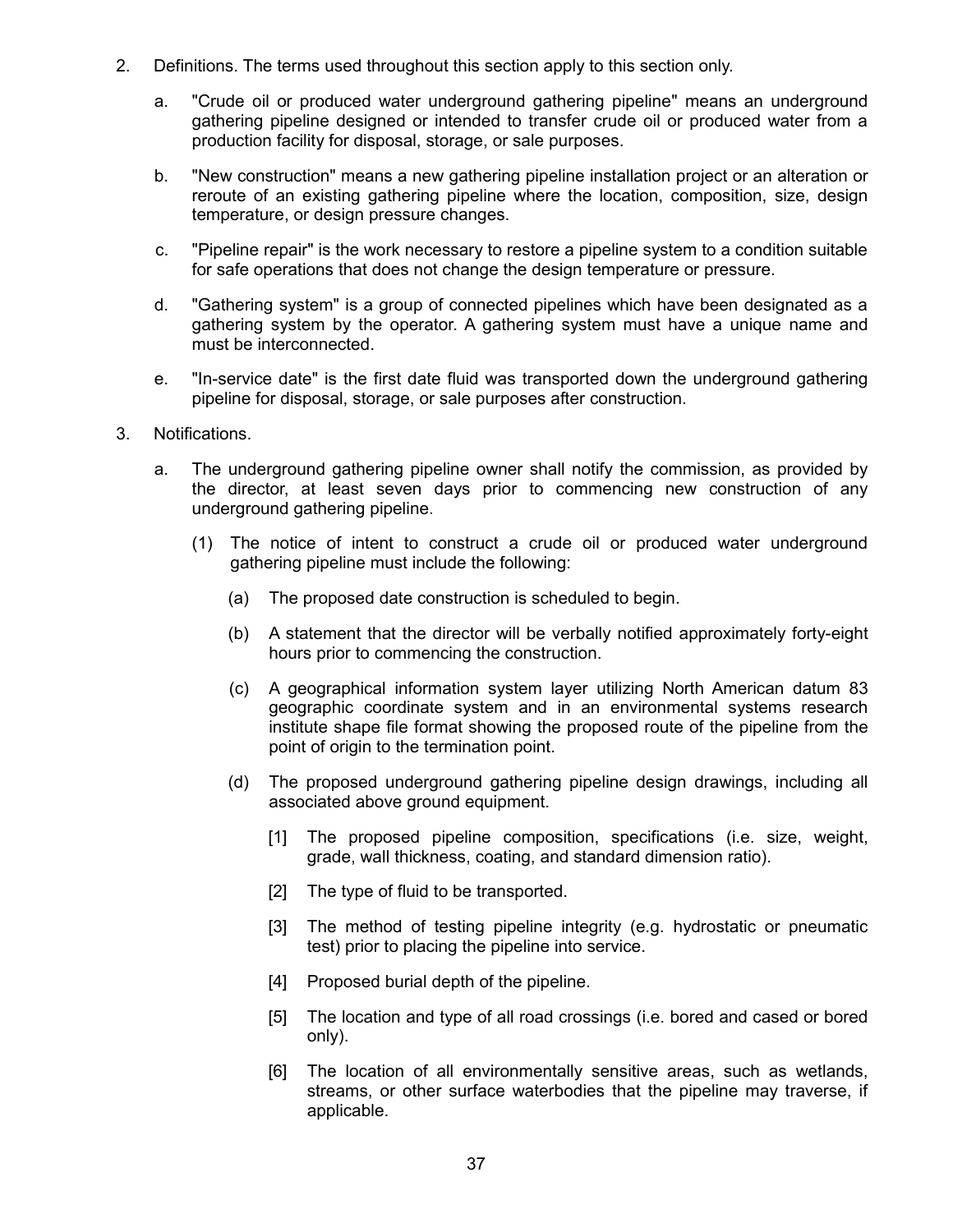- b. The underground gathering pipeline owner shall file a sundry notice (form 4 or form provided by the commission) with the director notifying the commission of any underground gathering pipeline system or portion thereof that has been removed from service for more than one year.
- c. If damage occurs to any underground gathering pipeline, flow line, or other underground equipment used to transport crude oil, natural gas, carbon dioxide, or water produced in association with oil and gas, during construction, operation, maintenance, repair, or abandonment of an underground gathering pipeline, the responsible party shall verbally notify the director immediately.
- d. The pipeline owner shall file a sundry notice (form 4 or form provided by the commission) within thirty days of the in-service date reporting the date of first service.
- 4. Design and construction.

The following applies to newly constructed crude oil and produced water underground gathering pipelines, including tie-ins to existing systems:

- a. Underground gathering pipelines must be devoid of leaks and constructed of materials resistant to external corrosion and to the effects of transported fluids.
- b. Underground gathering pipelines must be designed in a manner that allows for line maintenance, periodic line cleaning, and integrity testing.
- c. Installation crews must be trained in all installation practices for which they are tasked to perform.
- d. Underground gathering pipelines must be installed in a manner that minimizes interference with agriculture, road and utility construction, the introduction of secondary stresses, and the possibility of damage to the pipe. Tracer wire must be buried with any nonconductive pipe installed.
- e. Unless the manufacturer's installation procedures and practices provide guidance, pipeline trenches must be constructed to allow for the pipeline to rest on undisturbed native soil and provide continuous support along the length of the pipe. Trench bottoms must be free of rocks greater than two inches in diameter, debris, trash, and other foreign material not required for pipeline installation. If a trench bottom is over excavated, the trench bottom must be backfilled with appropriate material and compacted prior to installation of the pipe to provide continuous support along the length of the pipe.

The width of the trench must provide adequate clearance on each side of the pipe. Trench walls must be excavated to ensure minimal sluffing of sidewall material into the trench. Subsoil from the excavated trench must be stockpiled separately from previously stripped topsoil.

- f. Underground gathering pipelines that cross a township, county, or state graded road must be bored unless the responsible governing agency specifically permits the owner to open cut the road.
- g. No pipe or other component may be installed unless it has been visually inspected at the site of installation to ensure that it is not damaged in a manner that could impair its strength or reduce its serviceability.
- h. The pipe must be handled in a manner that minimizes stress and avoids physical damage to the pipe during stringing, joining, or lowering in. During the lowering in process the pipe string must be properly supported so as not to induce excess stresses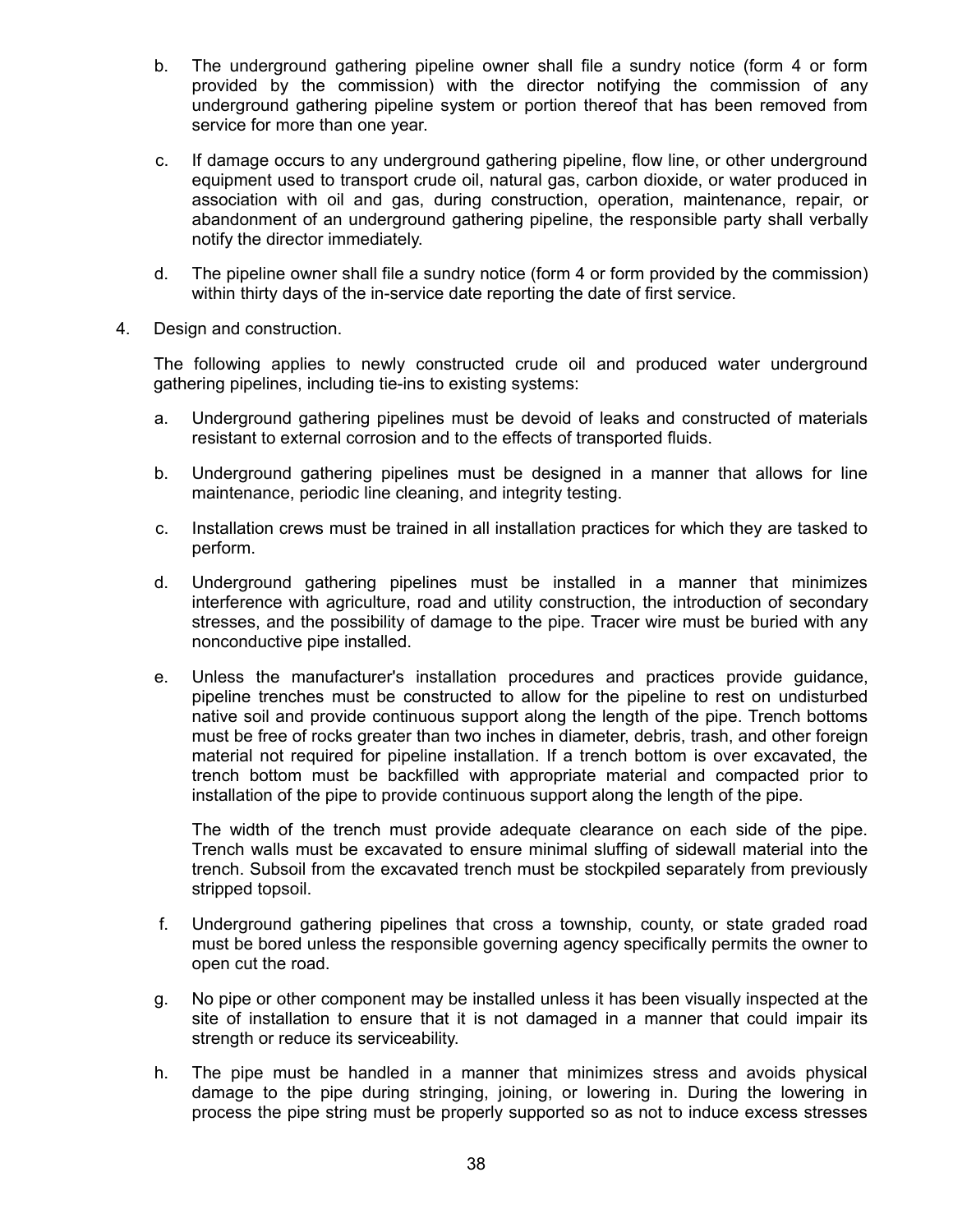on the pipe or the pipe joints or cause weakening or damage to the outer surface of the pipe.

- i. When a trench for an underground gathering pipeline is backfilled, it must be backfilled in a manner that provides firm support under the pipe and prevents damage to the pipe and pipe coating from equipment or from the backfill material. Sufficient backfill material must be placed in the haunches of the pipe to provide long-term support for the pipe. Backfill material that will be within two feet of the pipe must be free of rocks greater than two inches in diameter and foreign debris. Backfilling material must be compacted as appropriate during placement in a manner that provides support for the pipe and reduces the potential for damage to the pipe and pipe joints.
- j. Cover depths must be a minimum of four feet [1.22 meters] from the top of the pipe to the finished grade. The cover depth for an undeveloped governmental section line must be a minimum of six feet [1.83 meters] from the top of the pipe to the finished grade.
- k. Underground gathering pipelines that traverse environmentally sensitive areas, such as wetlands, streams, or other surface waterbodies, must be installed in a manner that minimizes impacts to these areas. Any horizontal directional drilling plan prepared by the owner or required by the director, must be filed with the commission, prior to the commencement of horizontal directional drilling.
- l. Clamping or squeezing as a method of connecting any produced water underground gathering pipeline must be approved by the director. Prior to clamping or squeezing the pipeline, the owner shall file a sundry notice (form 4 or form provided by the commission) with the director and obtain approval of the clamping or squeezing plan. The notice must include documentation that the pipeline can be safely clamped or squeezed as prescribed by the manufacturer's specifications. Any damaged portion of a produced water underground gathering pipeline that has been clamped or squeezed must be replaced before it is placed into service.
- 5. Pipeline reclamation.
	- a. When utilizing excavation for pipeline installation, repair, or abandonment, topsoil must be stripped, segregated from the subsoils, and stockpiled for use in reclamation. "Topsoil" means the suitable plant growth material on the surface; however, in no event shall this be deemed to be more than the top twelve inches [30.48 centimeters] of soil or deeper than the depth of cultivation, whichever is greater.
	- b. The pipeline right-of-way must be reclaimed as closely as practicable to original condition. All stakes, temporary construction markers, cables, ropes, skids, and any other debris or material not native to the area must be removed from the right-of-way and lawfully disposed of.
	- c. During right-of-way reclamation all subsoils and topsoils must be returned in proper order to as close to the original depths as practicable.
	- d. The reclaimed right-of-way soils must be stabilized to prevent excessive settling, sluffing, cave-ins, or erosion.
	- e. The crude oil and produced water underground gathering pipeline owner is responsible for their right-of-way reclamation and maintenance until such pipeline is released by the commission from the pipeline bond pursuant to section 43-02-03-15.
- 6. Inspection.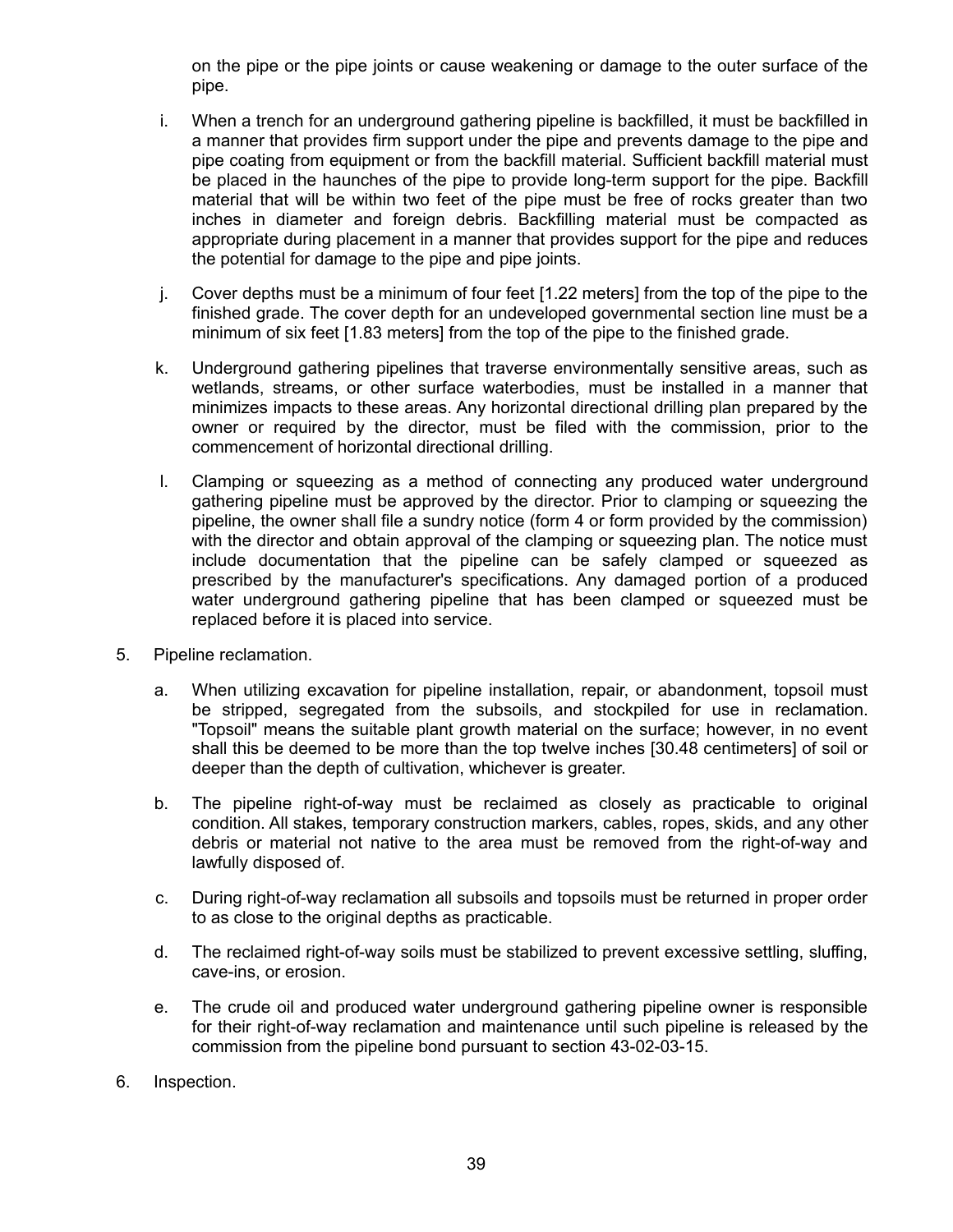All newly constructed crude oil and produced water underground gathering pipelines must be inspected by third-party independent inspectors to ensure the pipeline is installed as prescribed by the manufacturer's specifications and in accordance with the requirements of this section. A list of all third-party independent inspectors and a description of each independent inspector's qualifications, certifications, experience, and specific training must be provided to the commission upon request. A person may not be used to perform inspections unless that person has been trained and is qualified in the phase of construction to be inspected. The third-party independent inspector may not be an employee of the gathering pipeline owner/operator or the contractor hired to construct and install the pipeline.

7. Associated pipeline facility.

No associated above ground equipment may be installed less than five hundred feet [152.40 meters] from an occupied dwelling unless agreed to in writing by the owner of the dwelling or authorized by order of the commission.

All associated above ground equipment used to store crude oil or produced water must be devoid of leaks and constructed of materials resistant to the effects of crude oil, produced water, brines, or chemicals that may be contained therein. The above materials requirement may be waived by the director for tanks presently in service and in good condition. Unused tanks and associated above ground equipment must be removed from the site or placed into service, within a reasonable time period, not to exceed one year.

Dikes must be erected around all produced water or crude oil tanks at any new facility prior to placing the associated underground gathering pipeline into service. Dikes must be erected and maintained around all crude oil or produced water tanks or above ground equipment, when deemed necessary by the director. Dikes as well as the base material under the dikes and within the diked area must be constructed of sufficiently impermeable material to provide emergency containment. Dikes must be of sufficient dimension to contain the total capacity of the largest tank plus one day's fluid throughput. The required capacity of the dike may be lowered by the director if the necessity therefor can be demonstrated to the director's satisfaction. Discharged crude oil or produced water must be properly removed and may not be allowed to remain standing within or outside of any diked areas.

The underground gathering pipeline owner shall take steps to minimize the amount of solids stored at the pipeline facility, although the remediation of such material may be allowed onsite, if approved by the director.

8. Underground gathering pipeline as built.

The owner of any underground gathering pipeline placed into service after July 31, 2011, shall file with the director, as prescribed by the director, within one hundred eighty days of placing into service, a geographical information system layer utilizing North American datum 83 geographic coordinate system and in an environmental systems research institute shape file format showing the location of all associated above ground equipment and the pipeline centerline from the point of origin to the termination point. An affidavit of completion shall accompany each layer containing the following information:

- a. A third-party inspector certificate that the pipeline was constructed and installed in compliance with section 43-02-03-29.1.
- b. The outside diameter, minimum wall thickness, composition, and maximum temperature rating of the pipeline, or any other specifications deemed necessary by the director.
- c. The maximum allowable operating pressure of the pipeline.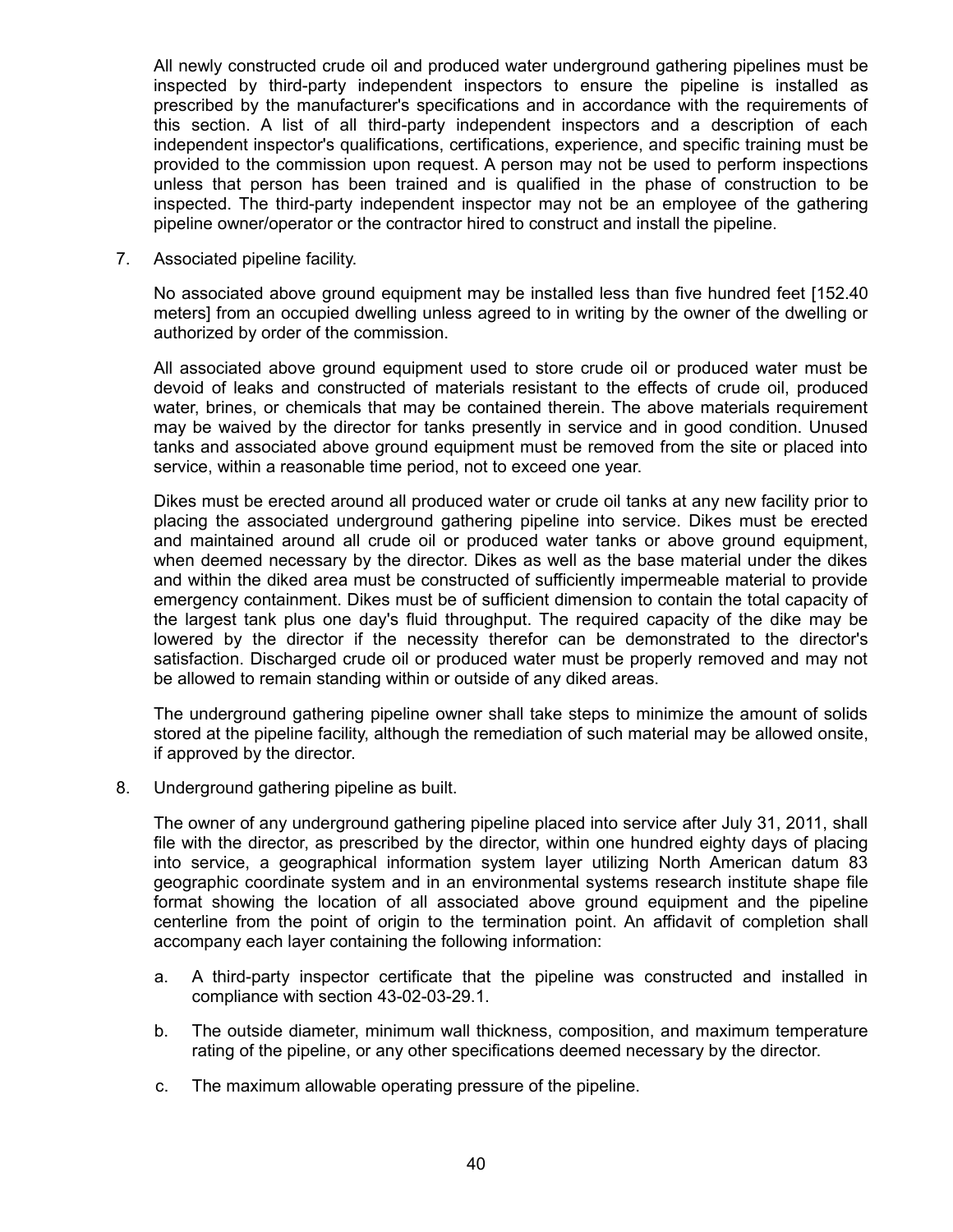- d. The specified minimum yield strength and internal yield pressure of the pipeline if applicable to the composition of pipe.
- e. The type of fluid that will be transported in the pipeline.
- f. Pressure and duration to which the pipeline was tested prior to placing into service.
- g. The minimum pipeline depth of burial from the top of the pipe to the finished grade.
- h. In-service date.
- i. Leak protection and monitoring methods that will be utilized after in-service date.
- j. Any leak detection methods that have been prepared by the owner.
- k. The name of the pipeline gathering system and any other separately named portions thereof.
- l. Accuracy of the geographical information system layer.
- 9. Operating requirements.

The maximum operating pressure for all crude oil and produced water underground gathering pipelines may not exceed the manufacturer's specifications of the pipe or the manufacturer's specifications of any other component of the pipeline, whichever is less. The maximum operating pressure of any portion of an underground gathering system may not exceed the test pressure from the most recent integrity test demonstration following modification or repair for which it was tested.

The crude oil or produced water underground gathering pipeline must be equipped with adequate controls and protective equipment to prevent the pipeline from operating above the maximum operating pressure.

10. Leak protection, detection, and monitoring.

All crude oil and produced water underground gathering pipeline owners shall file with the commission any leak protection and monitoring plan prepared by the owner or required by the director, pursuant to North Dakota Century Code section 38-08-27.

If any leak detection plan has been prepared by the owner, it must be submitted to the director.

All crude oil or produced water underground gathering pipeline owners shall develop and maintain a data sharing plan. The plan must provide for real-time sharing of data between the operator of the production facility, the crude oil or produced water underground gathering pipeline owner, and the operator at the point or points of disposal, storage, or sale. If a discrepancy in the shared data is observed, the party observing the data discrepancy shall notify all other parties and action must be taken to determine the cause. A record of all data discrepancies must be retained by the crude oil or produced water underground gathering pipeline owner. If requested, copies of such records must be filed with the commission.

11. Spill response.

All crude oil and produced water underground gathering pipeline owners shall maintain a spill response plan during the service life of any crude oil or produced water underground gathering pipeline. The plan should detail the necessary steps for an effective and timely response to a pipeline spill. The spill response plan should be tailored to the specific risks in the localized area. Response capabilities should address access to equipment and tools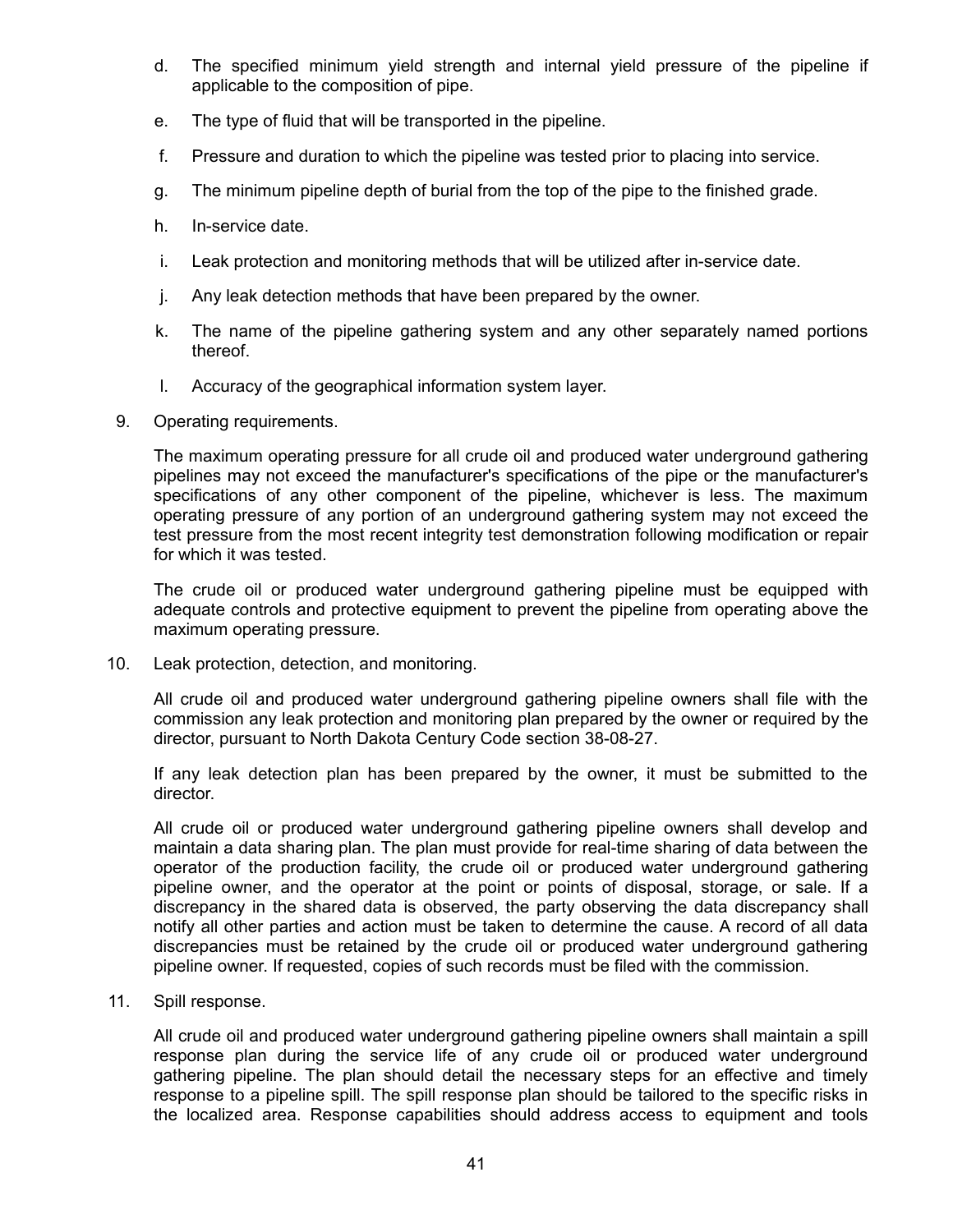necessary to respond, as well as action steps to protect the health and property of impacted landowners, citizens, and the environment.

- 12. Corrosion control.
	- a. Underground gathering pipelines must be designed to withstand the effects of external corrosion and maintained in a manner that mitigates internal corrosion.
	- b. All metallic underground gathering pipelines installed must have sufficient corrosion control.
	- c. All coated pipe must be electronically inspected prior to placement using coating deficiency (i.e. holiday) detectors to check for any faults not observable by visual examination. The holiday detector must be operated in accordance with manufacturer's instructions and at a voltage level appropriate for the electrical characteristics of the pipeline system being tested. During installation all joints, fittings, and tie-ins must be coated with materials compatible with the coatings on the pipe. Coating materials must:
		- (1) Be designed to mitigate corrosion of the buried pipeline;
		- (2) Have sufficient adhesion to the metal surface to prevent under film migration of moisture;
		- (3) Be sufficiently ductile to resist cracking;
		- (4) Have enough strength to resist damage due to handling and soil stress;
		- (5) Support any supplemental cathodic protection; and
		- (6) If the coating is an insulating type, have low moisture absorption and provide high electrical resistance.
	- d. Cathodic protection systems must meet or exceed the minimum criteria set forth in the National Association of Corrosion Engineers standard practice Control of External Corrosion on Underground or Submerged Metallic Piping Systems.
	- e. If internal corrosion is anticipated or detected, the underground gathering pipeline owner shall take prompt remedial action to correct any deficiencies, such as increased pigging, use of corrosion inhibitors, internal coating of the pipeline (e.g. an epoxy paint or other plastic liner), or a combination of these methods. Corrosion inhibitors must be used in sufficient quantity to protect the entire part of the pipeline system that the inhibitors are designed to protect.
- 13. Pipeline integrity.

A crude oil or produced water underground gathering pipeline owner may not operate a pipeline unless it has been pressure tested and demonstrated integrity. In addition, an owner may not return to service a portion of pipeline which has been repaired, replaced, relocated, or otherwise changed until it has demonstrated integrity.

- a. The crude oil and produced water underground gathering pipeline owner shall notify the commission at least forty-eight hours prior to commencement of any pipeline integrity test to allow a representative of the commission to witness the testing process and results. The notice must include the pipeline integrity test procedure.
- b. The crude oil and produced water underground gathering pipeline owner shall submit within sixty days of the underground gathering pipeline being placed into service the integrity test results which must include the following: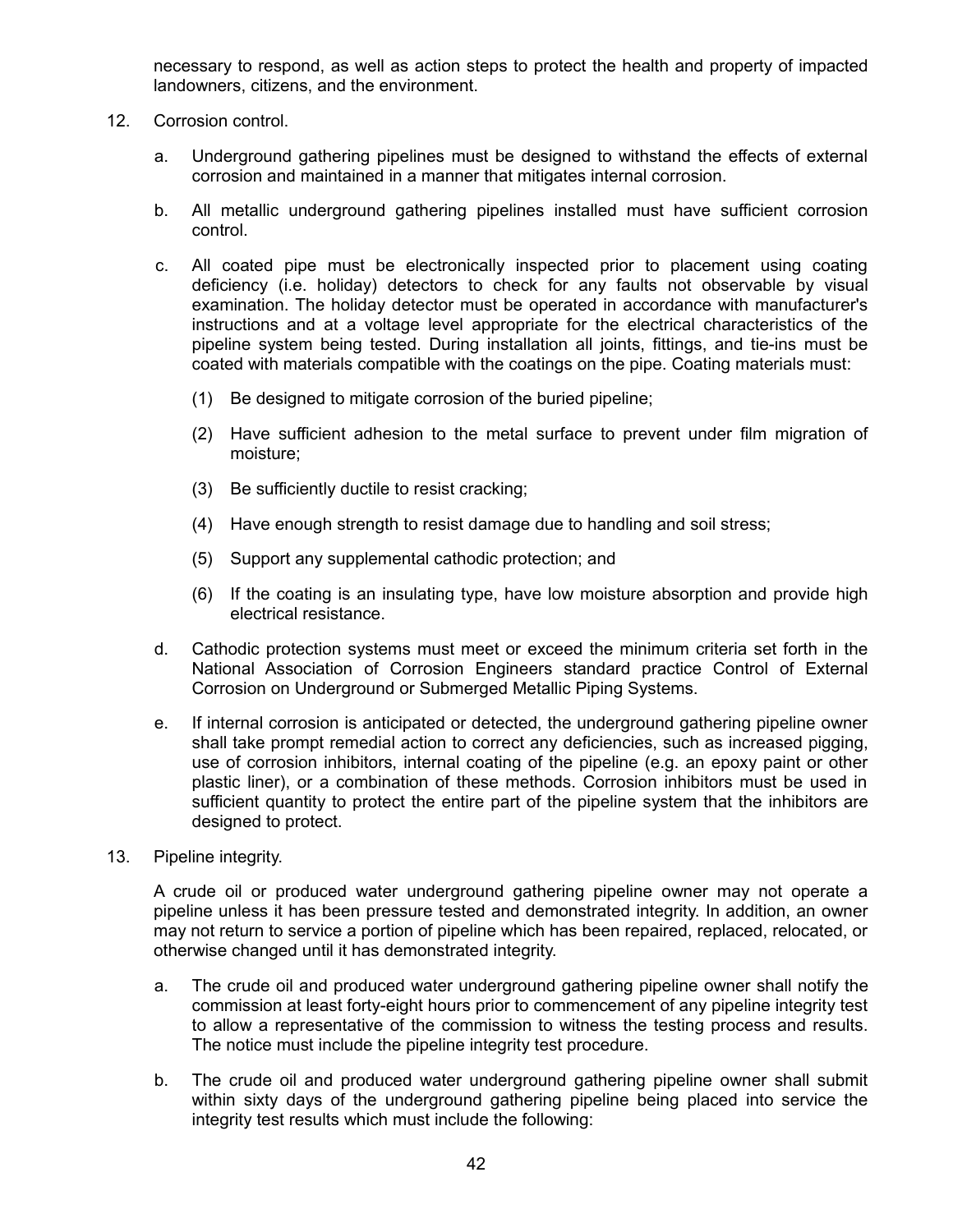- (1) The name of the pipeline gathering system and any other separately named portions thereof;
- (2) The date of the test;
- (3) The duration of the test;
- (4) The length of pipeline which was tested;
- (5) The maximum and minimum test pressure;
- (6) The starting and ending pressure;
- (7) A copy of the chart recorder or digital log results;
- (8) A geographical information system layer utilizing North American datum 83 geographic coordinate system and in an environmental systems research institute shape file format showing the location of the centerline of the portion of the pipeline that was tested;
- (9) A copy of the test procedure used; and
- (10) A third-party inspector certificate summarizing the pipeline has been pressure tested and whether it demonstrated integrity, including the identification of any leaks, ruptures, or other integrity issues encountered, and an explanation for any substantial pressure gain or losses during the integrity test, if applicable.
- c. All crude oil and produced water underground gathering pipeline owners shall maintain a pipeline integrity demonstration plan during the service life of any crude oil or produced water underground gathering pipeline. The director, for good cause, may require a pipeline integrity demonstration on any crude oil or produced water underground gathering pipeline.
- 14. Pipeline repair.

Each owner, in repairing an underground gathering pipeline or pipeline system, shall ensure that the repairs are made in a manner that prevents damage to persons or property.

An owner may not use any pipe, valve, or fitting, for replacement or repair of an underground gathering pipeline, unless it is designed to meet the maximum operating pressure.

- a. At least forty-eight hours prior to any underground gathering pipeline repair or replacement, the underground gathering pipeline owner shall notify the commission, as provided by the director, except in an emergency.
- b. Within one hundred eighty days of repairing or replacing any underground gathering pipeline the owner of the pipeline shall file with the director a geographical information system layer utilizing North American datum 83 geographic coordinate system and in an environmental systems research institute shape file format showing the location of the centerline of the repaired or replaced pipeline and an affidavit of completion containing the following information:
	- (1) A statement that the pipeline was repaired in compliance with section 43-02-03-29.1.
	- (2) The reason for the repair or replacement.
	- (3) The length of pipeline that was repaired or replaced.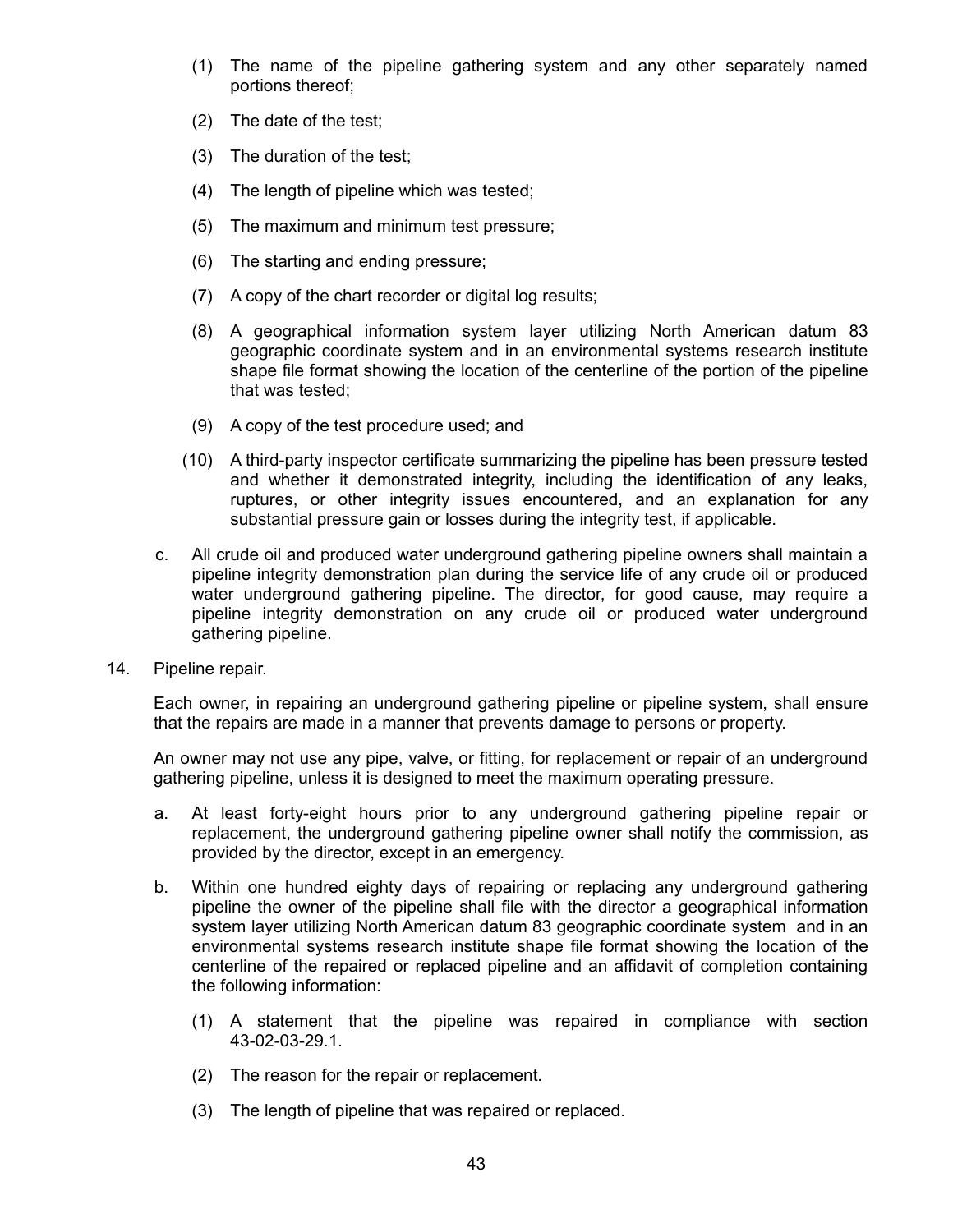- (4) Pressure and duration to which the pipeline was tested prior to returning to service.
- c. Clamping or squeezing as a method of repair for any produced water underground gathering pipeline must be approved by the director. Prior to clamping or squeezing the pipeline, the owner shall file a sundry notice (form 4) with the director and obtain approval of the clamping or squeezing plan. The notice must include documentation that the pipeline can be safely clamped or squeezed as prescribed by the manufacturer's specifications. If an emergency requires clamping or squeezing, the owner or the owner's agent shall obtain verbal approval from the director and the notice shall be filed within seven days of completing the repair. Any damaged portion of a produced water underground gathering pipeline that has been clamped or squeezed must be replaced before it is returned to service.
- 15. Pipeline abandonment.
	- a. At least forty-eight hours prior to abandoning any underground gathering pipeline, the underground gathering pipeline owner shall notify the director verbally.
	- b. When an underground gathering pipeline or any part of such pipeline is abandoned as defined under subsection 1 of North Dakota Century Code section 38-08-02 after March 31, 2014, the owner shall leave such pipeline in a safe condition by conducting the following:
		- (1) Disconnect and physically isolate the pipeline from any operating facility, associated above ground equipment, or other pipeline.
		- (2) Cut off the pipeline or the part of the pipeline to be abandoned below surface at pipeline level.
		- (3) Purge the pipeline with fresh water, air, or inert gas in a manner that effectively removes all fluid.
		- (4) Remove cathodic protection from the pipeline.
		- (5) Permanently plug or cap all open ends by mechanical means or welded means.
		- (6) The site of all associated above ground equipment must be reclaimed pursuant to section 43-02-03-34.1.
		- (7) If the bury depth is not at least three feet below final grade, such portion of pipe must be removed.
	- c. Within one hundred eighty days of completing the abandonment of an underground gathering pipeline the owner of the pipeline shall file with the director a geographical information system layer utilizing North American datum 83 geographic coordinate system and in an environmental systems research institute shape file format showing the location of the pipeline centerline and an affidavit of completion containing the following information:
		- (1) A statement that the pipeline was abandoned in compliance with section 43-02-03-29.1.
		- (2) The type of fluid used to purge the pipeline.
		- (3) The date of pipeline abandonment.
		- (4) The length of pipeline abandoned.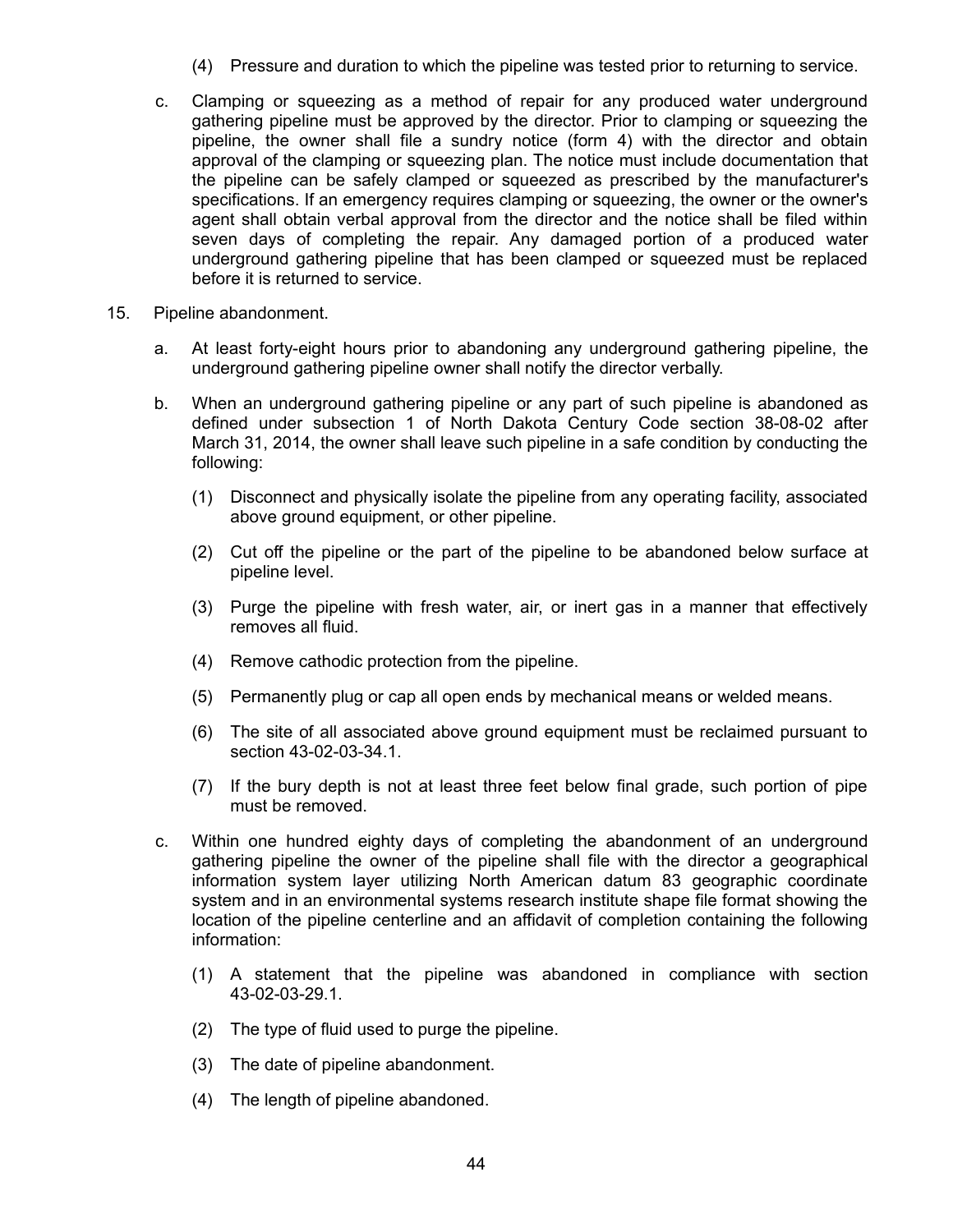#### **43-02-03-30. Notification of fires, leaks, spills, or blowouts.**

All persons controlling or operating any well, pipeline and associated aboveground equipment, receiving tank, storage tank, facility, treating plant, or any other receptacle or production facility associated with oil, gas, or water production, injection, processing, or well servicing shall verbally notify the director immediately and follow up utilizing the online initial notification report within twenty-four hours after discovery of any fire, leak, spill, blowout, or release of fluid. The initial report must include the name of the reporting party, including telephone number and address, date and time of the incident, location of the incident, type and cause of the incident, estimated volume of release, containment status, waterways involved, immediate potential threat, and action taken. If any such incident occurs or travels offsite of a facility, the persons, as named above, responsible for proper notification shall within a reasonable time also notify the surface owners upon whose land the incident occurred or traveled. Notification requirements prescribed by this section do not apply to any leak or spill involving only freshwater or to any leak, spill, or release of crude oil, produced water, or natural gas liquid that is less than one barrel total volume and remains onsite of a site where any well thereon was spud before September 2, 2000, or on a facility that was constructed before September 2, 2000, and do not apply to any leak or spill or release of crude oil, produced water, or natural gas liquid that is less than ten barrels total volume cumulative over a fifteen-day time period, and remains onsite of a site where all wells thereon were spud after September 1, 2000, or on a facility that was constructed after September 1, 2000. The initial notification must be followed by a written report within ten days after cleanup of the incident, unless deemed unnecessary by the director. Such report must include the following information: the operator and description of the facility, the legal description of the location of the incident, date of occurrence, date of cleanup, amount and type of each fluid involved, amount of each fluid recovered, steps taken to remedy the situation, root cause of the incident unless deemed unnecessary by the director, and action taken to prevent reoccurrence, and if applicable, any additional information pursuant to subdivision e of subsection 1 of North Dakota Century Code section 37-17.1-07.1. The name, title, and telephone number of the company representative must be included on such report. The persons, as named above, responsible for proper notification shall within a reasonable time also provide a copy of the written report to the surface owners upon whose land the incident occurred or traveled.

The commission, however, may impose more stringent spill reporting requirements if warranted by proximity to sensitive areas, past spill performance, or careless operating practices as determined by the director.

**History:** Amended effective April 30, 1981; January 1, 1983; May 1, 1992; July 1, 1996; January 1, 2008; April 1, 2010; April 1, 2014; October 1, 2016; April 1, 2018; April 1, 2020; April 1, 2022. **General Authority:** NDCC 38-08-04 **Law Implemented:** NDCC 38-08-04

#### **43-02-03-30.1. Leak and spill cleanup.**

At no time shall any spill or leak be allowed to flow over, pool, or rest on the surface of the land or infiltrate the soil. Discharged fluids must be properly removed and may not be allowed to remain standing within or outside of diked areas, although the remediation of such fluids may be allowed onsite if approved by the director. Operators and responsible parties must respond with appropriate resources to contain and clean up spills.

A sundry notice (form 4) must be submitted within ten days after cleanup of any spill or leak in which fluids are not properly removed or appropriate resources are not utilized to contain and clean up the spill unless deemed unnecessary by the director. The notice must include the date of the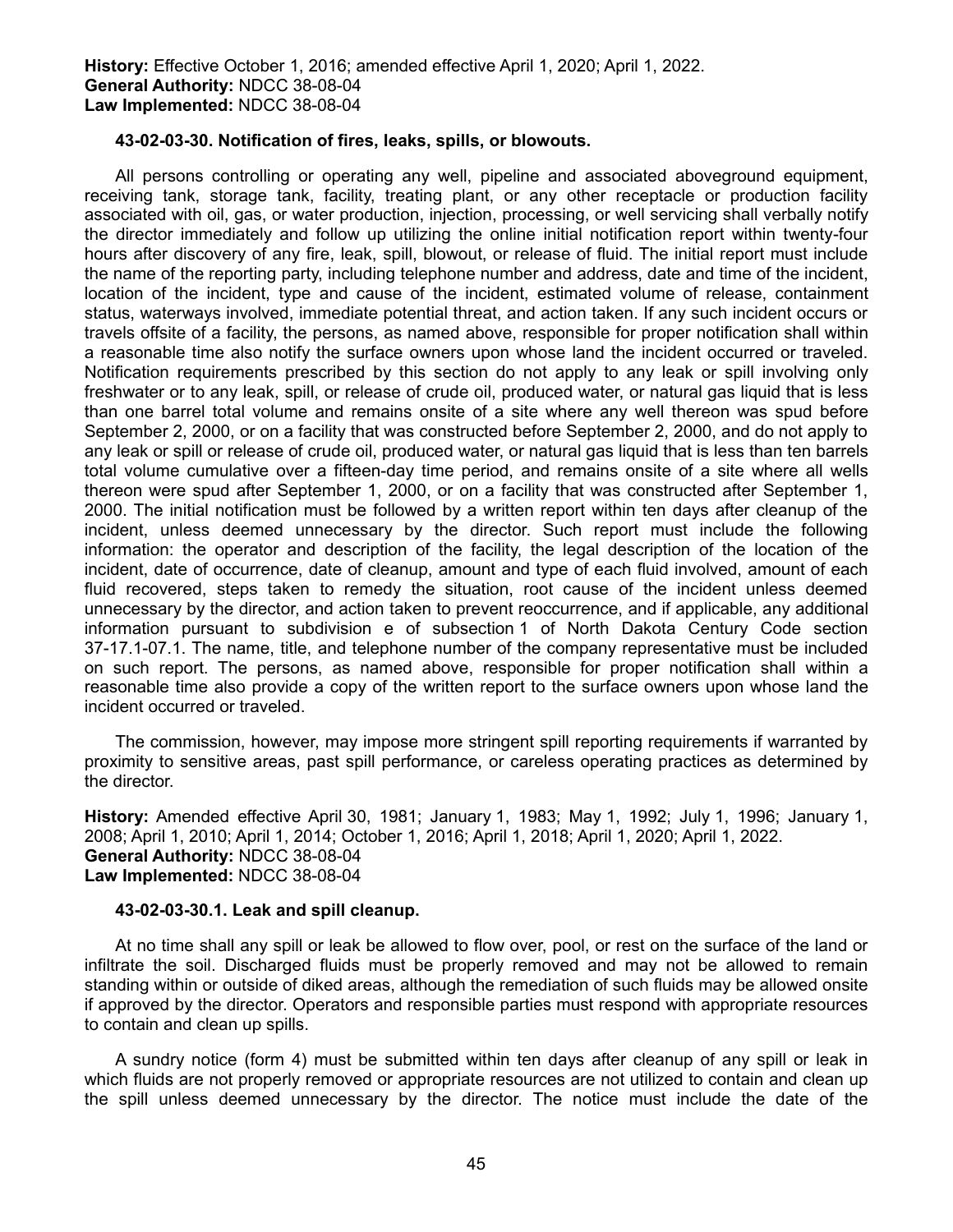occurrence, date of cleanup, amount and type of each fluid involved, identification of the site affected, root cause of the incident, and explanation of how the volume was determined.

**History:** Effective April 1, 2012; amended effective October 1, 2016; April 1, 2018. **General Authority:** NDCC 38-08-04 **Law Implemented:** NDCC 38-08-04

#### **43-02-03-31. Well log, completion, and workover reports.**

After the plugging of a well, a plugging record (form 7) shall be filed with the director. After the completion of a well, recompletion of a well in a different pool, or drilling horizontally in an existing pool, a completion report (form 6 or form provided by the commission) shall be filed with the director. In no case shall oil or gas be transported from the lease prior to the filing of a completion report unless approved by the director. The operator shall cause to be run an open hole electrical, radioactivity, or other similar log, or combination of open hole logs, of the operator's choice, from which formation tops and porosity zones can be determined. The operator shall cause to be run a gamma ray log from total depth to ground level elevation of the well bore. Within six months of reaching total depth and prior to completing the well, the operator shall cause to be run a log from which the presence and quality of bonding of cement can be determined in every well in which production or intermediate casing has been set. The obligation to log may be waived or postponed by the director if the necessity therefor can be demonstrated to the director's satisfaction. Waiver will be contingent upon such terms and conditions as the director deems appropriate. All logs run shall be available to the director at the well site prior to proceeding with plugging or completion operations. All logs run shall be submitted to the director free of charge. Logs shall be submitted as one digital TIFF (tagged image file format) copy and one digital LAS (log ASCII) formatted copy, or a format approved by the director. In addition, operators shall file one copy of drill stem test reports and charts, formation water analyses, core analyses, geologic reports, and noninterpretive lithologic logs or sample descriptions if compiled by the operator.

All information furnished to the director on permits, except the operator name, well name, location, permit date, confidentiality period, spacing or drilling unit description, spud date, rig contractor, central tank battery number, any production runs, or volumes injected into an injection well, shall be kept confidential from the time a request by the operator is received in writing until the six-month confidentiality period has ended. The six-month period shall commence on the date the well is completed or the date the written request is received, whichever is earlier. If the written request accompanies the application for permit to drill or is filed after permitting but prior to spudding, the six-month period shall commence on the date the well is spudded. The director may release such confidential completion and production data to health care professionals, emergency responders, and state, federal, or tribal environmental and public health regulators if the director deems it necessary to protect the public's health, safety, and welfare.

All information furnished to the director on recompletions or reentries, except the operator name, well name, location, permit date, confidentiality period, spacing or drilling unit description, spud date, rig contractor, any production runs, or volumes injected into an injection well, shall be kept confidential for not more than six months if requested by the operator in writing. The six-month period shall commence on the date the well is completed or the date the well was approved for recompletion or reentry, whichever is earlier. Any information furnished to the director prior to approval of the recompletion or reentry shall remain public.

Approval must be obtained on a sundry notice (form 4) from the director prior to perforating or recompleting a well in a pool other than the pool in which the well is currently permitted.

After the completion of any remedial work, or attempted remedial work such as plugging back or drilling deeper, acidizing, shooting, formation fracturing, squeezing operations, setting liner, perforating, reperforating, or other similar operations not specifically covered herein, a report on the operation shall be filed on a sundry notice (form 4) with the director. The report shall present a detailed account of all work done and the date of such work; the daily production of oil, gas, and water both prior to and after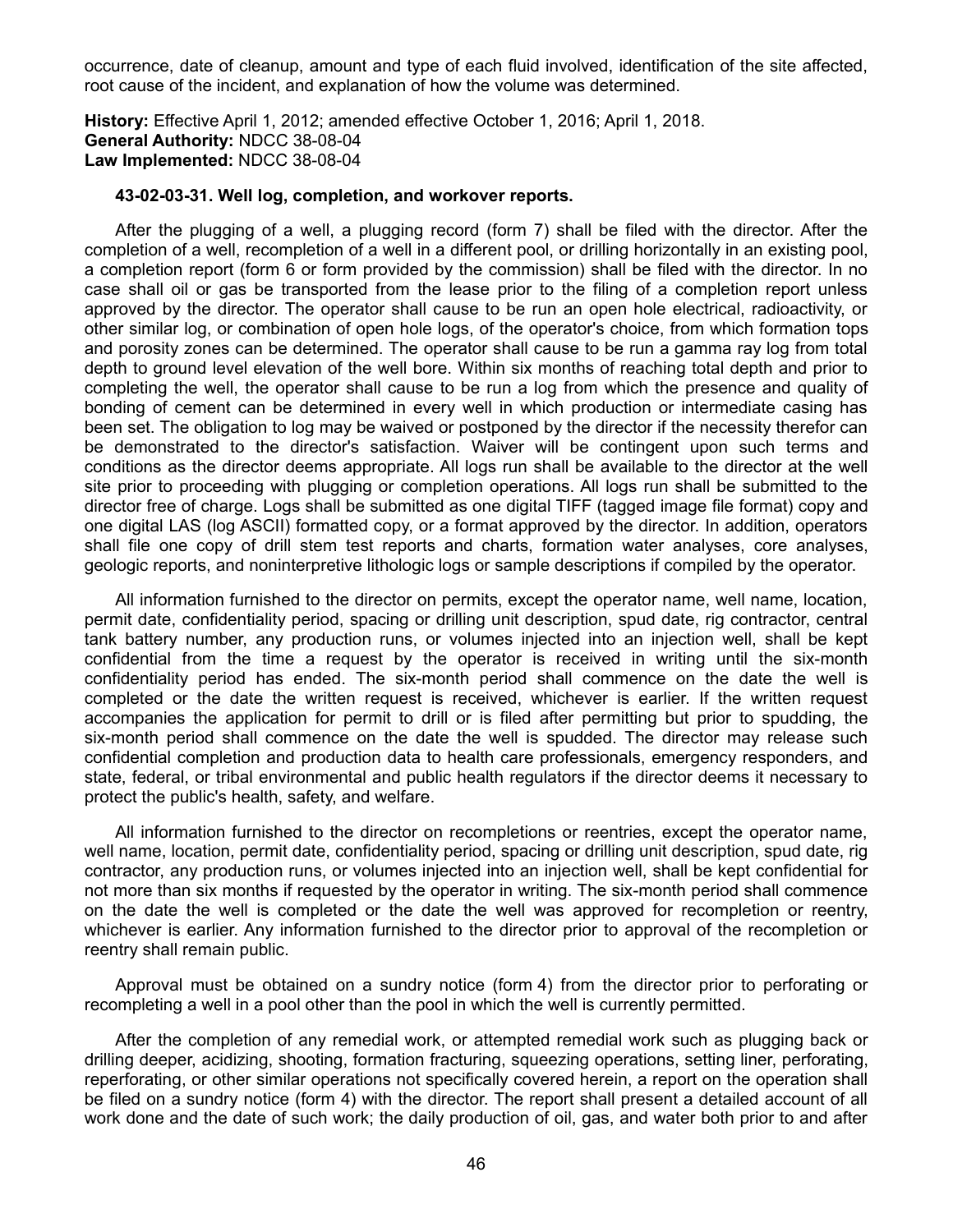the operation; the shots per foot, size, and depth of perforations; the quantity of sand, crude, chemical, or other materials employed in the operation; and any other pertinent information or operations which affect the original status of the well and are not specifically covered herein.

Upon the installation of pumping equipment on a flowing well, or change in type of pumping equipment designed to increase productivity in a well, the operator shall submit a sundry notice (form 4) of such installation. The notice shall include all pertinent information on the pump and the operation thereof including the date of such installation, and the daily production of the well prior to and after the pump has been installed.

All forms, reports, logs, and other information required by this section shall be submitted within thirty days after the completion of such work, although a completion report shall be filed immediately after the completion or recompletion of a well in a pool or reservoir not then covered by an order of the commission.

**History:** Amended effective April 30, 1981; January 1, 1983; May 1, 1990; May 1, 1992; May 1, 1994; July 1, 1996; September 1, 2000; July 1, 2002; January 1, 2006; January 1, 2008; April 1, 2010; April 1, 2012; October 1, 2016; April 1, 2020. **General Authority:** NDCC 38-08-04 **Law Implemented:** NDCC 38-08-04

### **43-02-03-32. Stratigraphic test and core holes.**

Stratigraphic test and core holes shall be permitted the same as oil and gas wells, although no setback from a drilling unit shall be required.

**History:** Amended effective April 30, 1981; January 1, 1983; July 1, 2002. **General Authority:** NDCC 38-08-04 **Law Implemented:** NDCC 38-08-04

### **43-02-03-33. Notice of intention to plug well.**

The operator or the operator's agent shall file a notice of intention (form 4) to plug with the director, and obtain the approval of the director, prior to the commencement of plugging or plug-back operations. The notice shall state the name and location of the well, the name of the operator, and the method of plugging, which must include a detailed statement of proposed work, and a well bore diagram showing the current conditions downhole, including all data pertinent to plugging the well in an effective manner. In the case of a recently completed test well that has not had production casing in the hole, the operator may commence plugging by giving reasonable notice to, and securing verbal approval of, the director as to the method of plugging, and the time plugging operations are to begin. Within thirty days after the plugging of any well has been accomplished, the owner or operator thereof shall file a plugging record (form 7), and, if requested, a copy of the cementer's trip ticket or job receipt, with the director setting forth in detail the method used in plugging the well.

**History:** Amended effective April 30, 1981; January 1, 1983; May 1, 1992; January 1, 2006; April 1, 2018.

**General Authority:** NDCC 38-08-04 **Law Implemented:** NDCC 38-08-04

## **43-02-03-34. Method of plugging.**

All wells shall be plugged in a manner which will confine permanently all oil, gas, and water in the separate strata originally containing them. This operation shall be accomplished by the use of mud-laden fluid, cement, and plugs, used singly or in combination as may be approved by the director. All casing strings shall be cut off at least three feet [91.44 centimeters] below the final surface contour, and a cap with file number shall be welded thereon. Core or stratigraphic test holes drilled to or below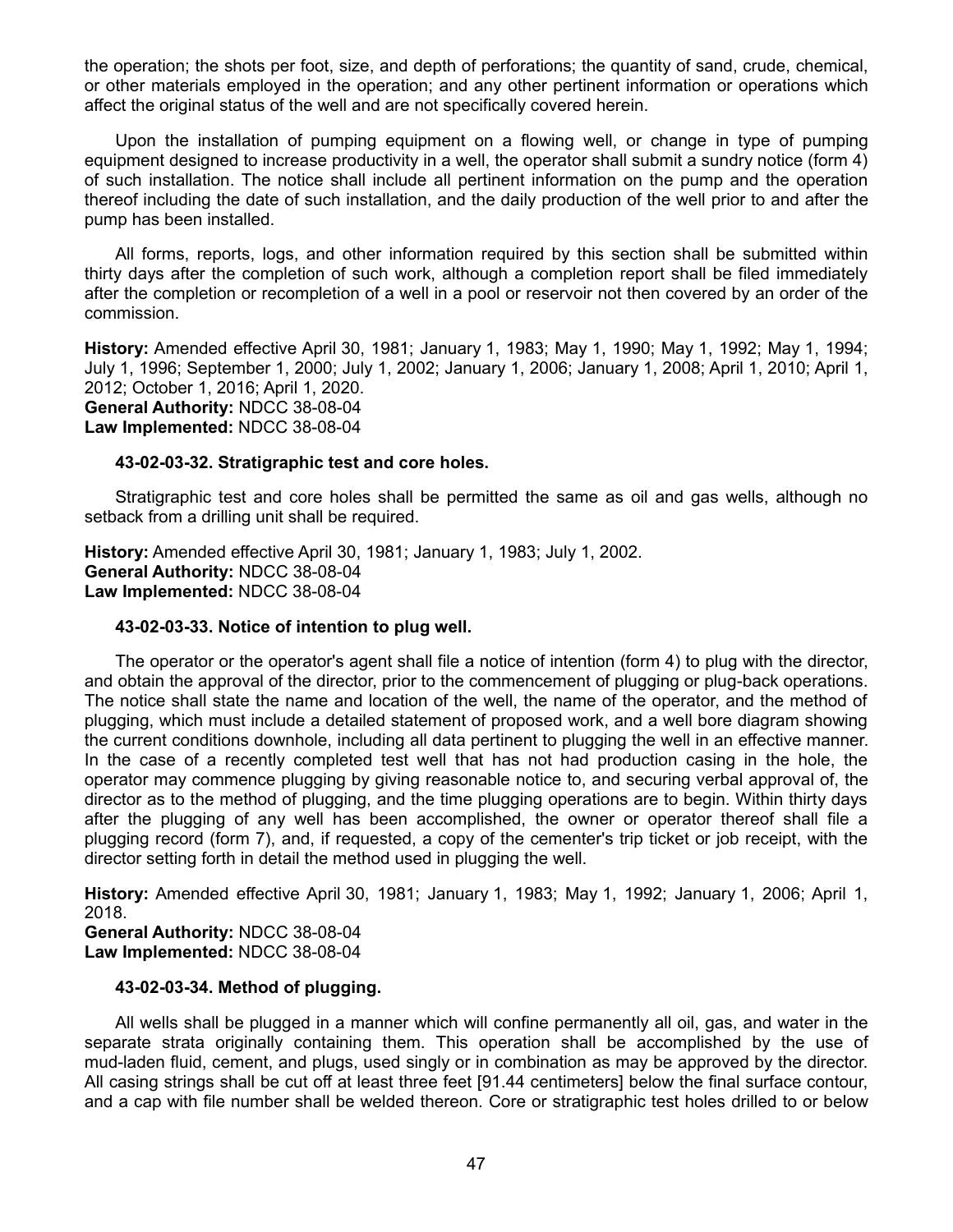sands containing freshwater shall be plugged in accordance with the applicable provisions recited above. After plugging, the site must be reclaimed pursuant to section 43-02-03-34.1.

**History:** Amended effective April 30, 1981; January 1, 1983; May 1, 1990; May 1, 1992; July 1, 2002; April 1, 2014; October 1, 2016. **General Authority:** NDCC 38-08-04 **Law Implemented:** NDCC 38-08-04

## **43-02-03-34.1. Reclamation of surface.**

- 1. Within a reasonable time, but not more than one year, after a well is plugged, or if a permit expires, has been canceled or revoked, or a treating plant or saltwater handling facility is decommissioned, the site, access road, and other associated facilities constructed shall be reclaimed as closely as practicable to original condition pursuant to North Dakota Century Code section 38-08-04.12. Prior to site reclamation, the operator or the operator's agent shall file a sundry notice (form 4) with the director and obtain approval of a reclamation plan. The operator or operator's agent shall provide a copy of the proposed reclamation plan to the surface owner at least ten days prior to commencing the work unless waived by the surface owner. Verbal approval to reclaim the site may be given. The notice shall include:
	- a. The name and address of the reclamation contractor;
	- b. The name and address of the surface owner and the date when a copy of the proposed reclamation plan was provided to the surface owner;
	- c. A description of the proposed work, including topsoil redistribution and reclamation plans for the access road and other associated facilities; and
	- d. Reseeding plans, if applicable.

The commission will mail a copy of the approved notice to the surface owner.

All equipment, waste, and debris shall be removed from the site. All pipelines shall be purged and abandoned pursuant to section 43-02-03-29.1. Flow lines shall be removed if buried less than three feet [91.44 centimeters] below final contour.

- 2. Gravel or other surfacing material shall be removed, stabilized soil shall be remediated, and the site, access road, and other associated facilities constructed for the well, treating plant, or saltwater handling facility shall be reshaped as near as practicable to original contour.
- 3. The stockpiled topsoil shall be evenly distributed over the disturbed area and, where applicable, the area revegetated with native species or according to the reasonable specifications of the appropriate government land manager or surface owner.
- 4. A site assessment may be required by the director, before and after reclamation of the site.
- 5. Within thirty days after completing any reclamation, the operator shall file a sundry notice with the director reporting the work performed.
- 6. The director, with the consent of the appropriate government land manager or surface owner, may waive the requirement of reclamation of the site and access road after a well is plugged or treating plant or saltwater handling facility is decommissioned. The operator shall record documentation of the waiver with the recorder of the county in which the site or road is located.

**History:** Effective April 1, 2012; amended effective April 1, 2014; October 1, 2016; April 1, 2018; April 1, 2020; April 1, 2022.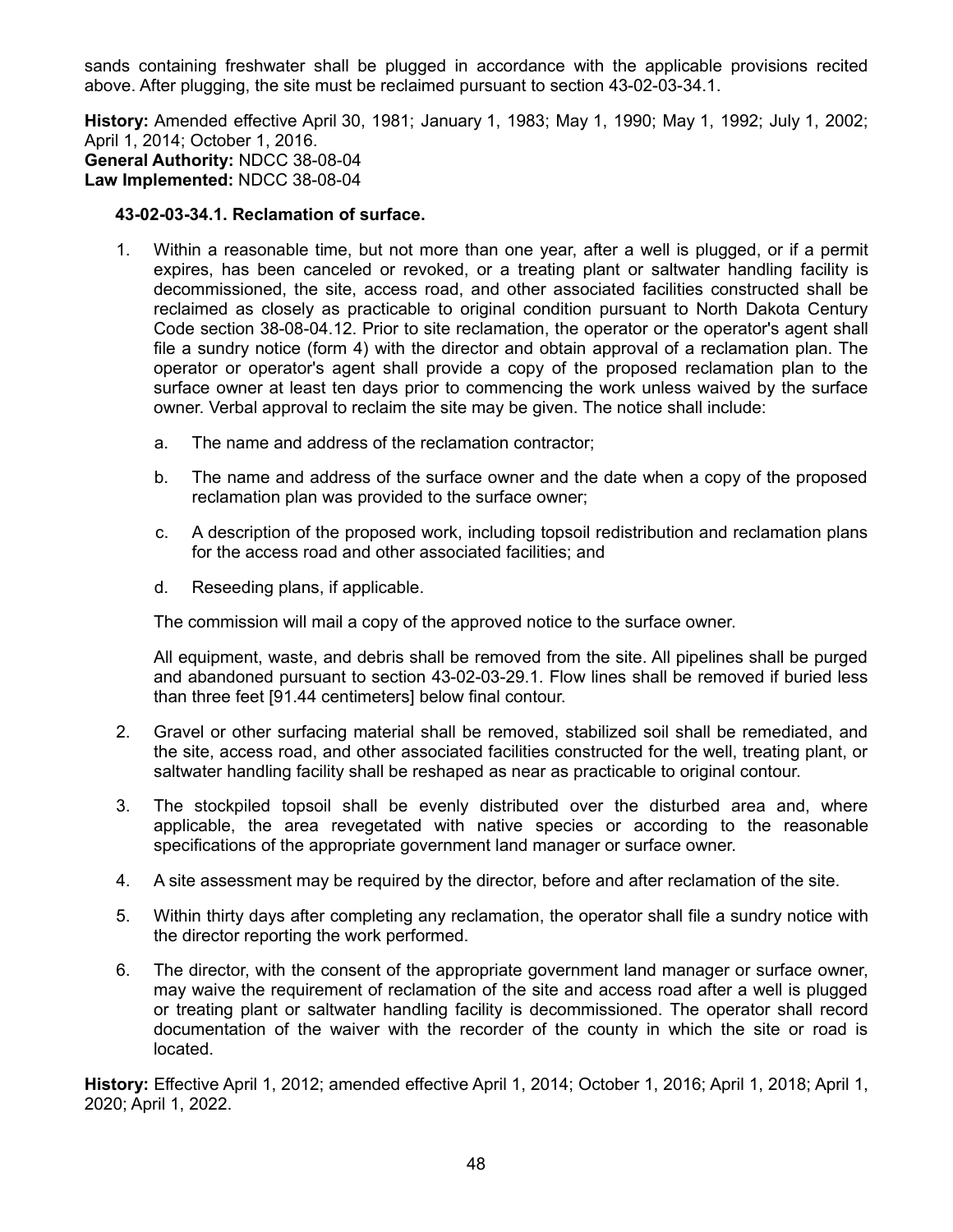## **43-02-03-35. Conversion of mineral wells to freshwater wells.**

Any person desiring to convert a mineral well to a freshwater well, as provided by North Dakota Century Code section 61-01-27, shall file an application for approval with the commission. The application must include, but is not limited to, the following:

- 1. If the well is to be used for other than individual domestic and livestock use, a conditional water permit issued by the state water commission.
- 2. An affidavit by the person desiring to obtain approval for the conversion stating that such person has the authority and assumes all liability for the use and plugging of the proposed freshwater well.
- 3. The procedure which will be followed in converting the mineral well to a freshwater well.
- 4. If the well is not currently plugged and abandoned, an affidavit must be executed by the operator of the well indicating that the parties responsible for plugging the mineral well have no objection to the conversion of the mineral well to a freshwater well.

If the commission, after notice and hearing, determines that a mineral well may safely be used as a freshwater well, the commission may approve the conversion.

**History:** Amended effective April 30, 1981; January 1, 1983; September 1, 1987; July 1, 2002. **General Authority:** NDCC 38-08-04 **Law Implemented:** NDCC 38-08-04

## **43-02-03-36. Liability.**

The owner and operator of any well, core hole, or stratigraphic test hole, whether cased or uncased, shall be liable and responsible for the plugging and site reclamation thereof in accordance with the rules and regulations of the commission.

**History:** Amended effective January 1, 1983; May 1, 1994. **General Authority:** NDCC 38-08-04 **Law Implemented:** NDCC 38-08-04

### **43-02-03-37. Slush pits.**

Repealed effective January 1, 1983.

# **43-02-03-38. Preservation of cores and samples.**

Repealed effective January 1, 1983.

# **43-02-03-38.1. Preservation of cores and samples.**

Unless waived by the director, operators shall have a well site geologist or mudlogger on location for at least the first well drilled on a multiwell pad to collect sample cuttings and to create a mudlog and geologic report. Sample cuttings of formations, taken at intervals prescribed by the state geologist, in all wells drilled for the production of oil or gas, injection, disposal, storage operations, or geological information in North Dakota, shall be washed and packaged in standard sample envelopes which in turn shall be placed in proper order in a standard sample box; carefully identified as to operator, well name, well file number, American petroleum institute number, location, depth of sample; and shall be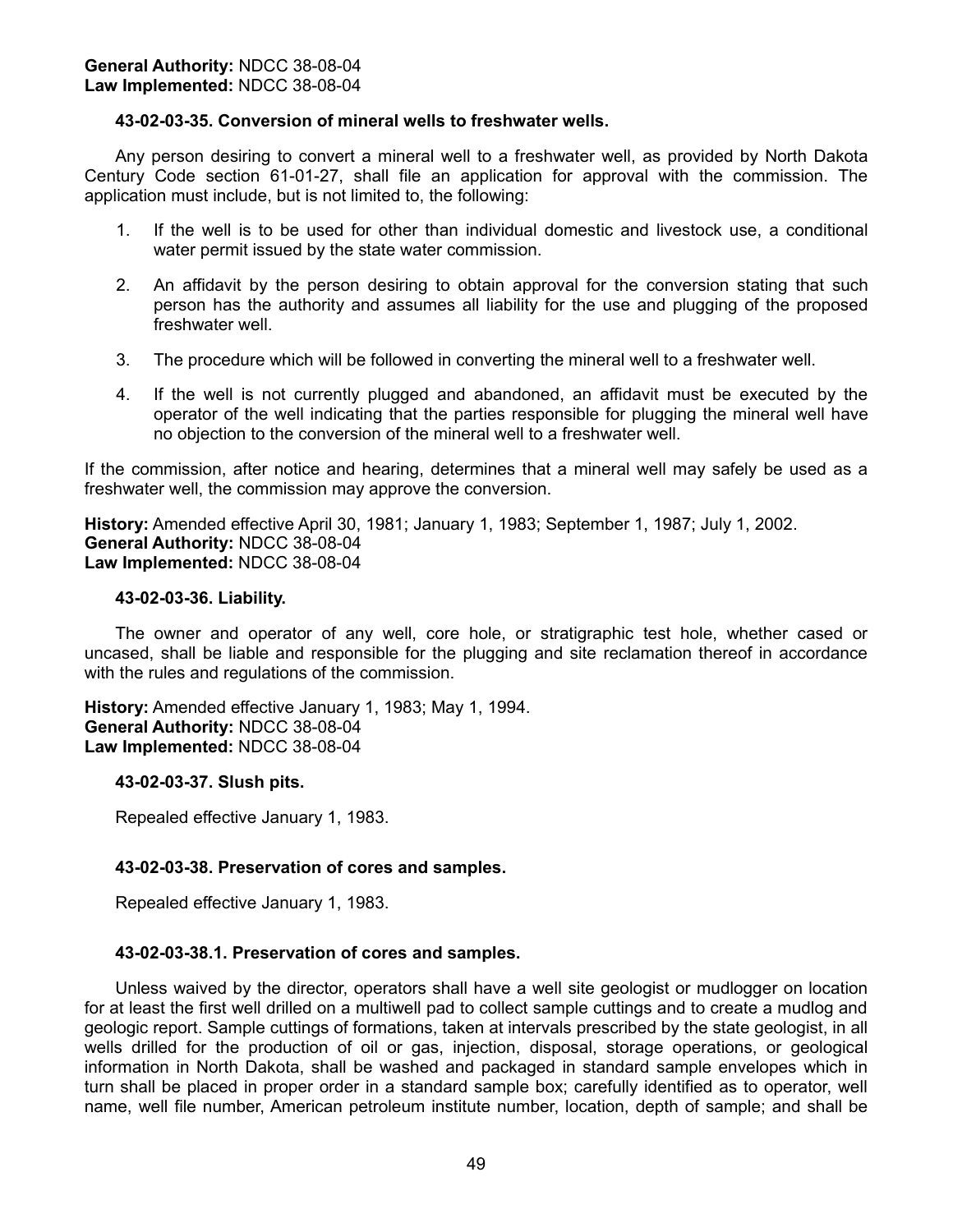sent free of cost to the state core and sample library within thirty days after completion of drilling operations.

The operator of any well drilled for the production of oil or gas, injection, disposal, storage operations, or geological information in North Dakota, during the drilling of or immediately following the completion of any well, shall inform the director of all intervals that are to be cored, or have been cored. Unless specifically exempted by the director, all cores taken shall be preserved, placed in a standard core box and the entire core forwarded to the state core and sample library, free of cost, within one hundred eighty days after completion of drilling operations. The director may grant an extension of the one hundred eighty-day time period for good reason. If an exemption is granted, the operator shall advise the state geologist of the final disposition of the core.

This section does not prohibit the operator from taking such samples of the core as the operator may desire for identification and testing. The operator shall furnish the state geologist with the results of all identification and testing procedures within thirty days of the completion of such work. The state geologist may grant an extension of the thirty-day time period for good reason.

The size of the standard envelopes, sample boxes, and core boxes shall be determined by the director and indicated in the cores and samples letter.

**History:** Effective October 1, 1990; amended effective January 1, 2006; April 1, 2014; April 1, 2020; April 1, 2022.

**General Authority:** NDCC 38-08-04 **Law Implemented:** NDCC 38-08-04

#### **43-02-03-39. Limiting gas-oil ratio.**

In the event the commission has not set a limiting gas-oil ratio for a particular pool, the operator of any well in such pool whose gas-oil ratio exceeds two thousand shall demonstrate to the director that production from such well should not be restricted pending a hearing before the commission to establish a limiting gas-oil ratio. The director may restrict production of any well with a gas-oil ratio exceeding two thousand, until the commission can determine that restrictions are necessary to conserve reservoir energy.

**History:** Amended effective April 30, 1981; January 1, 1983; May 1, 1992; January 1, 2006. **General Authority:** NDCC 38-08-04 **Law Implemented:** NDCC 38-08-04

#### **43-02-03-39.1. Oil production limitation.**

In the event the commission has not established spacing and special field rules for a particular oil pool, oil production from any well completed therein shall be a maximum of two thousand barrels per day until the commission issues a decision after hearing. The director shall have the authority to waive production limitations for good cause, and for special tests.

**History:** Effective July 1, 1996. **General Authority:** NDCC 38-08-04 **Law Implemented:** NDCC 38-08-04

#### **43-02-03-40. Gas-oil ratio test.**

Each operator shall take a gas-oil ratio test within thirty days following the completion or recompletion of an oil well. Each test shall be conducted using standard industry practices unless otherwise specified by the director. The initial gas-oil ratio must be reported on the well completion or recompletion report (form 6 or form provided by the commission). Subsequent gas-oil ratio tests must be performed on producing wells when the producing pool appears to have reached bubble point. After the discovery of a new pool, each operator shall make additional gas-oil ratio tests as directed by the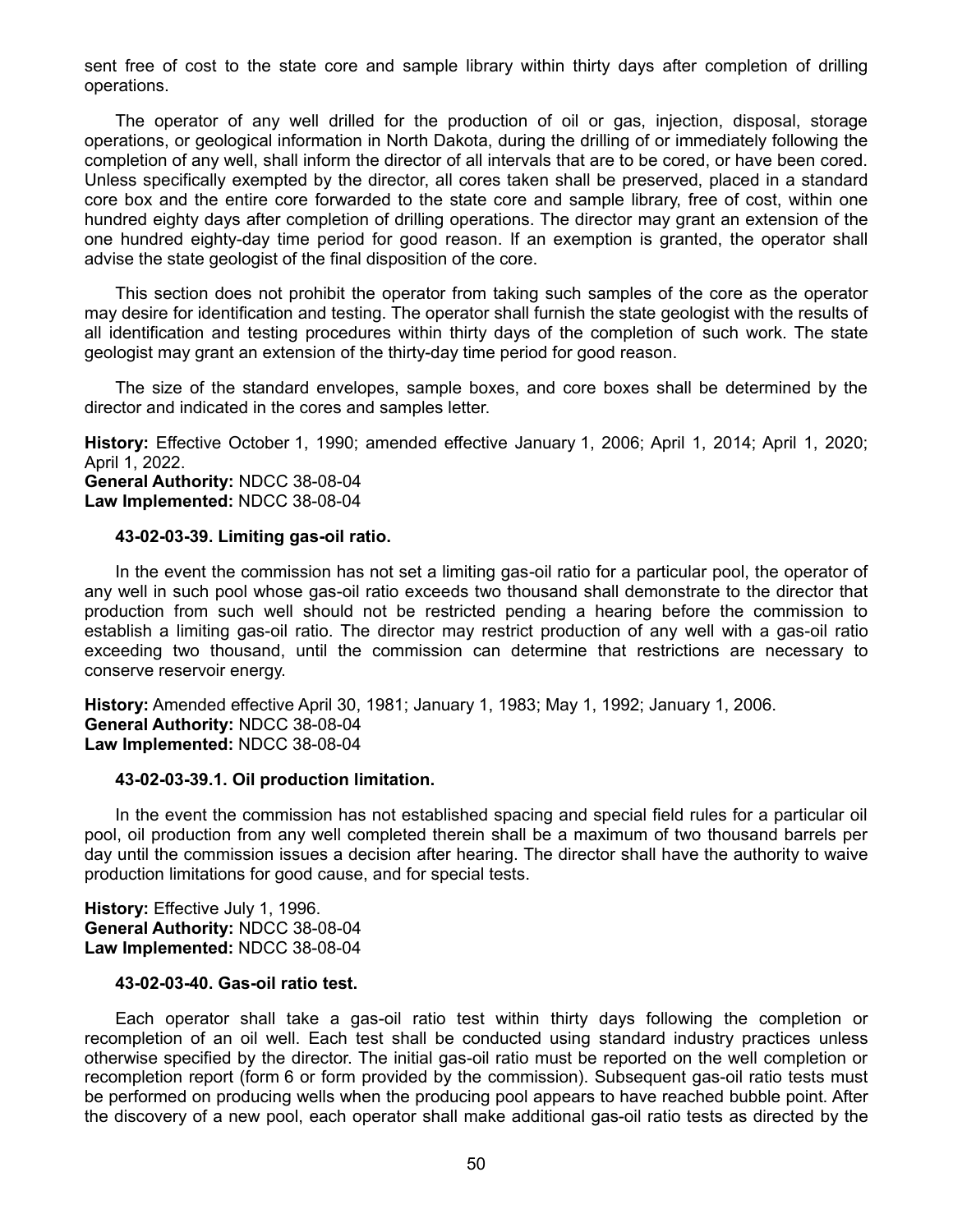director or provided for in field rules. During tests each well shall be produced at a maximum efficient rate. The director may shut in any well for failure to make such test until such time as a satisfactory test can be made, or satisfactory explanation given. The results of all gas-oil ratio tests shall be submitted to the director on form 9, which shall be accompanied by a statement that the data on form 9 is true and correct.

**History:** Amended effective April 30, 1981; January 1, 1983; May 1, 1992; September 1, 2000; October 1, 2016; April 1, 2020. **General Authority:** NDCC 38-08-04 **Law Implemented:** NDCC 38-08-04

## **43-02-03-41. Subsurface pressure tests.**

The operator shall make a subsurface pressure test on the discovery well of any new pool hereafter discovered and shall report the results thereof to the director within thirty days after the completion of such discovery well. Drill stem test pressures are acceptable. After the discovery of a new pool, each operator shall make additional subsurface pressure tests as directed by the director or provided for in field rules. All tests shall be made by a person qualified by both training and experience to make such tests and with an approved subsurface pressure instrument. All wells shall remain completely shut in for at least forty-eight hours prior to the test. The subsurface determination shall be obtained as close as possible to the midpoint of the productive interval of the reservoir. The report of the reservoir pressure test shall be filed on form 9a.

The director may shut in any well for failure to make such test as herein above described until such time as a satisfactory test has been made or satisfactory explanation given.

**History:** Amended effective April 30, 1981; January 1, 1983; May 1, 1992; September 1, 2000. **General Authority:** NDCC 38-08-04 **Law Implemented:** NDCC 38-08-04

# **43-02-03-42. Commingling of oil from pools.**

Except as directed by the commission after hearing, each pool shall be produced as a single common reservoir without commingling in the well bore of fluids from different pools. After fluids from different pools have been brought to surface, such fluids may be commingled provided that the amount of production from each pool is determined by a method approved by the director.

**History:** Amended effective April 30, 1981; January 1, 1983; May 1, 1992. **General Authority:** NDCC 38-08-04 **Law Implemented:** NDCC 38-08-04

# **43-02-03-43. Control of multiply completed wells.**

Repealed effective January 1, 1983.

# **43-02-03-44. Metered casinghead gas.**

All casinghead gas produced shall be reported monthly to the director in units of one thousand cubic feet [28.32 cubic meters] computed at a pressure of fourteen and seventy-three hundredths pounds per square inch absolute [1034.19 grams per square centimeter] at a base temperature of sixty degrees Fahrenheit [15.56 degrees Celsius]. Associated gas production may not be transported from a well premises or central production facility until its volume has been determined through the use of properly calibrated measurement equipment. All measurement equipment and volume determinations must conform to American gas association standards. The operator of a well shall notify the director of the connection date to a gas gathering system, the metering equipment, transporter, and purchaser of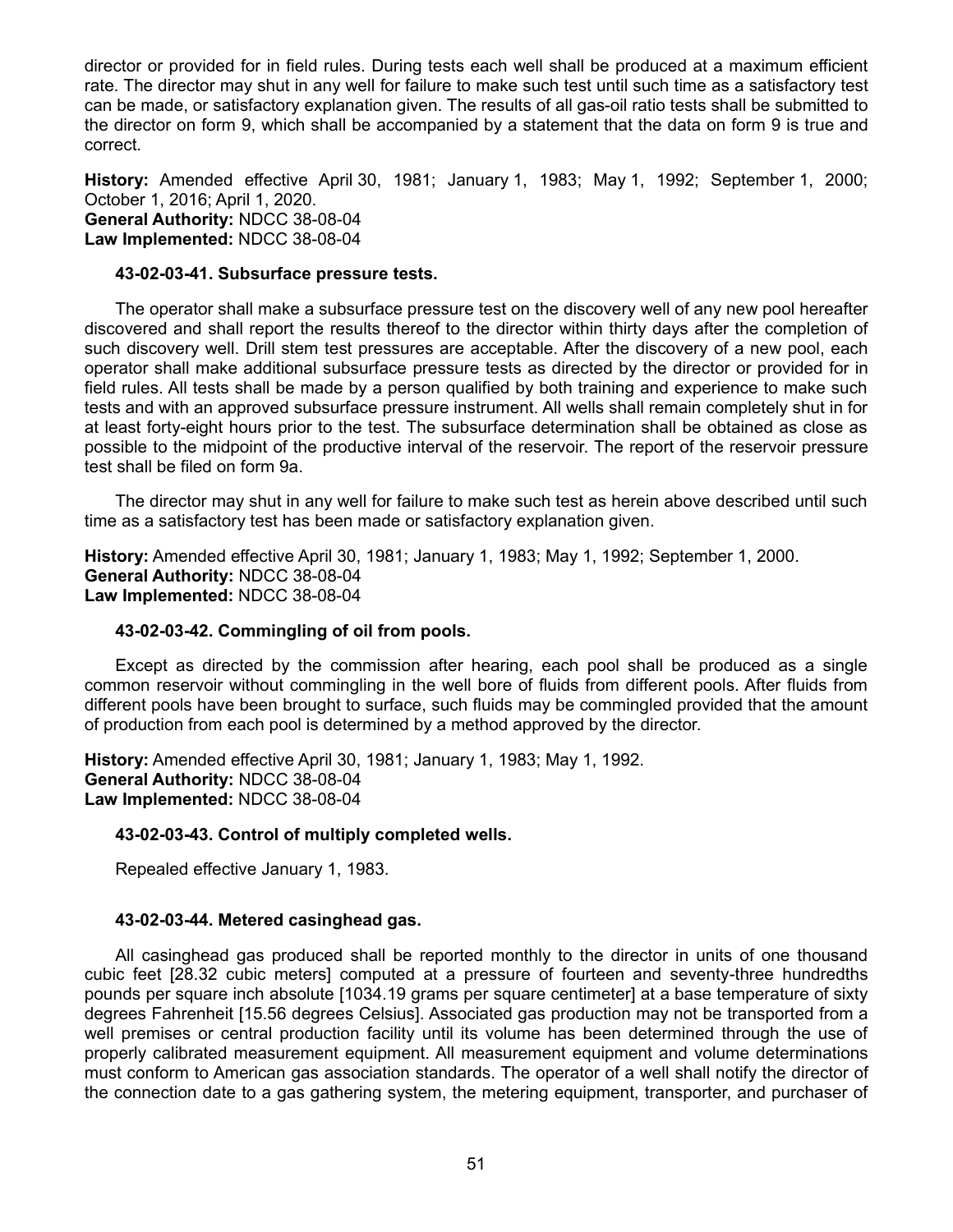the gas. Any gas produced and used on lease for fuel purposes or flared must be estimated and reported on a gas production report (form 5b) in accordance with section 43-02-03-52.1.

**History:** Amended effective April 30, 1981; January 1, 1983; May 1, 1992; July 1, 1996; September 1, 2000.

**General Authority:** NDCC 38-08-04 **Law Implemented:** NDCC 38-08-04

## **43-02-03-45. Vented casinghead gas.**

Pending arrangements for disposition for some useful purpose, all vented casinghead gas shall be burned. Each flare shall be equipped with an automatic ignitor or a continuous burning pilot, unless waived by the director for good reason. The estimated volume of gas used and flared shall be reported to the director on a gas production report (form 5b) on or before the fifth day of the second month succeeding that in which gas is produced.

**History:** Amended effective April 30, 1981; January 1, 1983; May 1, 1990; May 1, 1992; September 1, 2000.

**General Authority:** NDCC 38-08-04 **Law Implemented:** NDCC 38-08-04

## **43-02-03-46. Use of vacuum pumps.**

Repealed effective January 1, 1983.

## **43-02-03-47. Produced water.**

Monthly water production from each well must be determined through the use of properly calibrated meter measurements, tank measurements, or an alternate measurement method approved by the director. This includes allocating water production back to individual wells on a monthly basis, provided the method of volume determination and allocation procedure results in reasonably accurate production volumes. Operators shall report monthly to the director the amount of water produced by each well on form 5. The reports must be filed on or before the first day of the second month following that in which production occurred.

**History:** Amended effective January 1, 1983; May 1, 1992; May 1, 1994; September 1, 2000. **General Authority:** NDCC 38-08-04 **Law Implemented:** NDCC 38-08-04

### **43-02-03-48. Measurement of oil.**

Oil production may not be transported from a well premises, central production facility, treating plant, or saltwater handling facility until its volume has been determined through the use of properly calibrated meter measurements or tank measurements. All meter and tank measurements, and volume determinations must conform to American petroleum institute standards and be corrected to a base temperature of sixty degrees Fahrenheit [15.56 degrees Celsius] and fourteen and seventy-three hundredths pounds per square inch absolute [1034.19 grams per square centimeter].

**History:** Amended effective April 30, 1981; March 1, 1982; January 1, 1983; May 1, 1992; May 1, 1994; July 1, 1996; April 1, 2014; October 1, 2016. **General Authority:** NDCC 38-08-04 **Law Implemented:** NDCC 38-08-04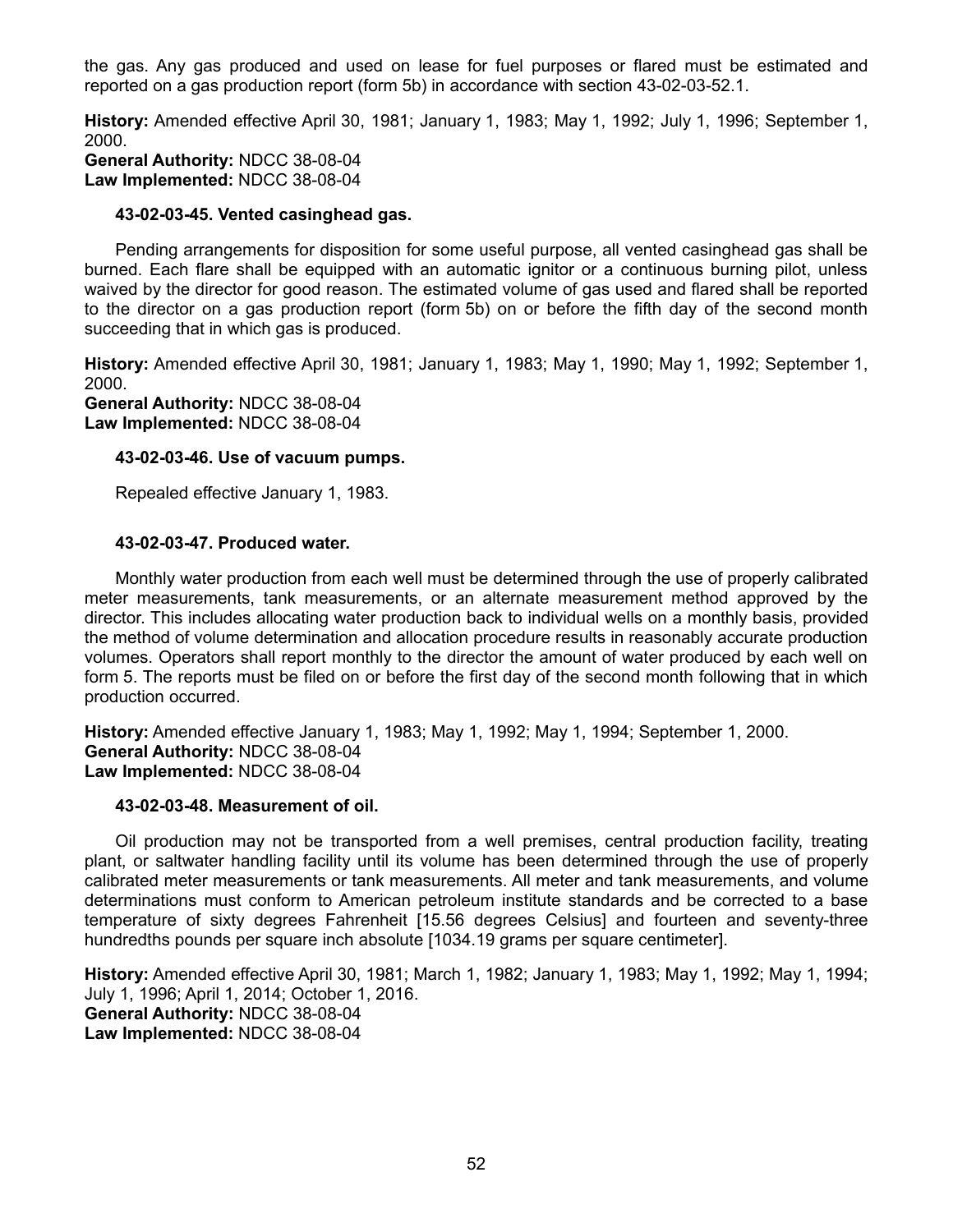# **43-02-03-48.1. Central production facility - Commingling of production.**

- 1. The director shall have the authority to approve requests to consolidate production equipment at a central location. The applicant shall provide all information requested by the director. The director may impose such terms and conditions as the director deems necessary.
- 2. Commingling of production from two or more wells in a central production facility is prohibited unless approved by the director. There are two types of central production facilities in which production from two or more wells is commingled that may be approved by the director.
	- a. A central production facility in which all production going into the facility has common ownership. For purposes of this section, production with common ownership is defined as production from wells that do not have diverse ownership.
	- b. A central production facility in which production going into the facility has diverse ownership. For purposes of this section, production with diverse ownership is defined as production from wells that are:
		- (1) In different drilling or spacing units; and
		- (2) Which have different mineral ownership.
- 3. The commingling of production in a central production facility from two or more wells having common ownership may be approved by the director provided the production from each well can be accurately determined at reasonable intervals. Commingling of production in a central production facility from two or more wells having diverse ownership may be approved by the director provided the production from each well is accurately metered prior to commingling. Commingling of production in a central production facility from two or more wells having diverse ownership that is not metered prior to commingling may only be approved by the commission after notice and hearing.
	- a. Common ownership central production facility. The application for permission to commingle oil and gas in a central production facility with common ownership must be submitted on a sundry notice (form 4) and shall include the following:
		- (1) A plat or map showing thereon the location of the central facility and the name, well file number, and location of each well and flow lines from each well that will produce into the facility.
		- (2) A schematic drawing of the facility which diagrams the testing, treating, routing, and transferring of production. All pertinent items such as treaters, tanks, flow lines, valves, meters, recycle pumps, etc., should be shown.
		- (3) An affidavit executed by a person who has knowledge indicating that common ownership as defined above exists.
		- (4) An explanation of the procedures or method to be used to determine, accurately, individual well production at periodic intervals. Such procedures or method shall be performed at least once every three months.

A copy of all tests are to be filed with the director on form 11 within thirty days after the tests are completed.

b. Diverse ownership central production facility. The application for permission to commingle oil and gas in a central production facility having diverse ownership must be submitted on a sundry notice (form 4) and shall include the following: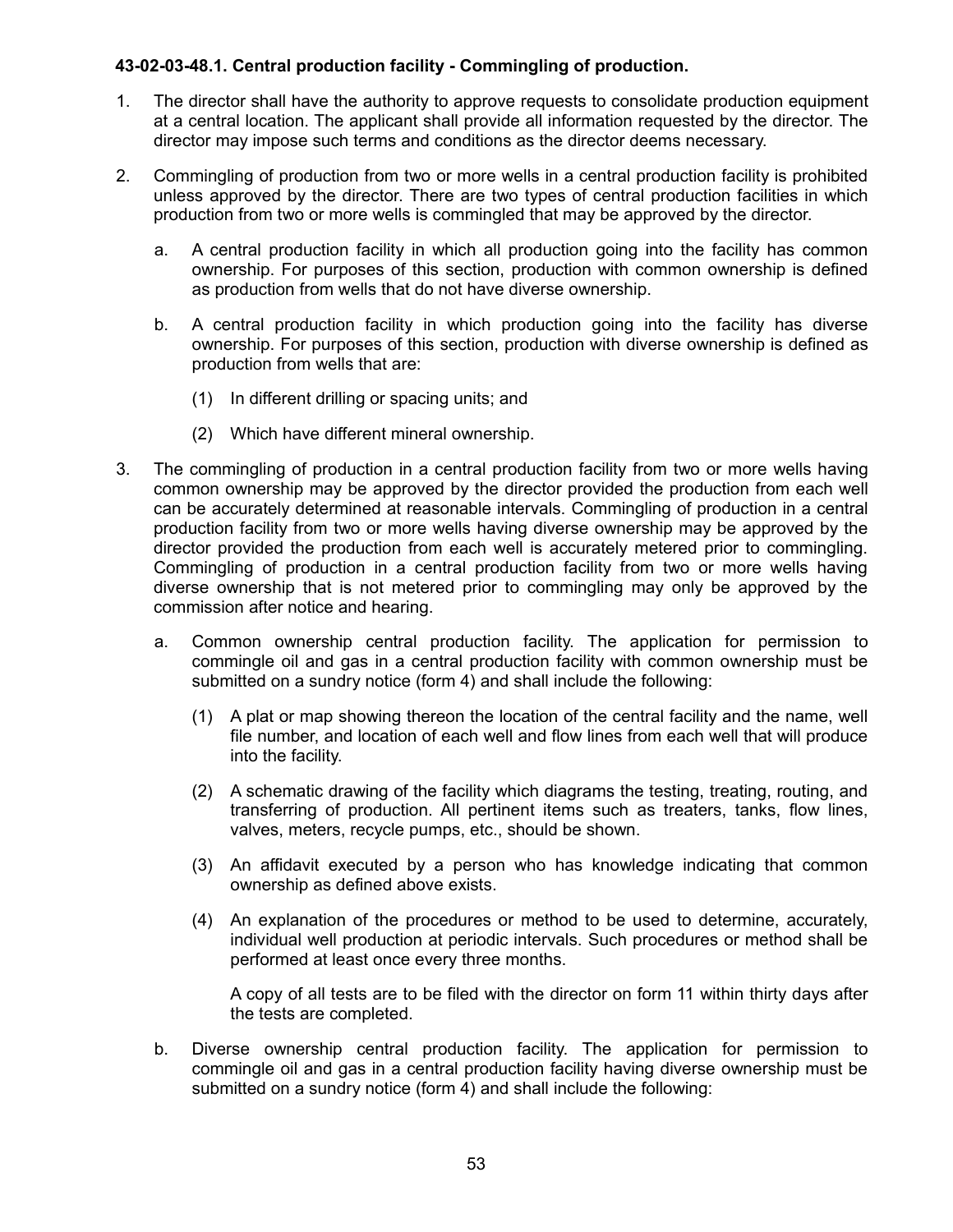- (1) A plat or map showing thereon the location of the central facility and the name, well file number, and location of each well, and flow lines from each well that will produce into the facility.
- (2) A schematic drawing of the facility which diagrams the testing, treating, routing, and transferring of production. All pertinent items such as treaters, tanks, flow lines, valves, meters, recycle pumps, etc., should be shown.
- (3) The name of the manufacturer, size, and type of meters to be used. The meters must be proved at least once every three months and the results reported to the director within thirty days following the completion of the test.
- (4) An explanation of the procedures or method to be used to determine, accurately, individual well production at periodic intervals. Such procedures or method shall be performed monthly.

A copy of all tests are to be filed with the director on form 11 within thirty days after the tests are completed.

4. Any changes to a previously approved central production facility must be reported on a sundry notice (form 4) and approved by the director.

**History:** Effective May 1, 1992; amended effective September 1, 2000; May 1, 2004; April 1, 2020. **General Authority:** NDCC 38-08-04 **Law Implemented:** NDCC 38-08-04

## **43-02-03-49. Oil production equipment, dikes, and seals.**

Storage of oil in underground or partially buried tanks or containers is prohibited. Surface oil tanks and production equipment must be devoid of leaks and constructed of materials resistant to the effects of produced fluids or chemicals that may be contained therein. Unused tanks and production equipment must be removed from the site or placed into service, within a reasonable time period, not to exceed one year.

Dikes must be erected around oil tanks, flowthrough process vessels, and recycle pumps at any new production facility prior to completing any well. Dikes must be erected and maintained around oil tanks at all facilities unless a waiver is granted by the director. Dikes as well as the base material under the dikes and within the diked area must be constructed of sufficiently impermeable material to provide emergency containment. Dikes around oil tanks must be of sufficient dimension to contain the total capacity of the largest tank plus one day's fluid production. Dikes around flowthrough process vessels must be of sufficient dimension to contain the total capacity of the vessel. The required capacity of the dike may be lowered by the director if the necessity therefor can be demonstrated to the director's satisfaction.

Within one hundred eighty days from the date the operator is notified by the commission, a perimeter berm, at least six inches [15.24 centimeters] in height, must be constructed and maintained. The berm must be constructed of sufficiently impermeable material to provide emergency containment and to divert surface drainage away from the site around all storage facilities and production sites that include storage tanks, have a daily throughput of more than one hundred barrels of fluid per day, and include production equipment or load lines that are not contained within secondary containment dikes. The director may consider an extension of time to implement these requirements if conditions prevent timely construction, or a modification of these requirements if other factors are present that provide sufficient protection from environmental impacts. Prior to removing any perimeter berm, the operator or owner shall obtain approval by the director.

Numbered weather-resistant security seals shall be properly utilized on all oil access valves and access points to secure the tank or battery of tanks.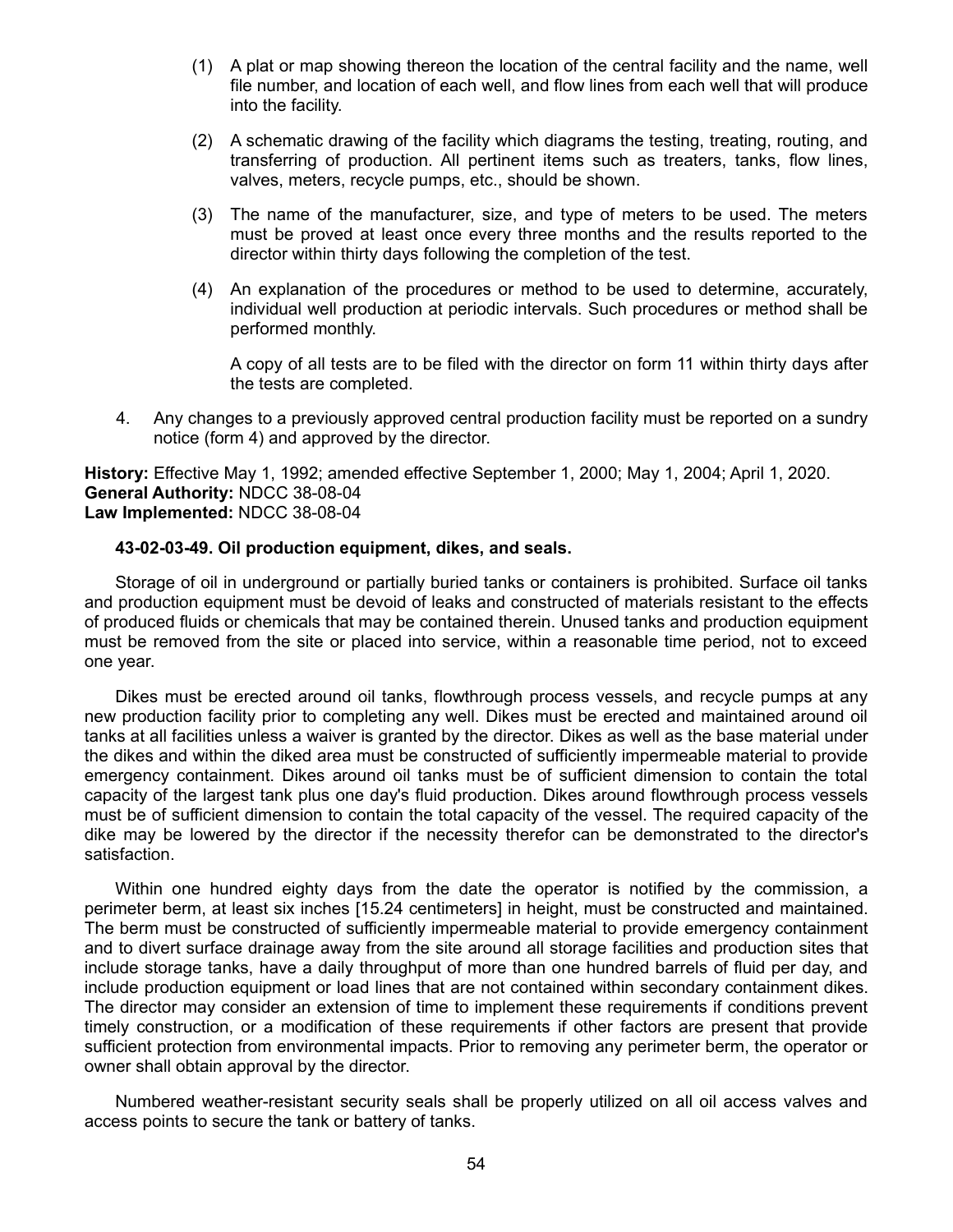**History:** Amended effective April 30, 1981; January 1, 1983; May 1, 1992; September 1, 2000; July 1, 2002; May 1, 2004; April 1, 2010; April 1, 2012; October 1, 2016; April 1, 2018; April 1, 2020. **General Authority:** NDCC 38-08-04 **Law Implemented:** NDCC 38-08-04

### **43-02-03-50. Tank cleaning permit.**

No tank bottom waste shall be removed from any tank used for the storage or sale of crude oil without prior approval by the director. Verbal approval may be given. Prior approval to remove tank bottom waste from tanks not used for the storage or sale of crude oil is not required.

Within thirty days of the removal of the tank bottom waste of any tank used for the storage or sale of crude oil, the owner or operator shall submit a report (form 23) showing an accurate gauge of the contents of the tank and the amount of merchantable oil determinable from a representative sample of the tank bottom by the standard centrifugal test as prescribed by the American petroleum institute's code for measuring, sampling, and testing crude oil.

Within thirty days of the removal of the tank bottom waste of any permanent tank not used for the storage or sale of crude oil, the owner or operator shall submit a sundry notice (form 4) detailing the cleaning operation.

All tank bottom waste must be disposed of in a manner authorized by the director and in accordance with all applicable local, state, and federal laws and regulations. Nothing contained in this section shall apply to reclaiming of pipeline break oil or the treating of tank bottoms at a pipeline station, crude oil storage terminal, or refinery or to the treating by a gasoline plant operator of oil and other catchings collected in traps and drips in the gas gathering lines connected to gasoline plants and in scrubbers at such plants.

**History:** Amended effective April 30, 1981; January 1, 1983; May 1, 1992; May 1, 1994; September 1, 2000; May 1, 2004. **General Authority:** NDCC 38-08-04 **Law Implemented:** NDCC 38-08-04

### **43-02-03-51. Treating plant.**

No treating plant may be constructed or site or access road construction commenced without obtaining a permit from the commission after notice and hearing. A written application for a treating plant permit shall state in detail the location, type, capacity of the plant contemplated, method of processing proposed, and the plan of operation for all plant waste. The director shall give the county auditor notice at least fifteen days prior to the hearing of any application in which a request for a treating plant is received.

**History:** Amended effective January 1, 1983; May 1, 1990; May 1, 1992; September 1, 2000; April 1, 2012; April 1, 2014; April 1, 2020. **General Authority:** NDCC 38-08-04 **Law Implemented:** NDCC 38-08-04

# **43-02-03-51.1. Treating plant permit requirements.**

- 1. The treating plant permit application shall be submitted on form 1tp and shall include at least the following information:
	- a. The name and address of the operator.
	- b. An accurate plat certified by a registered surveyor showing the location of the proposed treating plant and the center of the site with reference to true north and the nearest lines of a governmental section. The plat shall also include the latitude and longitude of the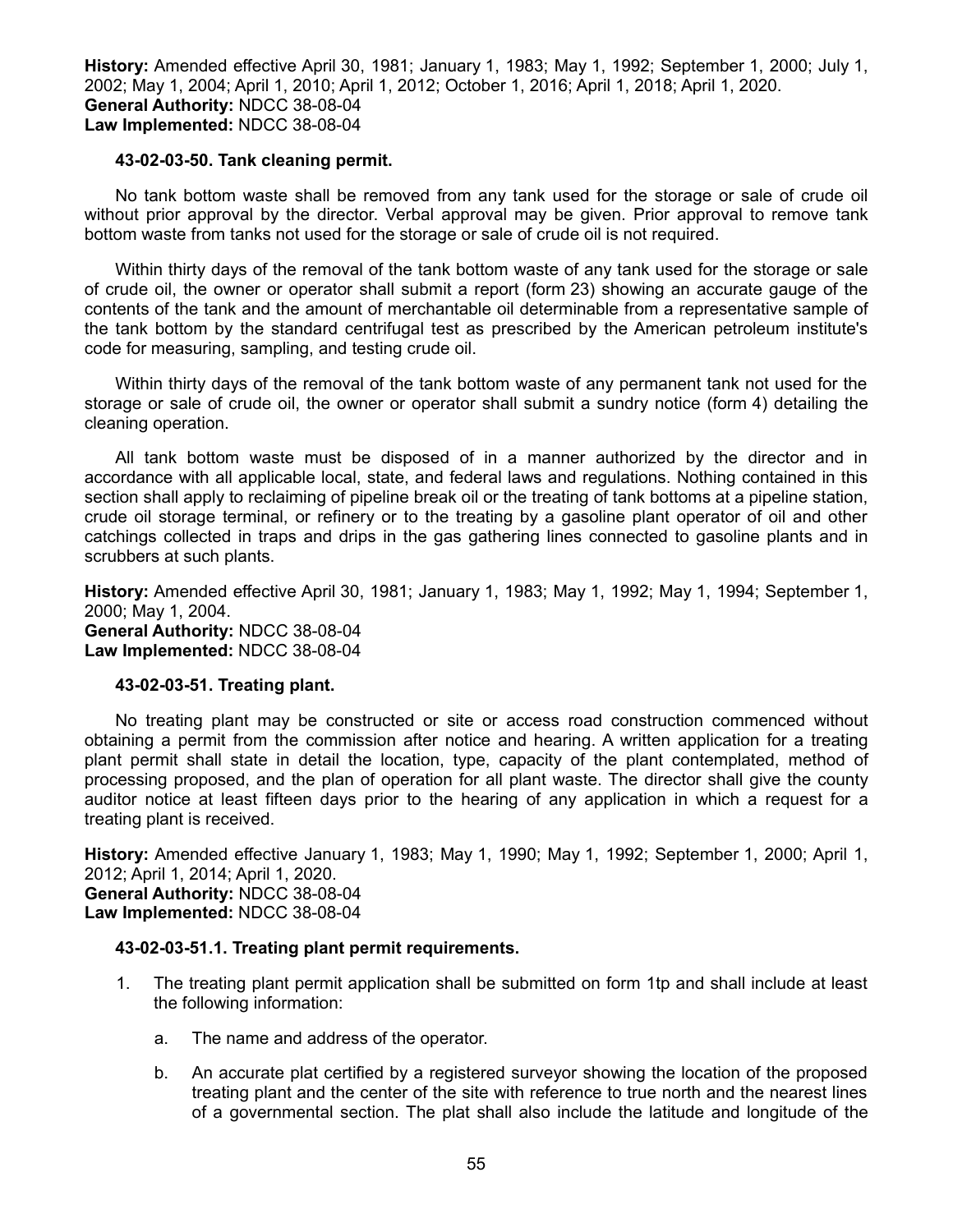center of the proposed treating plant location to the nearest tenth of a second, and the ground elevation. The plat shall also depict the outside perimeter of the treating plant and verification that the site is at least five hundred feet [152.4 meters] from an occupied dwelling.

- c. A schematic drawing of the proposed treating plant site, drawn to scale, detailing all facilities and equipment, including the size, location, and purpose of all tanks, the height and location of all dikes, the location of all flow lines, and the location of the topsoil stockpile. It shall also include the proposed road access to the nearest existing public road and the authority to build such access.
- d. Cut and fill diagrams.
- e. An affidavit of mailing identifying each owner of any permanently occupied dwelling within one-quarter mile of the proposed treating plant and certifying that such owner has been notified of the proposed treating plant.
- f. Appropriate geological data on the surface geology and its suitability for fluid containment.
- g. Schematic drawings of the proposed diking and containment, including calculated containment volume and all areas underlain by a synthetic liner.
- h. Monitoring plans and leak detection for all buried or partially buried structures and any concrete structure upon which waste or product is in direct contact.
- i. The capacity and operational capacity of the treating plant.
- j. A narrative description of the process and how the waste and recovered product streams travel through the treating plant.
- k. A review of the surficial aquifers within one mile of the proposed treating plant site or surface facilities.
- l. Any other information required by the director to evaluate the proposed treating plant or site.
- 2. Permits may contain such terms and conditions as the director deems necessary.
- 3. Any permit issued under this section may be revoked by the commission after notice and hearing if the permittee fails to comply with the terms and conditions of the permit, any directive of the director, or any applicable rule or statute. Any permit issued under this section may be suspended by the director for good cause.
- 4. Permits are transferable only with approval of the director.
- 5. Permits may be modified by the director.
- 6. A permit shall automatically expire one year after the date it was issued, unless dirtwork operations have commenced to construct the site.
- 7. If the treating plant is abandoned and reclaimed, the permit shall expire and be of no further force and effect.

**History:** Effective April 1, 2014; amended effective October 1, 2016; April 1, 2020. **General Authority:** NDCC 38-08-04 **Law Implemented:** NDCC 38-08-04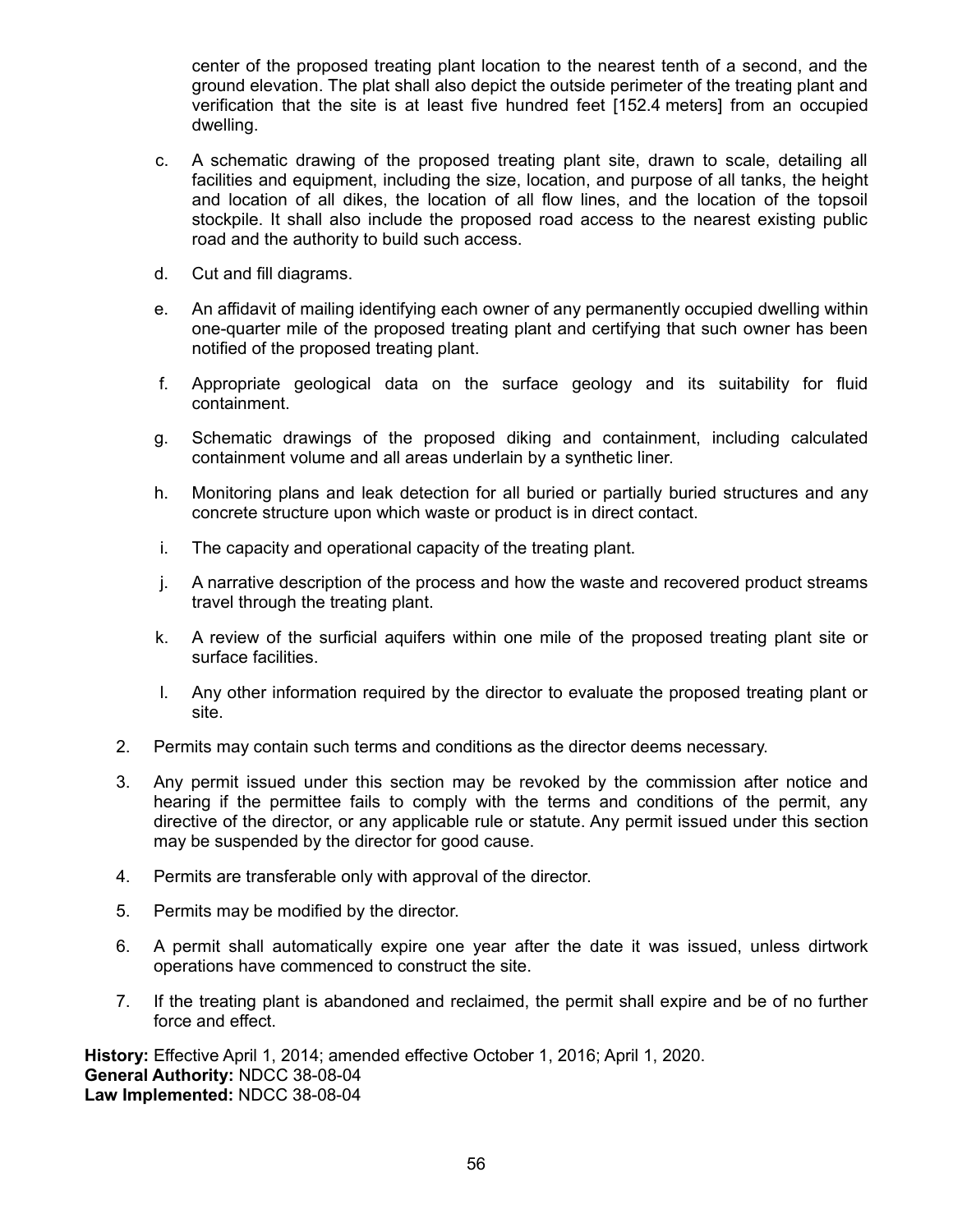## **43-02-03-51.2. Treating plant siting.**

All treating plants shall be sited in such a fashion that they are not located in a geologically or hydrologically sensitive area.

**History:** Effective April 1, 2014. **General Authority:** NDCC 38-08-04 **Law Implemented:** NDCC 38-08-04

## **43-02-03-51.3. Treating plant construction and operation requirements.**

- 1. Before construction of a treating plant, treating plant site, or access road begins, the operator shall file with the director a surety bond or cash bond conditioned upon compliance with all laws, rules and regulations, and orders of the commission. The bond amount shall be specified in the commission order authorizing the treating plant and shall be based upon the location, type, and capacity of the plant, processing method, and plan of operation for all plant waste approved in the commission order and shall be payable to the industrial commission. In no case shall the bond amount be set lower than fifty thousand dollars.
- 2. Treating plant sites and associated facilities or appropriate parts thereof shall be fenced if required by the director. All fences installed within or around any facility must be constructed in a manner that promotes emergency ingress and egress.
- 3. All storage tanks shall be kept free of leaks and in good condition. Storage tanks for saltwater shall be constructed of, or lined with, materials resistant to the effects of saltwater. Open tanks are allowed if approved by the director.
- 4. All waste, recovered solids, and recovered fluids shall be stored and handled in such a manner to prevent runoff or migration offsite.
- 5. Dikes of sufficient dimension to contain the total capacity of the maximum volume stored must be erected and maintained around all storage and processing tanks. Dikes as well as the base within the diked area must be lined with a synthetic impermeable liner to provide emergency containment. All processing equipment shall be underlain by a synthetic impermeable material, unless waived by the director. The site shall be sloped and diked to divert surface drainage away from the site. The operations of the treating plant shall be conducted in such a manner as to prevent leaks, spills, and fires. All discharged fluids and wastes shall be promptly and properly removed and shall not be allowed to remain standing within the diked area or on the treating plant premises. All such incidents shall be properly cleaned up, subject to approval by the director. All such reportable incidents shall be promptly reported to the director and a detailed account of any such incident must be filed with the director in accordance with section 43-02-03-30.
- 6. A perimeter berm, at least six inches [15.24 centimeters] in height, must be constructed of sufficiently impermeable material to provide emergency containment around the treating plant and to divert surface drainage away from the site if deemed necessary by the director.
- 7. Within thirty days following construction or modification of a treating plant, a sundry notice (form 4) must be submitted detailing the work and the dates commenced and completed. The sundry notice must be accompanied by a schematic drawing of the treating plant site drawn to scale, detailing all facilities and equipment, including the size, location, and purpose of all tanks; the height and location of all dikes as well as a calculated containment volume; all areas underlain by a synthetic liner; any leak detection system installed; the location of all flowlines; the stockpiled topsoil location and its volume; and the road access to the nearest existing public road.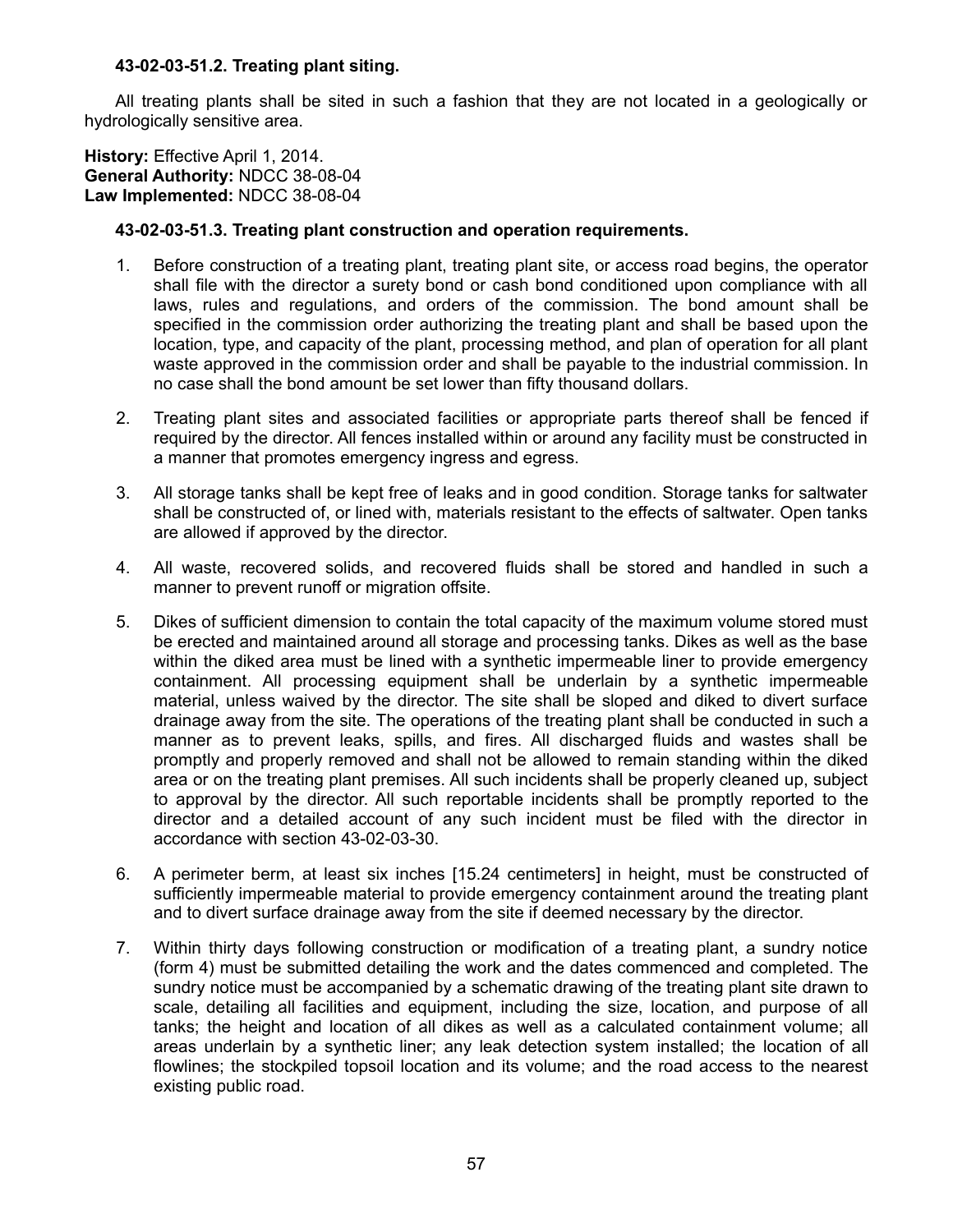- 8. Immediately upon the commencement of treatment operations, the operator shall notify the director in writing of such date.
- 9. The operator of a treating plant shall provide continuing surveillance and conduct such monitoring and sampling as the director may require.
- 10. Storage pits, waste pits, or other earthen storage areas shall be prohibited unless authorized by an appropriate regulatory agency. A copy of said authorization shall be filed with the director.
- 11. Burial of waste at any treating plant site shall be prohibited. All residual water and waste, fluid or solid, shall be disposed of in an authorized facility.
- 12. The operator shall take steps to minimize the amount of residual waste generated and the amount of residual waste temporarily stored onsite. Solid waste shall not be stockpiled onsite unless authorized by an appropriate regulatory agency. A copy of said authorization shall be filed with the director.
- 13. If deemed necessary by the director, the operator shall cause to be analyzed any waste substance contained onsite. Such chemical analysis shall be performed by a certified laboratory and shall adequately determine if chemical constituents exist which would categorize the waste as hazardous by department of environmental quality standards.
- 14. Treating plants shall be constructed and operated so as not to endanger surface or subsurface water supplies or cause degradation to surrounding lands and shall comply with section 43-02-03-28 concerning fire hazards and proximity to occupied dwellings.
- 15. The beginning of month inventory, the amount of waste received and the source of such waste, the volume of oil sold, the amount and disposition of water, the amount and disposition of residue waste, fluid or solid, and the end of month inventory for each treating plant shall be reported monthly on form 5p with the director on or before the first day of the second succeeding month, regardless of the status of operations.
- 16. Records necessary to validate information submitted on form 5p shall be maintained in North Dakota.
- 17. All proposed changes to any treating plant must have prior approval by the director.
- 18. The operator shall comply with all applicable rules and orders of the commission. All rules in this chapter governing oil well sites shall also apply to any treating plant site.
- 19. The operator shall immediately cease operations if so ordered by the director for failure to comply with the statutes of North Dakota, commission rules or orders, or directives of the director.

**History:** Effective April 1, 2014; amended effective October 1, 2016; April 1, 2018; April 1, 2020. **General Authority:** NDCC 38-08-04 **Law Implemented:** NDCC 38-08-04

# **43-02-03-51.4. Treating plant abandonment and reclamation requirements.**

Notice of intention to abandon. The operator or the operator's agent shall file a notice of intention (form 4) to abandon and obtain the approval of the director, prior to the commencement of reclamation operations pursuant to section 43-02-03-34.1.

**History:** Effective April 1, 2014; amended effective April 1, 2018. **General Authority:** NDCC 38-08-04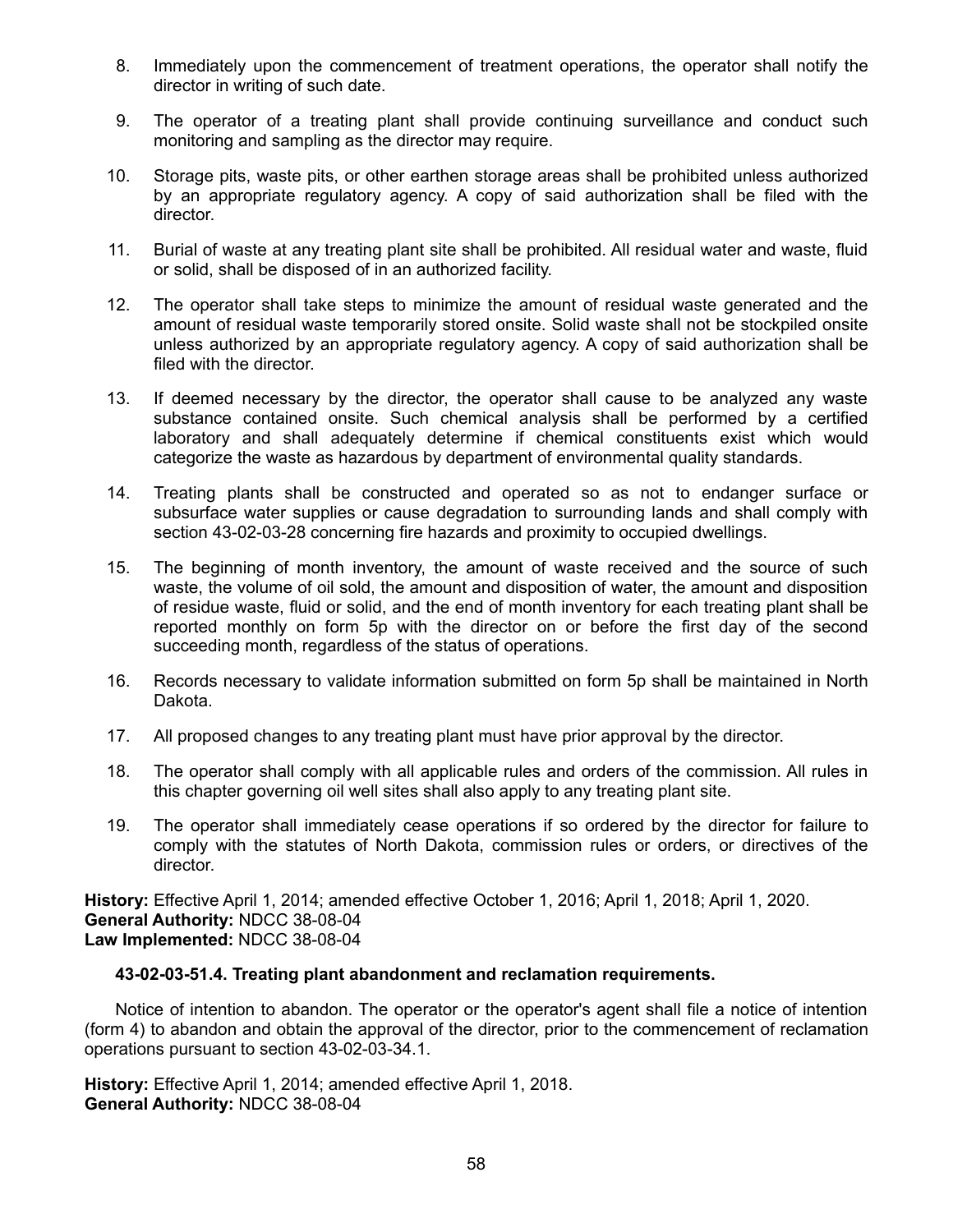# **43-02-03-52. Report of oil production.**

The operator of each well completed in any pool shall, on or before the first day of the second month succeeding the month in which production occurs or could occur, file with the director the amount of production made by each such well upon form 5 or approved computer sheets no larger than eight and one-half by eleven inches [21.59 by 27.94 centimeters]. The report shall be signed by both the person responsible for the report and the person witnessing the signature. The printed name and title of both the person signing the report and the person witnessing the signature shall be included. Wells for which reports of production are not received by the close of business on said first day of the month may be shut in for a period not to exceed thirty days. The director shall notify, by certified mail, the operator and authorized transporter of the shut-in period for such wells. Any oil produced during such shut-in period shall be deemed illegal oil and subject to the provisions of North Dakota Century Code section 38-08-15.

**History:** Amended effective April 30, 1981; January 1, 1983; May 1, 1992; December 1, 1997; September 1, 2000; October 1, 2016. **General Authority:** NDCC 38-08-04 **Law Implemented:** NDCC 38-08-04

## **43-02-03-52.1. Report of gas produced in association with oil.**

The operator of each well completed in any pool shall, on or before the fifth day of the second month succeeding the month in which production occurs or could occur, file with the director the amount of gas produced by each such well upon form 5b or approved computer sheets no larger than eight and one-half by eleven inches [21.59 by 27.94 centimeters]. The report shall be signed by both the person responsible for the report and the person witnessing the signature. The printed name and title of both the person signing the report and the person witnessing the signature shall be included. Wells for which reports of production are not received by the close of business on said fifth day of the month may be shut in for a period not to exceed thirty days. The director shall notify, by certified mail, the operator and authorized transporter of the shut-in period for such wells. Any gas produced during such shut-in period must be deemed illegal gas and subject to the provisions of North Dakota Century Code section 38-08-15.

**History:** Effective May 1, 1992; amended effective December 1, 1997; September 1, 2000; October 1, 2016.

**General Authority:** NDCC 38-08-04 **Law Implemented:** NDCC 38-08-04

### **43-02-03-53. Saltwater handling facilities.**

- 1. A saltwater handling facility may not be constructed without obtaining a permit from the director. Saltwater handling facilities in existence prior to October 1, 2016, which are not currently bonded as an appurtenance to a well or treating plant, have ninety days from the date notified by the director that a permit is required to submit the required information in order for the director to approve such facility.
- 2. All saltwater liquids or brines produced with oil and natural gas shall be processed, stored, and disposed of without pollution of freshwater supplies.
- 3. Underground injection of saltwater liquids and brines shall be in accordance with chapter 43-02-05.
- 4. The permitting and bonding requirements for a saltwater handling facility set forth in sections 43-02-03-53, 43-02-03-53.1, and 43-02-03-53.3 are not to be construed to be required if the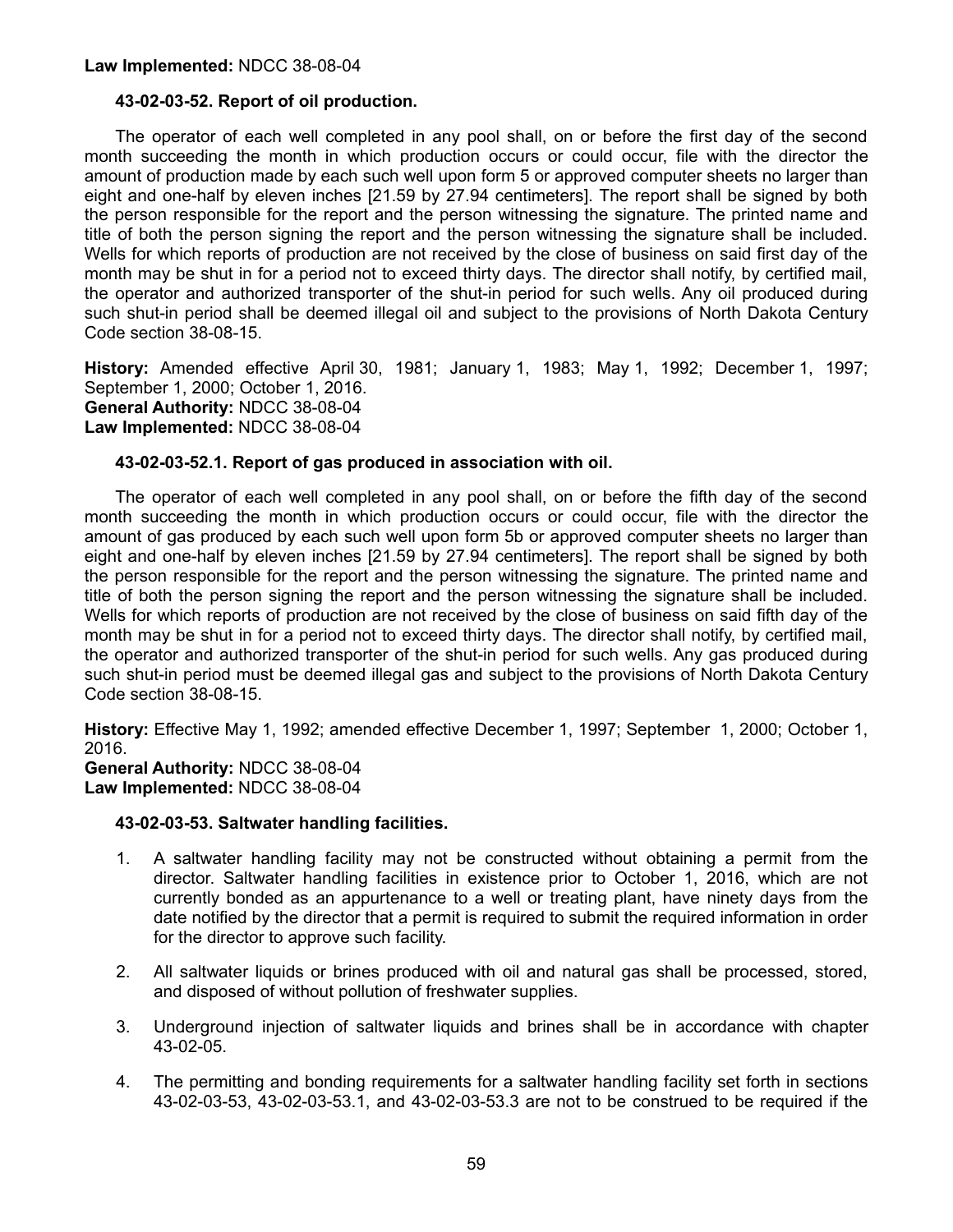facility is bonded as a well or treating plant appurtenance. Such facilities will be considered in the permit application for the well or treating plant.

**History:** Amended effective April 30, 1981; January 1, 1983; May 1, 1992; September 1, 2000; July 1, 2002; May 1, 2004; April 1, 2010; April 1, 2012; October 1, 2016; April 1, 2020. **General Authority:** NDCC 38-08-04 **Law Implemented:** NDCC 38-08-04

# **43-02-03-53.1. Saltwater handling facility permit requirements.**

- 1. A permit for construction of a saltwater handling facility, saltwater handling facility site, or access road must be approved by the director prior to construction. The saltwater handling facility permit application must be submitted on a sundry notice (form 4) and include at least the following information:
	- a. The name and address of the operator.
	- b. An accurate plat certified by a registered surveyor showing the location of the proposed saltwater handling facility and the center of the site with reference to true north and the nearest lines of a governmental section. The plat also must include the latitude and longitude of the center of the proposed saltwater handling facility location to the nearest tenth of a second and the ground elevation. The plat also must depict the outside perimeter of the saltwater handling facility and verification that the site is at least five hundred feet [152.4 meters] from an occupied dwelling.
	- c. A schematic drawing of the proposed saltwater handling facility site, drawn to scale, detailing all facilities and equipment, including the size, location, and purpose of all tanks, the height and location of all dikes, the location of all flow lines, and the location and thickness of the stockpiled topsoil. The schematic drawing also must include the proposed road access to the nearest existing public road and the authority to build such access.
	- d. Cut and fill diagrams.
	- e. Schematic drawings of the proposed diking and containment, including calculated containment volume and all areas underlain by a synthetic liner, as well as a description of all containment construction material.
	- f. The anticipated daily throughput of the saltwater handling facility.
	- g. A review of the surficial aquifers within one mile of the proposed treating plant site or surface facilities.
	- h. Any other information required by the director to evaluate the proposed saltwater handling facility or site.
- 2. Permits may contain such terms and conditions as the director deems necessary.
- 3. Any permit issued under this section may be revoked by the commission after notice and hearing if the permittee fails to comply with the terms and conditions of the permit, any directive of the director, or any applicable rule or statute. Any permit issued under this section may be suspended by the director for good cause.
- 4. Permits are transferable only with approval of the director.
- 5. Permits may be modified by the director.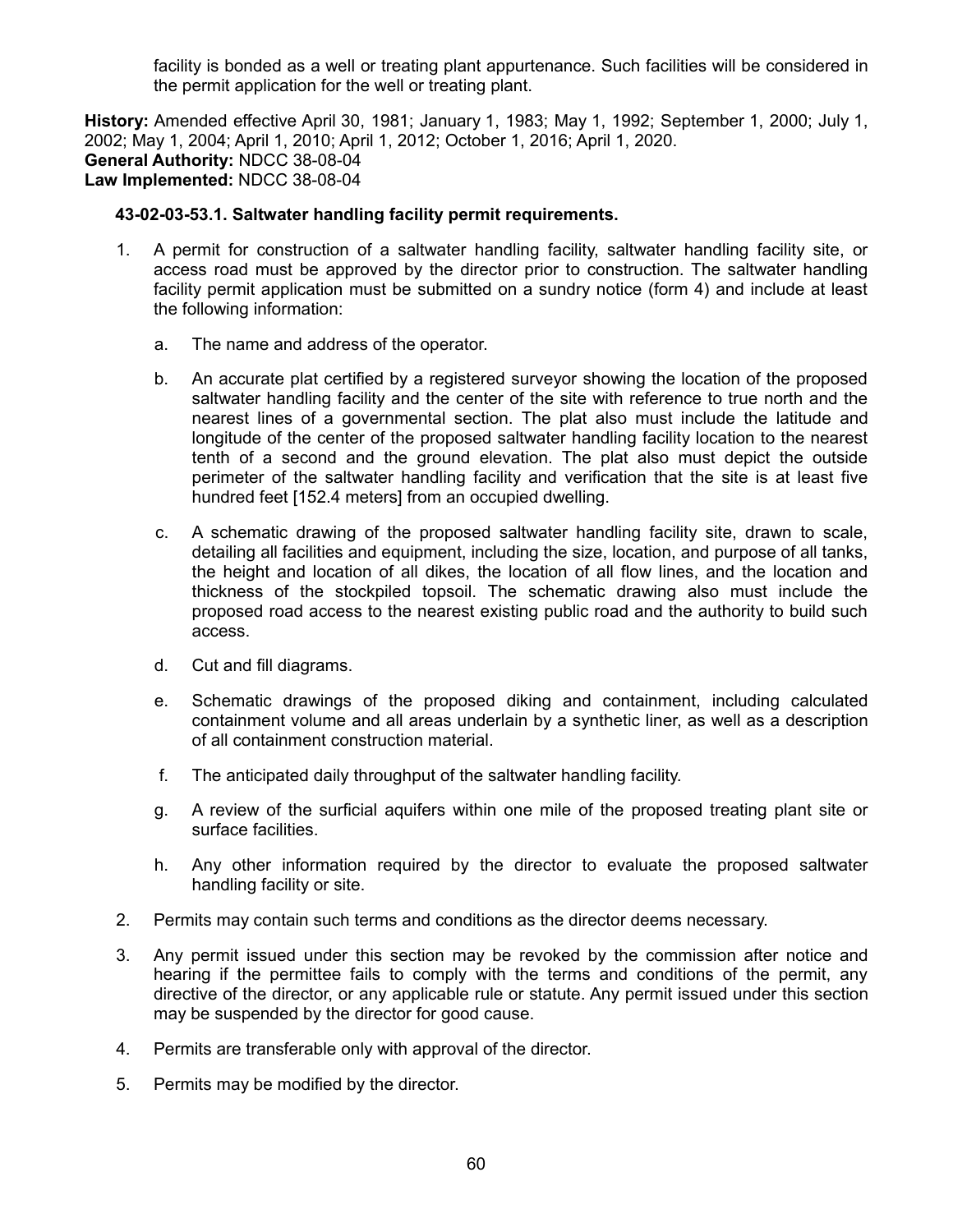- 6. A permit automatically expires one year after the date it was issued, unless dirtwork operations have commenced to construct the site.
- 7. If the saltwater handling facility is abandoned and reclaimed, the permit expires and is of no further force and effect.

**History:** Effective October 1, 2016; amended effective April 1, 2020. **General Authority:** NDCC 38-08-04 **Law Implemented:** NDCC 38-08-04

## **43-02-03-53.2. Saltwater handling facility siting.**

All saltwater handling facilities must be sited in such a fashion that they are not located in a geologically or hydrologically sensitive area.

**History:** Effective October 1, 2016. **General Authority:** NDCC 38-08-04 **Law Implemented:** NDCC 38-08-04

## **43-02-03-53.3. Saltwater handling facility construction and operation requirements.**

- 1. Bond requirement. Before construction of a saltwater handling facility, saltwater handling facility site, or access road begins, the operator shall file with the director a surety bond or cash bond conditioned upon compliance with all laws, rules and regulations, and orders of the commission. The bond must be in the amount of fifty thousand dollars and must be payable to the industrial commission. The commission, after notice and hearing, may require a higher bond amount. Such additional amounts for bonds must be related to the economic value of the facility and the expected cost of decommissioning and site reclamation, as determined by the commission. The commission may refuse to accept a bond if the operator or surety company has failed in the past to comply with all laws, rules and regulations, and orders of the commission; if a civil or administrative action brought by the commission is pending against the operator or surety company; or for other good cause.
- 2. Saltwater handling facility sites or appropriate parts thereof must be fenced if required by the director. All fences installed within or around any facility must be constructed in a manner that promotes emergency ingress and egress.
- 3. All waste, recovered solids, and fluids must be stored and handled in such a manner to prevent runoff or migration offsite.
- 4. Surface tanks may not be underground or partially buried, must be devoid of leaks, and constructed of, or lined with, materials resistant to the effects of produced saltwater liquids, brines, or chemicals that may be contained therein. The above materials requirement may be waived by the director for tanks presently in service and in good condition. Unused tanks and equipment must be removed from the site or placed into service, within a reasonable time period, not to exceed one year.
- 5. Dikes must be erected and maintained around saltwater tanks at any saltwater handling facility. Dikes must be erected around saltwater tanks at any new facility prior to introducing fluids. Dikes as well as the base material under the dikes and within the diked area must be constructed of sufficiently impermeable material to provide emergency containment. Dikes must be of sufficient dimension to contain the total capacity of the largest tank plus one day's fluid throughput. The required capacity of the dike may be lowered by the director if the necessity therefor can be demonstrated to the director's satisfaction. The operations of the saltwater handling facility must be conducted in such a manner as to prevent leaks, spills, and fires. Discharged liquids or brines must be properly removed and may not be allowed to remain standing within or outside of any diked areas. All such incidents must be properly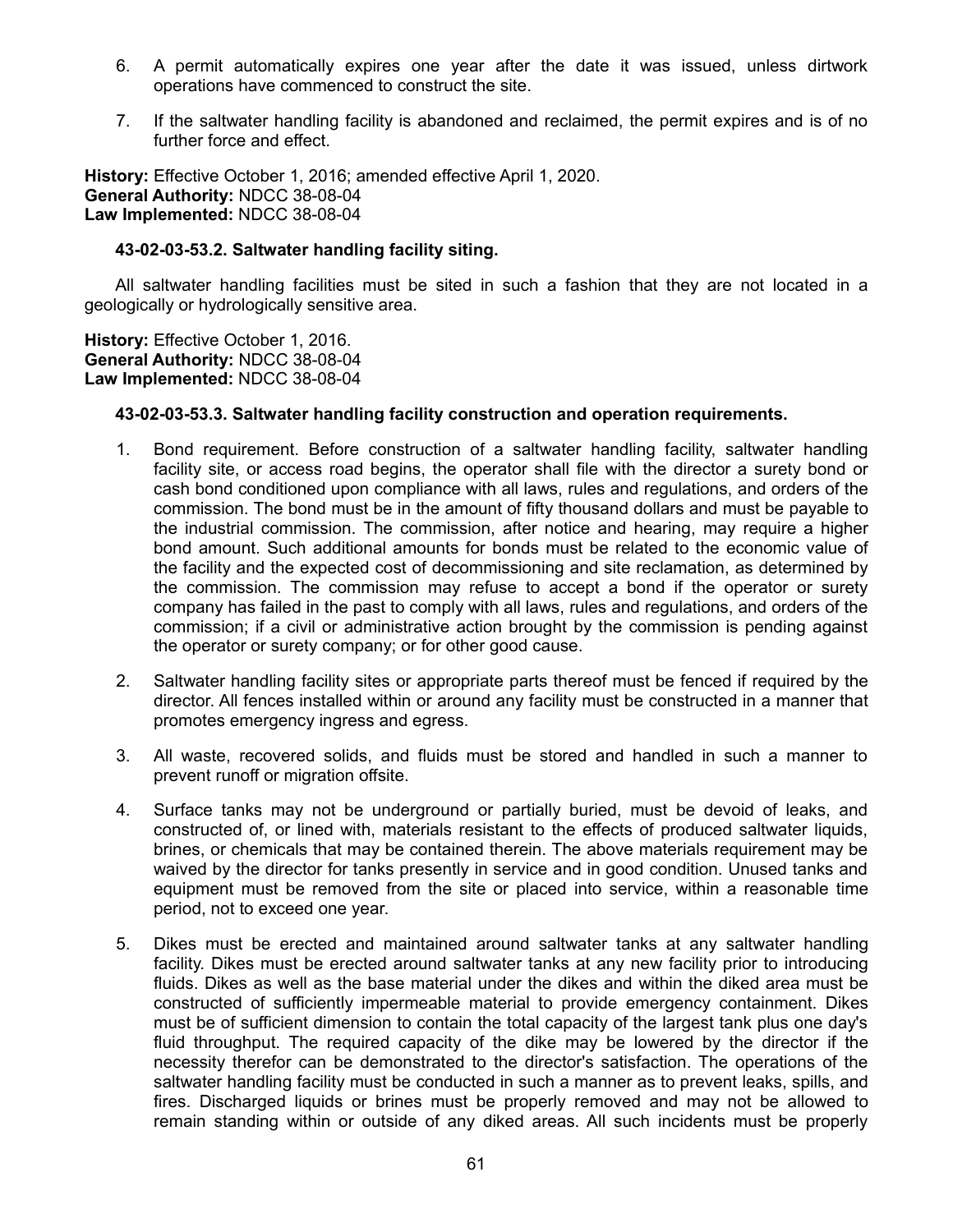cleaned up, subject to approval by the director. All such reportable incidents must be promptly reported to the director and a detailed account of any such incident must be filed with the director in accordance with section 43-02-03-30.

- 6. Within one hundred eighty days from the date the operator is notified by the commission, a perimeter berm, at least six inches [15.24 centimeters] in height, must be constructed of sufficiently impermeable material to provide emergency containment around the facility and to divert surface drainage away from the site. The director may consider an extension of time to implement these requirements if conditions prevent timely construction or a modification of these requirements if other factors are present that provide sufficient protection from environmental impacts.
- 7. The operator shall take steps to minimize the amount of solids stored at the facility.
- 8. Within thirty days following construction or modification of a saltwater handling facility, a sundry notice (form 4) must be submitted detailing the work and the dates commenced and completed. The sundry notice must be accompanied by a schematic drawing of the saltwater handling facility site drawn to scale, detailing all facilities and equipment, including the size, location, and purpose of all tanks; the height and location of all dikes as well as a calculated containment volume; all areas underlain by a synthetic liner; any leak detection system installed; the location of all flowlines; the stockpiled topsoil location and its volume; and the road access to the nearest existing public road.
- 9. Immediately upon the commissioning of the saltwater handling facility, the operator shall notify the director in writing of such date.
- 10. The operator of a saltwater handling facility shall provide continuing surveillance and conduct such monitoring and sampling as the director may require.
- 11. Storage pits, waste pits, or other earthen storage areas must be prohibited unless authorized by an appropriate regulatory agency. A copy of said authorization must be filed with the director.
- 12. Burial of waste at any saltwater handling facility site is prohibited. All residual water and waste, fluid or solid, must be disposed of in an authorized facility.
- 13. If deemed necessary by the director, the operator shall cause to be analyzed any waste substance contained onsite. Such chemical analysis must be performed by a certified laboratory and must adequately determine if chemical constituents exist which would categorize the waste as hazardous by department of environmental quality standards.
- 14. Saltwater handling facilities must be constructed and operated so as not to endanger surface or subsurface water supplies or cause degradation to surrounding lands and must comply with section 43-02-03-28 concerning fire hazards and proximity to occupied dwellings.
- 15. All proposed changes to any saltwater handling facility are subject to prior approval by the director.
- 16. Any salable crude oil recovered from a saltwater handling facility must be reported on a form 5 SWD.
- 17. The operator shall comply with all laws, rules and regulations, and orders of the commission. All rules in this chapter governing oil well sites also apply to any saltwater handling facility site.
- 18. The operator shall immediately cease operations if so ordered by the director for the failure to comply with the statutes of North Dakota, commission rules or orders, or directives of the director.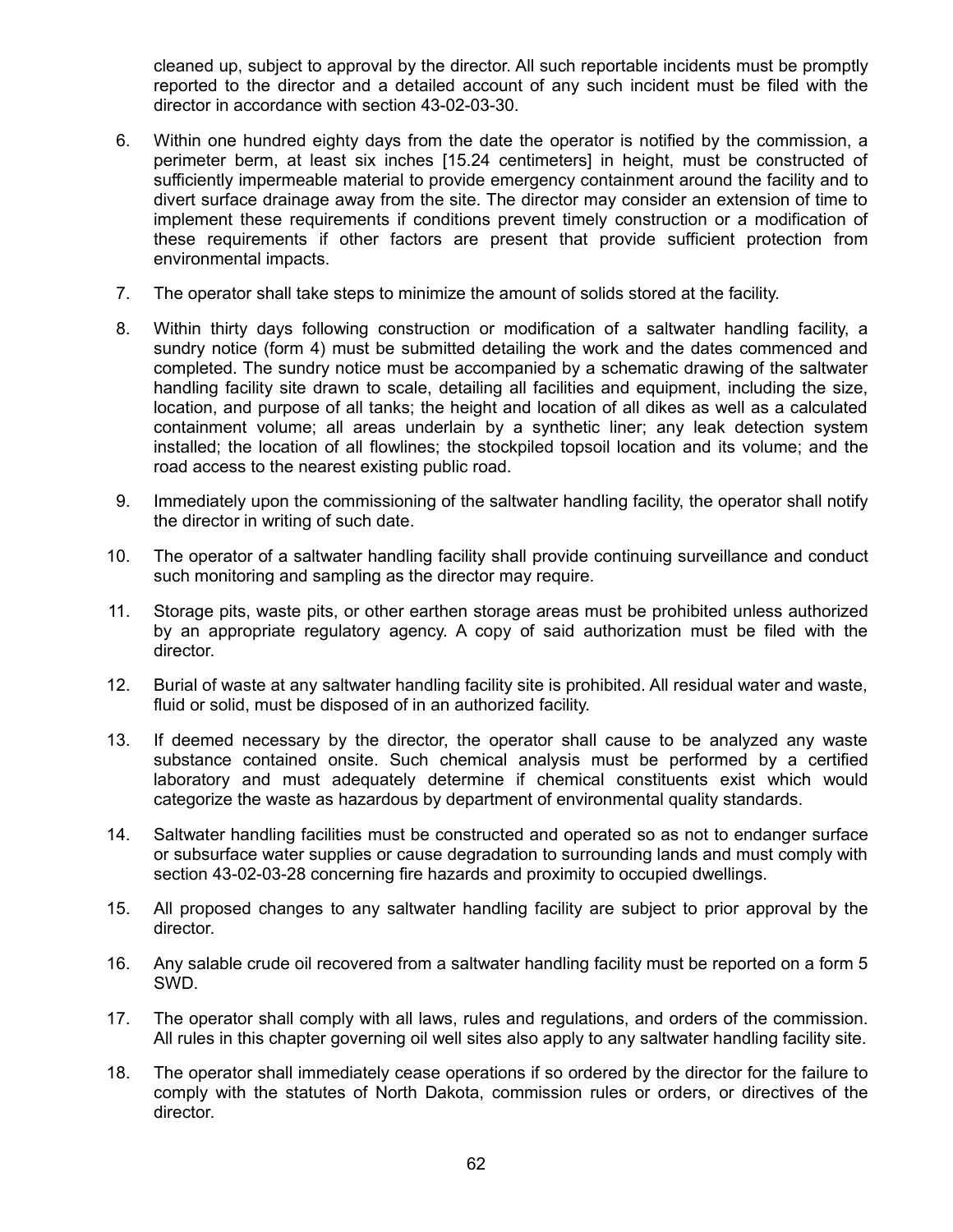## **43-02-03-53.4. Saltwater handling facility abandonment and reclamation requirements.**

Notice of intention to abandon. The operator or the operator's agent shall file a notice of intention (form 4) to abandon and obtain the approval of the director, prior to the commencement of reclamation operations pursuant to section 43-02-03-34.1.

**History:** Effective October 1, 2016; amended effective April 1, 2018. **General Authority:** NDCC 38-08-04 **Law Implemented:** NDCC 38-08-04

## **43-02-03-54. Investigative powers.**

Upon receipt of a written complaint from any surface owner or lessee, royalty owner, mineral owner, local, state, or federal official, alleging a violation of the oil and gas conservation statutes or any rule, regulation, or order of the commission, the director shall within a reasonable time reply in writing to the person who submitted the complaint stating that an investigation of such complaint will be made or the reason such investigation will not be made. The person who submitted the complaint may appeal the decision of the director to the commission. The director may also conduct such investigations on the director's own initiative or at the direction of the commission. If, after such investigation, the director affirms that cause for complaint exists, the director shall report the results of the investigation to the person who submitted the complaint, if any, to the person who was the subject of the complaint and to the commission. The commission shall institute such legal proceedings as, in its discretion, it believes are necessary to enjoin further violations.

**History:** Amended effective April 30, 1981; January 1, 1983; May 1, 1992; April 1, 2012. **General Authority:** NDCC 38-08-04, 38-08-12 **Law Implemented:** NDCC 38-08-04, 38-08-12

## **43-02-03-55. Abandonment of wells, treating plants, underground gathering pipelines, or saltwater handling facilities - Suspension of drilling.**

1. The removal of production equipment or the failure to produce oil or gas for one year constitutes abandonment of the well. The removal of production equipment or the failure to produce water from a source well for one year constitutes abandonment of the well. The removal of injection equipment or the failure to use an injection well for one year constitutes abandonment of the well. The failure to plug a stratigraphic test hole within one year of reaching total depth constitutes abandonment of the well. The removal of treating plant equipment or the failure to use a treating plant for one year constitutes abandonment of the treating plant. The removal of saltwater handling facility equipment or the failure to use a saltwater handling facility for one year constitutes abandonment of the saltwater handling facility. An abandoned well must be plugged and its site must be reclaimed, an abandoned treating plant must be removed and its site must be reclaimed, and an abandoned saltwater handling facility must be removed and its site must be reclaimed, pursuant to sections 43-02-03-34 and 43-02-03-34.1. A well not producing oil or natural gas in paying quantities for one year may be placed in abandoned-well status pursuant to subsection 1 of North Dakota Century Code section 38-08-04. If an injection well is inactive for extended periods of time, the commission may, after notice and hearing, require the injection well to be plugged and abandoned. If an underground gathering pipeline is inactive for seven years, the commission may, after notice and hearing, require the pipeline to be properly abandoned pursuant to sections 43-02-03-29 and 43-02-03-29.1.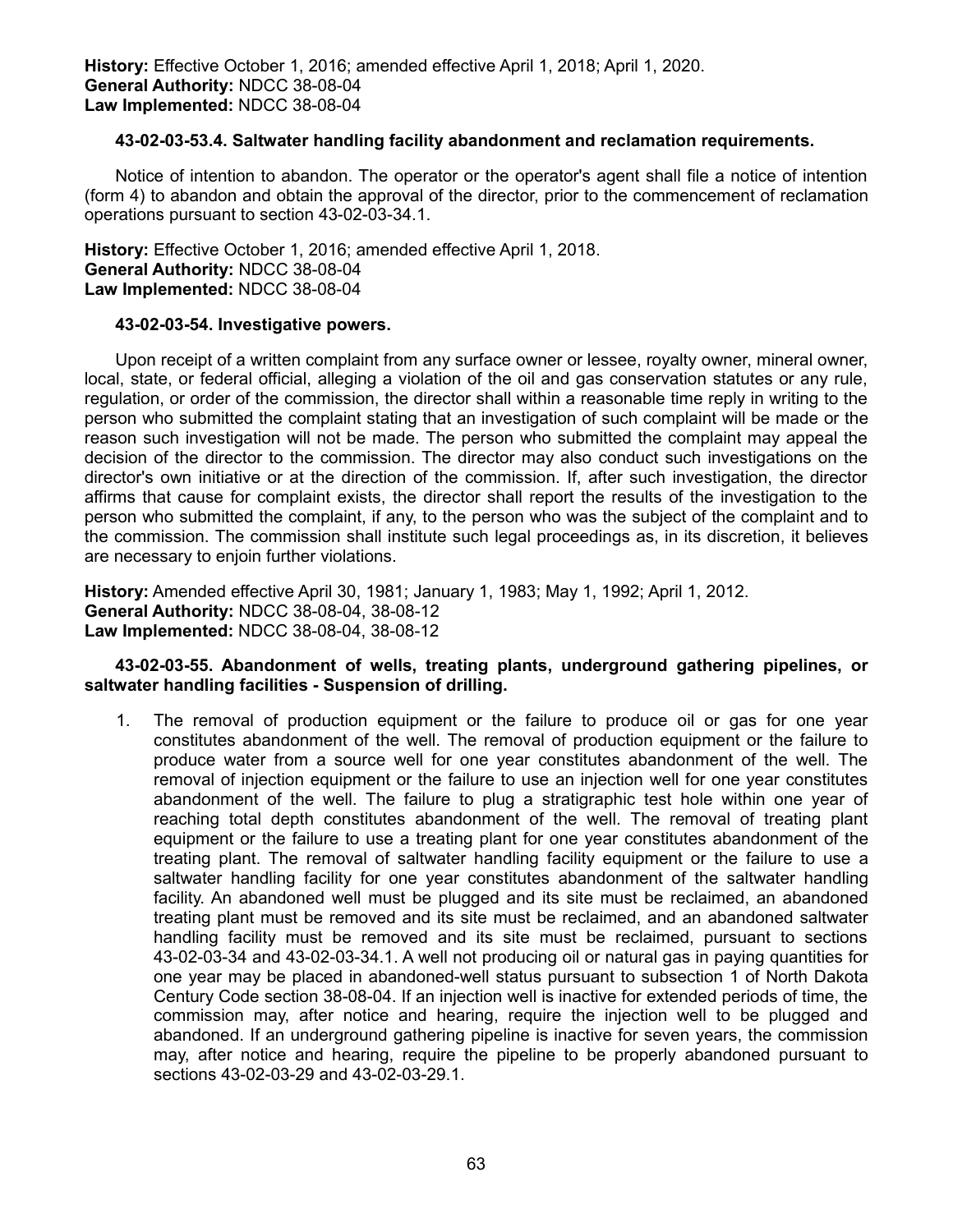- 2. The director may waive for one year the requirement to plug and reclaim an abandoned well by giving the well temporarily abandoned status for good cause. This status may only be given to wells that are to be used for purposes related to the production of oil and gas within the next seven years. If a well is given temporarily abandoned status, the well's perforations must be isolated, the integrity of its casing must be proven, and its casing must be sealed at the surface, all in a manner approved by the director. The director may extend a well's temporarily abandoned status and each extension may be approved for up to one year. A fee of one hundred dollars shall be submitted for each application to extend the temporary abandonment status of any well. A surface owner may request a review of a well temporarily abandoned for at least seven years pursuant to subsection 1 of North Dakota Century Code section 38-08-04.
- 3. In addition to the waiver in subsection 2, the director may also waive the duty to plug and reclaim an abandoned well for any other good cause found by the director. If the director exercises this discretion, the director shall set a date or circumstance upon which the waiver expires.
- 4. The director may approve suspension of the drilling of a well. If suspension is approved, a plug must be placed at the top of the casing to prevent any foreign matter from getting into the well. When drilling has been suspended for thirty days, the well, unless otherwise authorized by the director, must be plugged and its site reclaimed pursuant to sections 43-02-03-34 and 43-02-03-34.1.

**History:** Amended effective April 30, 1981; January 1, 1983; May 1, 1990; May 1, 1992; August 1, 1999; January 1, 2008; April 1, 2010; April 1, 2012; April 1, 2014; October 1, 2016; April 1, 2018; April 1, 2020; April 1, 2022. **General Authority:** NDCC 38-08-04 **Law Implemented:** NDCC 38-08-04

### **43-02-03-56. Underground disposal of water.**

Repealed effective November 1, 1982.

### **43-02-03-57. Determination of gas well potential.**

After the completion or recompletion of a gas well, the operator shall conduct tests to determine the daily open flow potential of the well. The test results together with an analyses of the gas shall be reported to the director within thirty days after completion of the well.

Operators shall conduct either a stabilized one-point back-pressure test or a multipoint back-pressure test in accordance with the "Manual of Back-Pressure Testing of Gas Wells" published by the interstate oil and gas compact commission unless otherwise approved by the director.

**History:** Amended effective January 1, 1983; May 1, 1992; September 1, 2000. **General Authority:** NDCC 38-08-04 **Law Implemented:** NDCC 38-08-04

#### **43-02-03-58. Method and time of shut-in pressure tests.**

Repealed effective January 1, 1983.

#### **43-02-03-59. Production from gas wells to be measured and reported.**

Gas production may not be transported from gas well premises until its volume has been determined through the use of properly calibrated measurement equipment. All measurement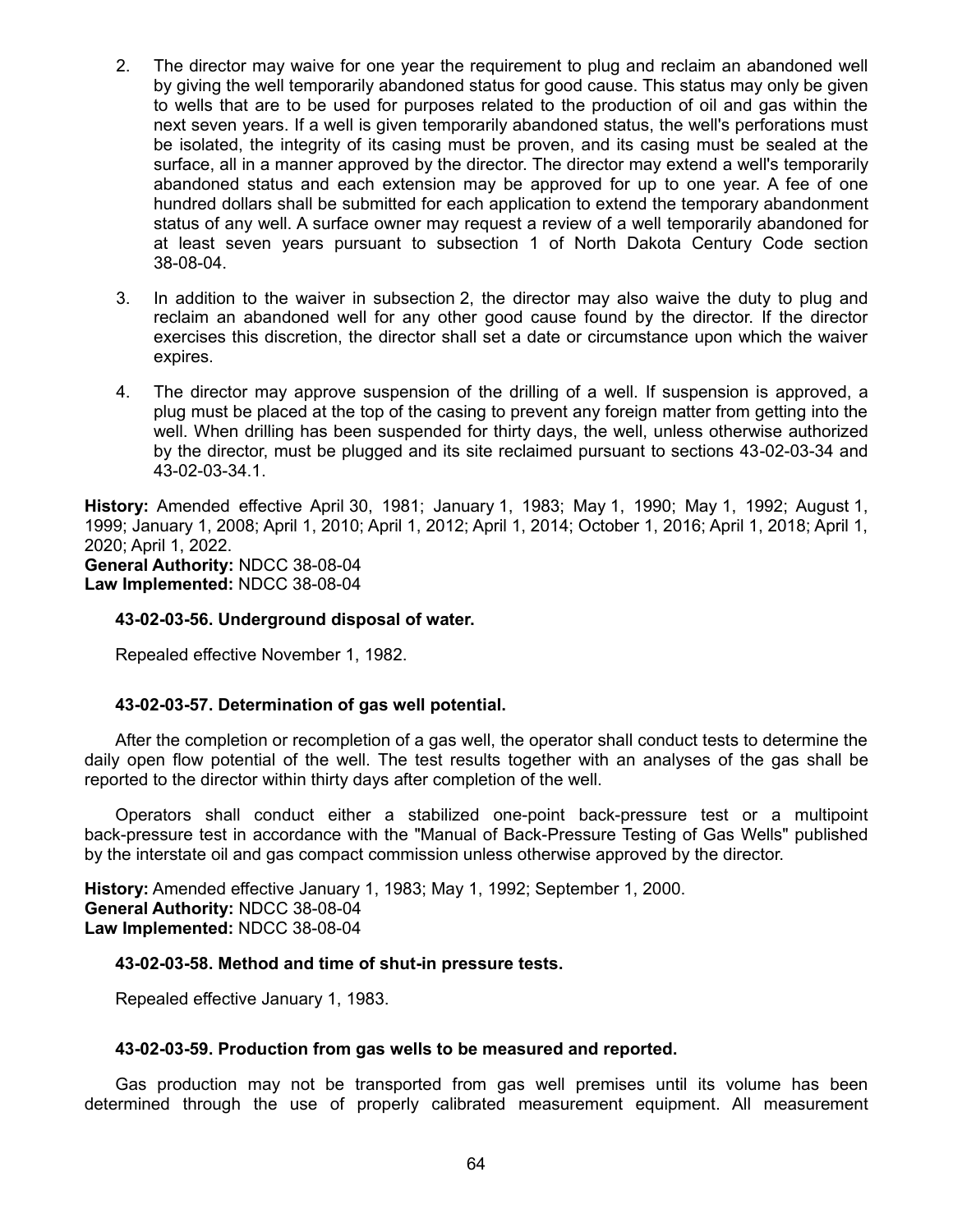equipment and volume determinations must conform to American gas association standards and corrected to a pressure of fourteen and seventy-three hundredths pounds per square inch absolute [1034.19 grams per square centimeter] at a base temperature of sixty degrees Fahrenheit [15.56 degrees Celsius]. Gas production reports (form 5b) shall be filed with the director on or before the fifth day of the second month succeeding that in which production occurs.

**History:** Amended effective April 30, 1981; January 1, 1983; May 1, 1992; May 1, 1994; July 1, 1996; September 1, 2000. **General Authority:** NDCC 38-08-04 **Law Implemented:** NDCC 38-08-04

## **43-02-03-60. Natural gas utilization.**

Repealed effective January 1, 1983.

# **43-02-03-60.1. Valuation of flared gas.**

The value of gas flared from an oil well in violation of North Dakota Century Code section 38-08-06.4 shall be determined by the commission after notice and hearing.

**History:** Effective October 1, 1990; amended effective May 1, 1992; May 1, 1994; May 1, 2004. **General Authority:** NDCC 38-08-04 **Law Implemented:** NDCC 38-08-06.4

## **43-02-03-60.2. Flaring exemption.**

The connection of a well to a natural gas gathering line is "economically infeasible" under North Dakota Century Code section 38-08-06.4, if the direct costs of connecting the well to the line and the direct costs of operating the facilities connecting the well to the line during the life of the well, are greater than the amount of money the operator is likely to receive for the gas, less production taxes and royalties, should the well be connected. In making this calculation, the applicant may add ten percent to the amount of the cost of connecting the well and of operating the connection facilities used to determine whether a connection is economically infeasible. This ten percent may be added in consideration of the cost of money and other overhead costs that are not figured in the direct costs of connecting the well and operating the connecting facilities.

An applicant for an exemption under North Dakota Century Code section 38-08-06.4 must, at the minimum, present evidence covering the following areas:

- 1. Basis for the gas price used to determine whether it is economically infeasible to connect the well to a natural gas gathering line;
- 2. Cost of connecting the well to the line and operating the facilities connecting the well to the line;
- 3. Current daily rate of the amount of gas flared;
- 4. The amount of gas reserves and the amount of gas available for sale;
- 5. Documentation that it is economically infeasible to equip the well with an electrical generator to produce electricity from gas; and
- 6. Documentation that it is economically infeasible to equip the well with a system that intakes seventy-five percent of the gas and natural gas liquids volume from the well for beneficial consumption by means of compression to liquid for use as fuel, transport to a processing facility, production of petrochemicals or fertilizer, conversion to liquid fuels, and separating and collecting over fifty percent of the propane and heavier hydrocarbons.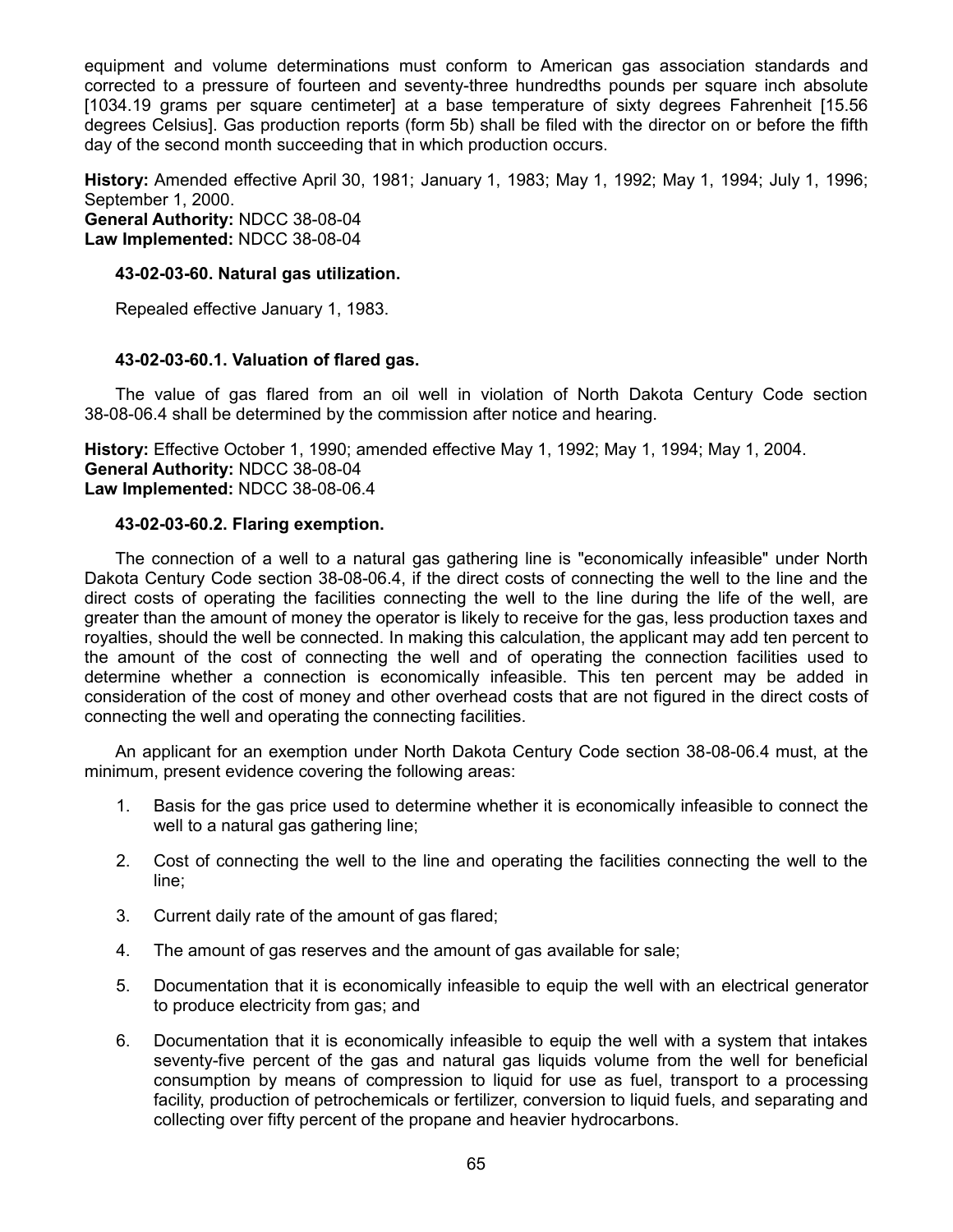# **43-02-03-60.3. Application to certify well for temporary gas tax exemption.**

Any operator desiring to certify a well for purposes of eligibility for the gas tax incentive provided in North Dakota Century Code chapter 57-51 shall submit to the director an application for certification as an oil or gas well employing a system to avoid flaring. The operator has the burden of establishing entitlement to certification and shall submit all data necessary to enable the commission to determine whether a well is entitled to the tax exemption.

An application for a temporary gas tax exemption under North Dakota Century Code chapter 57-51 must, at the minimum, include the following information:

- 1. Name and address of the applicant and name and address of the person operating the well, if different.
- 2. Name and number of the well and the legal description of the location of the well for which a certification is requested.
- 3. If gas is collected and used at a well or facility site to power an electrical generator, the following information must be included:
	- a. Name and manufacturer of the electrical generator.
	- b. Date electrical generation commenced.
	- c. Volume of gas consumed by the electrical generator during a minimum seven-day test period and the volume of gas produced by the well during such test period.
- 4. If gas is collected at a well or facility site by a system that compresses gas and natural gas liquids for beneficial consumption, the following information must be included:
	- a. Name and manufacturer of the compression equipment.
	- b. Date compression commenced.
	- c. Destination of the compressed products (i.e., fuel use, processing facility, fertilizer plant, etc.).
	- d. Volume of gas compressed during a minimum seven-day test period and the amount of gas produced by the well during such test period.
	- e. Analysis of a representative gas sample produced from the well.
- 5. If gas is collected at a well or facility site for a value-added process that will reduce the volume or intensity of a flare by more than sixty percent, the following information must be included:
	- a. Name and manufacturer of the process equipment.
	- b. Date processing commenced.
	- c. Volume of gas processed during a minimum seven-day test period and the amount of gas produced by the well during such test period.
	- d. Analysis of a representative gas sample produced from the well, detailing the Btu value of the unprocessed gas and volume or mass as well as Btu value of each component removed from the flared gas stream for value added use.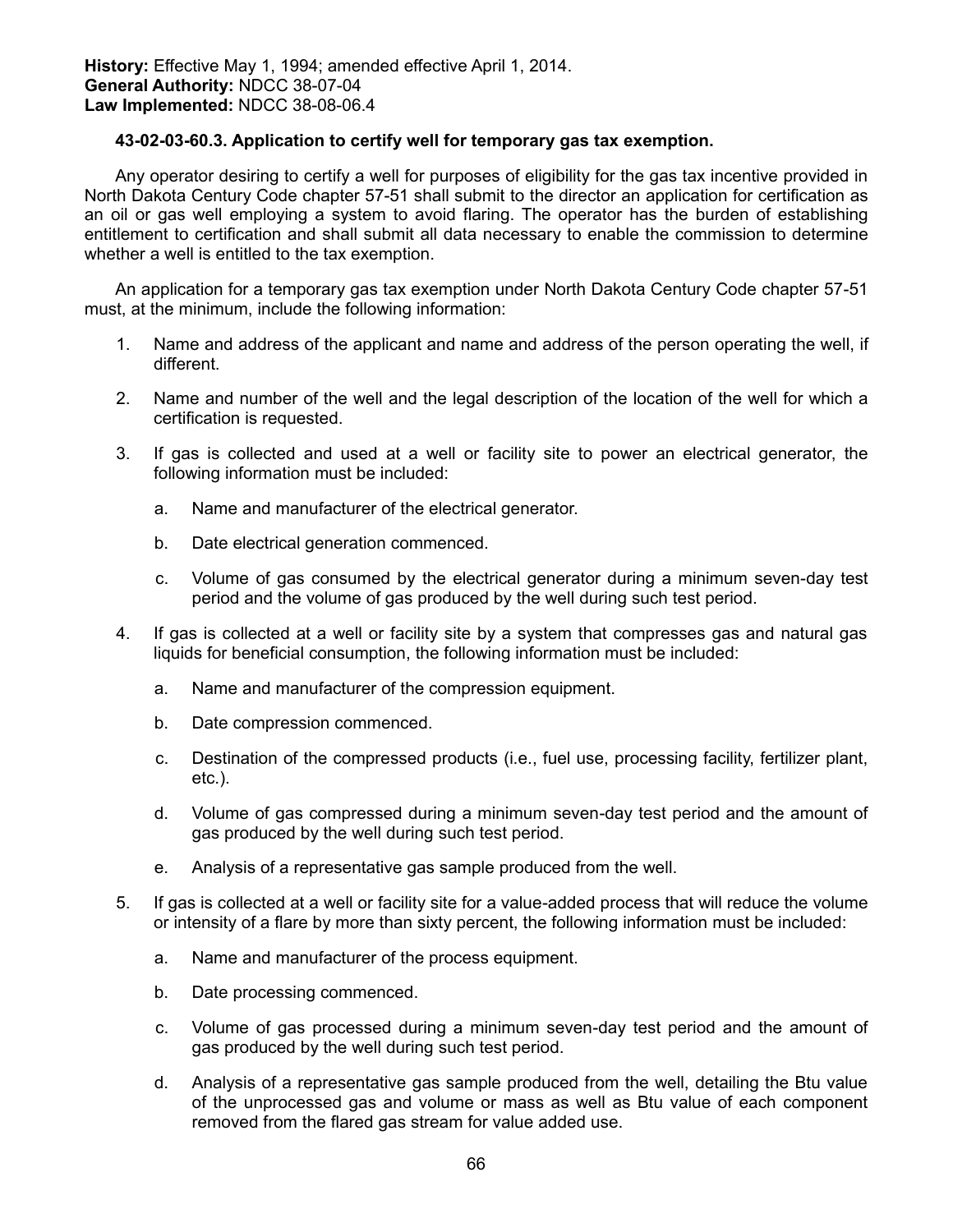If the application does not contain sufficient information to make a determination, the director may require the applicant to submit additional information.

**History:** Effective April 1, 2014. **General Authority:** NDCC 38-08-04 **Law Implemented:** NDCC 38-08-04, 57-51-02.6

### **43-02-03-61. Storage gas.**

With the exception of the requirement to meter and report monthly the amount of gas injected and the amount of gas withdrawn from storage, in the absence of waste, this chapter shall not apply to gas being injected into or removed from storage.

**History:** Amended effective January 1, 1983. **General Authority:** NDCC 38-08-04 **Law Implemented:** NDCC 38-08-04

#### **43-02-03-62. Carbon dioxide, coal bed methane, helium, and nitrogen.**

Insofar as is applicable, the provisions of this chapter relating to gas, gas wells, and gas reservoirs shall also apply to carbon dioxide, coal bed methane, helium, nitrogen, carbon dioxide wells, coal bed methane wells, helium wells, nitrogen wells, carbon dioxide reservoirs, coal bed methane reservoirs, helium reservoirs, and nitrogen reservoirs.

**History:** Amended effective January 1, 1983; September 1, 1987; July 1, 2002. **General Authority:** NDCC 38-08-04 **Law Implemented:** NDCC 38-08-04

#### **43-02-03-63. Regulation of pools.**

To prevent waste and to protect correlative rights, when the commission finds that total production in an area significantly exceeds the reasonable market demand and undue marketing discrimination is occurring, the commission may prorate or distribute the allowable production among proration units upon a reasonable basis through rules, regulations, or orders pertaining to any pool or area after notice and hearing.

**History:** Amended effective January 1, 1983; January 1, 2008. **General Authority:** NDCC 38-08-04, 38-08-06 **Law Implemented:** NDCC 38-08-04, 38-08-06

### **43-02-03-64. Rate of producing wells.**

In allocated oil and gas pools the owner or operator of any proration unit shall not produce from the unit during any proration period more oil or gas than the allowable production from such unit as shown by the proration schedule, provided that such owners or operators shall be permitted to maintain a uniform rate of production for each unit during the proration period. In order to maintain a uniform rate of production from the pool during any proration period, any operator may produce a total volume of oil and gas equal to that shown on the applicable proration schedule plus five days unit allowable, and any such overproduction may be deducted from the total allowable for the well in the second month following.

Where the commission has established spacing rules in any pool, proration units shall consist of spacing units.

**History:** Amended effective January 1, 1983; September 1, 2000; January 1, 2008; April 1, 2008. **General Authority:** NDCC 38-08-04, 38-08-06 **Law Implemented:** NDCC 38-08-04, 38-08-06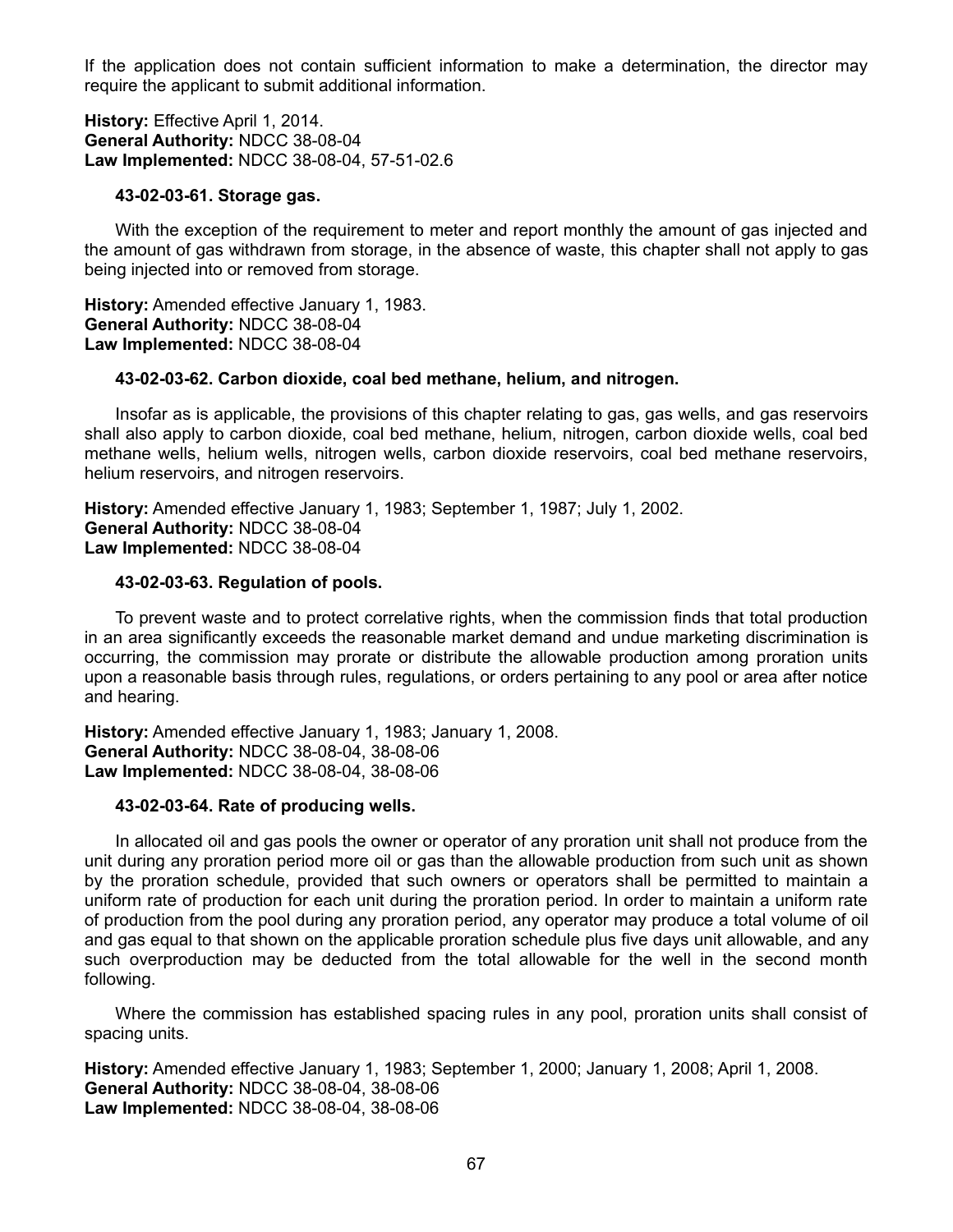# **43-02-03-65. Authorization for production, purchase, and transportation.**

When necessary the commission shall hold a hearing to set proration unit allowables for the state.

The commission shall consider all evidence of market demand for oil and gas, including sworn statements of individual demand as submitted by each purchaser or buyer in the state, and determine the amount to be produced from all pools. The amount so determined will be allocated among the various pools in accordance with existing regulations and in each pool in accordance with regulations governing each pool. In allocated pools, effective the first day of each proration period, the commission will issue a proration schedule which will authorize the production of oil and gas from the various units in strict accordance with the schedule, and the purchase and transportation of such production. Allowable for wells completed after the first day of the proration period will become effective from the date of well completion. A supplementary order will be issued by the commission to the operator of a newly completed or recompleted well, and to the purchaser or transporter of the production from a newly completed or recompleted well, establishing the effective date of completion, the amount of production permitted during the remainder of the proration period, and the authority to purchase and transport same from said proration unit.

**History:** Amended effective April 30, 1981; January 1, 1983; May 1, 1992; July 1, 1996; January 1, 2008.

**General Authority:** NDCC 38-08-04, 38-08-06 **Law Implemented:** NDCC 38-08-04, 38-08-06

## **43-02-03-66. Application for allowable on new oil wells.**

No well shall be placed on the proration schedule until a completion report (form 6 or form provided by the commission) has been filed with the director.

The discovery well of any pool hereafter discovered shall be allowed to produce at a maximum efficient rate until such time as proper spacing is set for the pool, and shall produce thereafter, only pursuant to the general proration rules and regulations of the commission.

**History:** Amended effective April 30, 1981; January 1, 1983; May 1, 1992; September 1, 2000; January 1, 2008; April 1, 2020. **General Authority:** NDCC 38-08-04, 38-08-06 **Law Implemented:** NDCC 38-08-04, 38-08-06

# **43-02-03-67. Oil proration.**

At the beginning of each calendar month, the distribution or proration to the respective proration units shall be changed in order to take into account all new wells which have been completed and were not in the proration schedule during the previous calendar month. Where any well is completed between the first and last day of the calendar month, its proration unit shall be assigned an allowable beginning at seven a.m., on the date of completion and for the remainder of that calendar month.

**History:** Amended effective January 1, 1983; January 1, 2008. **General Authority:** NDCC 38-08-04, 38-08-06 **Law Implemented:** NDCC 38-08-04, 38-08-06

### **43-02-03-68. Gas-oil ratio limitation.**

In allocated pools containing a well or wells producing from a reservoir which contains both oil and gas, each proration unit shall be permitted to produce only that volume of gas equivalent to the applicable limiting gas-oil ratio multiplied by the proration unit oil allowable currently assigned to the pool. In the event the commission has not set a gas-oil ratio limit for a particular oil pool, the limiting gas-oil ratio shall be two thousand cubic feet [56.63 cubic meters] of gas for each barrel of oil produced.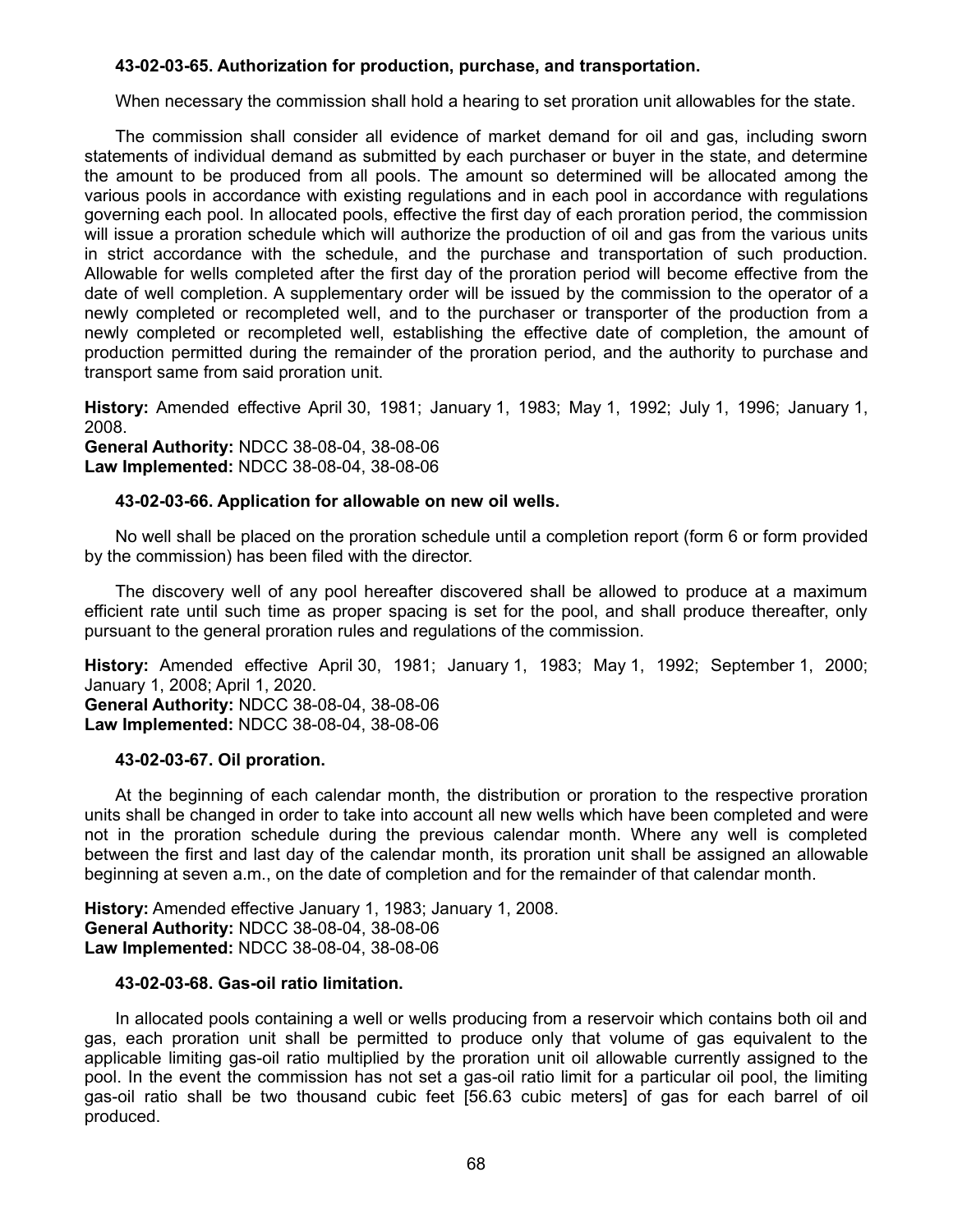A gas-oil limit shall be placed on all allocated oil pools, and all proration units having a gas-oil ratio exceeding the limit for the pool shall be adjusted unless previously exempted by the commission after hearing, in accordance with the following formula:

- 1. Any proration unit which, on the basis of the latest official gas-oil ratio test has a gas-oil ratio in excess of the limiting gas-oil ratio for the pool in which it is located, shall be permitted to produce that number of barrels of oil which shall be determined by multiplying the proration unit allowable by the fraction, the numerator of which shall be the limiting gas-oil ratio for the pool and the denominator of which shall be the official gas-oil ratio test of the well.
- 2. Any unit containing a well or wells producing from a reservoir which contains both oil and gas shall be permitted to produce only that volume of gas equivalent to the applicable limiting gas-oil ratio multiplied by the proration unit allowable currently assigned to the pool.

All proration units to which gas-oil ratio adjustments are applied shall be so indicated in the proration schedule with adjusted allowables stated. The adjustment shall be made effective on the first day of the month following that in which the gas-oil ratio tests were reported for the pool, as set forth in the special field rules applicable to the pool.

In cases of new pools the limiting gas-oil ratio shall be two thousand cubic feet [56.63 cubic meters] per barrel until such time as changed by the commission after a hearing. After notice and hearing, the commission shall determine or redetermine, the specific gas-oil ratio limit which is applicable to a particular allocated oil pool.

**History:** Amended effective January 1, 1983; January 1, 2008. **General Authority:** NDCC 38-08-04, 38-08-06 **Law Implemented:** NDCC 38-08-04, 38-08-06

### **43-02-03-69. Allocation of gas production.**

When the commission determines that allocation of gas production in a designated gas pool is necessary to prevent waste, and to protect correlative rights, the commission, after notice and hearing, shall consider the nominations of purchasers from that gas pool and other relevant data, and shall fix the allowable production of that pool, and shall allocate production among the proration units in the pool delivering to a gas transportation facility upon a reasonable basis.

The commission shall include in the proration schedule of such pool any proration unit which it finds is being unreasonably discriminated against through denial of access to a gas transportation facility which is reasonably capable of handling the type of gas producible from such proration unit.

**History:** Amended effective January 1, 1983; January 1, 2008. **General Authority:** NDCC 38-08-04, 38-08-06 **Law Implemented:** NDCC 38-08-04, 38-08-06

### **43-02-03-70. Gas proration period.**

The gas proration period shall be set by order of the commission.

**History:** Amended effective January 1, 1983. **General Authority:** NDCC 38-08-04, 38-08-06 **Law Implemented:** NDCC 38-08-04, 38-08-06

### **43-02-03-71. Adjustment of gas allowables.**

When the actual market demand from any allocated gas pool during a proration period is more than or less than the allowable set by the commission for the pool for the period, the commission shall adjust the gas proration unit allowables for the pool for the next proration period so that each gas proration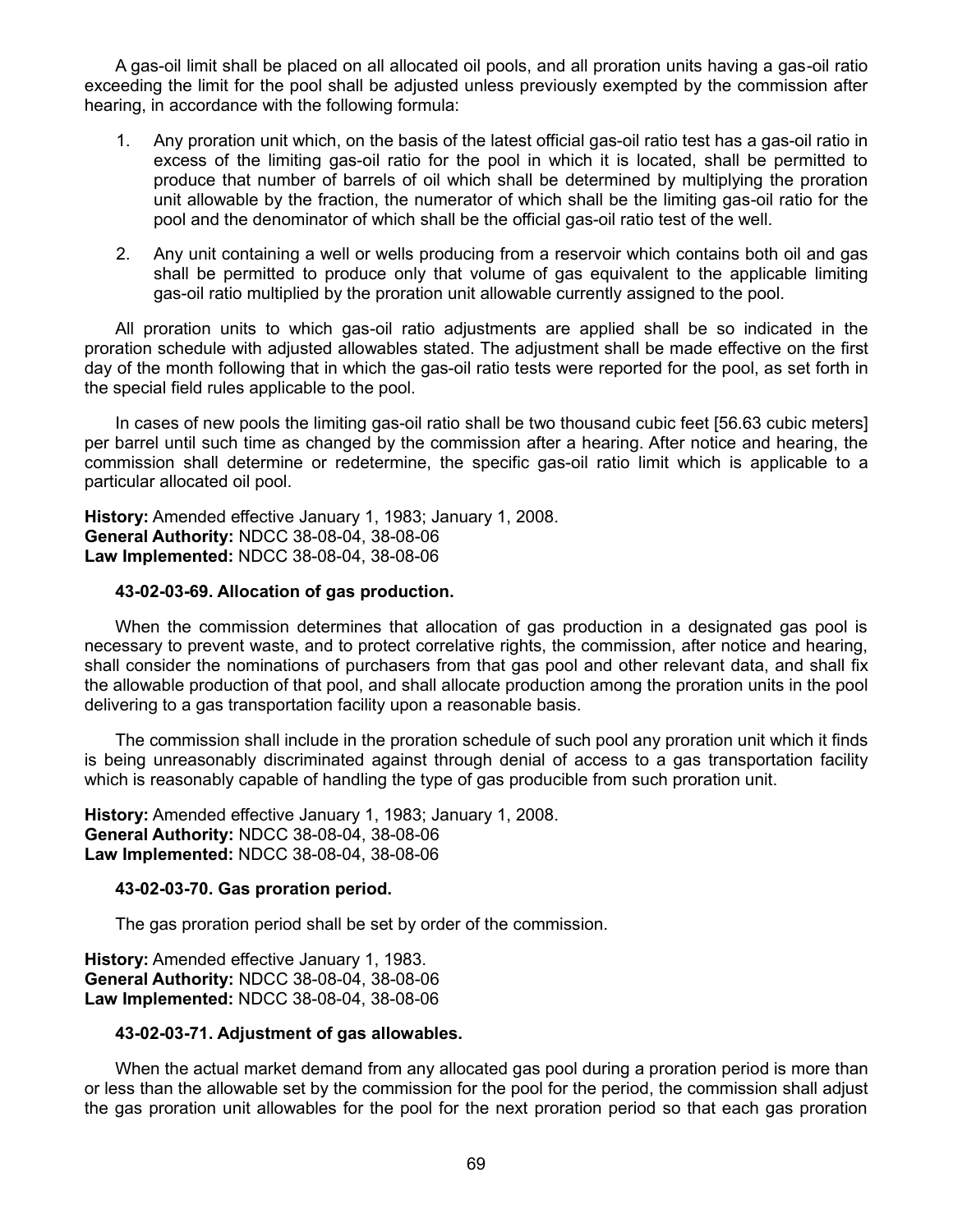unit shall have a reasonable opportunity to produce its fair share of the gas production from the pool in a manner that shall protect correlative rights.

**History:** Amended effective January 1, 1983. **General Authority:** NDCC 38-08-04, 38-08-06 **Law Implemented:** NDCC 38-08-04, 38-08-06

## **43-02-03-72. Gas proration units.**

Before issuing a proration schedule for an allocated gas pool, the commission, after notice and hearing, shall fix the gas proration unit for that pool.

**General Authority:** NDCC 38-08-04, 38-08-06 **Law Implemented:** NDCC 38-08-04, 38-08-06

**43-02-03-73. Permit for injection of gas, air, or water.**

Repealed effective November 1, 1982.

## **43-02-03-74. Casing and cementing of injection wells.**

Repealed effective November 1, 1982.

## **43-02-03-75. Notice of commencement and discontinuance of injection operations.**

Repealed effective November 1, 1982.

### **43-02-03-76. Records.**

Repealed effective November 1, 1982.

### **43-02-03-77. Application for unitized management under commission order.**

Any plan of unitized management or any injection into a reservoir for the purpose of maintaining reservoir pressure or for enhanced recovery operations shall be permitted only by order of the commission after notice and hearing. The application for an order shall include a complete statement of all matters required by North Dakota Century Code section 38-08-09 et seq.

The application shall be submitted to the commission, in duplicate, at least forty-five days prior to the date requested for such hearings and shall be accompanied by all engineering, geological, and other technical exhibits which will be introduced at the hearing.

In addition, the application shall set forth that all the provisions of North Dakota Century Code section 38-08-09.5 have been complied with.

**History:** Amended effective November 1, 1982; January 1, 1983; May 1, 1992. **General Authority:** NDCC 38-08-09 **Law Implemented:** NDCC 38-08-09

### **43-02-03-78. Illegal sale prohibited.**

Repealed effective January 1, 1983.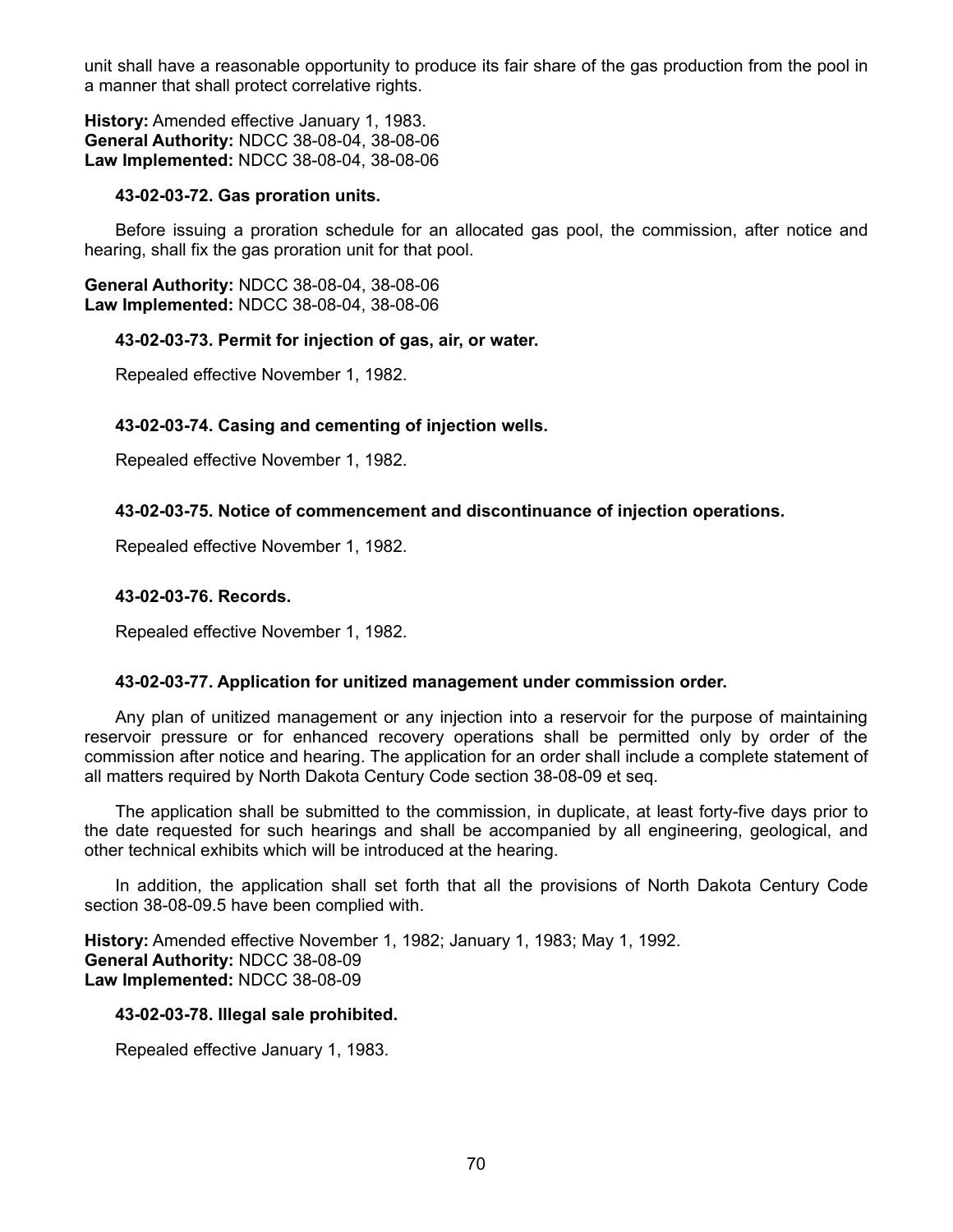### **43-02-03-79. Purchase of liquids from gas wells.**

Provided that a supplemental order is issued authorizing such production on the proration schedule, any common purchaser is authorized to purchase one hundred percent of the amount of associated crude oil or condensate produced and recovered from a gas proration unit.

**History:** Amended effective January 1, 1983. **General Authority:** NDCC 38-08-06 **Law Implemented:** NDCC 38-08-06

#### **43-02-03-80. Reports of purchasers and transporters of crude oil.**

On or before the first day of the second month succeeding that in which oil is removed, purchasers and transporters, including truckers, shall file with the director the appropriate monthly reporting forms. The purchaser shall file on form 10 and the transporter on form 10a the amount of all crude oil removed and purchased by them from each well, central production facility, treating plant, or saltwater handling facility during the reported month. The transporter shall report the disposition of such crude oil on form 10b. All meter and tank measurements, and volume determinations of crude oil removed and purchased from a well or central production facility must conform to American petroleum institute standards and corrected to a base temperature of sixty degrees Fahrenheit [15.56 degrees Celsius] and fourteen and seventy-three hundredths pounds per square inch absolute [1034.19 grams per square centimeter].

Prior to removing any oil, purchasers and transporters shall obtain an approved copy of a producer's authorization to purchase and transport oil (form 8) from either the producer or the director.

The operator of any oil rail facility shall report the amount of oil received and shipped out of such facility on form 10rr.

**History:** Amended effective April 30, 1981; January 1, 1983; May 1, 1990; May 1, 1992; May 1, 1994; July 1, 1996; September 1, 2000; April 1, 2014; October 1, 2016. **General Authority:** NDCC 38-08-04 **Law Implemented:** NDCC 38-08-04

### **43-02-03-81. Authorization to transport oil from a well, treating plant, central production facility, or saltwater handling facility.**

Before any crude oil is transported from a well, treating plant, central production facility, or saltwater handling facility, the operator shall file with the director, and obtain the director's approval, an authorization to purchase and transport oil (form 8).

Oil transported before the authorization is obtained or if such authorization has been revoked shall be considered illegal oil.

The director may revoke the authorization to purchase and transport oil for failure to comply with any rule, regulation, or order of the commission.

**History:** Amended effective April 30, 1981; January 1, 1983; May 1, 1992; July 1, 1996; September 1, 2000; April 1, 2014; October 1, 2016. **General Authority:** NDCC 38-08-04 **Law Implemented:** NDCC 38-08-04

#### **43-02-03-81.1. Reports of purchases for resale and transporting of dry gas.**

Transporters of and purchasers for the resale of dry gas shall file a report (form 8a) with the director showing the amount of gas taken from each plant or well during the monthly reporting period.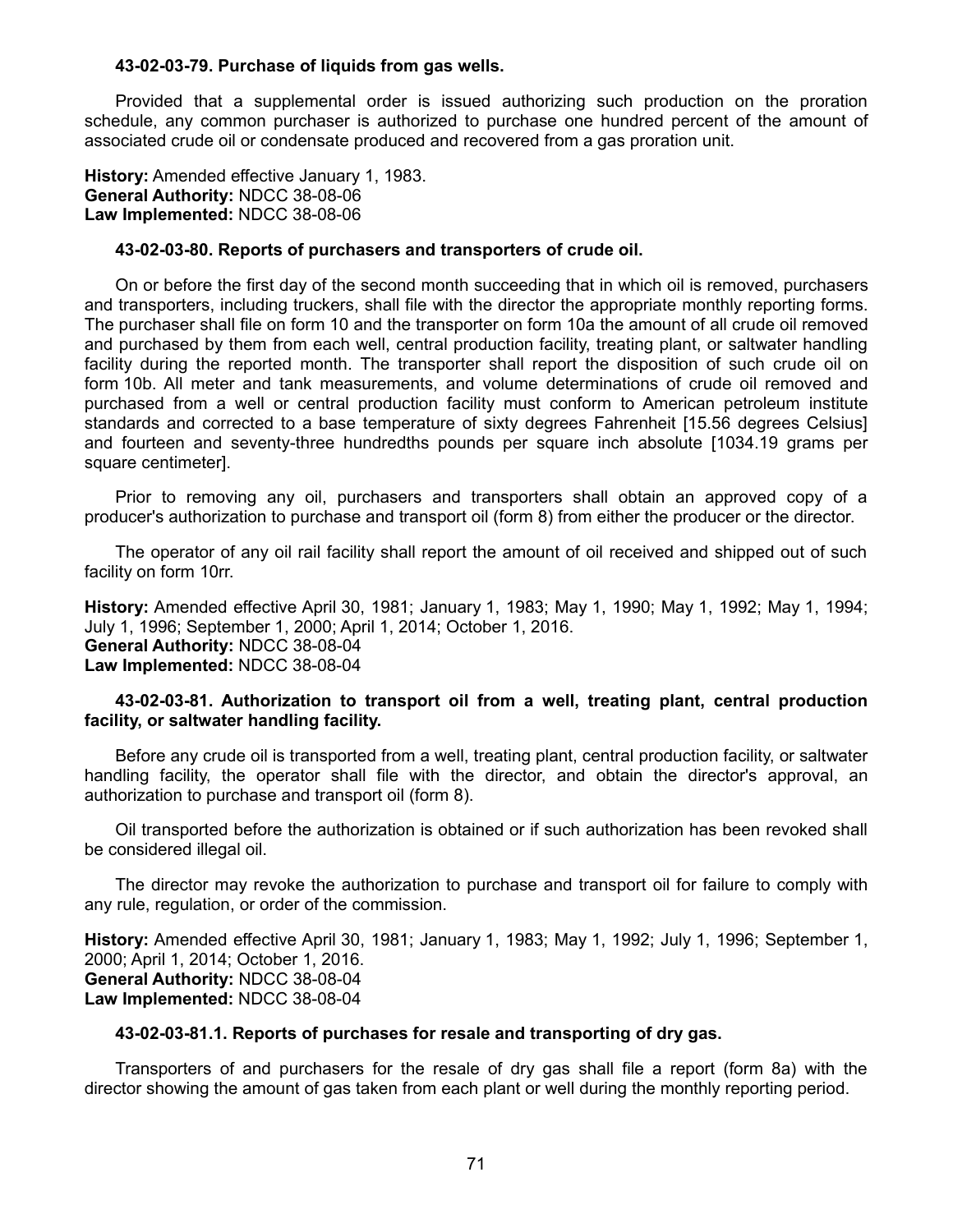All gas shall be reported monthly to the director in one thousand cubic feet [28.32 cubic meters] computed at a pressure of fourteen and seventy-three hundredths pounds per square inch [1034.19 grams per square centimeter] absolute at a base temperature of sixty degrees Fahrenheit [15.56 degrees Celsius].

**History:** Effective January 1, 1983; amended effective May 1, 1992; July 1, 1996. **General Authority:** NDCC 38-08-04 **Law Implemented:** NDCC 38-08-04

## **43-02-03-82. Refinery reports.**

Each refiner of oil within North Dakota shall furnish for each calendar month a report (form 13) containing information and data respecting crude oil and products involved in such refiner's operations during each month. The report for each month shall be prepared and filed on or before the fifteenth of the next succeeding month with the director.

**History:** Amended effective April 30, 1981; January 1, 1983; May 1, 1992; September 1, 2000. **General Authority:** NDCC 38-08-04 **Law Implemented:** NDCC 38-08-04

## **43-02-03-83. Gas processing plant reports.**

Each operator of a gas processing plant, cycling plant, or any other plant at which gas processing, gasoline, butane, propane, condensate, kerosene, oil, or other products are extracted from gas shall furnish to the director a report containing the amount of gas received from each lease or well on form 12a.

Crude oil recovered shall be reported to the director, on form 5 on or before the close of business on the first day of the second month succeeding that in which oil is removed. Other operations shall be reported to the director, on form 12 and 12a, on or before the fifth day of the second month following that in which gas is processed.

**History:** Amended effective April 30, 1981; January 1, 1983; May 1, 1992. **General Authority:** NDCC 38-08-04 **Law Implemented:** NDCC 38-08-04

# **43-02-03-84. Additional information may be required.**

This chapter shall not be taken or construed to limit or restrict the authority of the commission to require the furnishing of such additional reports, data, or other information relative to production, transportation, storing, refining, processing, or handling of crude oil, gas, or products as may appear to be necessary or desirable, either generally or specifically, for the prevention of waste, protection of correlative rights, and the conservation of natural resources.

**History:** Amended effective January 1, 1983. **General Authority:** NDCC 38-08-04 **Law Implemented:** NDCC 38-08-04

# **43-02-03-85. Books and records to be kept to substantiate reports.**

All producers, transporters, storers, refiners, gasoline or extraction plant operators, and initial purchasers within North Dakota shall make and keep appropriate books and records for a period not less than six years, covering their operations in North Dakota from which they may be able to make and substantiate the reports required by this chapter.

**History:** Amended effective January 1, 1983; July 1, 2002. **General Authority:** NDCC 38-08-04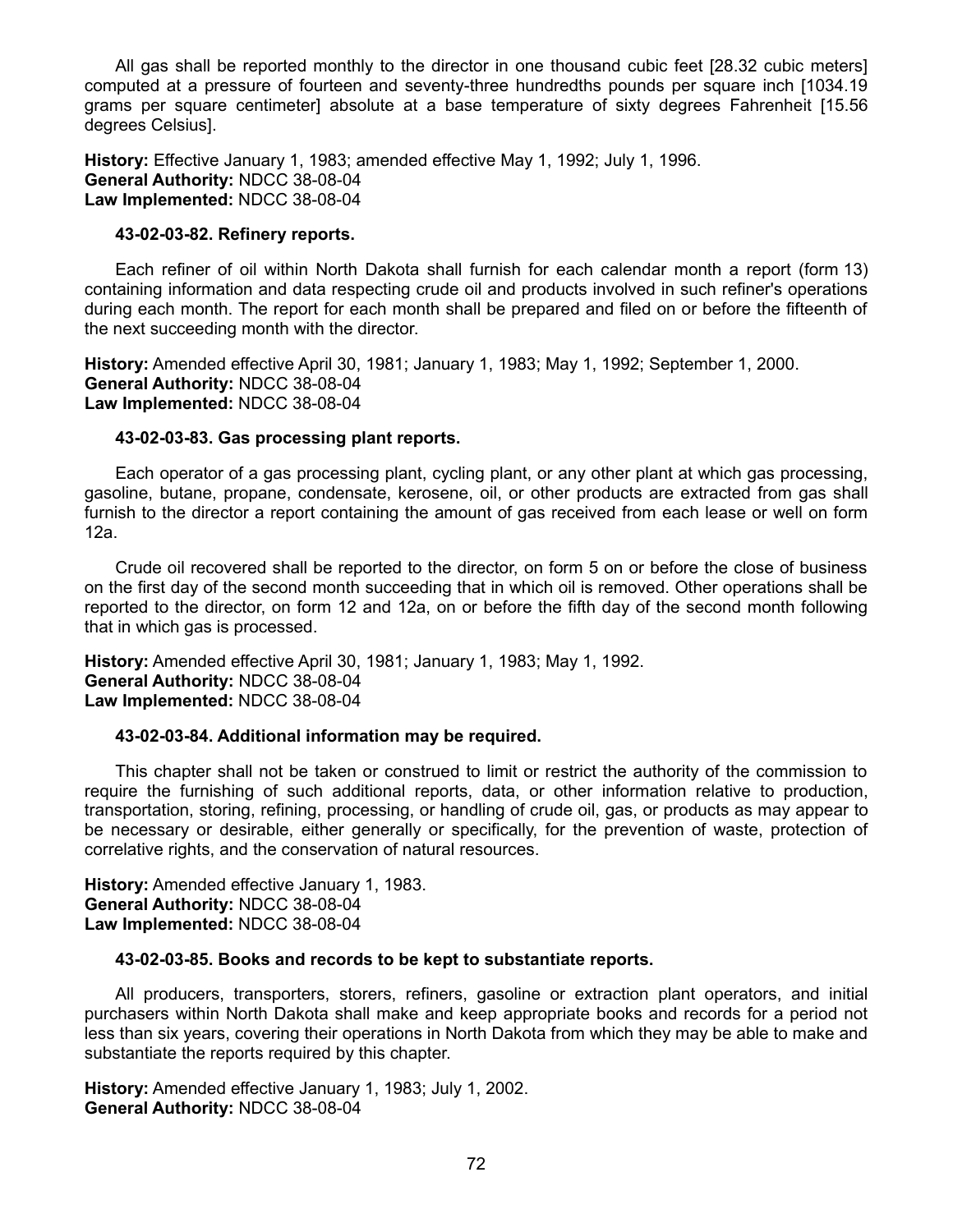# **43-02-03-86. Public hearing required.**

Repealed effective January 1, 1983.

# **43-02-03-87. Institute proceedings.**

Repealed effective January 1, 1983.

# **43-02-03-88. Application for hearing.**

In any proceeding instituted upon application, the application shall be signed by the applicant or by the applicant's attorney. An application shall state (1) the name and general description of the common source or sources of supply affected by the order, rule, or regulation sought if any, unless same is intended to apply to and affect the entire state, in which event the application shall so state, and such statement shall constitute sufficient description; and (2) briefly the general nature of the order, rule, or regulation sought in the proceedings.

**History:** Amended effective January 1, 1983. **General Authority:** NDCC 38-08-11 **Law Implemented:** NDCC 38-08-11

**43-02-03-88.1. Special procedures for increased density wells, pooling, flaring exemption, underground injection, commingling, converting mineral wells to freshwater wells, and central tank battery or central production facilities applications.**

- 1. Applications to amend field rules to allow additional wells on existing spacing units, for pooling under North Dakota Century Code section 38-08-08, for a flaring exemption under North Dakota Century Code section 38-08-06.4 and section 43-02-03-60.2, for underground injection under chapter 43-02-05, for commingling in one well bore the fluids from two or more pools under section 43-02-03-42, for converting a mineral well to a freshwater well under section 43-02-03-35, and for establishing central tank batteries or central production facilities under section 43-02-03-48.1, must be signed by the applicant or the applicant's representative. The application must contain or refer to attachments that contain all the information required by law as well as the information the applicant wants the commission to consider in deciding whether to grant the application. The application must designate an employee or representative of the applicant to whom the commission can direct inquiries regarding the application.
- 2. The commission shall give the county auditor notice at least fifteen days prior to the hearing of any application in which a request for a disposal under chapter 43-02-05 is received.
- 3. The applications referred to in subsection 1 will be advertised and scheduled for hearing as are all other applications received by the commission. The applicant, however, unless required by the director, need not appear at the hearing scheduled to consider the application, although additional evidence may be submitted prior to the hearing. Any interested party may appear at the hearing to oppose or comment on the application. Any interested party may also submit written comments on or objections to the application prior to the hearing date. Such submissions must be received no later than five p.m. on the last business day prior to the hearing date and may be part of the record in the case if allowed by the hearing examiner.
- 4. The director is authorized, on behalf of the commission, to grant or deny the applications referred to in subsection 1.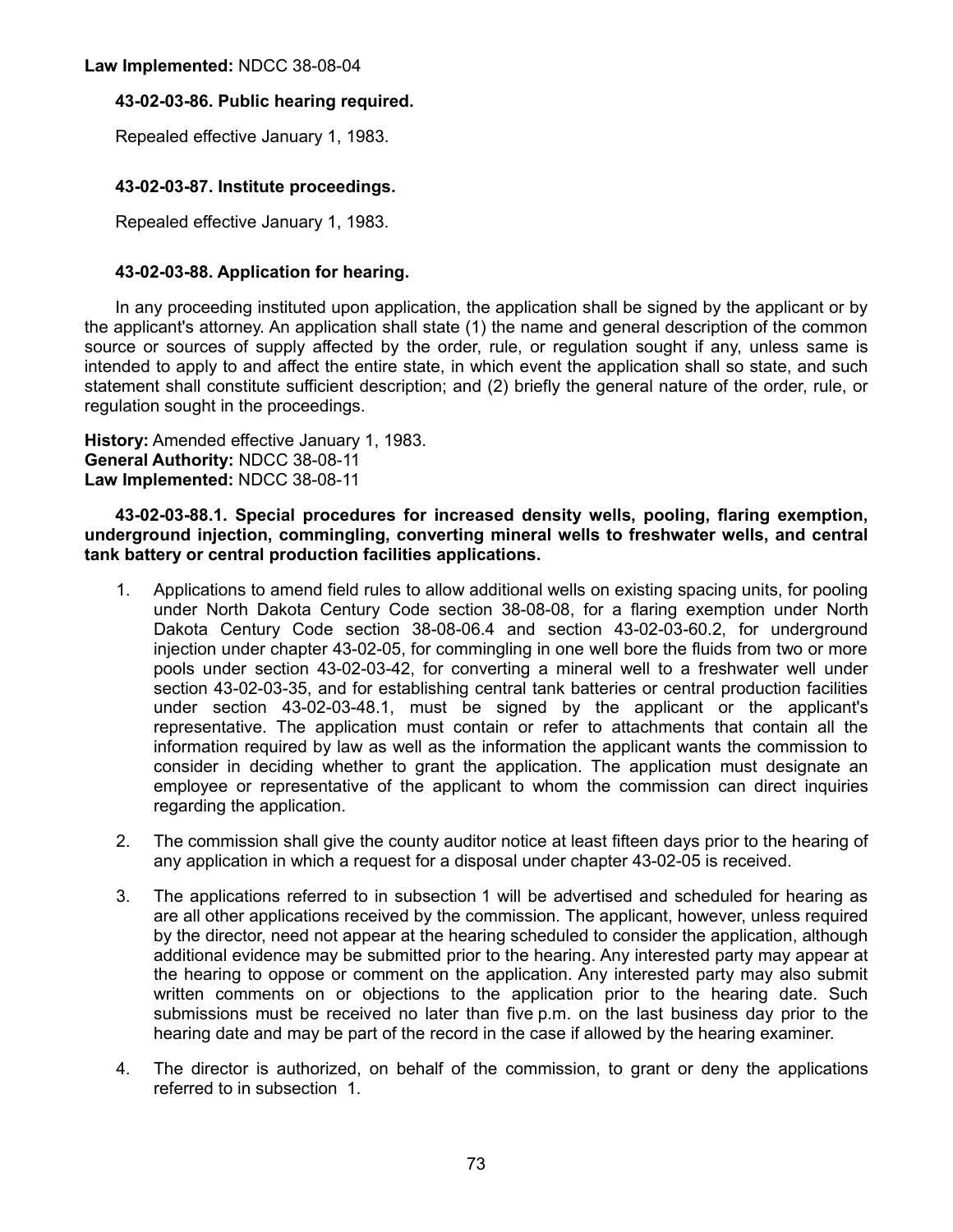- 5. In any proceeding under this section, the applicant, at the hearing, may supplement the record by offering testimony and exhibits in support of the application.
- 6. In the event the applicant is not required by the director to appear at the hearing and an interested party does appear to oppose the application or submits a written objection to the application, the hearing examiner shall continue the hearing to a later date, keep the record open for the submission of additional evidence, or take any other action necessary to ensure that the applicant, who does not appear at the hearing as the result of subsection 3, is accorded due process.

**History:** Effective May 1, 1992; amended effective May 1, 1994; May 1, 2004; April 1, 2012; April 1, 2014; April 1, 2018; April 1, 2022.

**General Authority:** NDCC 38-08-04, 38-08-11 **Law Implemented:** NDCC 38-08-04, 38-08-08

#### **43-02-03-88.2. Hearing participants by telephone.**

In any hearing, the commission may, at its option, allow telephonic communication of witnesses and interested parties. The procedure shall be as follows:

- 1. Telephonic communication of an applicant's witness will only be considered if a written request is made at least two business days prior to the hearing date.
- 2. Telephonic communication of an interested party will only be considered if said party notifies the applicant and the commission in writing at least three business days prior to the hearing date. Such notice shall include the subject hearing, the name and telephone number of the interested party, and the name and telephone number of the interested party's attorney or representative that will be present at the hearing.
- 3. In the event an objection to any party's telephonic communication is received, the examiner may disallow such communication by telephone and may reschedule for an in-person hearing. The commission will notify all parties whether or not the request to participate by telephone is granted or denied.
- 4. All parties participating by telephone shall have an attorney or representative present at the hearing who shall be responsible for actually calling said party once the case is called for hearing, for providing the commission at the time of the hearing with any documentary evidence requested to be included in the record, and for any other matters necessary for the party to participate by telephone.
- 5. All parties participating by telephone shall file an affidavit verifying the identity of such party. The record of such telephonic communication shall not be considered evidence in the case unless said affidavit is received by the examiner prior to an order being issued by the commission. The commission shall provide a form affidavit. The commission has the discretion to refuse to consider all or any part of the information received from any party participating by telephone.
- 6. For all hearings allowing communication by telephone, the commission shall provide a hearing room equipped with a speaker telephone.
- 7. The cost of telephonic communication shall be paid by the party requesting its use.

**History:** Effective July 1, 2002; amended effective May 1, 2004. **General Authority:** NDCC 38-08-11 **Law Implemented:** NDCC 28-32-11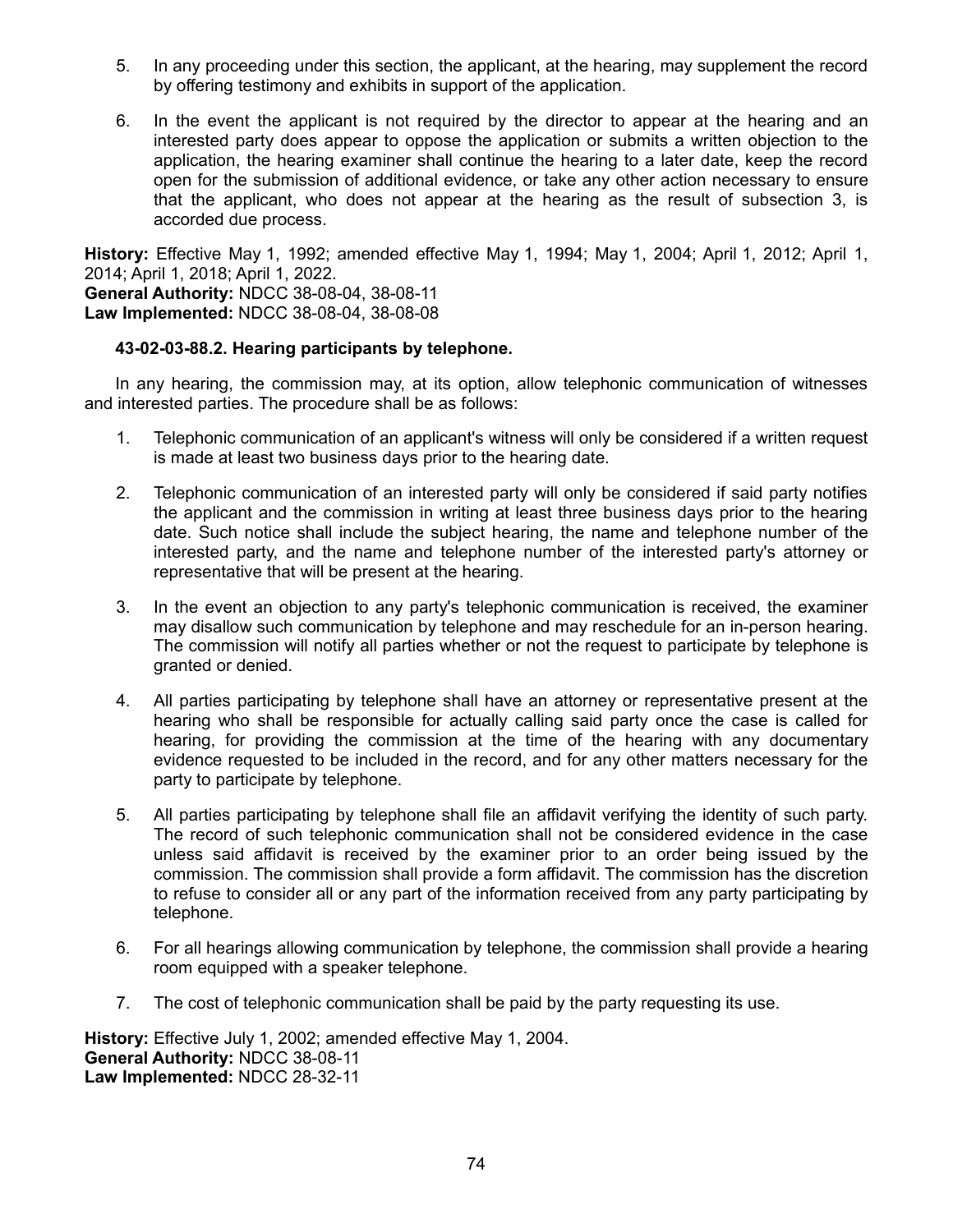### **43-02-03-89. Upon application hearing is set.**

Repealed effective January 1, 1983.

### **43-02-03-90. Hearings - Complaint proceedings - Emergency proceedings - Other proceedings.**

- 1. Except as more specifically provided in North Dakota Century Code section 38-08-11, the rules of procedure established in subsection 1 of North Dakota Century Code section 28-32-21 apply to proceedings involving a complaint and a specific-named respondent.
- 2. For proceedings that do not involve a complaint and a specific-named respondent the commission shall give at least fifteen days' notice (except in emergency) of the time and place of hearing thereon by one publication of such notice in a newspaper of general circulation in Bismarck, North Dakota, and in a newspaper of general circulation in the county where the land affected or some part thereof is situated, unless in some particular proceeding a longer period of time or a different method of publication is required by law, in which event such period of time and method of publication shall prevail. The notice shall issue in the name of the commission and shall conform to the other requirements provided by law.
- 3. In case an emergency is found to exist by the commission which in its judgment requires the making of a rule or order without first having a hearing, the emergency rule or order shall have the same validity as if a hearing with respect to the same had been held after notice. The emergency rule or order permitted by this section shall remain in force no longer than forty days from its effective date, and in any event, it shall expire when the rule or order made after due notice and hearing with respect to the subject matter of such emergency rule or order becomes effective.

Any person moving for a continuance of a hearing, and who is granted a continuance, shall submit a twenty-five dollar fee to the commission, or if the cost of republication exceeds fifty dollars the commission may bill the applicant, to pay the cost of republication of notice of the hearing.

**History:** Amended effective March 1, 1982; January 1, 1983; May 1, 1990; May 1, 1992; May 1, 1994; July 1, 1996; July 1, 2002; October 1, 2016. **General Authority:** NDCC 38-08-11 **Law Implemented:** NDCC 28-32-05, 38-08-11

#### **43-02-03-90.1. Investigatory hearings.**

The commission may hold investigatory hearings upon the institution of a proceeding by application or by motion of the commission. Notice of the hearing must be served upon all parties personally or by certified mail at least five days before the hearing.

**History:** Effective May 1, 1992. **General Authority:** NDCC 38-08-04 **Law Implemented:** NDCC 38-08-04

## **43-02-03-90.2. Official record.**

The evidence in each case heard by the commission, unless specifically excluded by the hearing examiner, includes the certified directional surveys, and all oil, water, and gas production records, and all injection records on file with the commission.

Any interested party may submit written comments on or objections to the application prior to the hearing date. Such submissions must be received no later than five p.m. on the last business day prior to the hearing date and may be part of the record in the case if allowed by the hearing examiner.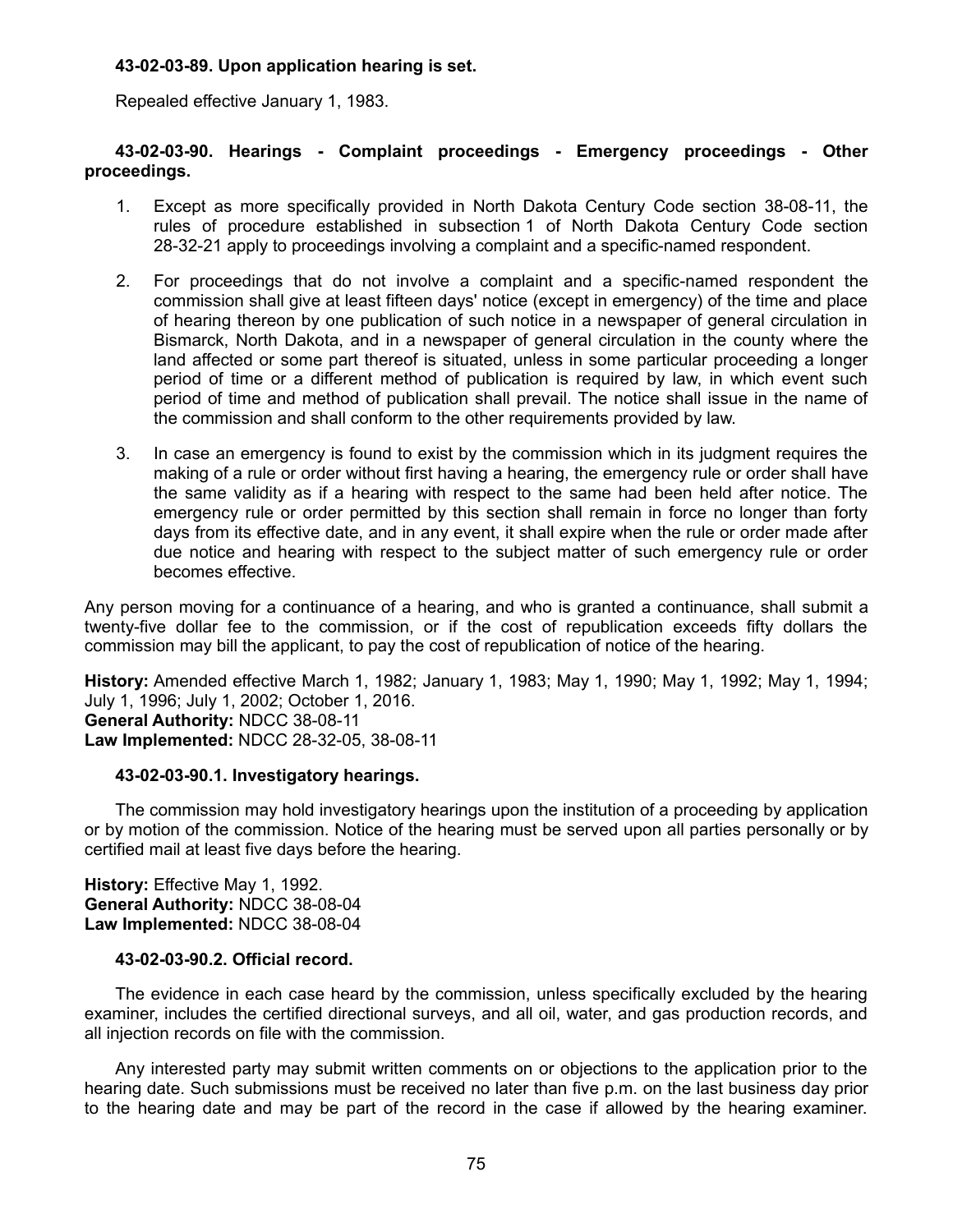Settlement negotiations between parties to a contested case are only admissible as governed by North Dakota Century Code section 28-32-24, although the hearing examiner may strike such testimony from the record for good cause.

**History:** Effective May 1, 1992; amended effective April 1, 2010; April 1, 2012; October 1, 2016; April 1, 2022. **General Authority:** NDCC 28-32-06

**Law Implemented:** NDCC 28-32-06

## **43-02-03-90.3. Petitions for review of recommended order and oral arguments prohibited.**

Neither petitions for review of a recommended order nor oral arguments following issuance of a recommended order and pending issuance of a final order are allowed.

**History:** Effective May 1, 1992. **General Authority:** NDCC 28-32-13 **Law Implemented:** NDCC 28-32-13

#### **43-02-03-90.4. Notice of order by mail.**

The commission shall give notice of an order, and findings and conclusions upon which it is based, to all parties pursuant to North Dakota Century Code section 38-08-11.

**History:** Effective May 1, 1992; amended effective April 1, 2022. **General Authority:** NDCC 28-32-13 **Law Implemented:** NDCC 28-32-13

#### **43-02-03-90.5. Service and filing.**

All pleadings, notices, written motions, requests, petitions, briefs, and correspondence to the commission or commission employee from a party (or vice versa) relating to a proceeding after its commencement, must be filed with the director and entered into the commission's official record of the procedure provided the record is open at the time of receipt. All parties shall receive copies upon request of any or all of the evidence in the record of the proceedings. The commission may charge for the actual cost of providing copies of evidence in the record. Unless otherwise provided by law, filing shall be complete when the material is entered into the record of the proceeding.

**History:** Effective May 1, 1992. **General Authority:** NDCC 28-32-13 **Law Implemented:** NDCC 28-32-13

## **43-02-03-91. Rehearing.**

Repealed effective May 1, 1992.

## **43-02-03-92. Burden of proof.**

Repealed effective January 1, 1983.

## **43-02-03-93. Designation of examiners.**

The commission may by motion designate and appoint qualified individuals to serve as examiners. The commission may refer any matter or proceeding to any legally designated and appointed examiner or examiners.

**History:** Amended effective April 30, 1981; January 1, 1983.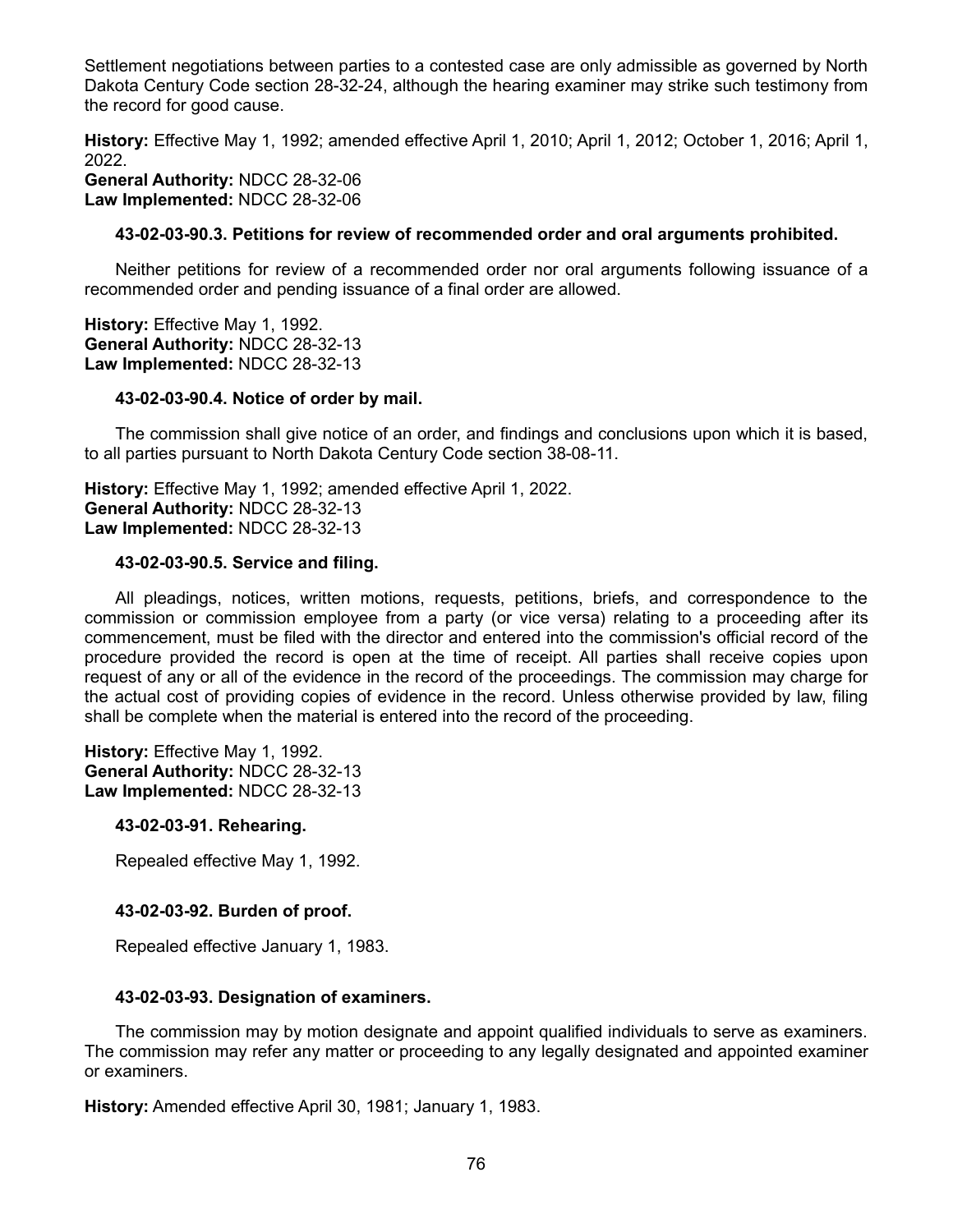## **43-02-03-94. Matters to be heard by examiner.**

Repealed effective January 1, 1983.

#### **43-02-03-95. Powers and duties of examiner.**

The commission may by motion limit the powers and duties of any examiner in any particular case to such issues or to the performance of such acts as the commission deems expedient; however, subject only to such limitation as may be ordered by the commission, the examiner or examiners to whom any matter or proceeding is referred under this chapter shall have full authority to hold hearings on such matter or proceeding in accordance with and pursuant to this chapter. The examiner shall have the power to regulate all proceedings before the examiner and to perform all acts and take all measures necessary or proper for the efficient and orderly conduct of such hearing, including ruling on prehearing motions, the swearing of witnesses, receiving of testimony and exhibits offered in evidence, subject to such objections as may be imposed, and shall cause a complete record of the proceeding to be made and retained.

**History:** Amended effective January 1, 1983; May 1, 1990. **General Authority:** NDCC 38-08-04 **Law Implemented:** NDCC 38-08-04

#### **43-02-03-96. Matters heard by commission.**

Repealed effective January 1, 1983.

## **43-02-03-97. Examiner disinterested umpire.**

Repealed effective January 1, 1983.

## **43-02-03-98. Report of examiner.**

Upon the conclusion of any hearing before an examiner, the examiner shall promptly consider the proceedings in such hearing, and based upon the record of such hearing, the examiner shall prepare a report and recommendations for the disposition of the matter or proceeding by the commission. Such report and recommendations shall either be accompanied by a proposed order or shall be in the form of a proposed order, and shall be submitted to the commission.

**History:** Amended effective January 1, 1983. **General Authority:** NDCC 38-08-04 **Law Implemented:** NDCC 38-08-04

#### **43-02-03-99. Commission order from examiner hearing.**

After receipt of the report and recommendations of the examiner, the commission shall enter its order disposing of the matter or proceeding.

**General Authority:** NDCC 38-08-04 **Law Implemented:** NDCC 38-08-04

## **43-02-03-100. Hearing de novo before commission.**

Repealed effective January 1, 1983.